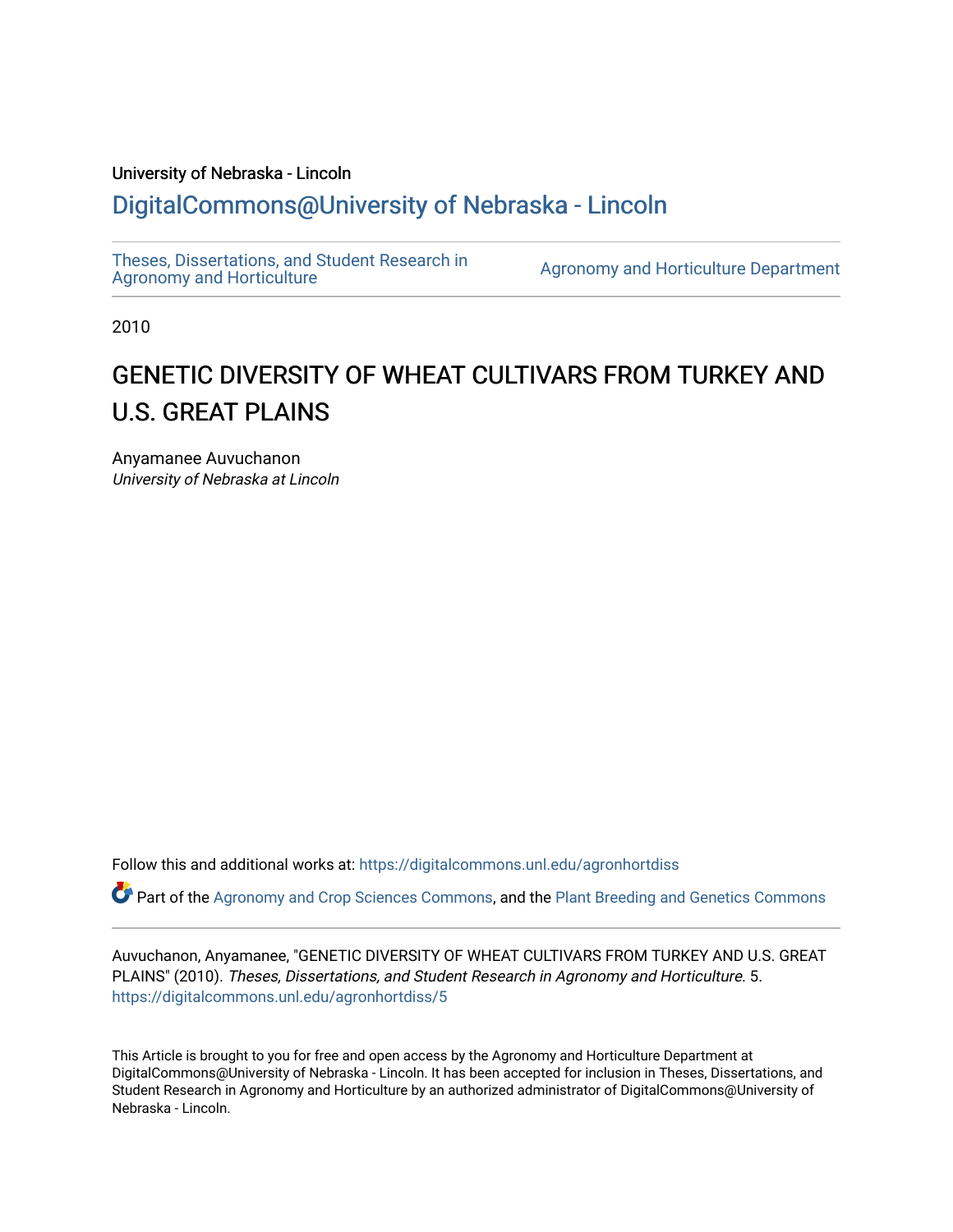### GENETIC DIVERSITY OF WHEAT CULTIVARS FROM

### TURKEY AND U.S. GREAT PLAINS

by

Anyamanee Auvuchanon

A DISSERTATION

Presented to the Faculty of

The Graduate College at the University of Nebraska

In Partial Fulfillment of Requirements

For the degree of Doctor of Philosophy

Major: Agronomy

Under the Supervision of Professor P. Stephen Baenziger

Lincoln, Nebraska

January, 2010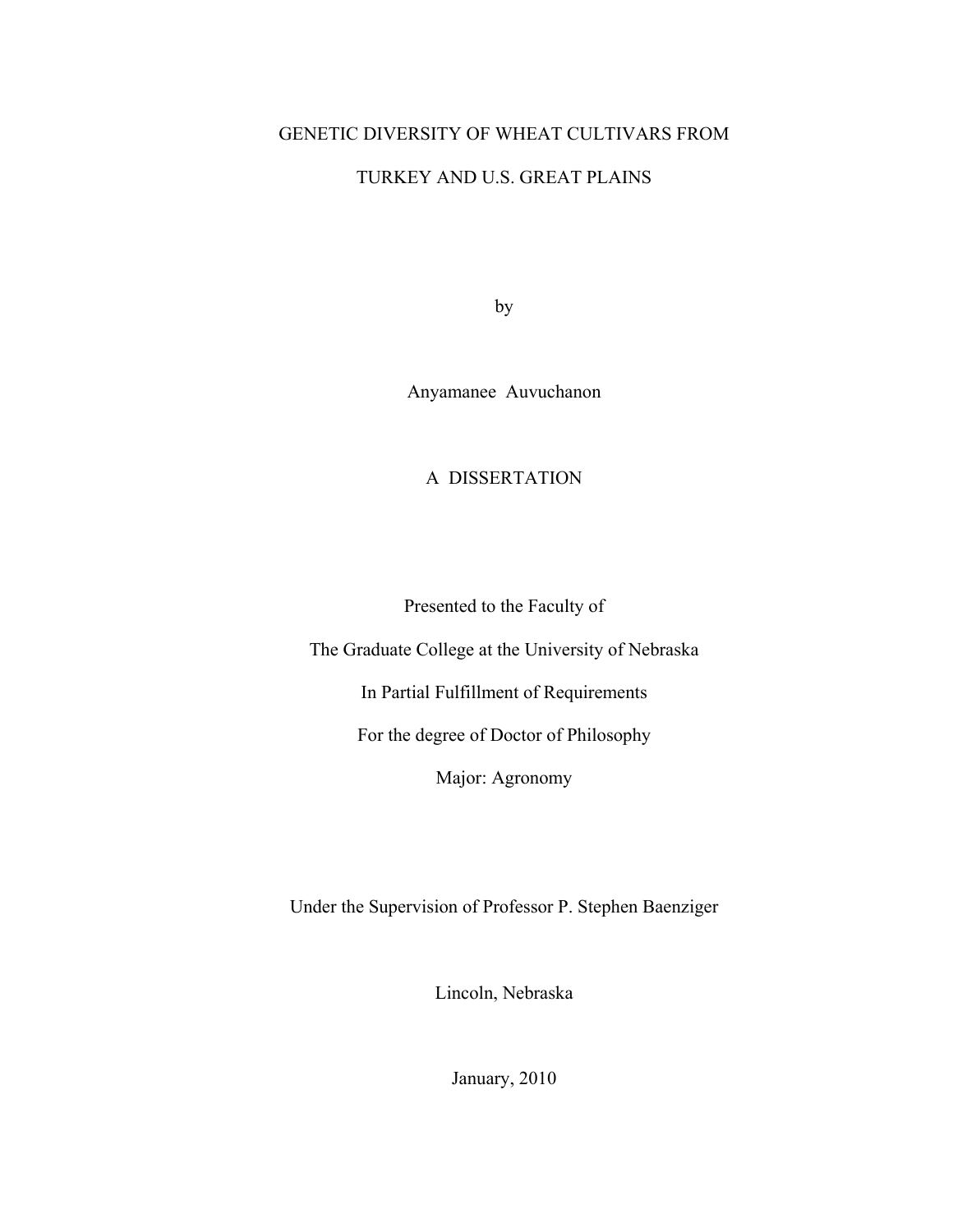# GENETIC DIVERSITY OF WHEAT CULTIVARS FROM TURKEY AND U.S. GREAT PLAINS

Anyamanee Auvuchanon, Ph.D.

University of Nebraska, 2010

Advisor: P. Stephen Baenziger

 Genetic diversity of wheat cultivars from Turkey and the Great Plains was studied under the hypothesis 'Turkey' wheat originated from Turkey and is the original hard red winter wheat landrace in the Great Plains. Wheat cultivars in Turkey and the Great Plains were selected for adaptation in two countries which were similar in climate. Twenty-two Turkish and twenty-three Great Plains wheat cultivars were selected for this study using SSR markers, agronomic, and end-use quality traits data. Wheat cultivars were clustered into five groups based on SSR markers and the clustering largely followed their countries of origin and pedigree. Modern Great Plains wheat cultivars diverged from Turkey wheat and historic Great Plains wheat cultivars. Although cultivars from one gene pool were predominant in each cluster, cultivars from another gene pool were also present indicating genetic similarity. Field experiments were conducted in six environments in Nebraska. The cultivars and cultivar by environment interactions for nine agronomic and four end-use quality traits were significant. Most Turkish wheat cultivars were injured by the Nebraska winter; hence showed lower grain yields. Great Plains wheat cultivars diverged from Turkish wheat cultivars due to breeding for adaptation based on agronomic traits. Turkish and U.S. wheat cultivars clustered together for end-use quality traits indicating similar selection criteria. Cluster analysis based on agronomic and end-use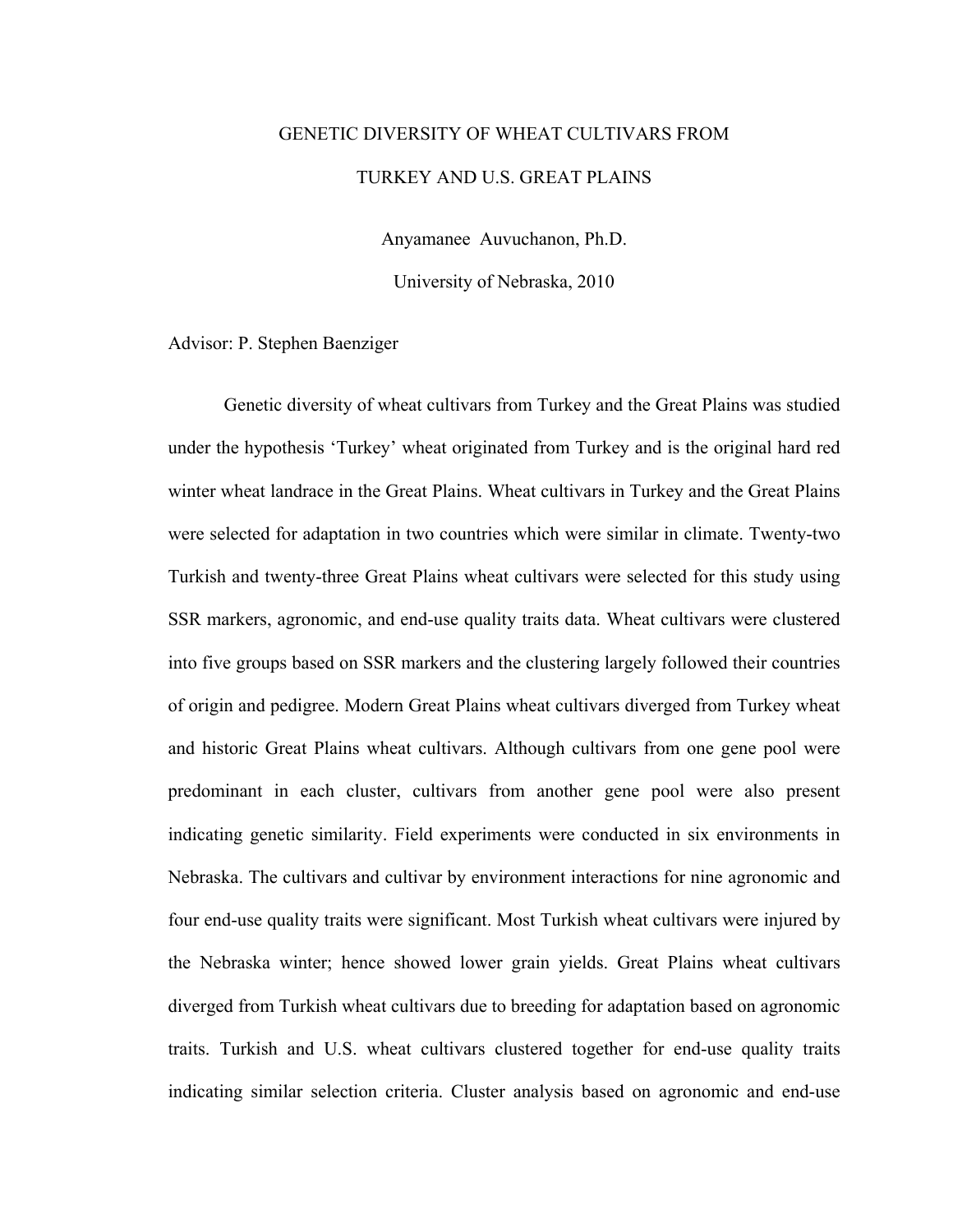quality combination indicated that wheat cultivars from two countries had separated. The original Great Plains wheat cultivars (Turkey and Kharkof) were clustered separately from modern Great Plains wheat cultivars by both SSR and combination of agronomic and end-use quality data. Our results suggested that breeding programs in both countries improved wheat cultivars for specific environment as the genetic diversity based on agronomic traits; nevertheless, SSR markers indicated that 130 years after the introduction of Turkey wheat, much of the genetic background of two wheat groups has been maintained. The better adapted Turkish wheat cultivars in Nebraska were Karasu-90, Alpaslan, Lancer, Dogu-88, Harmankaya, and Yildirim which can be used as parents.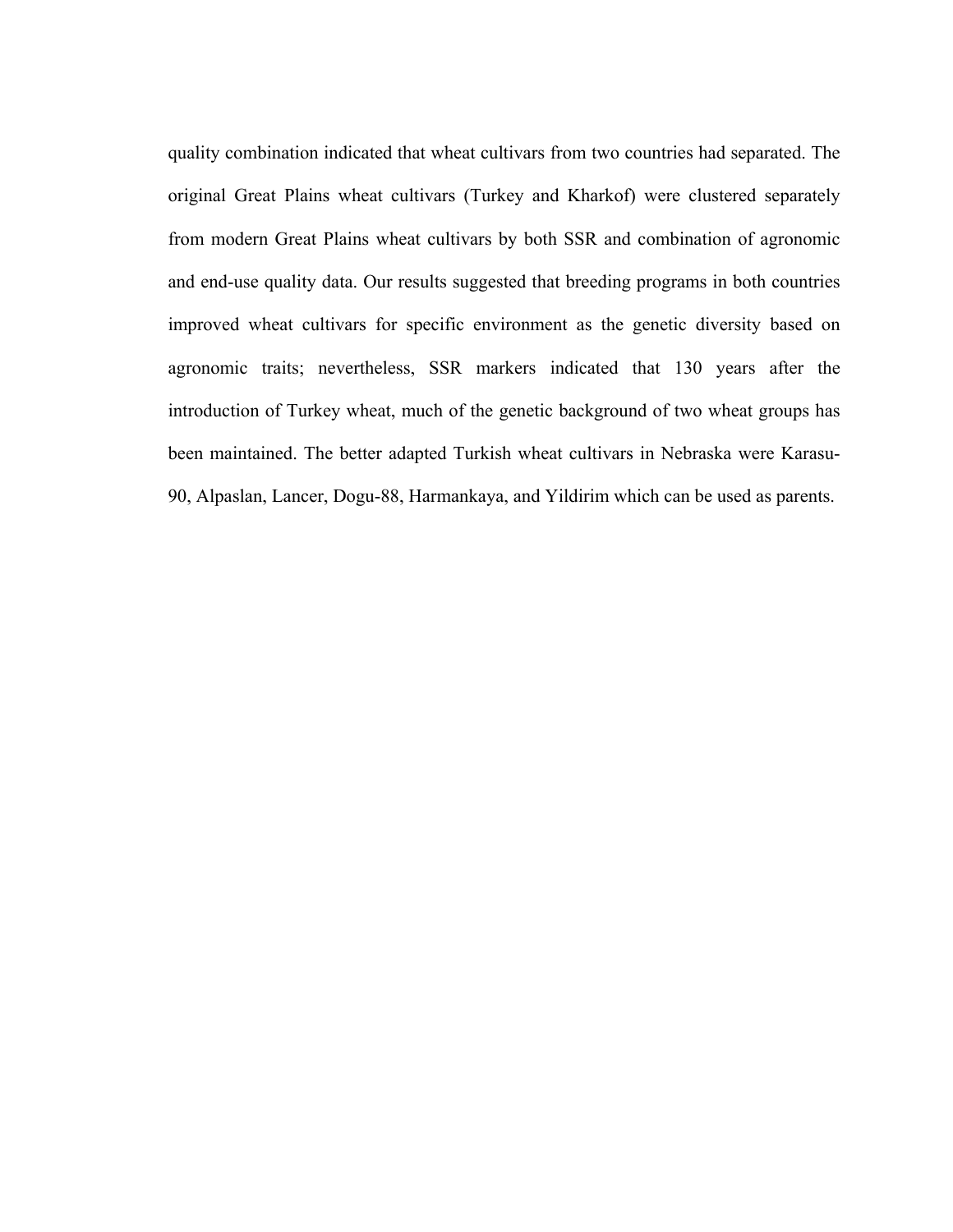### **ACKNOWLEDGEMENTS**

 I would like to express my deep and sincere gratitude to my advisor Dr. P. Stephen Baenziger who gave me strong and tireless support and guidance all the way throughout my graduate program. He gave me the chance to start my study, to complete my research and to improve my skill in plant breeding with his knowledge, fertile experience, and attentive teaching.

 My respectful thanks go to my committee members; Dr. Ismail Dweikat who provided me excellent molecular marker laboratory and advised me for molecular technique; Dr. Robert A Graybosch for his useful comments and the helping of highperformance capillary electrophoresis, and Dr. Kent M. Eskridge who walked me from the basic statistics to complete my data analysis.

I would like to thank the late Dr. Sahin Dere who provided Turkish wheat cultivars that I used in my study.

I also thank to the Royal Thai government for supporting my study with a scholarship and giving me the chance to continue higher education. Thank to Dr. Jingtair Siripanich who trusted my potential and supported me to pursue my Ph.D. My appreciation extends to Dr. Buppa Kongsamai who recommended me to study at University of Nebraska-Lincoln and gave me kindness suggestion for my life in U.S.

Special thanks go to small grains breeding colleagues, Greg Dorn, Mitch Montgomery, and Richard Little for their assistance in field and greenhouse. I also extended my appreciation to Lan Xu and Marc Walter for training me and helping in the analysis of end-use quality; Somrudee Onto for her helping in UPGMA cluster analysis.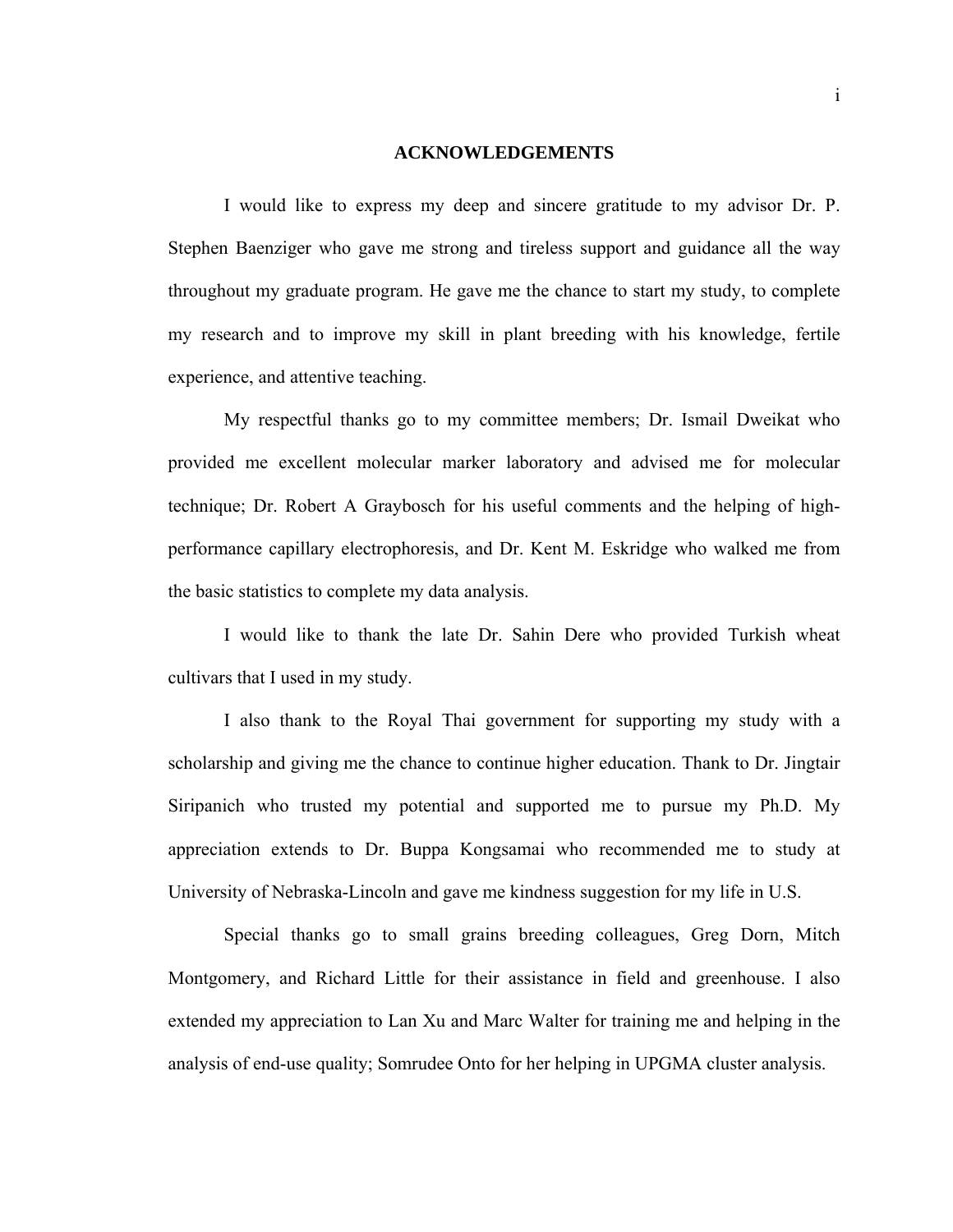I am very grateful and thankful to my best friends, Neway Mengistu, Nicholas Crowley, and Lekgari Lekgari, who have never left me to walk alone in this journey of seeking knowledge.

 I sincerely thank Dr. Akarapong Swatdipong and Dr. Sathaporn Onanong who held my hand and encouraged me every time when I felt tried and wanted to give up.

 Thank to Thai friends, Tee Havanond, Kongpatom Karnjanasirm, Chanat Chokejaroenrat, Dr. Watcharin Soonsuwon, Kittichai Chaiseeda, and Piyaporn Phansak for giving me the kindness support and helping in all my four years in stay the U.S. Finally, I am deeply grateful to my mother, Tasaneeya Bualauphet and my father, Manit Auvuchanon for their strong and lovely support.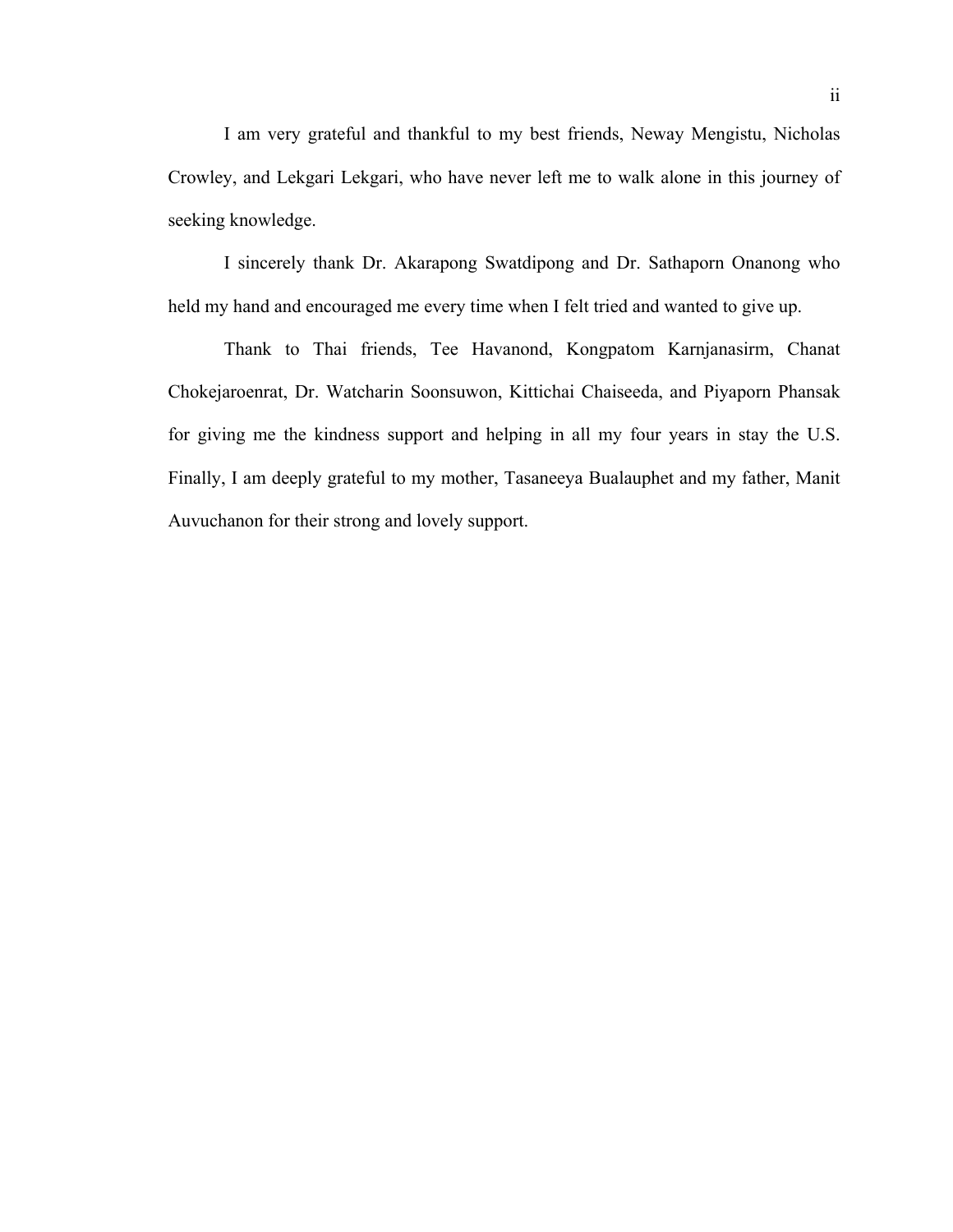## **TABLE OF CONTENTS**

| <b>CHAPTER 1: Estimating Genetic Diversity in Wheat Cultivars from</b>     |
|----------------------------------------------------------------------------|
| <b>Turkey and U.S. Great Plains Using SSR Markers</b>                      |
|                                                                            |
|                                                                            |
|                                                                            |
|                                                                            |
|                                                                            |
|                                                                            |
| <b>CHAPTER 2: Genetic Diversity Assessment of Turkish and Great Plains</b> |
| <b>Wheat Based on Agronomic and End-use Quality and</b>                    |
| <b>Comparison of Genetic Diversity Based on Morphology</b>                 |
| <b>Characters and SSR Markers</b>                                          |
|                                                                            |
| INTRODUCTION<br>42                                                         |
|                                                                            |
|                                                                            |
|                                                                            |
|                                                                            |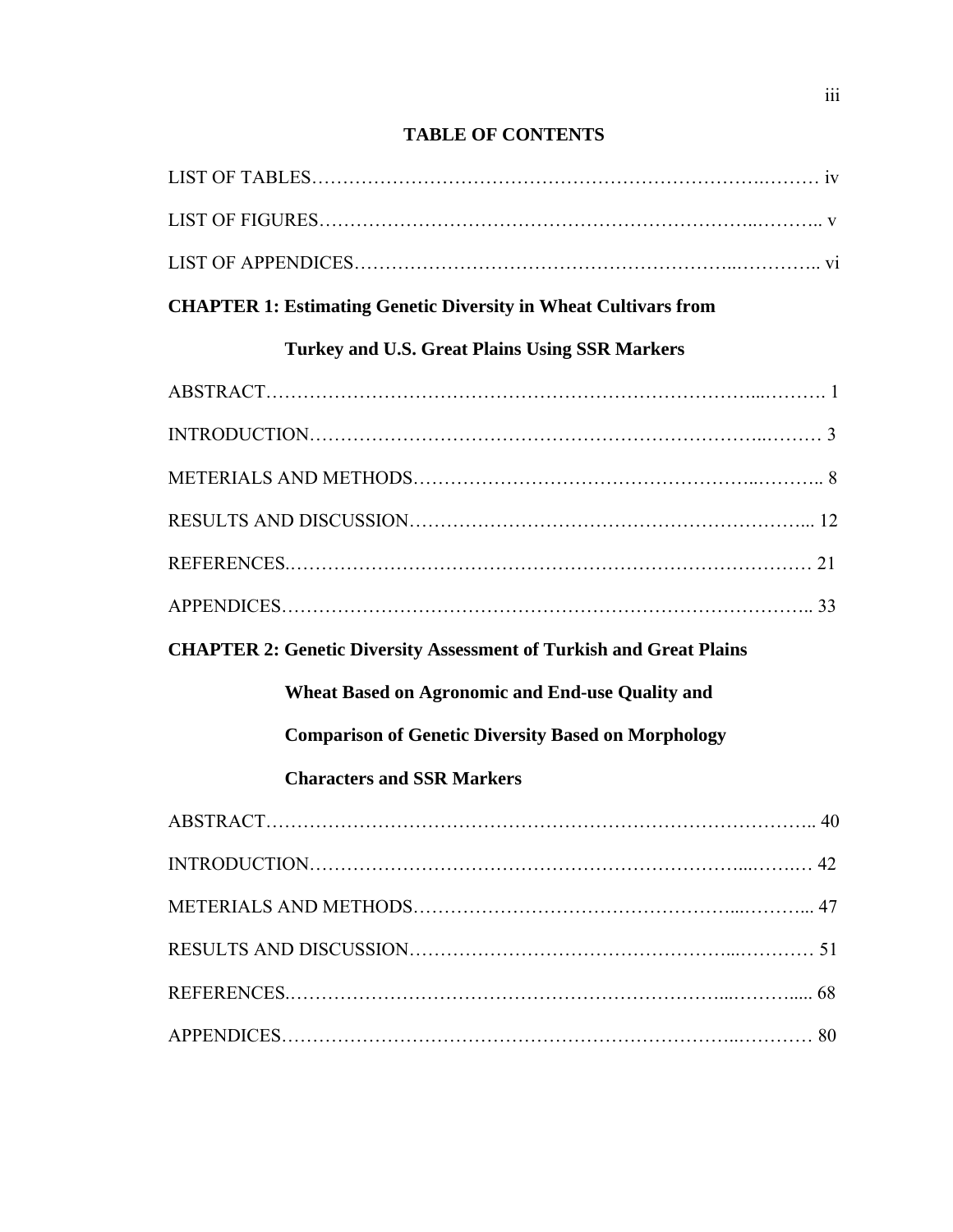## **LIST OF TABLES**

## **CHAPTER 1**

|                  | Table 1 Pedigree, source and year of release of 22 wheat cultivars from         |  |
|------------------|---------------------------------------------------------------------------------|--|
|                  |                                                                                 |  |
| <b>CHAPTER 2</b> |                                                                                 |  |
|                  | Table 1 Analysis of variance for nine agronomic traits from six environments 74 |  |
|                  |                                                                                 |  |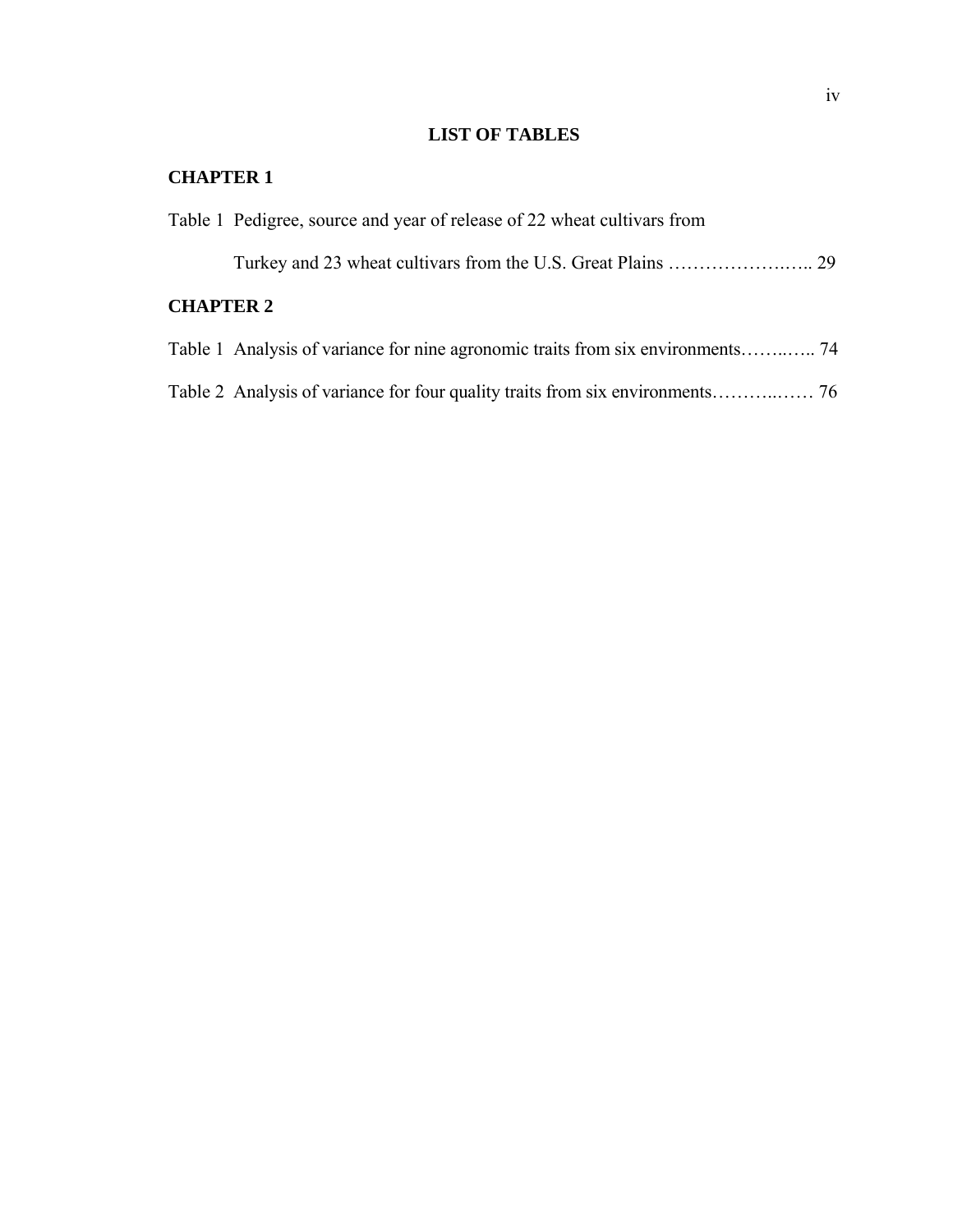## **LIST OF FIGURES**

## **CHAPTER 1**

|                  | Figure 1 Dendrogram from UPGMA analysis based on Dice (Nei and Li 1979)         |  |
|------------------|---------------------------------------------------------------------------------|--|
|                  | similarity coefficient of 45 hard red winter wheat cultivars including          |  |
|                  | Turkish wheat cultivars (No. 1-22) and Great Plains cultivars (No. 23-45)       |  |
|                  |                                                                                 |  |
|                  | Figure 2 Dendrogram analysed by Neighbor Joining based on Nei (1972) standard   |  |
|                  | distance of 45 hard red winter wheat cultivars including Turkish wheat          |  |
|                  | cultivars (No. 1-22) and US Great Plains wheat cultivars (No. 23-45) based      |  |
|                  |                                                                                 |  |
| <b>CHAPTER 2</b> |                                                                                 |  |
|                  |                                                                                 |  |
|                  | Figure 2 Dendrogram of 45 wheat cultivars based on nine agronomic traits        |  |
|                  |                                                                                 |  |
|                  |                                                                                 |  |
|                  | Figure 4 Dendrogram of 45 wheat cultivars based on end-use quality traits using |  |
|                  |                                                                                 |  |
|                  | Figure 5 Principle component analysis plot from agronomic and end-use quality   |  |
|                  |                                                                                 |  |
|                  | Figure 6 Dendrogram of 45 wheat cultivars based on agronomic and end-use        |  |
|                  |                                                                                 |  |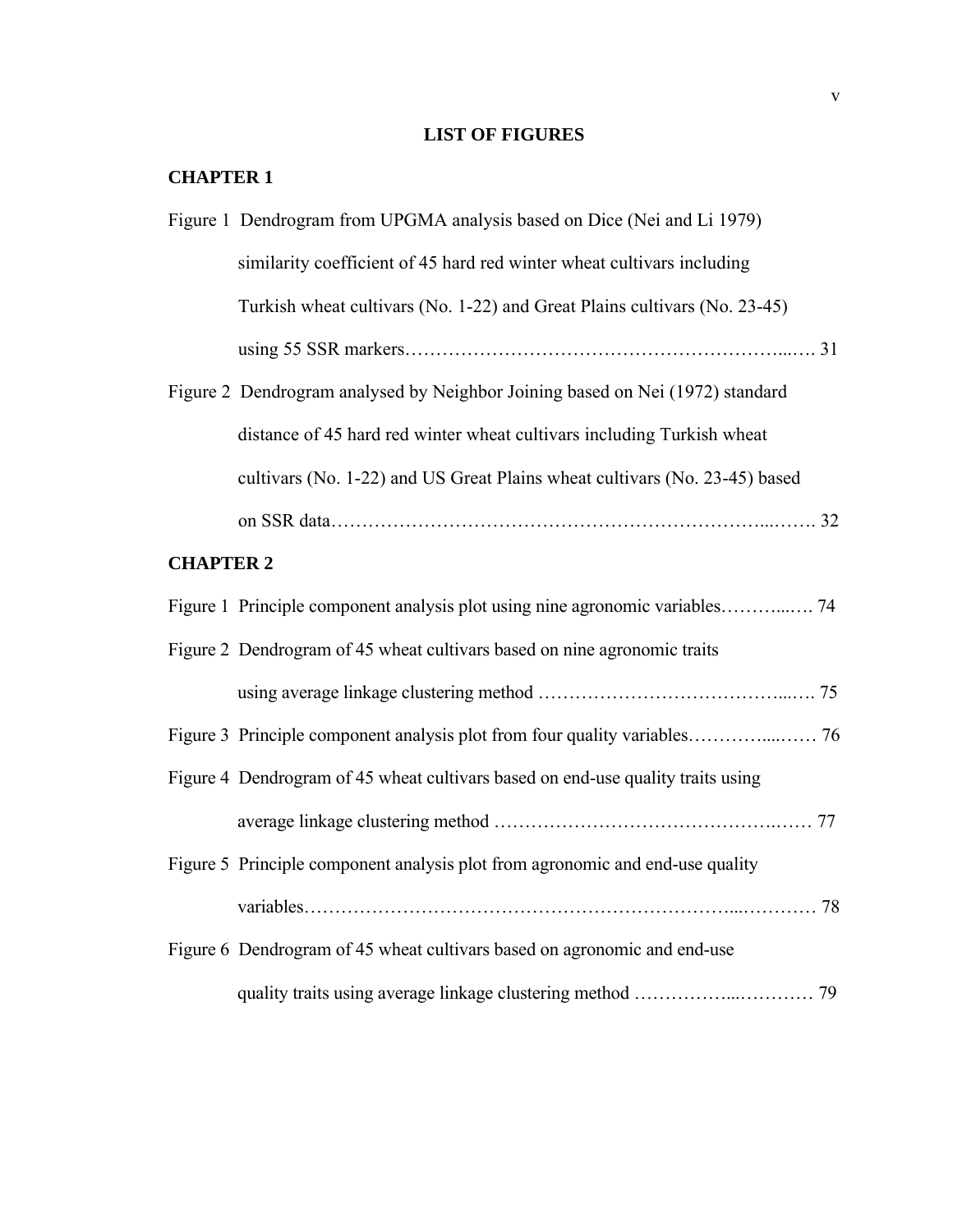## **LIST OF APPENDICES**

## **CHAPTER 1**

|                  | Appendix 4 Gliadin protein pattern of Lancer wheat from U.S., Turkey, and               |  |
|------------------|-----------------------------------------------------------------------------------------|--|
|                  |                                                                                         |  |
|                  | Appendix 5 the groups of wheat cultivars clustered by UPGMA and                         |  |
|                  |                                                                                         |  |
| <b>CHAPTER 2</b> |                                                                                         |  |
|                  | Appendix 1 Analysis of variance of nine agronomic traits from each environment 80       |  |
|                  | Appendix 2 Least square mean of nine agronomic traits and slopes of grain yield         |  |
|                  | response to different Nebraska environments based on Eberhart and                       |  |
|                  |                                                                                         |  |
|                  | Appendix 3 Single degree of freedom contrast analysis of means for agronomic traits  82 |  |
|                  | Appendix 4 Simple correlation coefficient among nine agronomic traits                   |  |
|                  |                                                                                         |  |
|                  | Appendix 5 Relationship between years of released cultivars and grain yield             |  |
|                  |                                                                                         |  |
|                  | Appendix 6 Analysis of variance of four quality traits using grain harvested            |  |
|                  |                                                                                         |  |
|                  | Appendix 7 Least square mean of four end-use quality traits from six Nebraska           |  |
|                  |                                                                                         |  |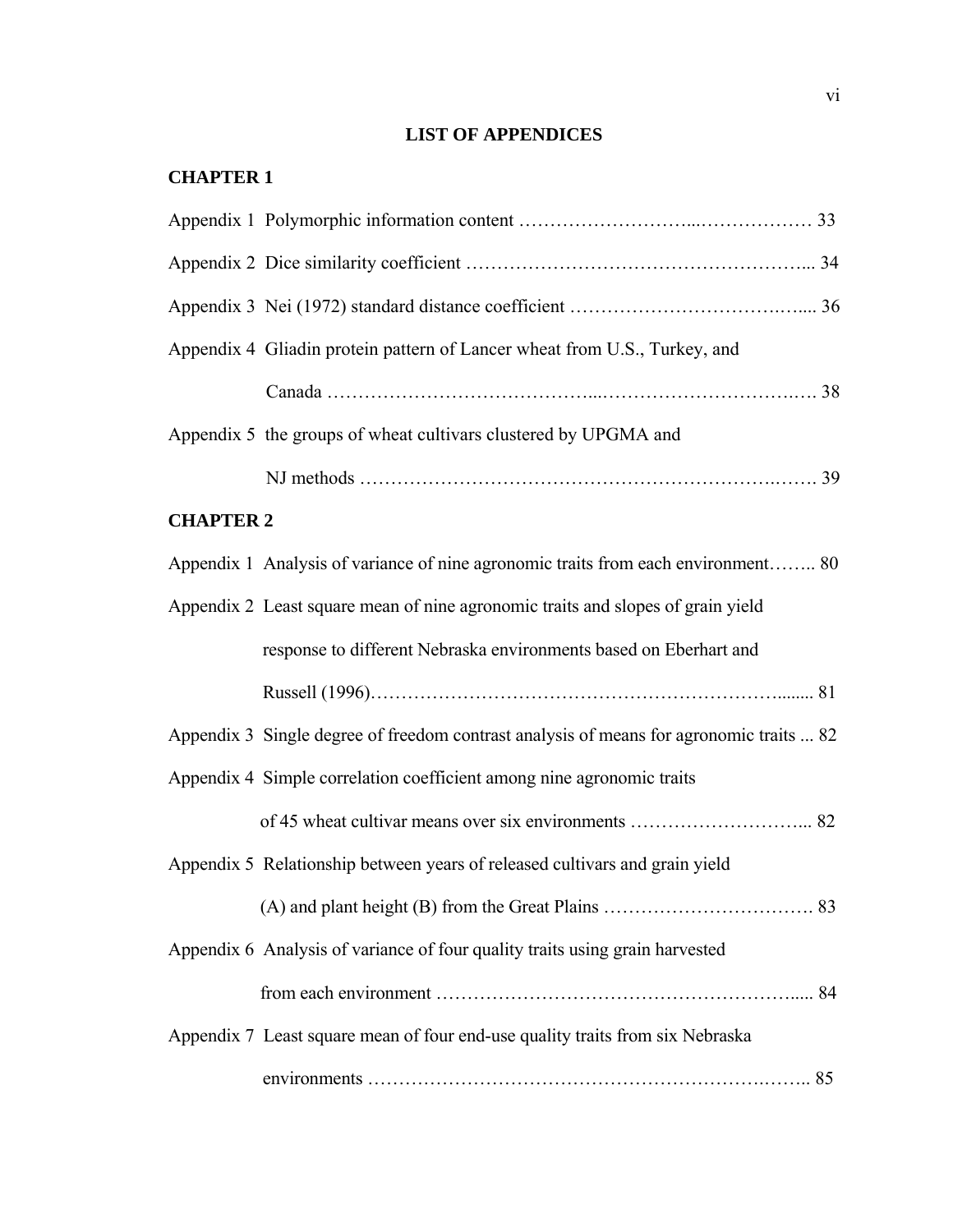## **LIST OF APPENDICES** (Continue)

| Appendix 8 Single degree of freedom contrast analysis of means for quality traits 86 |  |
|--------------------------------------------------------------------------------------|--|
| Appendix 9 Simple correlation coefficient among four end-use quality traits          |  |
|                                                                                      |  |
| Appendix 10 Simple correlation coefficient among nine agronomic and                  |  |
| four end-use quality traits of 45 wheat cultivar means over six                      |  |
|                                                                                      |  |
| Appendix 11 Eigenvalues and eigenvectors of nine agronomic traits                    |  |
|                                                                                      |  |
| Appendix 12 Correlation of similarity/distance coefficient from SSR (Dice),          |  |
|                                                                                      |  |
|                                                                                      |  |
|                                                                                      |  |
| Appendix 15 Euclidean distance based on nine agronomic and                           |  |
|                                                                                      |  |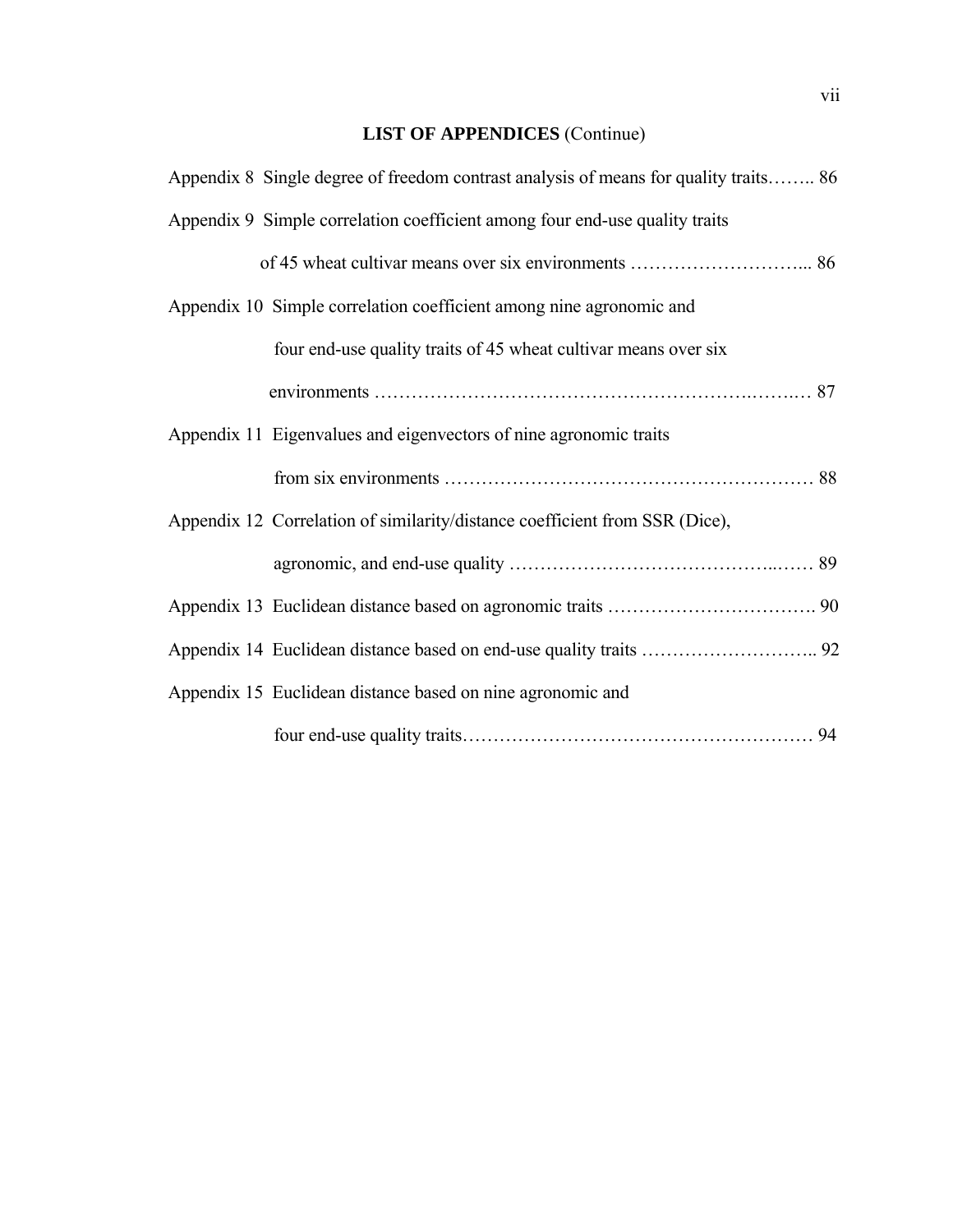### **CHAPTER 1**

# **Estimating Genetic Diversity in Wheat Cultivars from Turkey and U.S. Great Plains Using SSR Markers**

### **ABSTRACT**

 The first successfully cultivated hard red winter wheat (*Triticum aestivum* L.) introduced to the U.S. Great Plains was 'Turkey' wheat. Turkey wheat originated from Turkey and many modern Great Plains wheat cultivars are derived from it or its related lines. To investigate the genetic diversity between the Turkish and Great Plains gene pools as they evolved, simple sequence repeat (SSR) markers were used to compare Turkish wheat cultivars to some historic and modern Great Plains wheat cultivars. Based on 55 polymorphic SSR markers, two similarity coefficient analyses and two cluster methods were performed. Dice similarity and Nei standard distance coefficients ranged from 0.3478-0.8489 and 0.142-0.674, respectively. As expected, the most closely related pairs of lines were within each gene pool (Millennium and NE01643, and Aytin-98 and Gerek-79). Unweighted paired group method using arithmetic averages (UPGMA) and Neighbor–Joining method (NJ) clustered wheat cultivars from Turkey and USA into five groups. Often lines from one gene pool were predominant in each cluster; however, lines from the other gene pool were also present indicating similar genetics. Modern Great Plains wheat cultivars have diverged from historic Great Plains and Turkish wheat cultivars most likely due to breeding for adaptation. Ancestral Great Plains wheat cultivars were clustered with both older and some modern Turkish wheat cultivars. A few modern Turkish wheat cultivars were clustered in the group of modern Great Plain wheat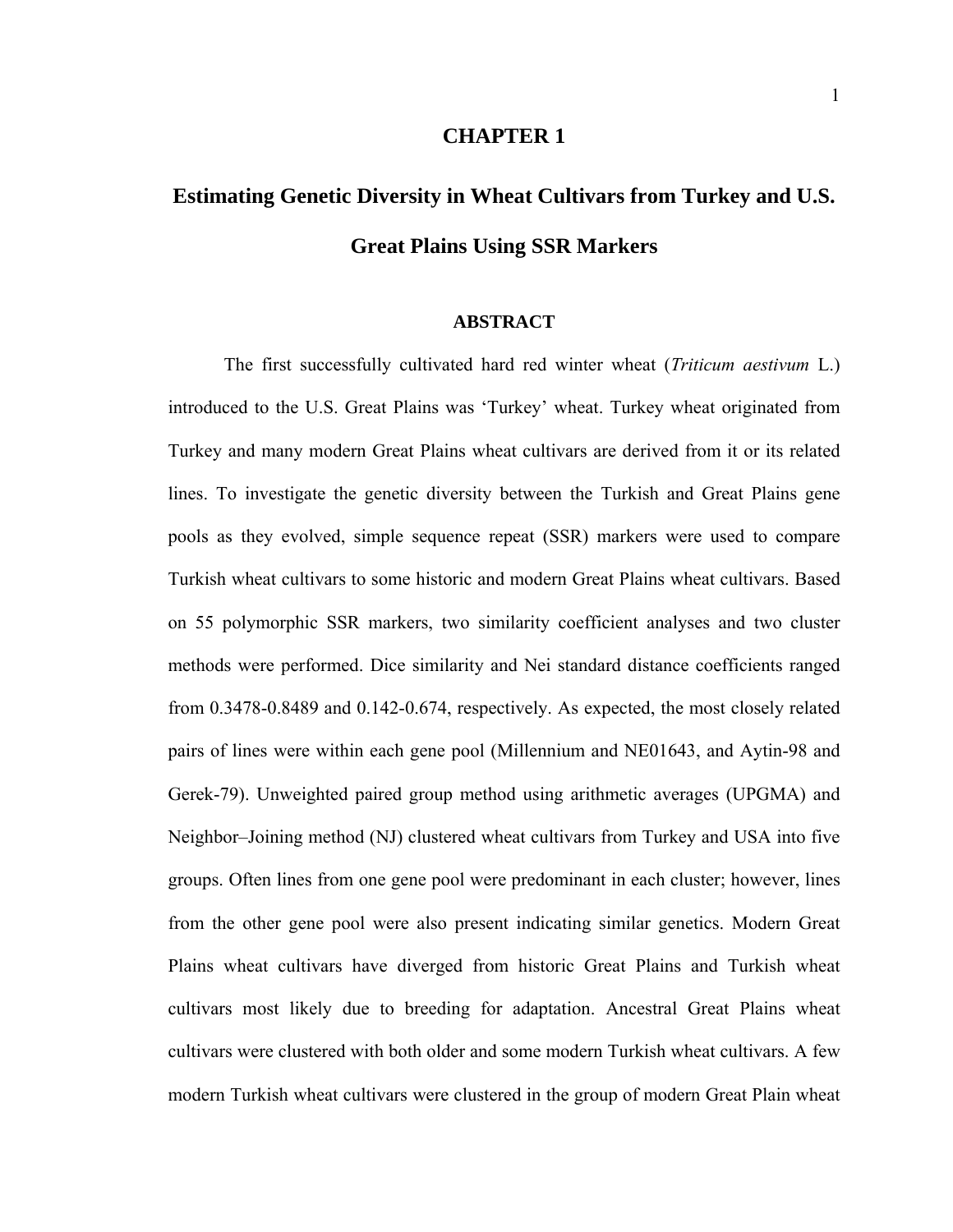cultivars possibly because of germplasm exchange between the two countries or similar breeding criteria.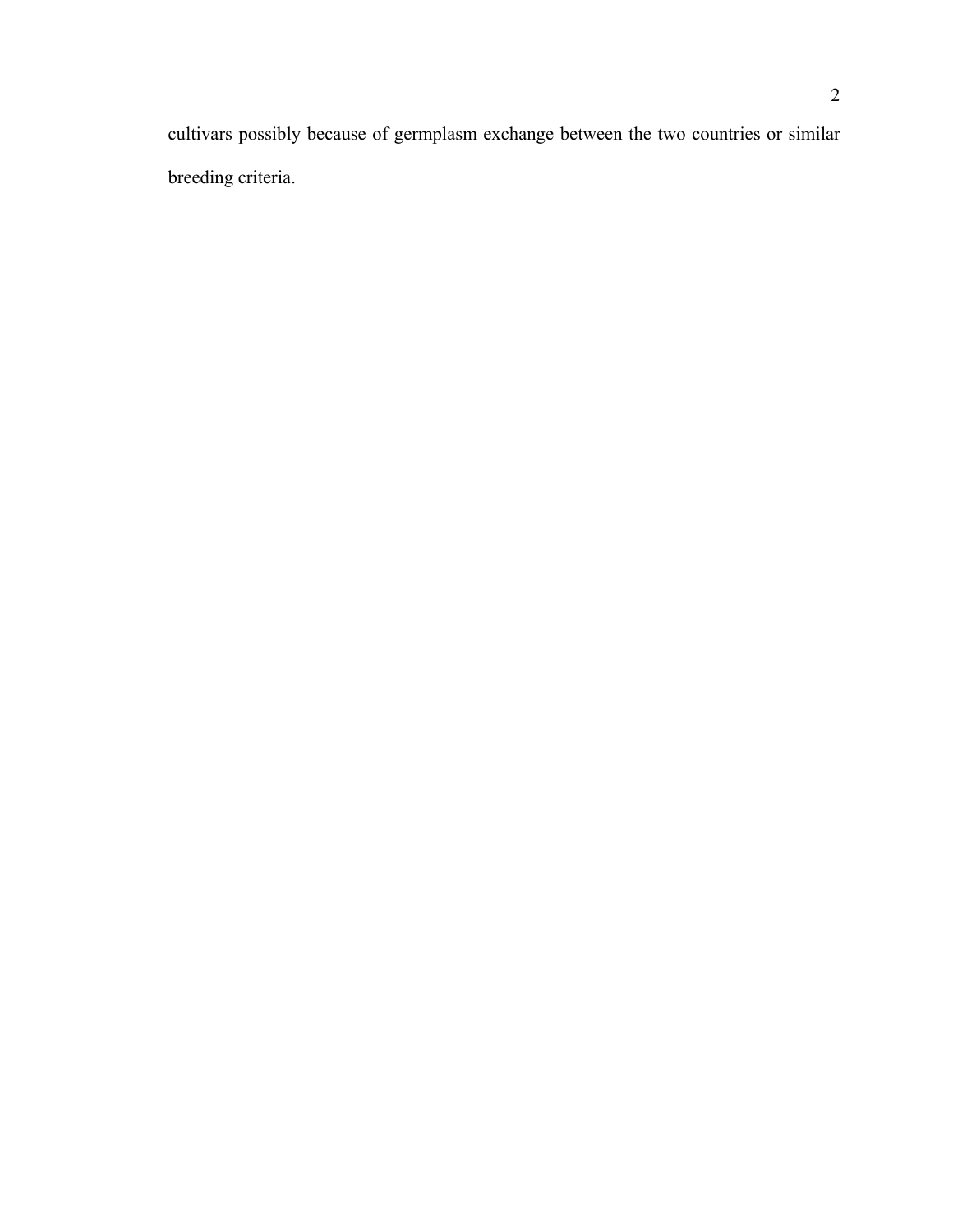### **INTRODUCTION**

Hard red winter wheat (HRWW, *Triticum aestivum* L.) is widely grown in the Great Plains (an area from North Dakota to Texas and from Nebraska to the Rocky Mountains) of the United States and represents about 40% of U.S. wheat production (Acquaah, 2007). The Great Plains became the main region for HRWW production after the first HRWW called "Turkey wheat" was introduced by Mennonite settlers who came from Ukraine to Kansas in 1874 (Quisenberry and Reitz, 1974; Paulsen and Shroyer, 2008; Ross, 1969). Quisenberry and Reitz (1974) stated that the Mennonite settlers called the wheat 'Turkey' because they obtained it from a little valley in Turkey. Turkey wheat replaced spring wheat cultivars in Nebraska and soft red winter wheat cultivars in Kansas, Oklahoma, and Texas due to its superior winter hardiness in 1894-1896 (Quisenberry, 1974). In 1919, Turkey wheat was grown on 83, 82, 69, 67, and 34 percent of the wheat hectareage in Nebraska, Kansas, Oklahoma, Colorado, and Texas, respectively (Quisenberry and Reitz, 1974). Although Turkey wheat had excellent adaptation to the Great Plains, other Turkey-type HRWW such as 'Crimean' and 'Kharkof' were introduced in 1900's and all three cultivars were used as parents in the wheat improvement programs in the U.S. leading to the development of cultivars 'Blackhull' (released in 1917), 'Nebraska No 28' (released in 1916), and 'Nebred' (released in 1938). 'Cheyenne' (released in 1933), the foundation of the Nebraska wheat breeding program, was selected from Crimean. Breeding for adaptation resulted in modern HRWW cultivars with improved grain yield, lodging, disease and insect resistance, and baking quality. However, all modern Great Plains wheat cultivars trace back to Turkey wheat (Paulsen and Shroyer, 2008; Cox and Shroyer, 1984; Quisenberry,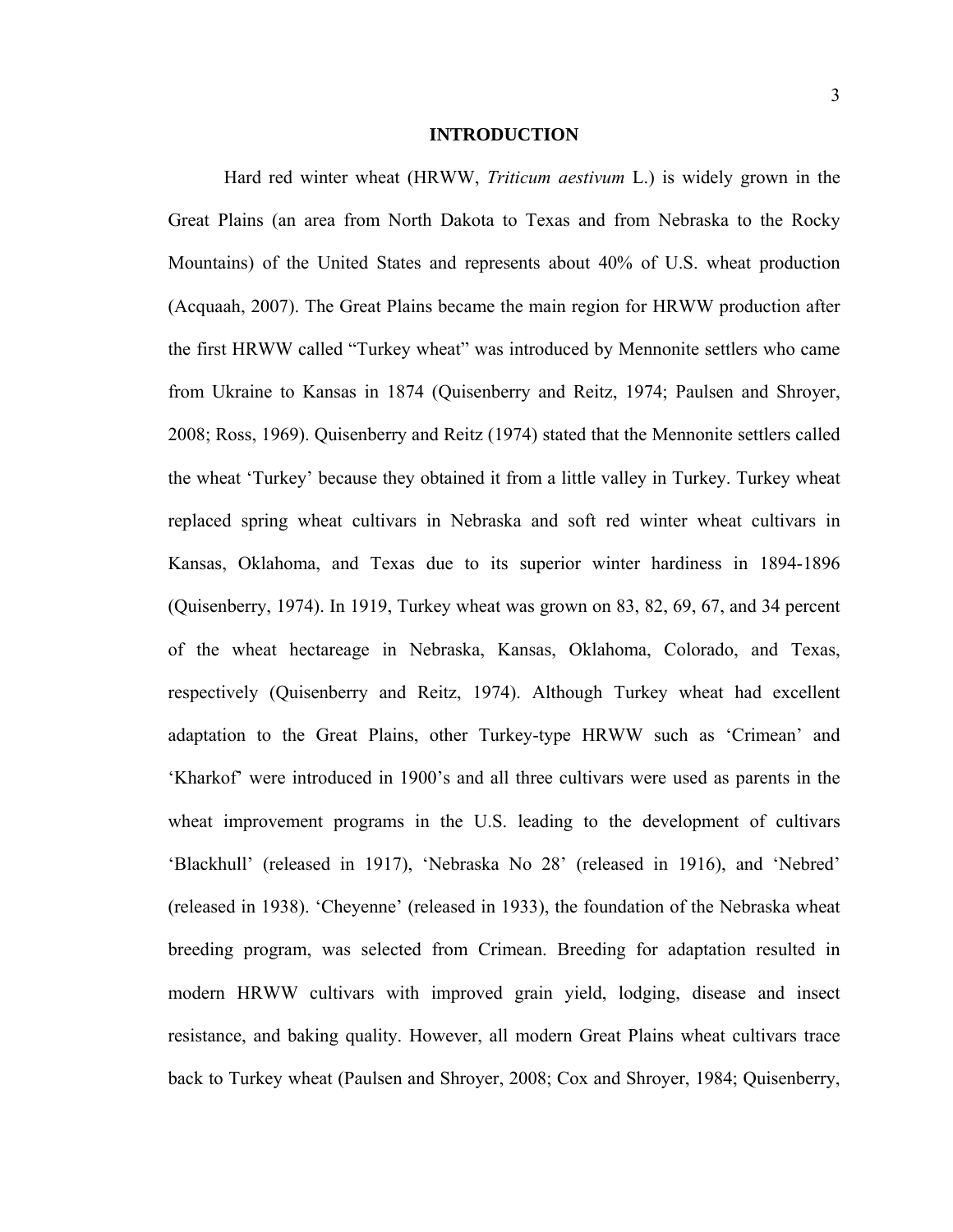1974). Since Turkey wheat was important to the Great Plains wheat improvement, it was hypothesized that both Turkish and US Great Plains wheat might be genetically similar. To evaluate this hypothesis, the genetic relationship among Turkish wheat and HRWW cultivars grown in the Great Plains was determined in terms of genetic similarity/distance. Genetic distance (or similarity) can reveal the genetic diversity of individuals (Stachel et al., 2000).

 Genetic diversity is defined as the amount of genetic variability which is reflected in differences of DNA sequence, biochemical characteristics, physiological properties, or morphological characters among individuals of a variety or a population. Genetic diversity can also be estimated by pedigree analysis. Plant genetic diversity is changed by evolution and by breeding history during which intensive selection often reduces genetic diversity in the elite germplasm pool (Rao and Hodgkin, 2002; Brown, 1983; Zhang et al., 2005). Genetic diversity information among elite germplasm or cultivars is useful to (i) classify lines for desirable traits (Mahmood et al., 2004; Ali et al., 2008), (ii) determine the genetic diversity reduction due to long term plant breeding programs (Fu and Somers, 2009), and (iii) evaluate genetic differentiation by different breeding programs (Stachel et al., 2000). Molecular marker data are often used for genetic diversity assessment because the markers can be codominant and have a large number of alleles without genetic effects such as epistasis or pleiotropy (Tanksley, 1983).

 Microsatellite markers, also known as simple sequence repeats (SSR) markers, are molecular markers based on the tandem repeats of 1-6 nucleotide core elements. Simple sequence repeats are codominant markers dispersed throughout the genome, have multiple alleles and often have conserved loci between related species (Brown et al.,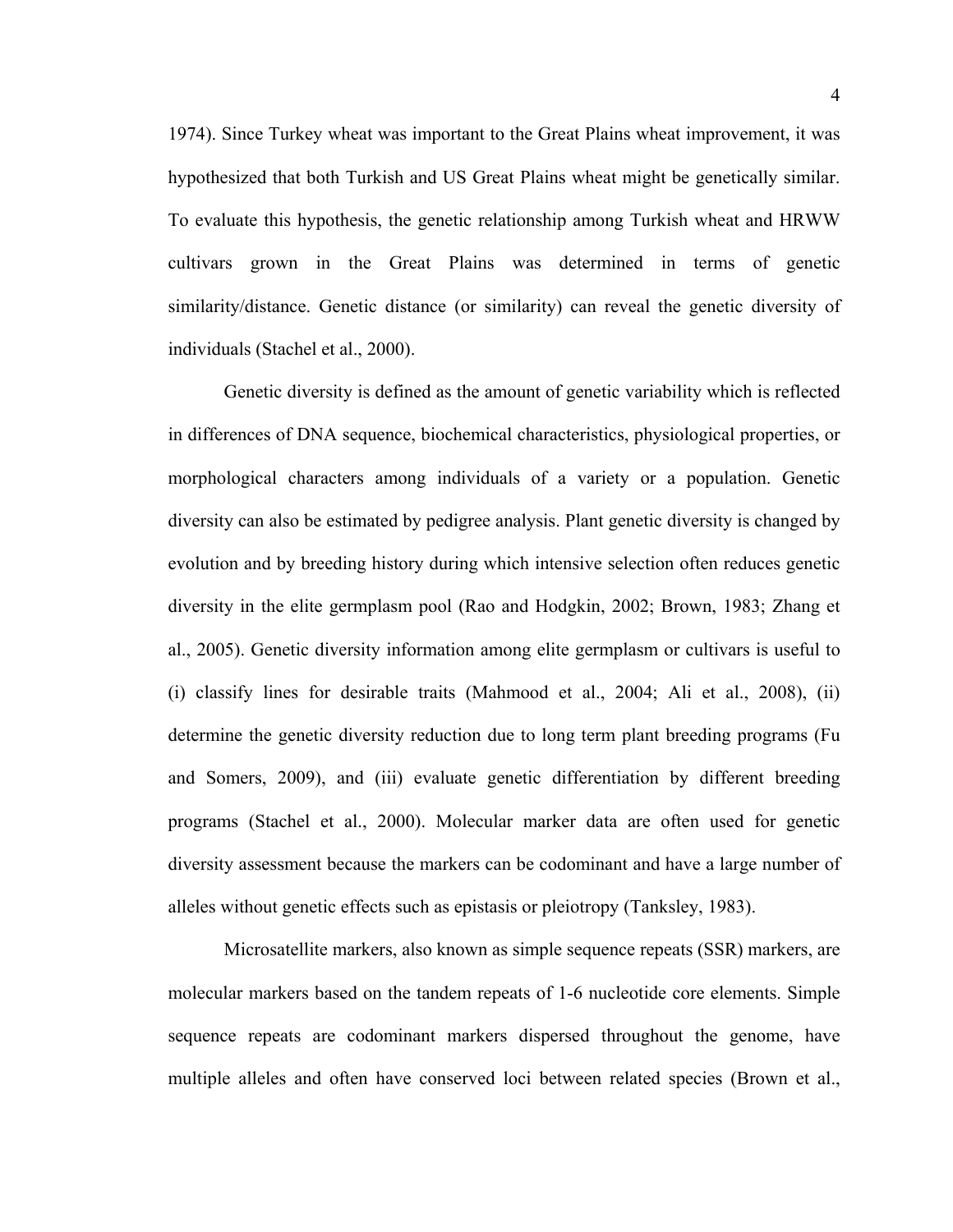1996). Simple sequence repeat markers have been used for genome analyses and plant breeding studies such as genetic evolution, quantitative trait loci (QTL) mapping, gene tagging based on map position, cultivar identification, and genetic diversity analysis in germplasm (Liu and Zhang, 2008). Simple sequence repeats have the ability to discriminate among closely related individuals for diversity and allelic variation across a wide range of germplasm, and have the advantage over other markers to trace pedigrees in plants (Powell et al., 1996).

 In rice (*Oryza* spp.), SSRs were used to distinguish wild species (*O*. *rufipogon* and *O. nivara*) and two subspecies of *O*. *sativa* (*indica* and *japonica*) (Ni et al., 2002). Thirty one wild and 73 sorghum (*Sorghum bicolor*) landraces were classified using 98 SSR loci (Casa et al., 2005). Ali et al. (2008) classified 72 sweet sorghum accessions into groups that agreed with their pedigree information and sugar content. In wheat, 16 durum wheat (*T. turgidum var durum*) cultivars were identified by 7 SSR markers with high polymorphism information content (PIC) which agreed with their pedigree information (Dograr et al., 2000). Maccaferri et al. (2007) was able to classify 58 durum wheat accessions in agreement with their origin and pedigree. Thirty hard red winter wheat cultivars grown in the Great Plains were also grouped using SSR markers that agreed with pedigree information (Fufa et al., 2005).

 In a study, to determine how genetic diversity has been altered by breeding efforts, modern spring bread wheat cultivars released between 1950 and 1989 were found to have narrow genetic diversity, but landraces and *Triticum tauschii* (Coss.) Schmalh represented a much broader genetic base (Reif et al., 2005). Stachel et al. (2000) via SSR analysis, concluded that breeding for end-use quality and specific environmental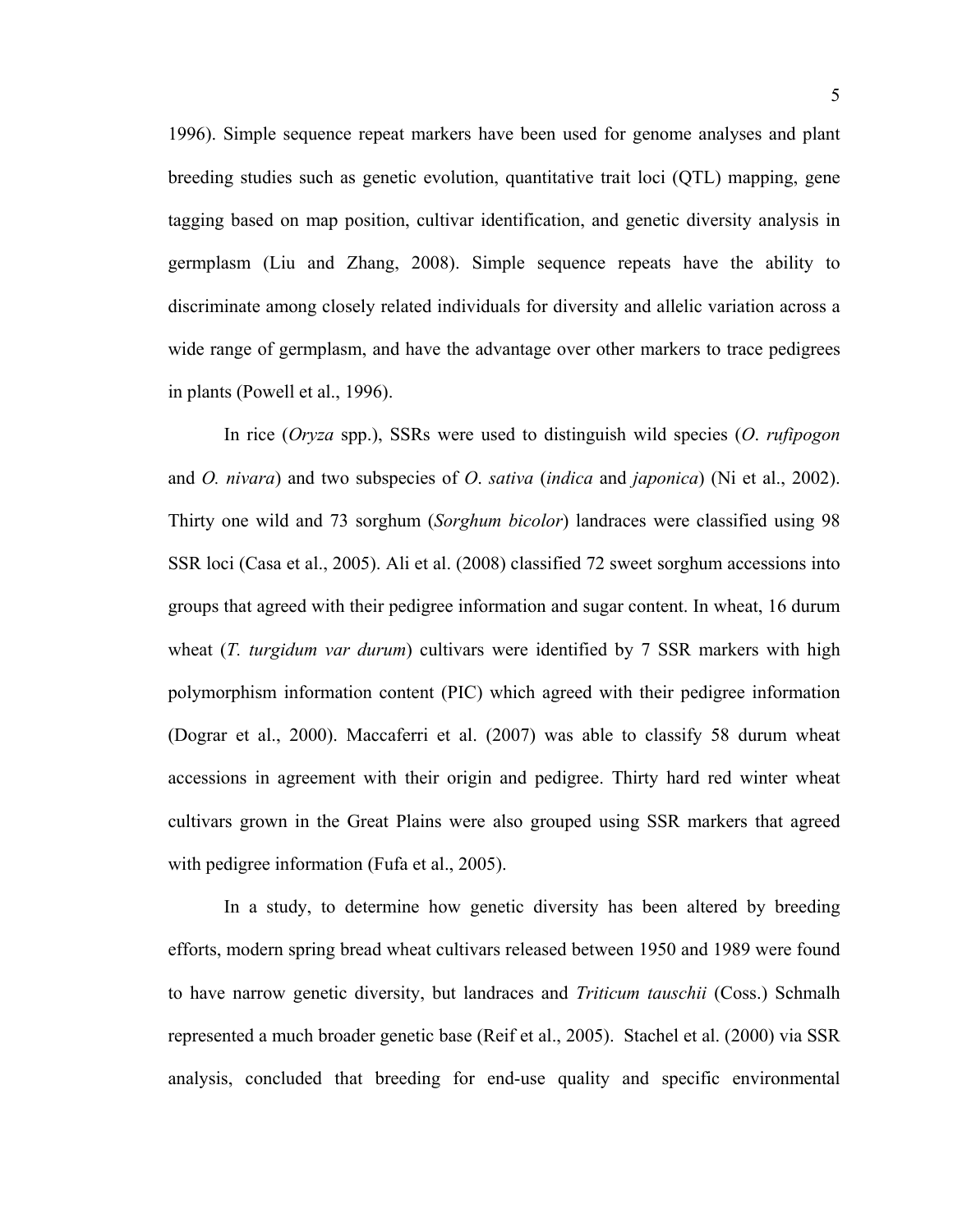conditions caused genetic differentiation among bread wheat lines from Germany, Australia and Hungary. Simple sequence repeats have been used to study genetic diversity of wheat cultivars in Argentina (Manifesto, et al., 2001), Egypt (Salem et al., 2008), France (Roussel et al., 2004), Iran (Eivazi et al., 2008; Mohammadi, et al., 2009), US (Mahmood et al., 2004; Fufa et al., 2005; and Chao et al., 2007), and Turkey (Akkaya and Buyukunal-Bal, 2004 and Altintas et al., 2008). However, few studies have look at the diversity between a source country and the country where the line became the foundation parent.

 Molecular markers are very useful in studying the relationship of closely related lines as they allow calculation of genetic distance based on allele frequencies. The SSR markers are usually scored in terms of presence or absence of a band which can be described as a binary variable. There are several methods to calculate distance/similarity coefficient of paired cultivars (Johnson and Wichern, 2007; Mohammadi and Prasanna, 2003). Dendrogram construction relies on a clustering method and a distance coefficient (Nei et al., 1983). Dice (1945), also known as Nei and Li's (1979) distance coefficients, are used when inheritance from a common ancestor is expected and they exclude the negative matching from non-amplified bands. In addition, distance-based clustering methods such as hierarchical methods are generally used for genetic diversity analysis in plants. For example, the Unweighted Paired Group Method using Arithmatic Averages (UPGMA) is commonly used for cluster analysis (Mohammadi and Prasanna, 2003; Reif et al., 2005). Saitou and Nei (1987) recommended Neighbor–Joining method (NJ) to construct dendrograms based upon the closest neighboring pair that minimizes the total branch length of operational taxonomic units (OUTs). The UPGMA clustering method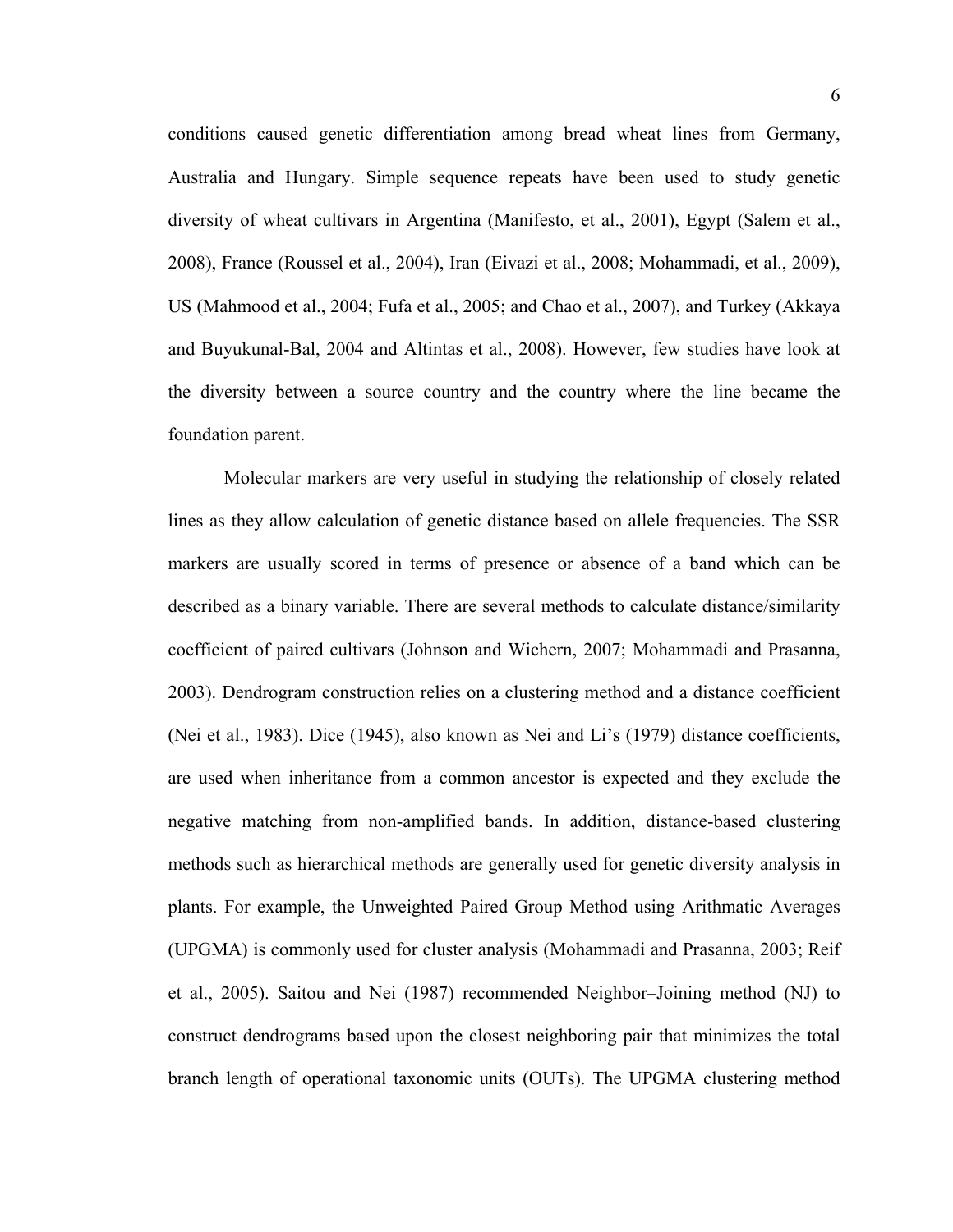was used assumming a constant rate of evolution. In contrast, NJ method is based on the assumption of the minimum evolution (Nei, 1991). However, Nei et al. (1983) suggested that the accuracy of a phylogenetic tree depends on tree construction method and distance coefficients. They also recommended that more than 30 loci should be used to obtain phylogenetic trees. Kim et al. (1993) compared the accuracy of UPGMA, Maximum Parsimony, and the NJ method and found that no one method was more accurate than others and more than one method should be employed for phylogenic tree construction (Kim, 1993).

 The objectives of this study were to: (i) investigate the genetic diversity of some hard red winter wheat cultivars from U.S. Great Plains and from Turkey using SSR markers, (ii) compare Turkish wheat cultivars to some historic and modern Great Plains wheat cultivars to see how the two gene pools have diverged over time using two cluster analysis methods.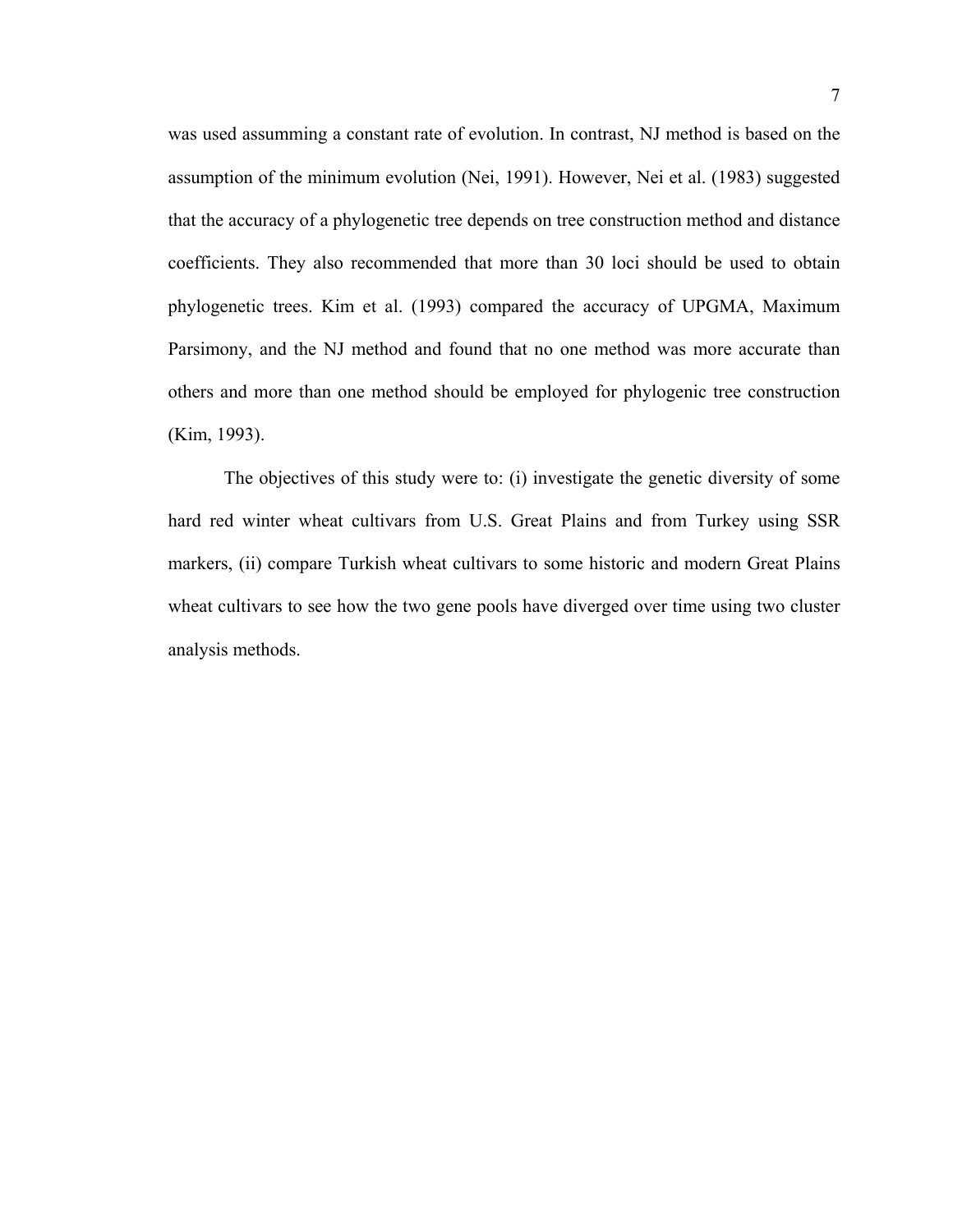### **MATERIALS AND METHODS**

### **Plant Materials**

Forty-five wheat cultivars including 22 Turkish wheat cultivars (released between 1917 and 2002) and 23 Great Plains HRWW cultivars (released between 1874 and 2006) were used in this study. For the purpose of this research, 'Bezostaya-1' which was originally from Russia, but widely grown in Turkey and used as a parent in both Turkish and U.S. breeding programs was grouped with the Turkish wheat cultivars. The pedigree information on the cultivars was obtained from GRIN website (Germplasm Resource Information network; [http://www.ars-grin.gov](http://www.ars-grin.gov/)) and Wheat Pedigree and Identified Alleles of Gene On Line, Czech Republic [\(http://genbank.vurv.cz/wheat/pedigree/\)](http://genbank.vurv.cz/wheat/pedigree/) (Table 1).

### **DNA extraction method**

Genomic DNA of each cultivar was extracted from greenhouse leaf samples using cetyltrimethyl ammonium bromide (CTAB) protocol (Mahmood, 2004). The grind tissue was incubated in extraction buffer (50 mM Tris-HCl, 25 mM EDTA, 1 M NaCl, 1% CTAB, 1mM 1,10-phenathroline and  $0.15\%$  2-mercaptoethanol) at 60-65 $\degree$ C for 1 hr; then added equal volume of chloroform:isoamyl alcohol (24:1). After centrifugation at 12,500 rpm, the supernatant was removed to new tube and DNA was precipitated by adding the equal volume of cold isopropanol. DNA was died at room temperature and resuspended by TE buffer (10 mM Tris-HCL, 0.1 mM EDTA, pH 8.0) plus 20 ng RNase and incubated at 37 °C overnight. Chloroform isoamyl alcohol (24:1) was added in equal volume and the supernatant was transferred to new tube after centrifugation. Two times volume of cold absolute ethanol and 5µl of 8M ammonium acetate were added for DNA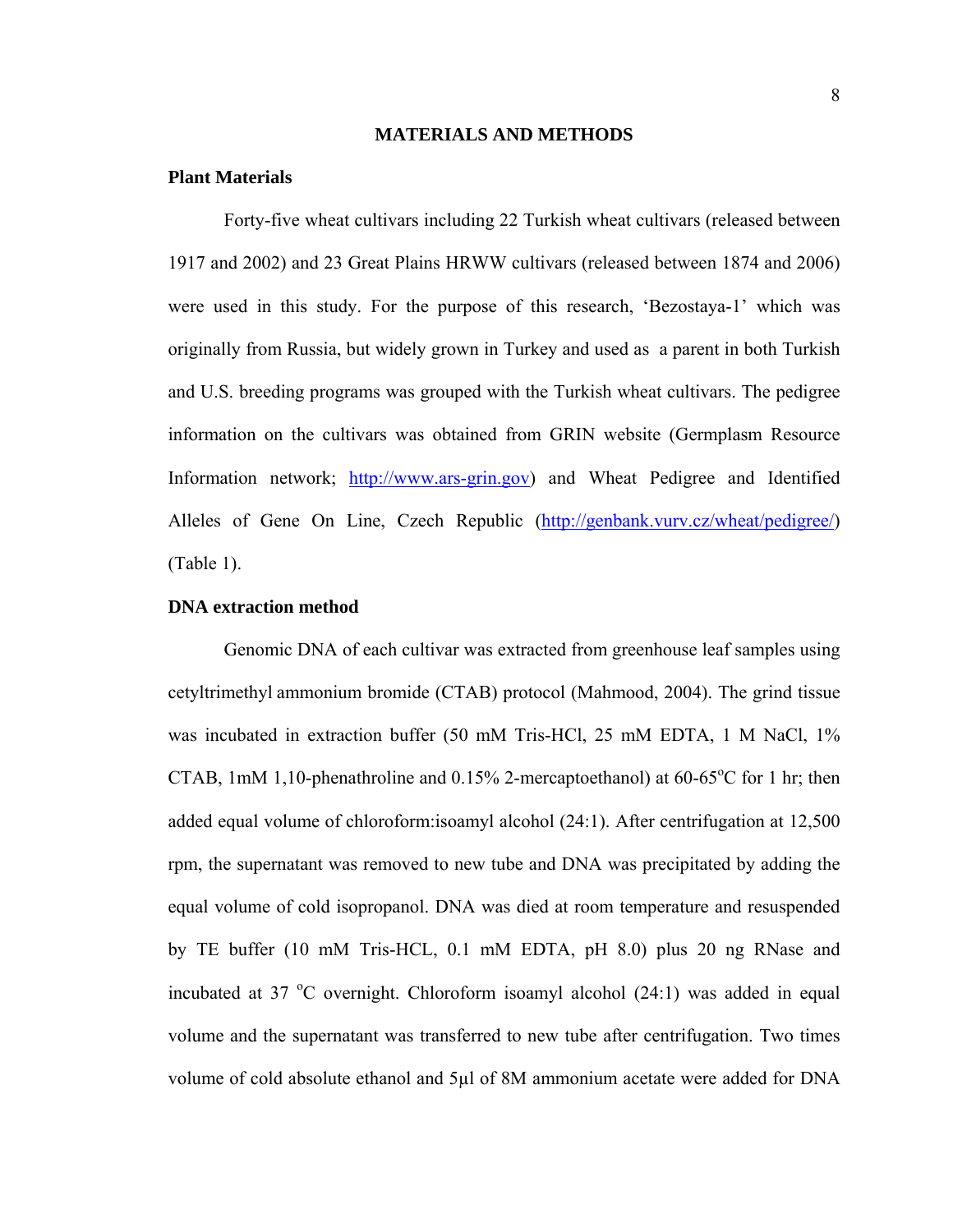precipitation. DNA pellet was dried at room temperature and then, resuspened by 200 µl TE buffer. DNA concentration was quantified by spectrophotometer (TKO 100 Fluorometer, Hoefer Scientific Instruments, San Francisco, Calif).

### **Simple Sequence Repeats Analysis**

Ninety SSR primers sequence (GWMs, BARC, and WMC) that were obtained from Grain Gene: a database for Triticeae and Avene website (http://wheat. pw.usda.gov/cgi-bin/graingenes/browse.cgi?class=marker) representing at least one SSR locus from each chromosome were screened and SSR marker assays were conducted following the procedure of Kuleung et al. (2004) with 25 µl total/reaction consisting of 75 ng genomic DNA, 100 ng SSR primers, 125 µM dNTP, 50 mM KCl and 10 mM Tris-HCL, 2mM MgCl<sub>2</sub>, and 1 unit *Taq* polymerase. The amplification step was (i) 1 cycle at 94°C for 3 min, (ii) 30 cycles containing 94°C for 1 min, annealing temperature (determined for each primer pair) for 1 min plus  $72^{\circ}$ C for 1 min, (iii) 1 cycle of final extension at 72°C for 5 min. Amplification products were detected using 12% nondenatured polyacrylamide gel (37:1 acrylamide:bis-acrylamide) electrophoresis and the gels were stained in 1 mg/ml ethidium bromide for 10 min, destained in deionized water for 15 min; then, photographed using the Gel Doc2000 (Bio-Rad, Hercules, Calif.).

### **Data Analysis**

Two genetic distance and clustering methods were used in this study to determine how the U.S. and Turkish lines were related. The band scoring was coded as "1" and "0", where "1" indicated the presence of an allele and "0" when absent. Polymorphism information content (PIC) values were obtained using the formula developed by Anderson et al. (1993) which assumed homologous alleles from inbred wheat cultivars.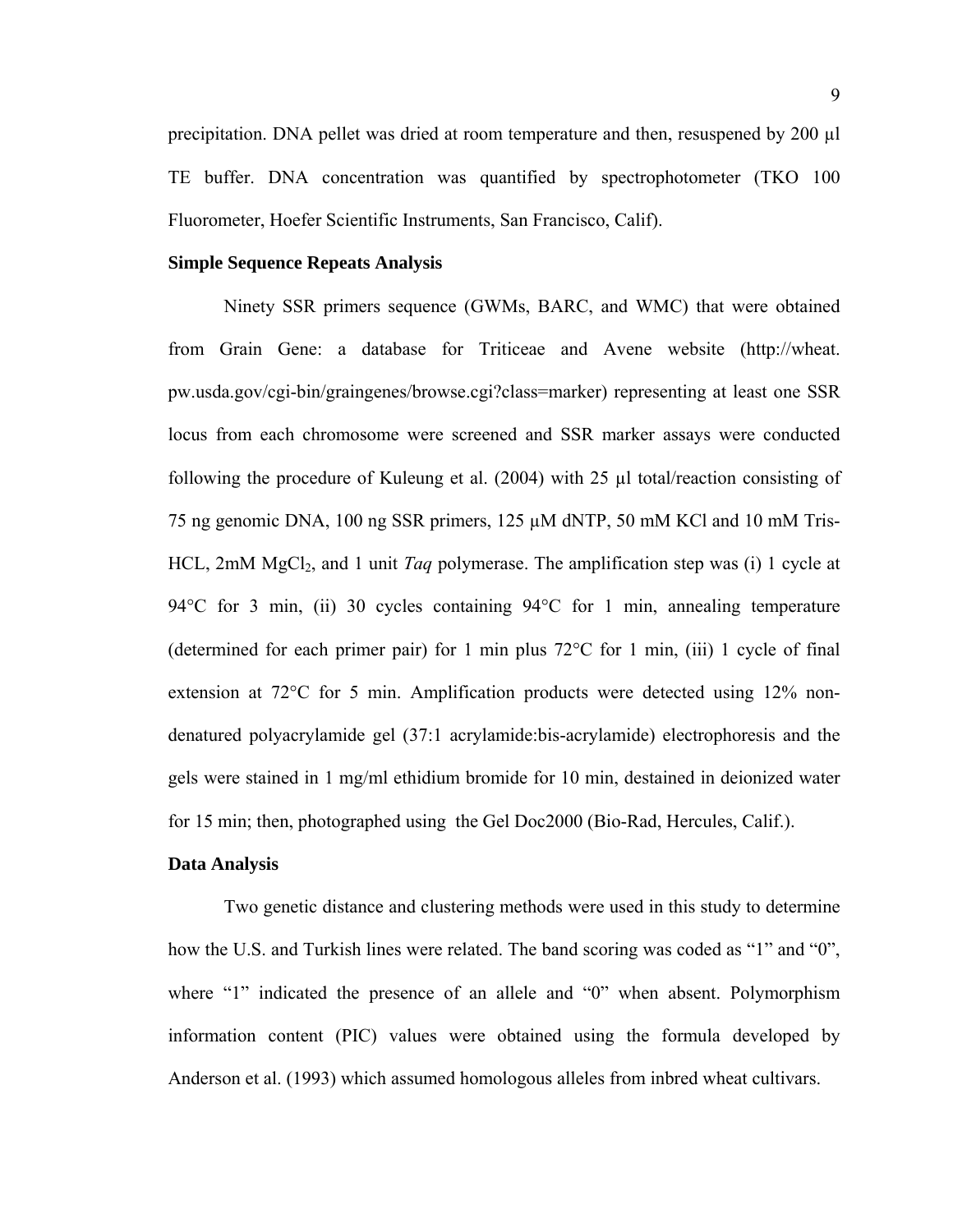$$
PIC = I - \Sigma P_{ij}^2
$$

where  $P_{ij}$  is the frequency of  $j^{th}$  allele of  $i^{th}$  locus, summed across all the alleles for the locus over all lines. A *PIC* value > 0.5 is considered as being highly informative marker while  $0.5 > PIC > 0.25$  is an informative marker, and *PIC* is 0.25 a slightly informative marker (Botstein et al., 1980),

The genetic diversity was estimated by similarity index calculation from band sharing data of each pair of DNA fingerprints. Genetic similarity (*GS*) between cultivars *i*  and *j* was calculated using all loci of SSR markers according to the formula for estimating coefficient of similarity known as Dice's coefficient or Nei and Li (1979) coefficient (Weising et al., 2005) based on shared allele frequency:

$$
S=2n_{ab}/(n_a+n_b),
$$

where *S* is the similarity coefficient,  $n_{ab}$ , is the number of bands common to A and B cultivars,  $n_a$  and  $n_b$  are number of bands in A and B cultivar, respectively. The genetic similarity indices were used to compare the similarity of cultivars. A similarity matrix was used to construct a similarity dendogram by cluster analysis using the UPGMA algorism on NTSYS-pc, version 2.0 program (Rohlf, 2000). Another dendrogram was developed using Neighbor Joining method to determine how wheat cultivars from two gene pools are related. The genetic distances were calculated based on Nei's (1972) standard genetic distance:

$$
Ds = -ln(Jxy/\sqrt{JxJy})
$$

where  $Jx = \Sigma \Sigma X_{ij}^2/r$ ,  $Jy = \Sigma \Sigma Y_{ij}^2/r$ , and  $Jxy = \Sigma \Sigma X_{ij}Y_{ij}/r$  with  $X_{ij}$  and  $Y_{ij}$  being the frequencies of allele *i* at *j* locus of populations X and Y, respectively (Takezaki and Nei, 1996). Population genetics software, version 1.2.30 was used for genetic distance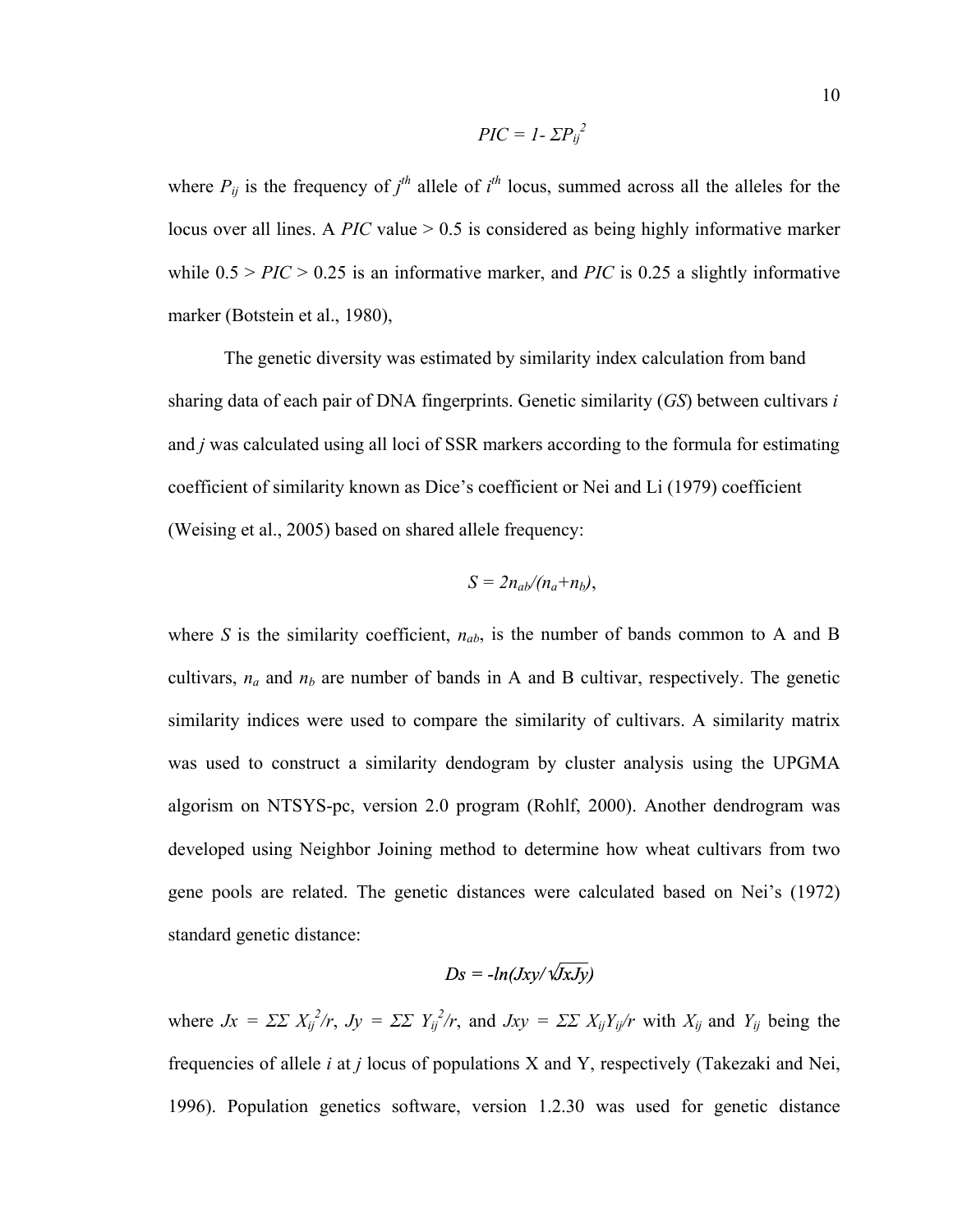calculation ([http://bioinformatics.org/~tryphon/populations/](http://bioinformatics.org/%7Etryphon/populations/)) and dendogram construction from the POPULATIONS program used the TreeView (Win32) program version 1.6.6 ([http://taxonomy.zoology.gla.ac.uk/rod /treeview.html;](http://taxonomy.zoology.gla.ac.uk/rod%20/treeview.html) Roderic D. M. Page, 2000). Dice similarity and Nei standard distance coefficients of each pairwise were correlated using PROC CORR (SAS, 2002)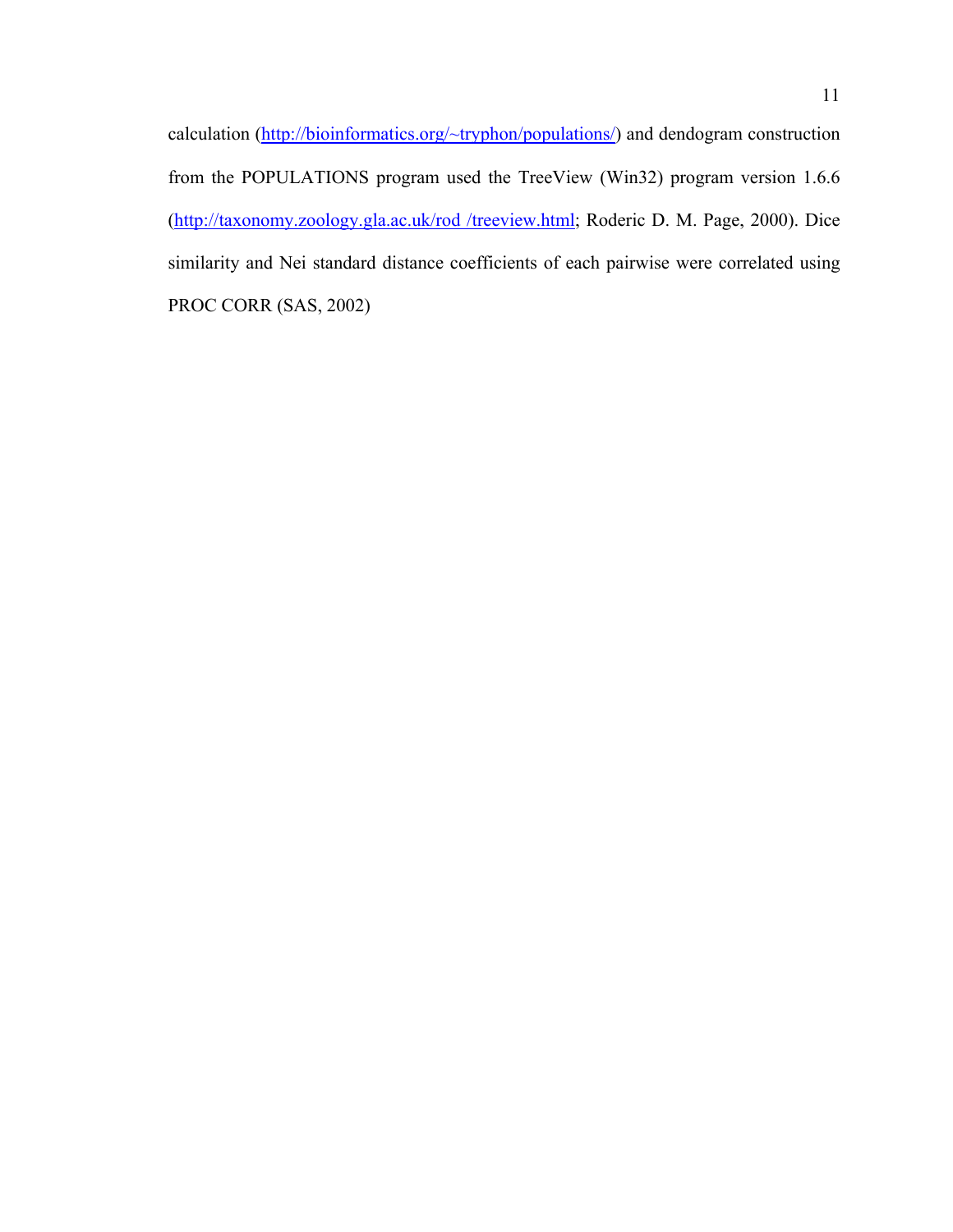### **RESULTS AND DISCUSSION**

The genetic diversity of Turkish and U.S. Great Plains wheat cultivars were screened using 90 SSR markers. Fifty five SSR primers (61%) produced 159 polymorphic alleles with PIC values ranging from 0.022 to 0.917. The PIC value mean across 45 cultivars was 0.503 indicating that the markers were highly informative (PIC > 0.5; Botstein et al., 1980). In previous studies, PIC values of wheat reported by Powell et al. (1996) ranged from 0.29-0.79 and an average PIC value of 0.51 from 49 SSR primer pairs isolated from hexaploid wheat genome (Bryan et al., 1997). The genetic differentiation of 60 wheat cultivars selected for adaptation and end-use from Hungary, Austria, and German using 42 microsatellite showed an average PIC value of 0.57 (Stachel et al., 2000).

For each pairwise similarity estimation, Dice similarity and Nei standard distance coefficients were used for the dendrogram construction based on microsatellite data because the Nei standard distance was appropriate to estimate the branch length (Takezaki and Nei, 1996). In addition, Balestre et al. (2008) compared similarity and dissimilarity coefficients using SSR markers data in maize (*Zea mays* L.) and found that the coefficient with the smallest stress value was Dice similarity coefficients. The Dice similarity coefficients ranged from 0.3478 to 0.8489 where 'Millennium' and 'NE06143' (a line with Millennium as a parent) had the highest similarity value following by 'Aytin-98' and 'Gerek-79' (0.8421). The Nei standard distance coefficient ranged from 0.142- 0.674. Similar to the Dice similarity coefficient, the smallest Nei standard distance coefficient from both pairwise comparisons were Millennium and NE06143, and Aytin-98 and Gerek-79 (both having a distance coefficient value of 0.142) indicating again the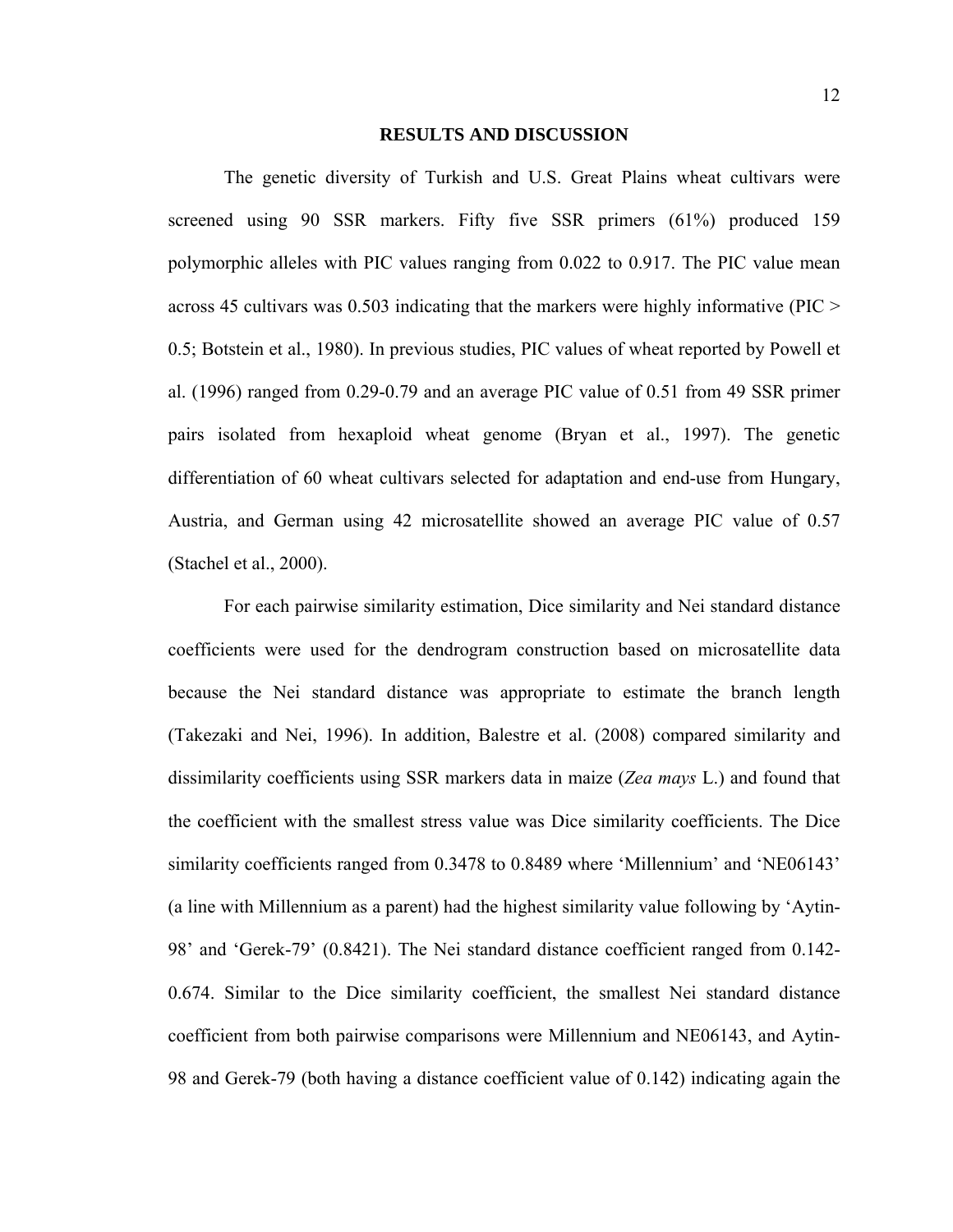close relationship within each of these pairs of lines. The Nei standard distance coefficient of each pairwise agreed with Dice similarity coefficient because these two similarities/distances have high correlation  $(r= -0.94^{**})$ .

Cluster analysis using the UPGMA method based on Dice coefficients with a threshold value of 0.608 clustered forty-five wheat cultivars into five groups which generally agreed with pedigree information (Figure 1). Group I consisted of both Turkish and Great Plains wheat cultivars and was divided into two subgroups. Subgroup IA consisted of six Turkish wheat cultivars ('Karasu-90', 'Yildirim', 'Alparslan', 'Sonmez-2001', 'Harmankaya', and 'Alpu-2001', and Bezostaya-1). Most cultivars in this group had Bezostaya-1 as common ancestor. Bezostaya-1 was an ancestor of Sonmez-2001 while Yildirim and Alpu-2001 had Veery as parent and Veery had Bezostaya-1 as ancestor. A parent of Harmankaya was Lovrin-32 which was also derived from Bezostaya-1. The subgroup IB was the group that included the Turkish cultivar 'Lancer' and seven Great Plains wheat cultivars including three historic wheat cultivars (Turkey, Kharkof, and Cheyenne), four closely related Nebraska cultivars ('Buckskin', 'Centurk-78', 'Centura', and 'Pronghorn'). Centura had Centurk-78 as a parent, and Centura was a parent of Pronghorn. Furthermore, the name Lancer was used for at least three wheat cultivars that were developed from breeding programs in U.S.A. (Nebraska), Turkey, and Canada. In this study, Lancer was distinct from the Nebraska developed Lancer and was sent to us from Turkey. We determined that there were differences among Lancer cultivars from Turkey, U.S., and Canada by identifying different gliadin protein patterns among these cultivars using high-performance capillary electrophoresis (Lookhart and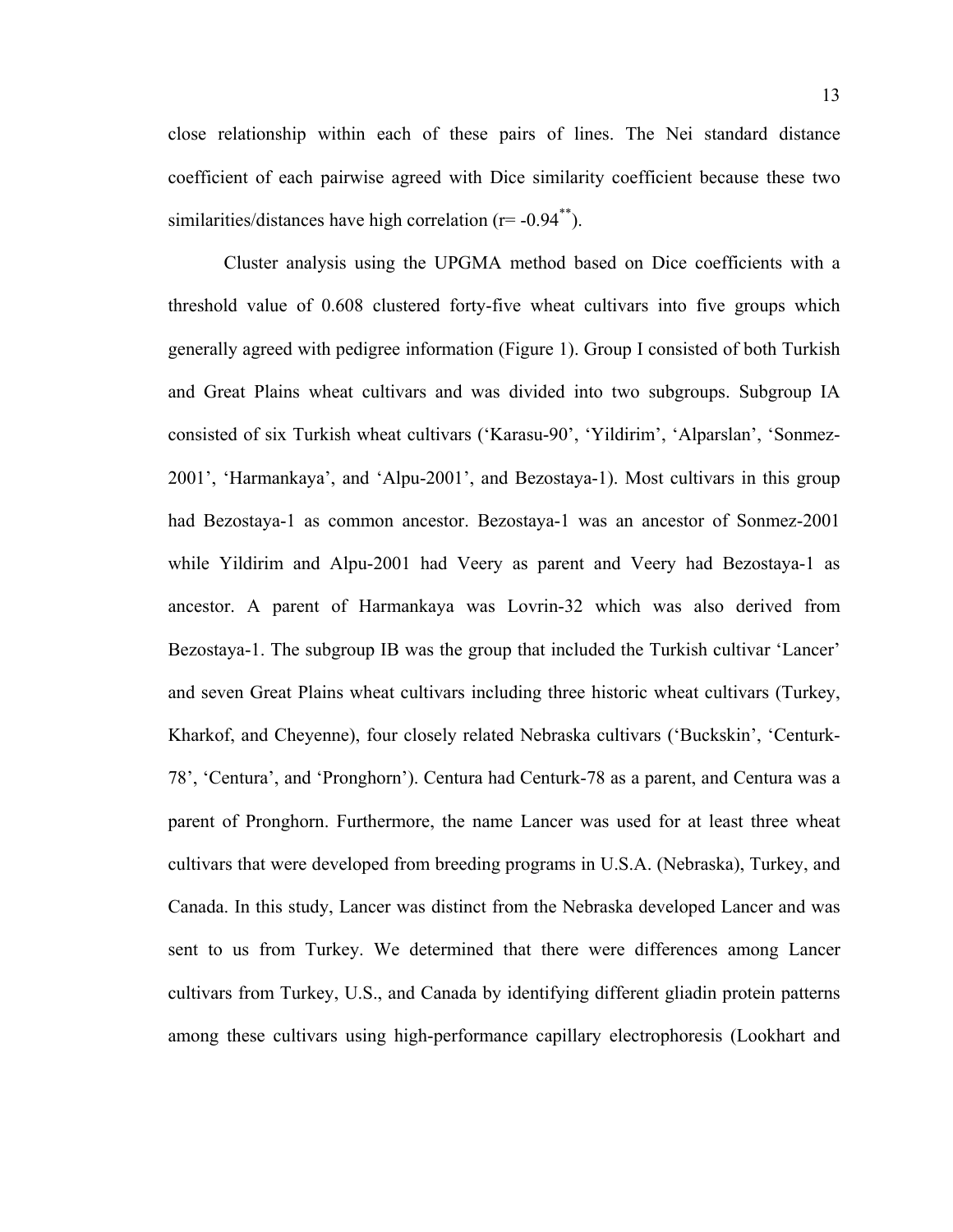Bean 1995a, 1995b) (data not shown). Gliadin patterns are commonly used to identify different wheat cultivars except when the cultivars are closely related (Bietz et al., 1984).

Most modern Great Plains wheat cultivars were clustered into Group II which had three subgroups. Subgroup IIA included 'Dogu-88' (Turkish wheat) and 'Colt' (Great Plains wheat). Subgroup IIB containing eight Great Plains wheat cultivars ('Scout-66', 'Sage', 'Siouxland', 'Karl-92', 'Alliance', 'Bennett', and 'Nekota'). Most cultivars in this group agreed with their pedigree relationships. Scout 66 was selected from Scout, which, in turn, was a parent of Sage. Sage and Siouxland have Cheyenne as their common ancestor. Scout was also a parent of Bennett which was a parent of Nekota. Alliance and Karl-92 were clustered in this group and both have Kaw as a common ancestor. Subgroup IIC contained mainly modern Nebraska wheat cultivars released between 1986 and 2006 and were grouped based upon Brule as common ancestor. 'Redland', 'Arapahoe', 'Niobrara', Millennium, and NE06143 were in this cluster. Redland was a selection from Brule. Brule was a parent of Arapahoe and Niobrara. Arapahoe was a parent of Millennium and a sib line of Millennium was a parent of NE01643.

Three Turkish wheat varieties (Gerek-79, Aytin-98, and 'Kirgiz-95') were clustered in Group III. Gerek-79 was a parent of Aytin-98. 'Palandoken-97', 'Altay-2000', 'Kirac-66', and 'Suzen-97' were clustered in Group IV due to Norin-10 (the important source of semi-dwarfing genes) and Brevor as their co-ancestors. Kirac-66 was a parent of Suzen-97. In addition, two Great Plains wheat cultivars (Wichita and 'TAM-107') were surprisingly grouped into Group IV which illustrated that an ancestal Great Plains wheat (Wichita) was closely related to Turkish wheat cultivars as well as to a modern Great Plains cultivar. We were surprised at TAM-107 being grouped in this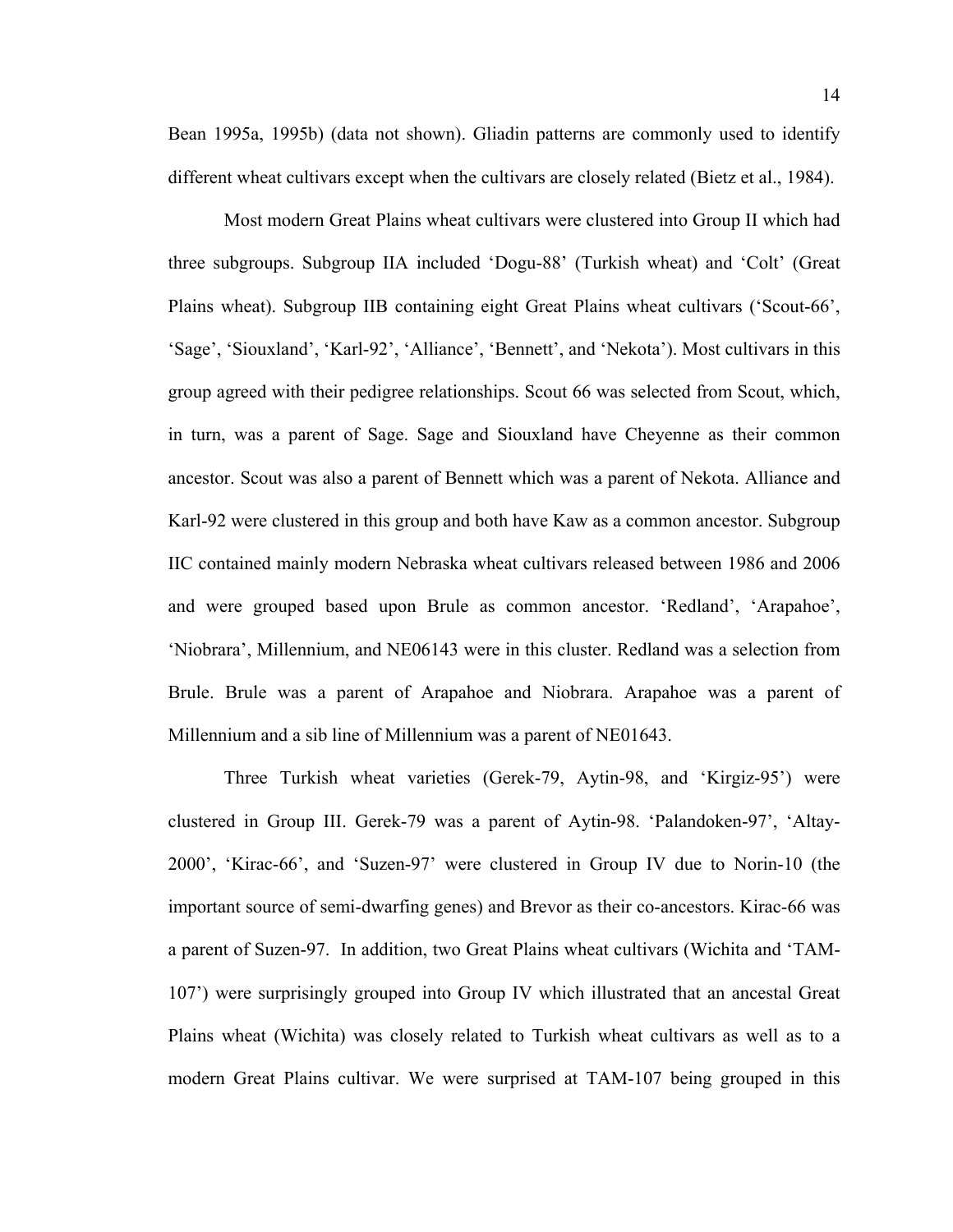cluster. It is possible that TAM107 was clustered into this group due to Wichita and Palandoken-97. TAM 107 had Amigo that was a 1AL/1RS wheat-rye translocation line and derived from Wichita, as parent. Additionally, one of Palandoken-97 parent was Mexipak derived from Gabo (1D/1R translocation).

The last group (Group V) was a Turkish group consisting of 'Nenehatun', 'Sultan', 'Atay-85', and 'Yildiz-98'. Sultan and Atay-85 do not have a known common ancestor. From UPGMA dendrogram at 0.608 threshold level, 'Daphan', 'Cetinel', and Warrior which is an important line as the parent of Siouxland, Centura, and ancestor of several wheat cultivars were not clustered with any groups, indicating little relationship with the other 42 lines.

Based on the high correlation between Dice similarity and Nei standard distance estimate, there were little differences of each pairwise similarity for both coefficient estimations. In this study, wheat cultivars were derived from intensive selection in the breeding programs to improve agronomic and end-use quality performance. The DNA sequence variation as SSR alleles can be used to detect wheat genome difference among 45 wheat cultivars which were from different rate of selection. The UPGMA is the simplest clustering method and the NJ is based on minimum evolution rate assumption (Nei, 1991; Higgs and Attwood, 2005). Both UPGMA and Neighbor-joining (NJ) methods were used in this study for clustering to gain insight on how wheat cultivars from two counties related after intensive selection for favorable traits. Thus, to evaluate the sensitivity of the clustering results to clustering method, (NJ) clustering method also was used to construct a dendrogram following Kim (1993) advice that more than one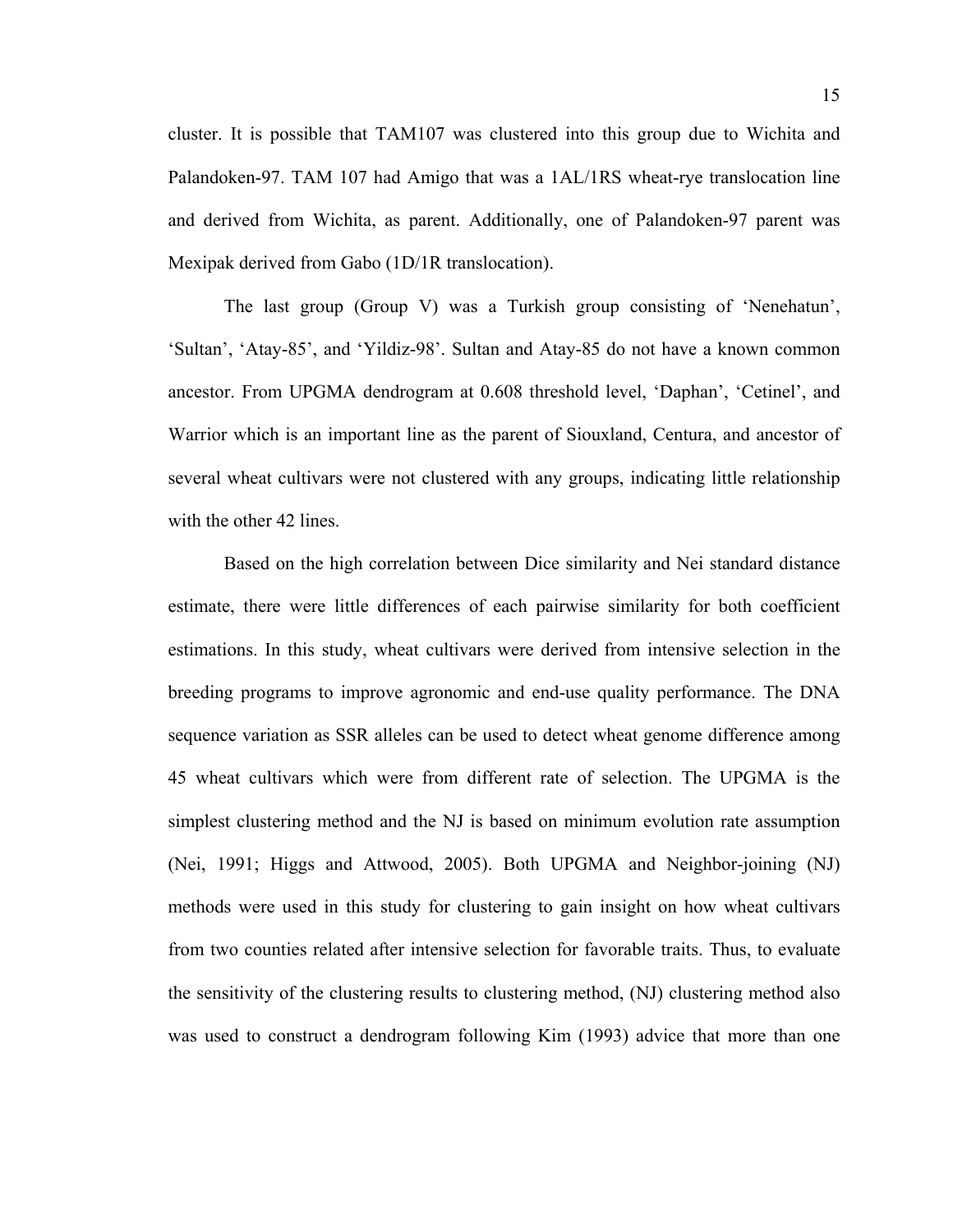method for dendrogram construction should be used to evaluate the robustness of the results.

From NJ clustering, the forty-five wheat cultivars were clustered into five groups which were similar to the results of UPGMA clustering (Figure 2). Group I from NJ cluster contained both Great Plains wheat and Turkish wheat cultivars. Turkish wheat cultivars in Group I were also clustered based on Bezostaya-1 similar to UPGMA clustering. Subgroup IA included four Turkish wheat cultivars (Alpaslan, Sonmez-2001, Karasu-90, and Yildirim) from the UPGMA small group plus they clustered with Dogu-88. Dogu-88 derived from Bezostaya-1 and wheat from Oklahoma (Danne) and Colorado (CO-725052), was clustered within the Turkish wheat group that was different from UPGMA clustering because it was grouped closer to the Great Plains wheat cultivars by UPGMA. The Group IB still contained ancestral Great Plains wheat cultivars similar to the UPGMA cluster except Warrior was clustered in this group as was Siouxland. The clustering of Warrior and Siouxland demonstrated the close pedigree relationship between Siouxland and Warrior (its parent). Finally, Subgroup IIB included Bezostaya-1 and its Turkish derivatives, Harmankaya and Alpu-2001.

Similar to UPGMA clustering, a small group (Group II; Buckskin, Centurk-78, Centura, and Pronghorn) which possibly could be considered part of Group I was separated from older Great Plains wheat cultivars by NJ clustering. However, this small NJ cluster highlights both the similarity and distinctness of these lines. In the large Group I UPGMA cluster, these four modern cultivars were more closely related to predominantly historic Great Plains and modern Turkish wheat cultivars. Our result was similar to Fufa et al. (2005) who used SSR markers to evaluate genetic diversity in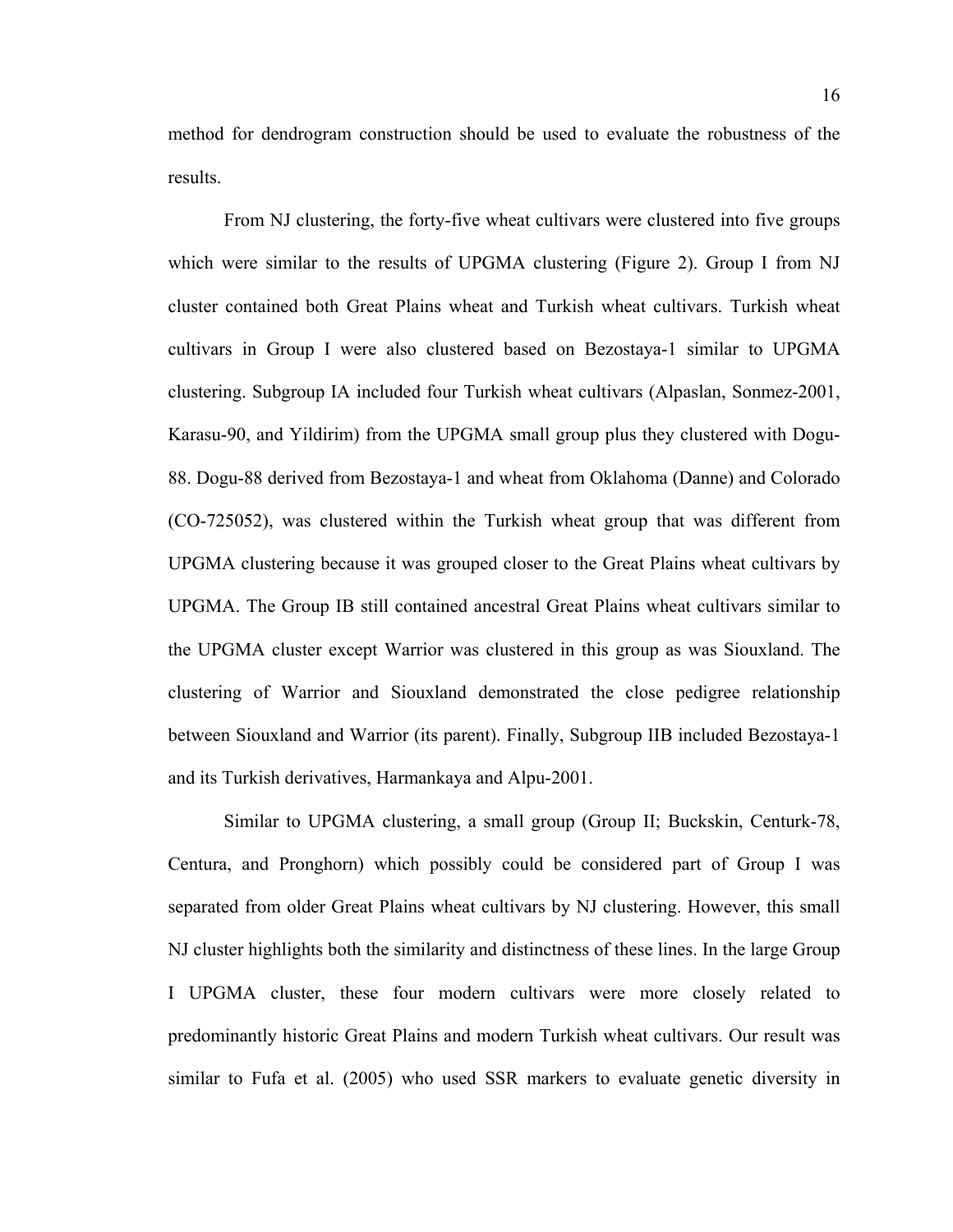predominantly upper Great Plains cultivars, and these four cultivars were clustered into same group and were related to Turkey wheat.

Group III consisted of Scout-66, Sage, Colt, and TAM 107 and was based on Scout as a parent, but the difference was that Lancer clustered with this group with the NJ-resulting dendrogram but not with the UPGMA. Lancer was clustered in the predominantly Great Plains group by both clustering methods because it related to U.S. wheat cultivars by its ancestors; Bezostaya-1, Norin-10, and Brevor. TAM 107 was closely related with Sage, Scout 66, Colt, and Wichita by the large Dice similarity and small Nei standard distance. Although both UPGMA and NJ clustering methods were distance or similarity coefficient based clustering, both methods used different criteria for cluster analysis. Cluster analysis using UPGMA method was started by the smallest similarity coefficient and then, all cultivars were clustered by average similarity. The NJ method was initiated by calculating the branch length using distance coefficient values and then, the dendrogram was constructed based on minimum of branch length (Saitou and Nei, 1987; Sneath and Sokal, 1973).

Many modern Great Plains wheat cultivars were clustered in group IV. Six modern Great Plains wheat cultivars including Karl-92, Alliance, Niobrara, Redland, Arapahoe, Millennium, and NE01643 (subgroup IV-A) were clustered with five additional wheat cultivars, Gerek-79, Aytin-98, Kirgiz-95, Nekota, and Bennett, as subgroup IV-B. Gerek-79, Aytin-98, and Kirgiz-95 were clustered into a group and agreed with UPGMA clustering. Although Kirgiz-95 was not related to both cultivars by pedigree information, our results were similar to Altinas et al. (2008) where Kirgiz-95 was closely related to Gerek-79. NJ clustering revealed that these Turkish wheat cultivars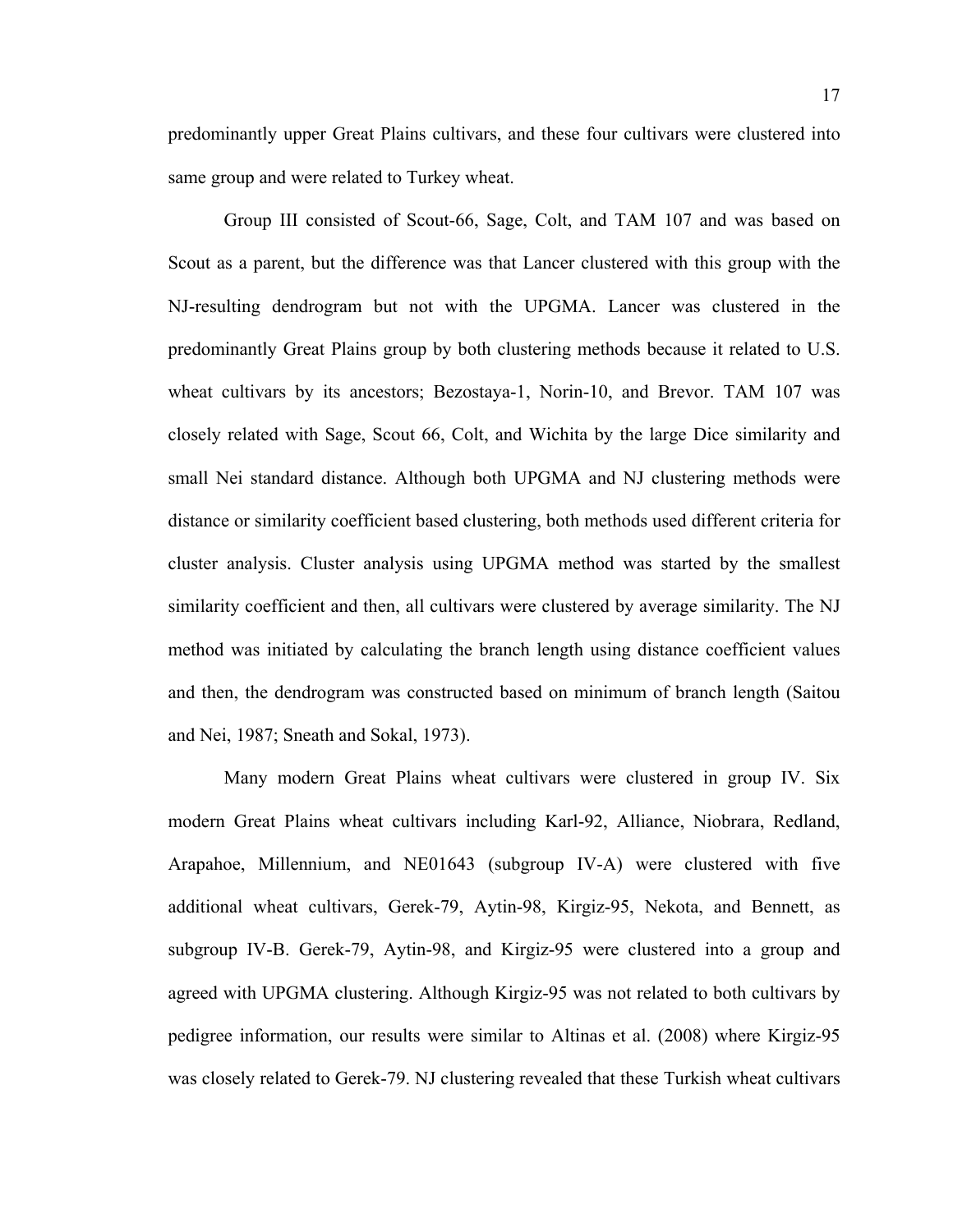were related to modern Great Plains wheat cultivars, possibly because Newthatch was the ancestor of Gerek-79 and Bennett. In addition, Gerek-79 was a cultivar developed after 1970 for colder regions of Turkey. During its development, the National Wheat Project in Turkey introduced many new germplasm lines for the Turkish breeding programs (many were from the U.S.). Gerek-79 became a popular cultivar in colder areas of Turkey (Akar et al., 2007) which would be similar climatically to Nebraska. Three Turkish wheat cultivars based on Gerek-79 were clustered in the group with Bennett and Nekota. The exchange of germplasm for incorporating desirable alleles for adaptation of the two countries appears to have led to some modern winter wheat cultivars from Turkey being genetically similar to modern Great Plains wheat cultivars. The result is similar to the relationship between Canadian and U.S. bread wheat because of germplasm exchange (Trethowan et al., 2006).

Turkey wheat was the ancestor of many well known wheat cultivars including 'Scout', 'Gaines', Bezostaya-1, '8156 CR', 'Norin-10' and 'Centurk' which were widely used as parental germplasm for breeding programs in the Great Plains and Bezostaya-1 was introduced to wheat breeding program in Turkey (Schmidt, 1974; Akar et al., 2007). Neighbor-joining clustered ten Turkish wheat cultivars in Group V with Wichita. Wichita was closely related with Turkish wheat cultivars that had Great Plains wheat cultivars as their common ancestors. Palandoken-97, Altay-200, and Suzen-97 had Norin-10 and Brevor in their pedigree. Kirac-66 was clustered in this group because it was a Suzen-97 parent.

An important goal in this research was to determine if the modern the Turkish and Great Plains wheat breeding programs diverged since the introduction of Turkey to the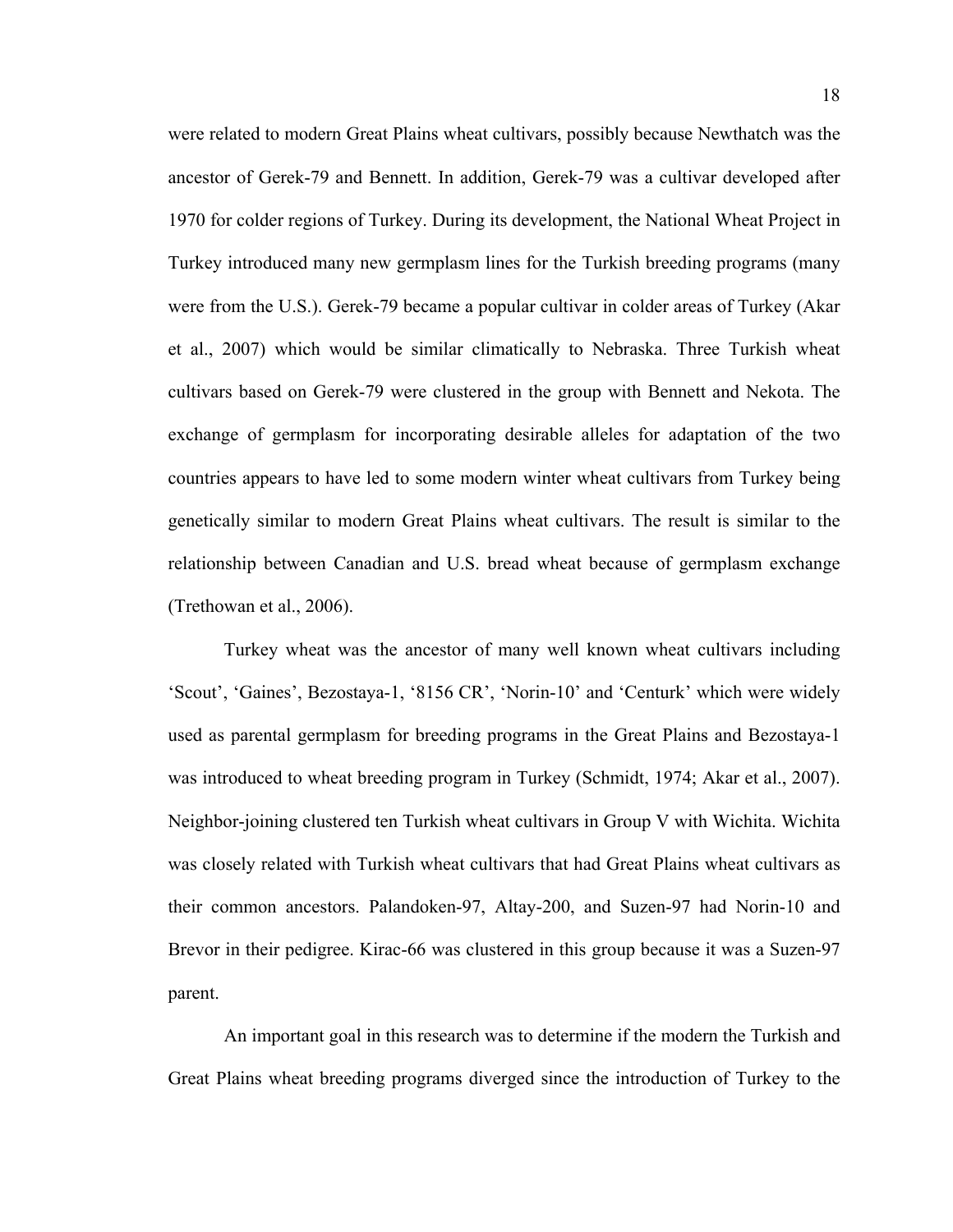Great Plains. Our results suggest that Turkish wheat cultivars have not diverged greatly from the older Great Plains wheat cultivars based upon the clustering with both UPGMA and NJ dendrograms. Bezostaya-1 and four of five historic Great Plains wheat cultivars (Turkey, Kharkof, Cheyenne, and Warrior) were clustered with modern Turkish wheat cultivars released between 1990 and 2002. Moreover, an older Great Plains wheat cultivar (Wichita) was grouped with another Turkish wheat group including Turkish wheat cultivars released between 1917 and 2002. The result was similar to Altintas et al. (2008) who studied genetic diversity among Turkish wheat cultivars and found that modern Turkish wheat cultivars were clustered with bread wheat landraces. In contrast, Great Plains wheat cultivars displayed greater genetic diversity. There were only four modern Great Plain wheat cultivars that were clustered with the historic Great Plain wheat cultivars. Before 1950, breeders in U.S. selected HRWW based on Turkey wheat type (Cox et al., 1986). Nevertheless, after 1970, genetic diversity of hard red winter wheat in U.S. was increased due to germplasm introduction (Prasad et al., 2009). Based on the UPGMA clustering, the group of Centurk-78 and its derivatives were clustered with the Turkish wheat but they formed a small group and were separated more from the historic wheat according to the NJ clustering . Other modern Great Plains wheat cultivars in Group III and Group IV clustered by the NJ method were obviously separated from all older Great Plains wheat cultivars and it was similar to the UPGMA cluster. Peterson and Pfeiffer (1989) indicated that the Great Plains and Ankara Turkey were similar in term of winter stress which may have led to similar winter selection for adaptation. Thus, while there were predominantly Great Plains and Turkish clusters or subclusters, there were lines from the other region in many of the larger clusters indicating that 130 years after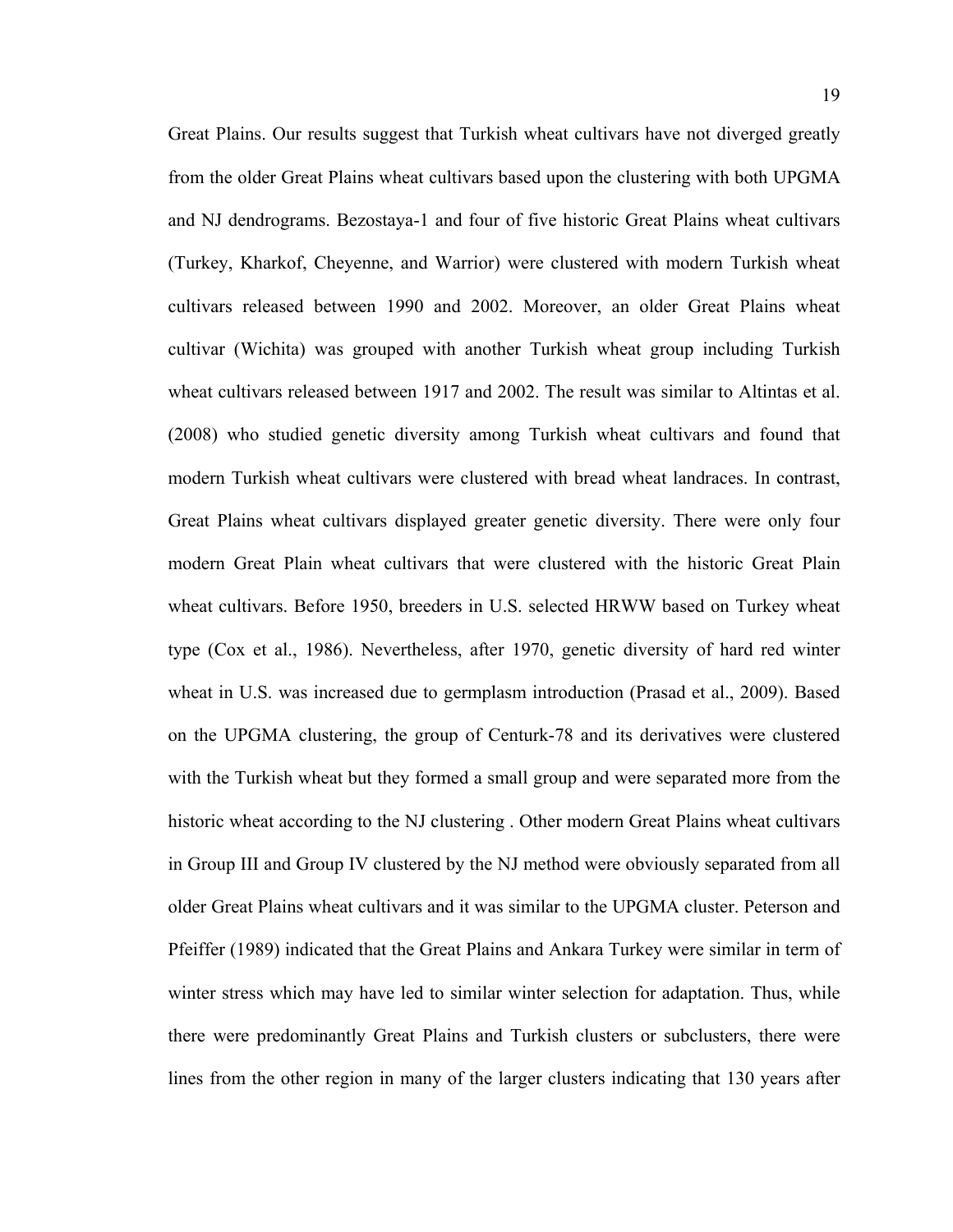the introduction of Turkey wheat to the Great Plains, a relationship still remains in the germplasm adapted to both regions. Perhaps this relationship is best seen in clusters I and II (Fig. 1) where some of the Turkish wheat cultivars are more closely related to Great Plains cultivars than to other Turkish cultivars and vice versa.

In conclusion, this genetic diversity study based on molecular markers, indicated that forty-five wheat cultivars from Turkey and the Great Plains were clustered into five groups largely according to their country of origin and pedigree. However this study suggested that Turkish and U.S. Great Plains wheat cultivars continue to be related, because wheat cultivars from the two regions were clustered together in many groups. Both older and some modern Turkish wheat cultivars were clustered with ancestral Great Plains wheat cultivars. A few modern Turkish wheat cultivars were clustered with modern Great Plains wheat groups. This result may due to germplasm exchange and selection for similar climatic environments (e.g. selecting for similarly important adaptation genes). Modern Great Plains wheat cultivars have diverged from Turkey wheat and other historic Great Plains wheat cultivars. This divergence most likely was caused by breeding for adaptation and cultivar improvement after the introduction of Turkey wheat and other related ancestral cultivars to the Great Plain breeding program. Also it may be due to the use of different parents introduced to the two gene pools. For Great Plains wheat improvement, it is possible to use those Turkish wheat cultivars that are related to Great Plains wheat cultivars as parents to possibly add new alleles without adding too much new genetic diversity, or the genetic diversity that is most closely related to previous/historical parents.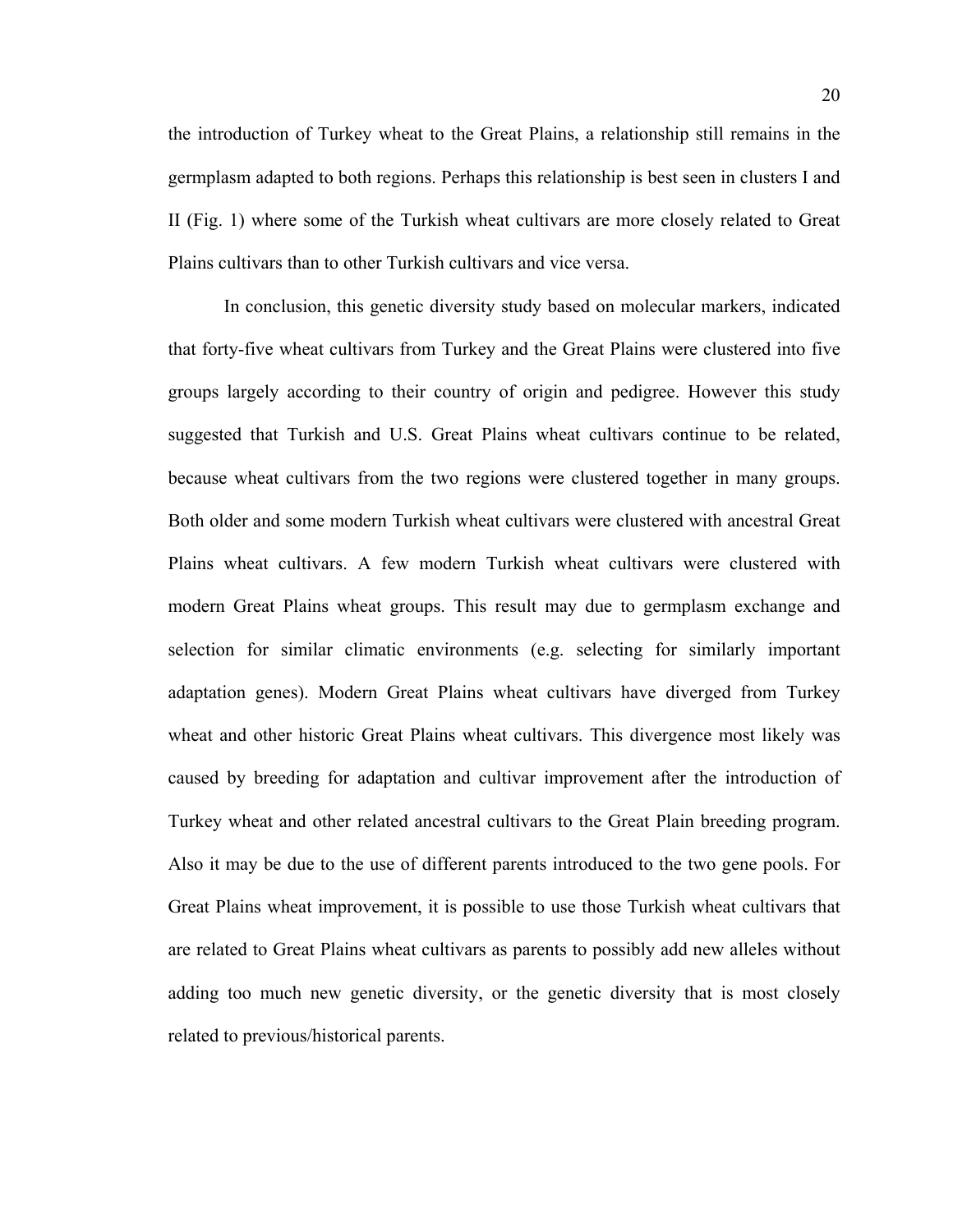#### **REFERENCES**

- Acquaah, G. 2007. Principles of plant genetics and breeding. Blackwell Publishing MA, USA. 569 p.
- Akar,T., S. Yazar, E. Dönmez, M. Avcı, and F. Düşünceli. 2007. Current status of national winter wheat breeding in Turkey. J. Agric. Res. 45:1-9.
- Akkaya, M.S., and E.B. Buyukunal-Bal. 2004. Assessment of genetic variation of bread wheat varieties using microsatellite markers. Euphytica. 135:179-185.
- Ali, M.L., J. F. Rajewski, P. S. Baenziger, K. S. Gill, K. M. Eskridge, and I. Dweikat. 2008. Assessment of genetic diversity and relationship among a collection of US sweet sorghum germplasm by SSR markers. Mol Breeding. 21:497-509.
- Altintas, S., F. Toklu, S. Kafkas, B. Kilian, A. Brandolini, and H. Ozkan. 2008. Estimating Genetic Diversity in Durum and Bread Wheat Cultivars from Turkey using AFLP and SAMPL Markers. Plant breeding. 127:9-14.
- Anderson. J.A., G.A. Churchill, J.E. Autrique, S.D. Tanksley, and M.E. Sorrells. 1993. Optimization parental selection for genetic linkage maps. Genome 36:181-186.
- Balestre, M., R.G. Von Pinho, J.C. Souza, and J.L. Lima. 2008. Comparision of maize similarity and dissimilarity genetic coefficients based on microsatellite markers. Genetic and Molecular Research. 7(3):695-705.
- Bietz, J.A., T. Burnouf, L.A. Cobb, and J.S. Wall. 1984. Wheat varietal identification and genetic analysis by reverse-phase high-performance liquid chromatography. Cereal Chemistry. 61(2):129-135.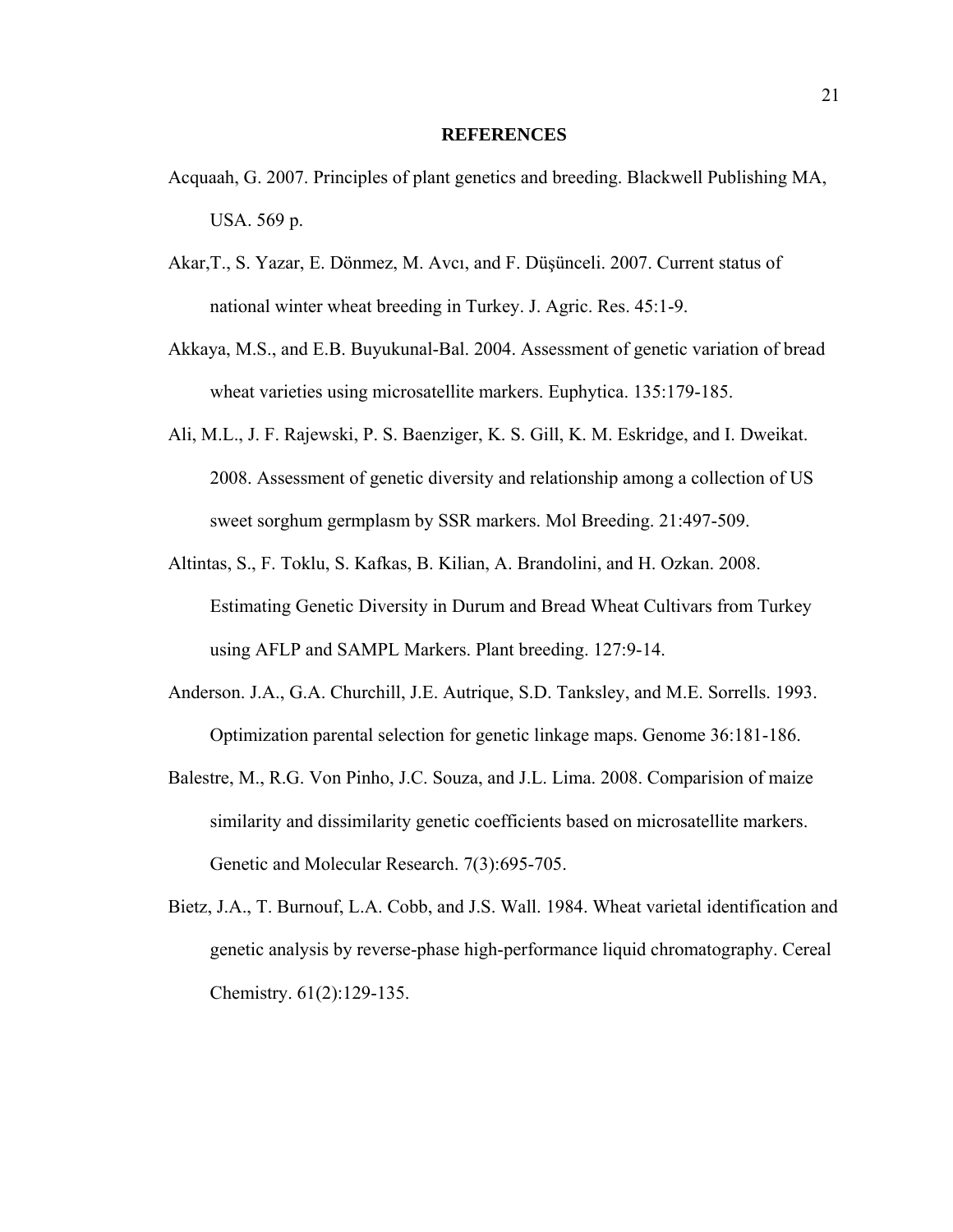- Botstein, D., R.L. White, M. Skolnick, and R.W. Davis. 1980. Construction of a Genetic Linkage Map in Man Using Restriction Fragment Length Polymorphisms. Am. J. Hum. Genet. 32:314-331.
- Brown S.M., A.K. Szewc-McFadden, and S. Kresovich. 1996. Development and application of simple sequence repeat (SSR) loci for plant genome analysis, p. 147- 159. *In* P.P. Jauhar (ed.) Methods of genome analysis in plant. U.S. Department of Agriculture, Agricultural Research Service, Northern Crop Science Laboratory State University Station Fargo, North Dakota.
- Brown, W. 1983. Genetic Diversity and Genetic Vulnerability--An Appraisal. Economic Botany. 37(1):4-12.
- Bryan, G.J., A. J. Collins, P. Stephenson, A. Orry, J. B. Smith, and M. D. Gale. 1997. Isolation and characterisation of microsatellites from hexaploid bread wheat. Theor Appl Genet. 94:557-563.
- Casa, A.M., S.E. Mitchell, M.T. Hamblin, H. Sun, J.E. Bowers, A.H. Paterson, C.F. Aquadro, and S. Kresovich. 2005. Diversity and selection in sorghum: simultaneous analyses using simple sequence repeats. Ther Appl Genet. 111:23-30.
- Chao, S., W. Zhang, J. Dubcovsky, and M. Sorrells. 2007**.** Evaluation of Genetic Diversity and Genome-wide Linkage Disequilibrium among U.S. Wheat (*Triticum aestivum* L.) Germplasm Representing Different Market Classes. Crop Sci. 47:1018-1030.
- Cox T.S. and J. P. Shroyer. 1984. Pedigrees of Hard Red Winter Wheat Varieties. Cooperative Extension Service. Kansas State University. Manhattan. Kansas.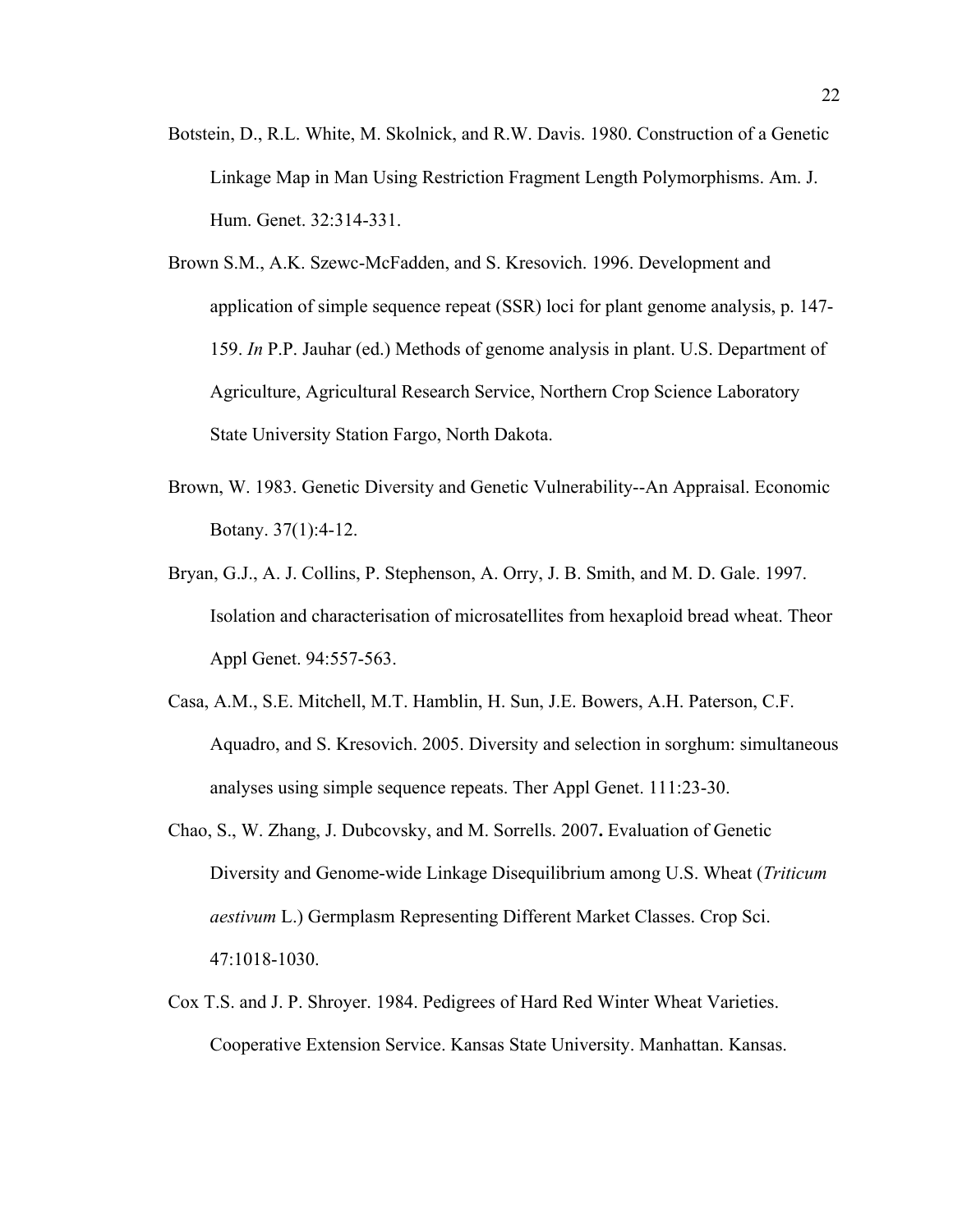- Cox, T.S., J.P. Murphy and M. Rodgers. 1986. Changes in genetic diversity in the red winter wheat regions of the United States. Proc. Natl. Acad. Sci. USA. 83:5583- 5586.
- Dice, L.R. 1945. Measures of the amount of ecologic association between species. Ecology. 26:297-302.
- Dograr, N., S. Akin-Yalin, and M.S. Akkaya. 2000. Discriminating durum wheat cultivars using highly polymorphic simple sequence repeat DNA markers. Plant breeding. 119:360-362.
- Eivazi A.R., M.R. Naghavi, M. Hajheidari, S.M. Pirseyedi, M.R. Ghaffari, S.A. Mohammadi, I. Majidi, G.H. Salekdeh, and M. Mardi. 2008. Assessing wheat (*Triticum aestivum* L.) genetic diversity using quality traits, amplified fragment length polymorphisms, simple sequence repeats and proteome analysis. Ann Appl Biol. 152:81-91.
- Fu, Y.B., and D.J., Somers. 2009. Genome-wide reduction of genetic diversity in wheat breeding. Crop Science. 49:161-168.
- Fufa, H,, P.S. Baenziger, B.S. Beecher, I. Dweikat, R.A. Graybosch, and K.M. Eskridge. 2005. Comparison of phenotypic and molecular marker-based classifications of hard red winter wheat cultivars. Euphytica. 145:133–146.
- Higgs P.G., and T.K. Attwood. 2005. Bioinformatics and Molecular Evolution. Blackwell Science Ltd, MA USA. p 365
- Johnson, R.A. and D.W. Wichern. 2007. Applied Multivariate Statistical Analysis. Pearson Education Inc. NJ. 773 p.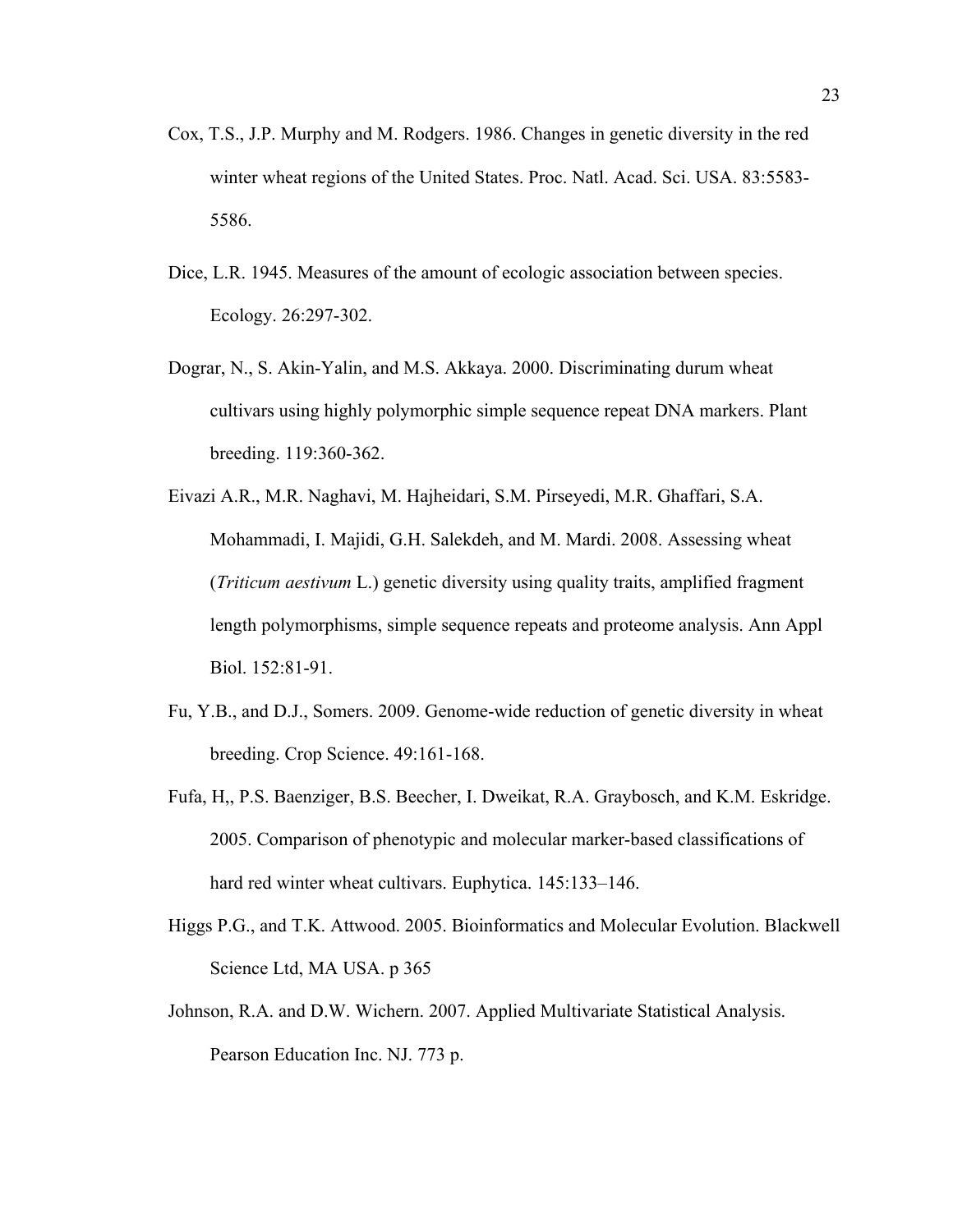- Kim, J. 1993. Improving the Accuracy of Phylogenetic Estimation by Combining Different Methods. Systematic Biology. 42 (3):331-340.
- Kim, J., F.J. Rohlf, and R.R. Sokal. 1993. The accuracy of phylogenetic estimation using the Neighbor-Joining method. Evolution. 47(2):471-486.
- Kuleung C., P.S. Baenzinger, and I. Dweikat. 2004. Transferability of SSR markers among wheat, rye, and triticale. Theor Appl Genet. 108:1147-1150.
- Liu X.Z., and H. Y. Zhang. 2008. Advance of molecular marker application in the tobacco research. African Journal of Biotechnology. 7(25):4827-4831.
- Lookhart, G. and Bean S. 1995a. A fast method for wheat cultivar differentiation using capillary zone electrophoresis. Creal Chem. 72:42-47.
- Lookhart, G. and Bean S. 1995b. Separation and characterization of wheat protein fractions by high-performance capillary electrophoresis. Cereal Chem. 72:527-532.
- Maccaferri, M., S. Stefanelli, F. Rotondo, R. Tuberosa, and M.C. Sanguineti. 2007. Relationships among durum wheat accessions I. Comparative analysis of SSR, AFLP, and phenotypic data. Genome. 50:373-384.
- Mahmood, A. P.S. Baenziger, H. Budak, K.S. Gill and I. Dweikat. 2004. The use of microsatellite markers for the detection of genetic similarity among winter bread wheat lines for chromosome 3A. Theor Appl Genet. 109:1494-1503.
- Manifesto, M.M., A. R. Schlatter, H. E. Hopp, E. Y. Suarez, and J. Dubcovsky. 2001. Quantitative evaluation of genetic diversity in wheat germplasm using molecular markers. Crop Sci. 41:682-690.
- Mohammadi, S.A. and B.M. Prasanna. 2003. Analysis of genetic diversity in crop plantsalient statistical tools and considerations. Crop Science. 43:1235-1248.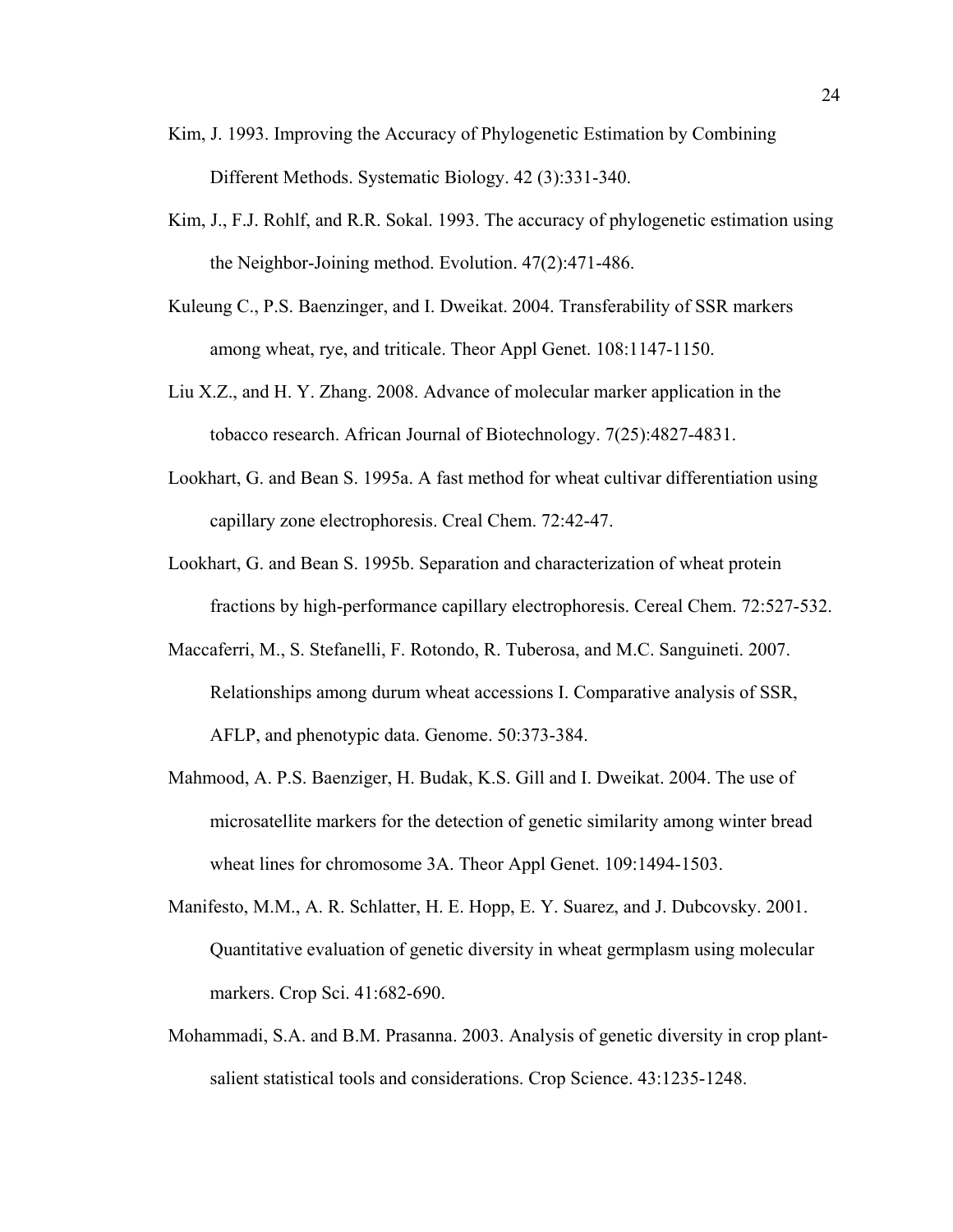- Mohammadi, S.A., M. Khodarahmi, S. Jamalirad, and M.R. Jalal Kamali. 2009. Genetic diversity in a collection of old and new bread wheat cultivars from Iran as revealed by simple sequence repeat-based analysis. Annals of Applied Biology. 154 (1):67- 76.
- Nei, M. 1972. Genetic distance between populations. Am. Nat. 106:283-292.
- Nei, M. 1991. Relative efficiencies of different tree-making methods for molecular data. p. 90-128. M.M. Miyamoto, and J. Cracraft (ed.) Phylogenetic analysis of DNA sequences. Oxford University Press, Inc.
- Nei, M., F. Tajima, and Y. Tateno.1983. Accuracy of estimated phylogenetic trees from molecular d.ata. J Mol Evol. 19:153-170
- Nei, M., and W.H. Li. 1979. Mathematical models for studying genetic variation in terms of restriction endonucleases. Proc. Natl. Acad. Sci. USA 76:5269-5273.
- Ni, J., P.M. Colowit, and D.J. Mackill. 2002. Evaluation of genetic diversity in rice subspecies using microsatellite markers. Crop Science. 42:601-607.
- Paulsen G.M., and J.P. Shroyer. 2008. The early history of wheat improvement in Great Plains. Agronomy Journal. 100:S70-S78.
- Powell, W., G.C. Machray, and J. Provan. 1996. Polymorphism revealed by simple sequence repeats. Trend in plant science. 1 (7):215-222.
- Peterson, C.J., and W. H. Pfeiffer. 1989. International winter wheat evaluation: relationships among test sites based on cultivar performance**.** Crop Sci. 29:276-282.
- Prasad, B., M.A. Babar, X.Y. Xu, G.H. Bai, and A.R. Klatt. 2009. Genetic diversity in U.S. hard red winter wheat cultivars as revealed by microsatellite markers. Crop & Pasture Science. 60:16-24.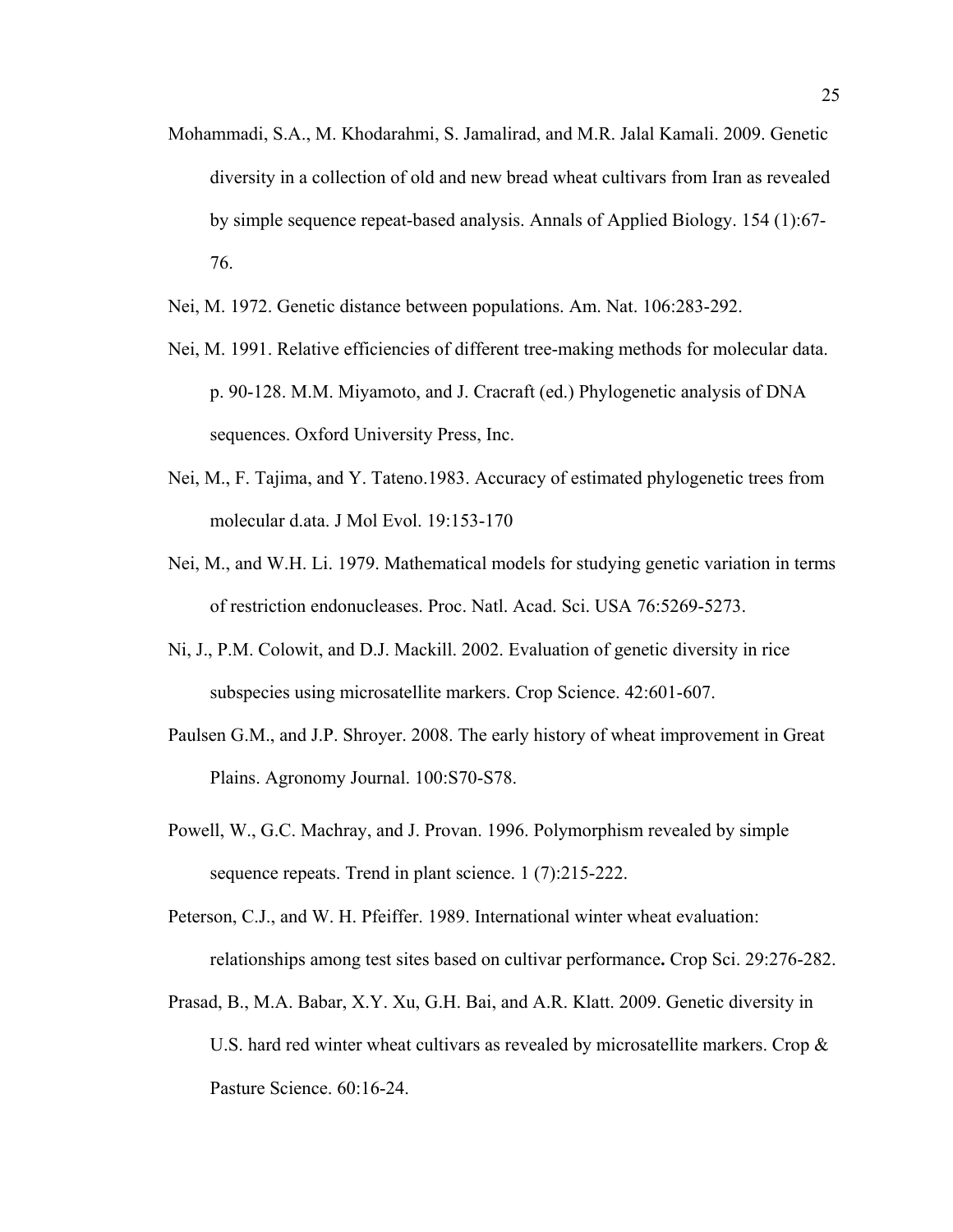- Quisenberry K.S. 1974. Let's talk Turkey. Transactions of the Kansas Academy of science. 77:135-144.
- Quisenberry, K.S., and L.P. Reitz. 1974. Turkey wheat: the cornerstone of an empire. Agricultural History. 48:98-110.
- Rao, R.V., and T. Hodgkin. 2002. Genetic diversity and conservation and utilization of plant genetic resources. Plant Cell, Tissue and Organ Culture. 68:1-19.
- Reif, J.C., A. E. Melchinger, and M. Frisch. 2005. Genetical and Mathematical Properties of Similarity and Dissimilarity Coefficients Applied in Plant Breeding and Seed Bank Management. Crop Sci. 45:1-7.
- Reif, J.C., P. Zhang, S. Dreisigacker, M. L. Warburton, M. van Ginkel, D. Hoisington, M. Bohn, and A. E. Melchinger. 2005. Wheat genetic diversity trends during domestication and breeding. Theor Appl Genet. 110:859-864.
- Rohlf, F.J., 2000. NTSYS-pc Numerical Taxonomy and Multivariate Analysis System, v. 2.202k. Exeter Software, Setauket, New York.
- Ross, J.G. 1969. With interest…Repaying a debt to Turkey. Farm & home research. Vol XX. No 2. South Dakota.
- Roussel, V., J. Koenig, M. Beckert, and F. Balfourier. 2004. Molecular diversity in French bread wheat accessions related to temporal trends and breeding programmes. Theor Appl Genet. 108:920-930.
- Saitou, N., and M. Nei. 1987. The Neighbor-joining method: A new method for reconstructing phylogenetic trees. Mol. Biol. Evol. 4(4):406-425.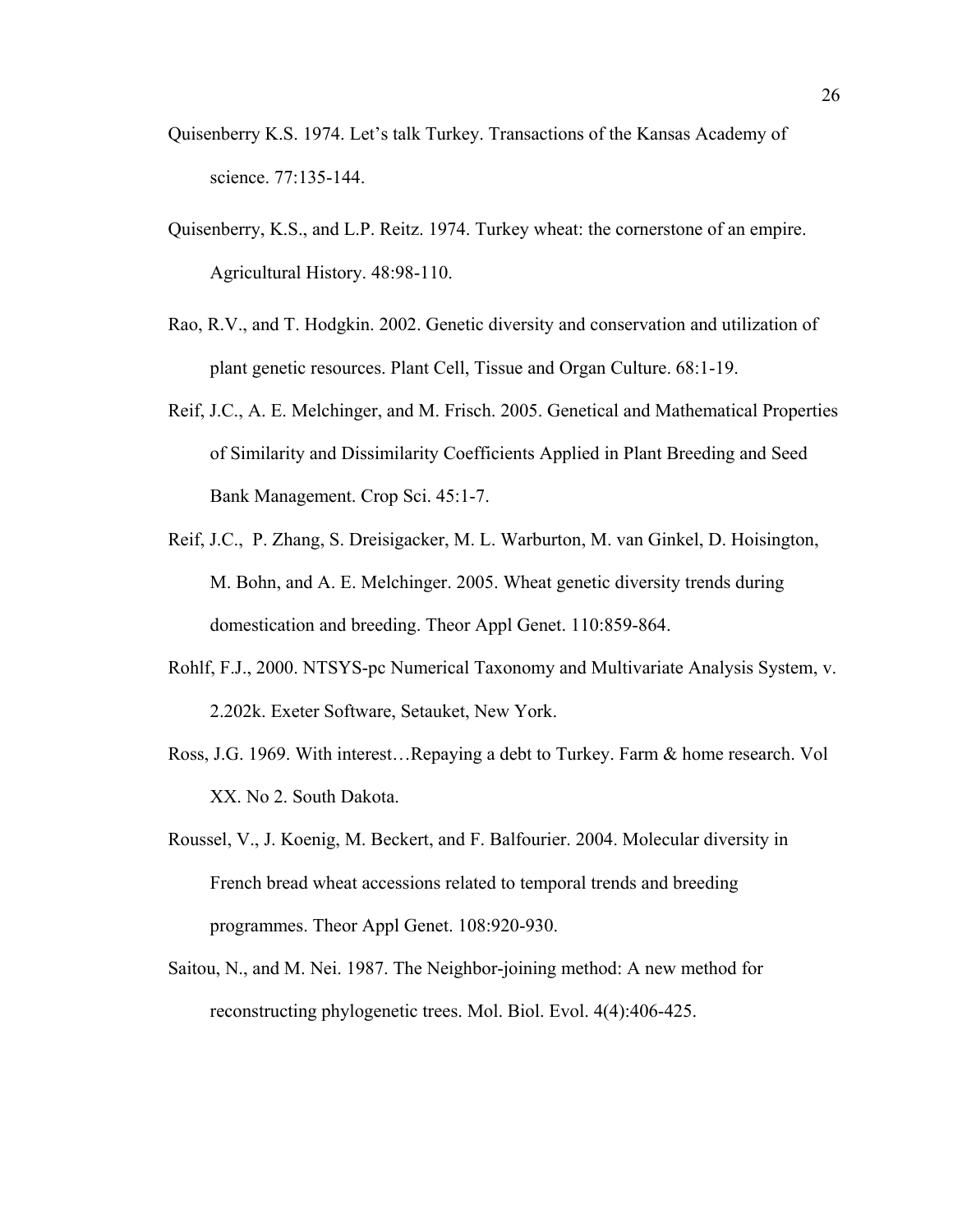- Salem, K.F.M., A.M. El-Zanaty, and R.M. Esmail. 2008. Assessing wheat (Triticum aestivum L.) genetic diversity using morphological characters and microsatellite markers. World Journal of Agricultural Science. 4(5):538-544.
- SAS Institute Inc. 2002. SAS/STAT User's Guide, Version 9.1. SAS Institute, Inc, Cary, NC, USA.
- Schmidt, J.W. 1974. The role of Turkey wheat germplasm in wheat improvement. Transactions of the Kansas Academy of Science. 77(3):159-172.
- Sneath, P.H.A., and R.R. Sokal. 1973. Numerical taxonomy; the principles and practice of numerical classification. W.H. Freeman, San Fancisco. 573 p.
- Stachel M., T. Lelley, H. Grausgrube, and J. Vollmann. 2000. Application of microsatellites in wheat ( Triticum aestivumL.) for studying genetic differentiation caused by selection for adaptation and use. Theor Appl Genet. 100:242-248.
- Takezaki, N., and M. Nei. 1996. Genetic distances and reconstruction of phylogenetic tree from microsatellite DNA. Genetics. 144:389-399.
- Tanksley, S.D. 1983. Molecular marker in plant breeding. Plant molecular biology reporter. 1(1):3-8.
- Trethowan, R.M., A. Morgunov, Z. He, R. De Pauw, J. Crossa, M. Warburton, A. Baytasov, C. Zhang, M. Mergoum, and G. Alvarado. 2006. The global adaptation of bread wheat at high latitudes. Euphytica. 152:303-316.
- Weising, K., H. Nybom, K. Wolff, and G. Kahl. 2005. DNA Fingerprinting in Plants (Principles, Methods, and Applications). CRC press. New York, USA. 444 p.
- Zhang, P., S. Dreisigacker, A.E. Melchinger, J.C. Reif, A. Mujeeb Kazi, M. Van Ginkel, D. Hoisington, and M.L. Warburton. 2005. Quantifying novel sequence variation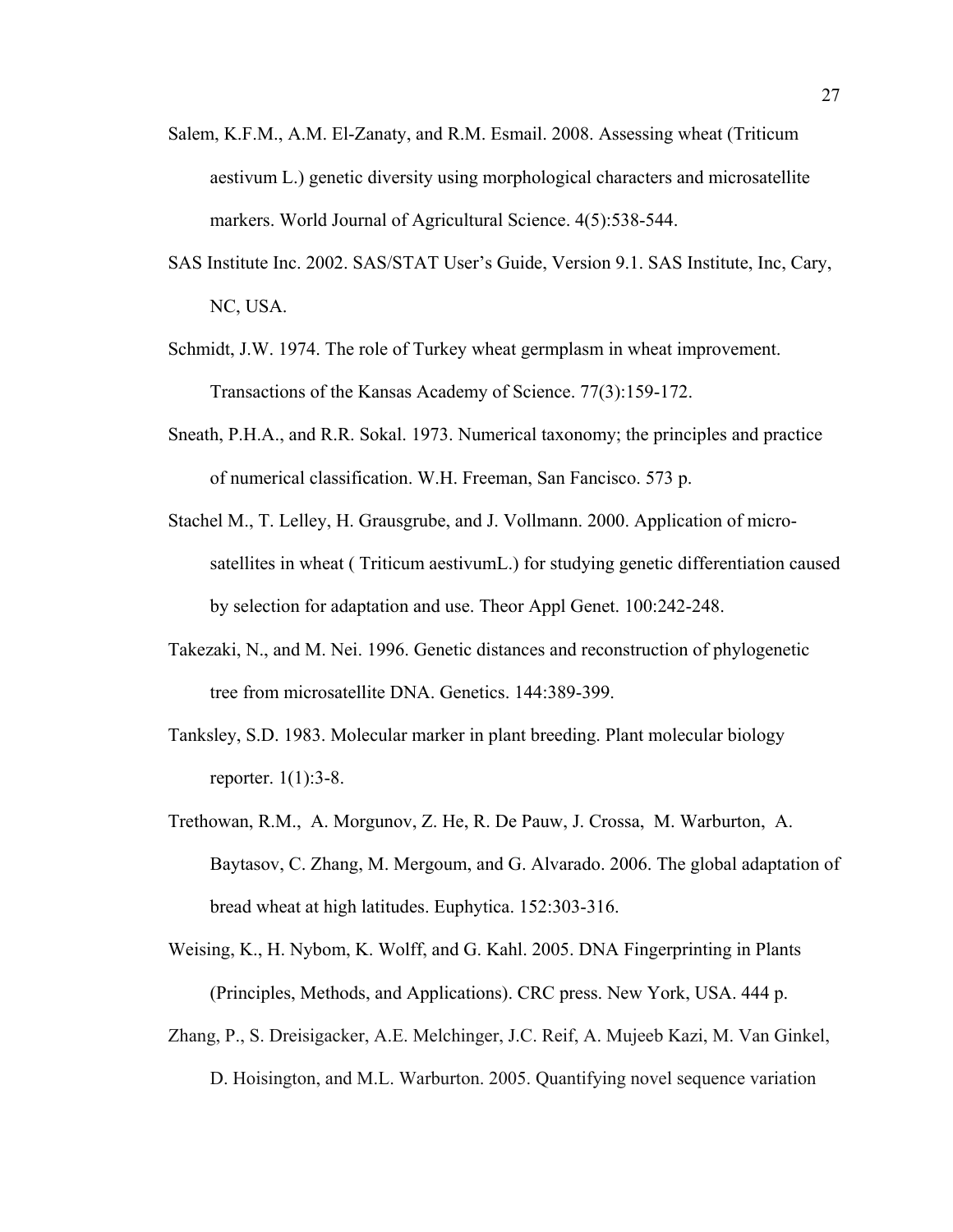and selective advantage in synthetic hexaploid wheats and their backcross-derived lines using SSR markers. Molecular Breeding 15:1-10.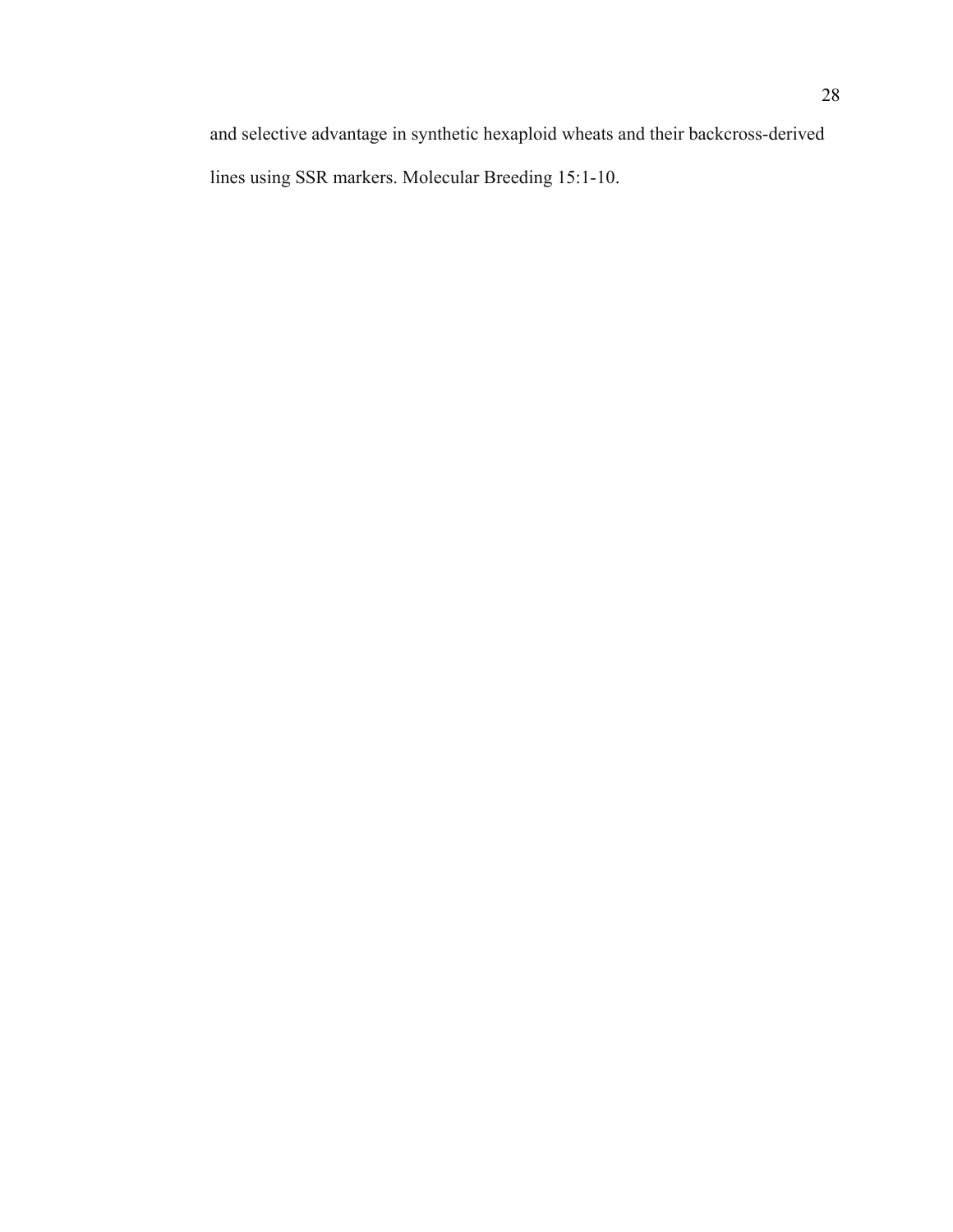| No           | Cutivar       | Year | Source   | Pedigree                                                                                                                                                     |
|--------------|---------------|------|----------|--------------------------------------------------------------------------------------------------------------------------------------------------------------|
| $\mathbf{1}$ | Karasu-90     | 1990 | Turkey   | Lom-11/BL-2973//Mironovskaya-                                                                                                                                |
| 2            | Daphan        | 2002 | Turkey   | 264;Ganso/Anhinga//Pelicano/3/Cocorit-71<br>Jupateco-73/4/Collafen/3/II-14.53/Odin,Swe//Vogel-1(CI-<br>14431)/WA-00477                                       |
| 3            | Alpaslan      | 2001 | Turkey   | $TX-69-A-509-2/Blueboy-II(BBY2)/Fox$                                                                                                                         |
| 4            | Palandoken 97 | 1997 | Turkey   | Avrora//Yaktana-54*2/Norin-10-Brevor/3/II-<br>8260/5/Ponca(PNC)/CM//NB-<br>6977/3/CC/Linia//Bluebird/4/Mexipak/IKR/Funo                                      |
| 5            | Nenehatun     | 2002 | Turkey   | Nord-Desprez(ND)/P-101/Blueboy[2899][2993];                                                                                                                  |
| 6            | Lancer        | 1982 | Turkey   | Bezostaya-1/5/II-50-72/3/Yaqui-54//Norin-10/Brevor/4/Nord-<br>Desprez/IGA-Bordeaux;Bezostaya-1/4/II-50.72//Yaqui-<br>54/N10B/3/Marne-Desprez(MD)/IGA-Bordeux |
| 7            | Dogu-88       | 1988 | Turkey   | Bezostaya-1/Danne//CO-725052                                                                                                                                 |
| 8            | Yildirim      | 2002 | Turkey   | ID-800994.W/Veery                                                                                                                                            |
| 9            | Altay 2000    | 2000 | Turkey   | ES14//YKT/Blueboy2, YE5470-0E-0E-0E-30E-0E                                                                                                                   |
| 10           | Sultan        | 1917 | Turkey   | Kings-white/Caliph; Marshalls-3/Kings-White//Kings-<br>White[1451];Steinwedel/Indian-B//Indian-D                                                             |
| 11           | Harmankaya    | 1999 | Turkey   | Fundulea -29/2*Lovrin-32                                                                                                                                     |
| 12           | Alpu-2001     | 2001 | Turkey   | ID-800994.W/Veery                                                                                                                                            |
| 13           | Kirgiz 95     | 1995 | Turkey   | Domanic*2/Avrora; Domanic/Avrora                                                                                                                             |
| 14           | Atay 85       | 1985 | Turkey   | Hyslop/Siete-Cerros-66                                                                                                                                       |
| 15           | Aytin 98      | 1998 | Turkey   | Gerek-79//93-044/NO-57                                                                                                                                       |
| 16           | Sonmez-2001   | 2001 | Turkey   | Bez//Bez/TVR/3/Kremena/Lov29/4/Katya1<br>TE4732-0T-0YC-0YC-5YC-0YC                                                                                           |
| 17           | Gerek-79      | 1979 | Turkey   | Mentana/Mayo-48//4-11/3/Yayla-305                                                                                                                            |
| 18           | Kirac-66      | 1966 | Turkey   | Florence(FNA)/Yayla-305                                                                                                                                      |
| 19           | Suzen-97      | 1997 | Turkey   | C-126-15/Collafen/3/Norin-10-Brevor/P-14//P-<br>101/4/(KRC)Kirac-66                                                                                          |
| 20           | Bezostaya-1   | 1959 | Russia   | Lutescens-17/Skorospelka-2                                                                                                                                   |
| 21           | Yildiz 98     | 1998 | Turkey   | Sel.55-1744/P-101//Maya-74/3/Musala/(PRM)Primo// Maya-<br>74/(SIB)Alondra                                                                                    |
| 22           | Cetinel       | 2000 | Turkey   | Malcolm(MLC)/4/VPM-1/MOS95//Hill/3/(SPN)Stephens                                                                                                             |
| 23           | Turkey        | 1874 | Kansas   | Selection from collection in U.S.A.                                                                                                                          |
| 24           | Kharkof       | 1905 | Kansas   | Selection from Kharkov introduced from Russia                                                                                                                |
| 25           | Cheyenne      | 1933 | Nebraska | Selection from Crimean, believe to be related to Turkey                                                                                                      |
| 26           | Wichita       | 1944 | Kansas   | Early Blackhull/Tenmarq                                                                                                                                      |
| 27           | Warrior       | 1960 | Nebraska | Pawnee/Cheyenne                                                                                                                                              |
| 28           | Scout 66      | 1967 | Nebraska | Selection from Scout (Scout's pedigree<br>Nebred//Hope/Turkey/3/Cheyenne/Ponca)                                                                              |

wheat cultivars from the U.S. Great Plains.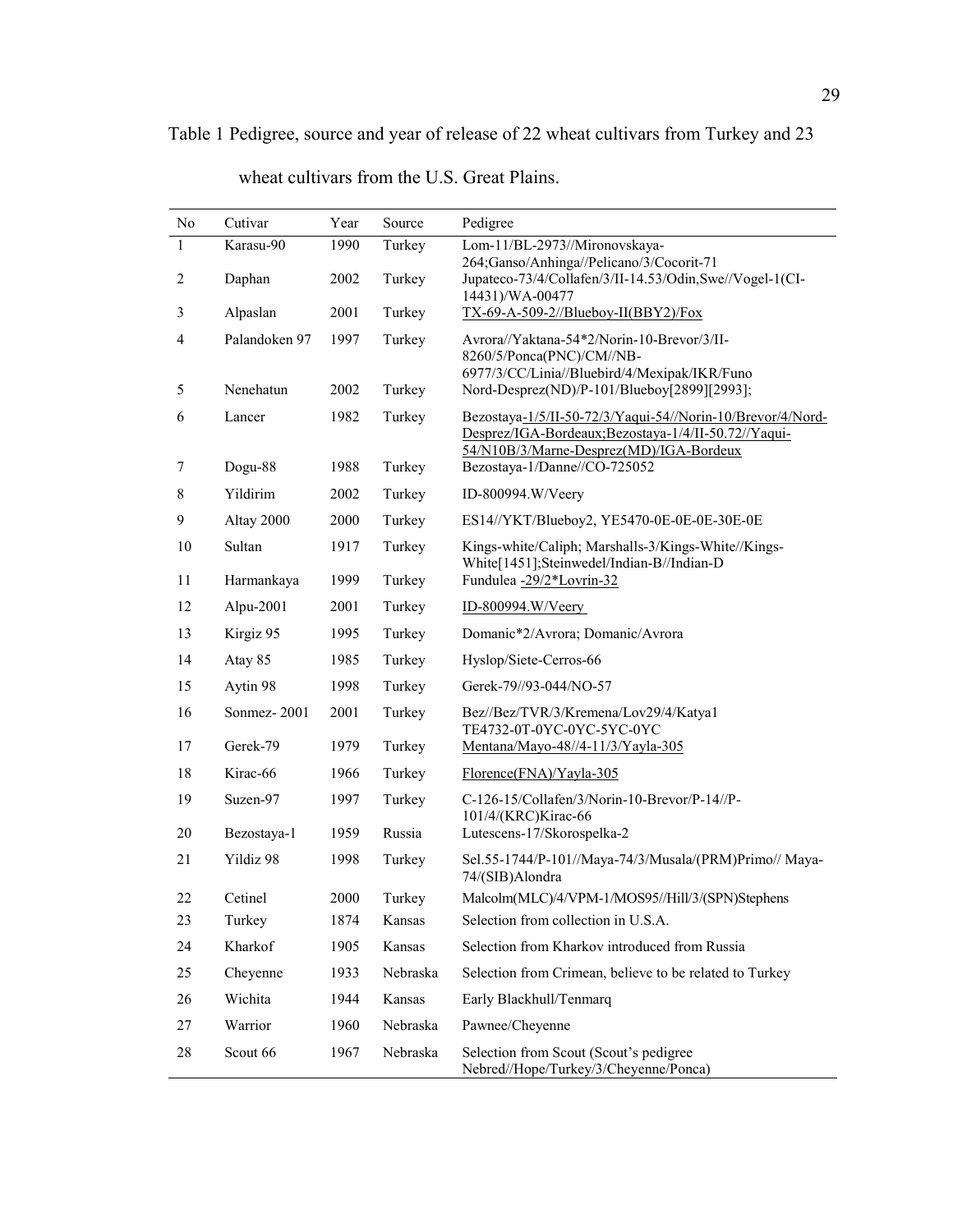Table 1 (cont.)

| N <sub>0</sub> | Cultivar       | Year | Source   | pedigree                                                                                         |
|----------------|----------------|------|----------|--------------------------------------------------------------------------------------------------|
| 29             | Sage           | 1973 | Kansas   | Agent/4*Scout                                                                                    |
| 30             | Buckskin       | 1973 | Nebraska | Scout/3/Quivira/Tenmarq//Marquillo/Oro                                                           |
| 31             | Bennett        | 1978 | Nebraska | Scout/3/Quivira/Tenmarq//Marquillo/Oro/4/Homestead                                               |
| 32             | Centurk 78     | 1978 | Nebraska | Selection from Centurk (Centurk from Kenya 58//Newthatch<br>/3/Hope/2*Turkey/4/Cheyenne/5/Parker |
| 33             | Centura        | 1983 | Nebraska | Warrior*/Agent/NE68457/3/Centurk 78                                                              |
| 34             | Colt           | 1983 | Nebraska | Agate sib (NE69441)//391-56-D8/Kaw (TX65A1503-1)                                                 |
| 35             | Siouxland      | 1984 | Nebraska | (Warrior*5/Agent)*2/Kavkaz                                                                       |
| 36             | <b>TAM 107</b> | 1984 | Texas    | TAM 105*4/Amigo (TAM 105 from Short wheat/Scout                                                  |
| 37             | Redland        | 1986 | Nebraska | <b>Brule</b> selection                                                                           |
| 38             | Arapahoe       | 1988 | Nebraska | Brule/3/Parker*4/Agent//Beloterkovskaja 198/Lancer                                               |
| 39             | Karl 92        | 1992 | Kasas    | Karl selection (Karl from Plainsman V/3/Kaw/Atlas<br>50//Parker*5/Agent                          |
| 40             | Alliance       | 1993 | Nebraska | Arkan/Colt//Chisholm sib                                                                         |
| 41             | Nekota         | 1994 | Nebraska | Bennett/TAM 107                                                                                  |
| 42             | Niobrara       | 1994 | Nebraska | TAM 105*4/Amigo//Brule                                                                           |
| 43             | Pronghorn      | 1996 | Nebraska | Centura/Dawn//Colt sib                                                                           |
| 44             | Millennium     | 2000 | Nebraska | Arapahoe/Abilene/4/Colt/3/Warrior*5/Agent//Kavkaz                                                |
| 45             | NE01643        | 2007 | Nebraska | 'Millennium' (PI 613099) sib/ND8974                                                              |
|                |                |      |          |                                                                                                  |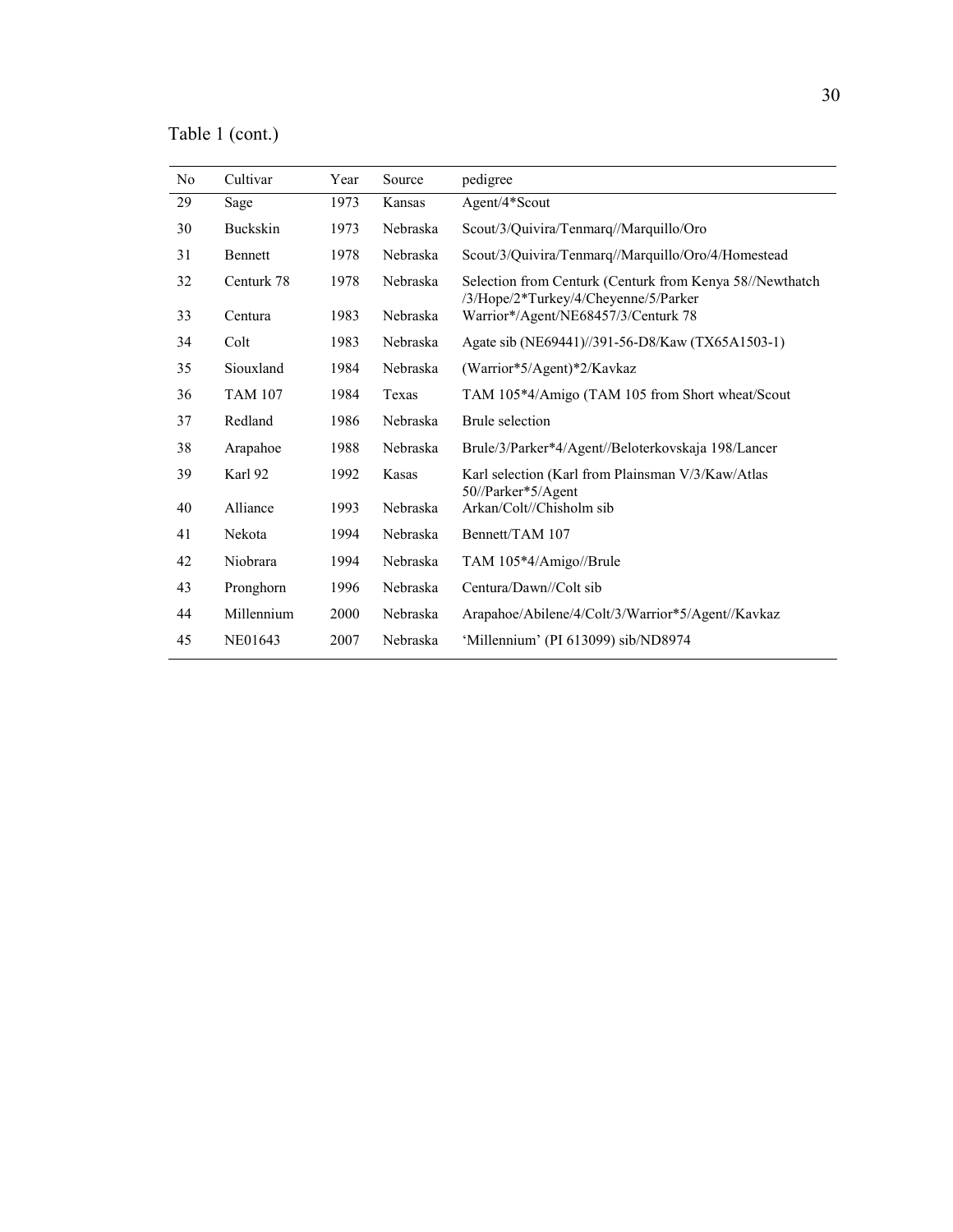

Figure 1 Dendrogram from UPGMA analysis based on Dice (Nei and Li 1979) similarity coefficient of 45 hard red winter wheat cultivars including Turkish wheat cultivars (No. 1-22) and Great Plains cultivars (No. 23-45) using 55 SSR markers.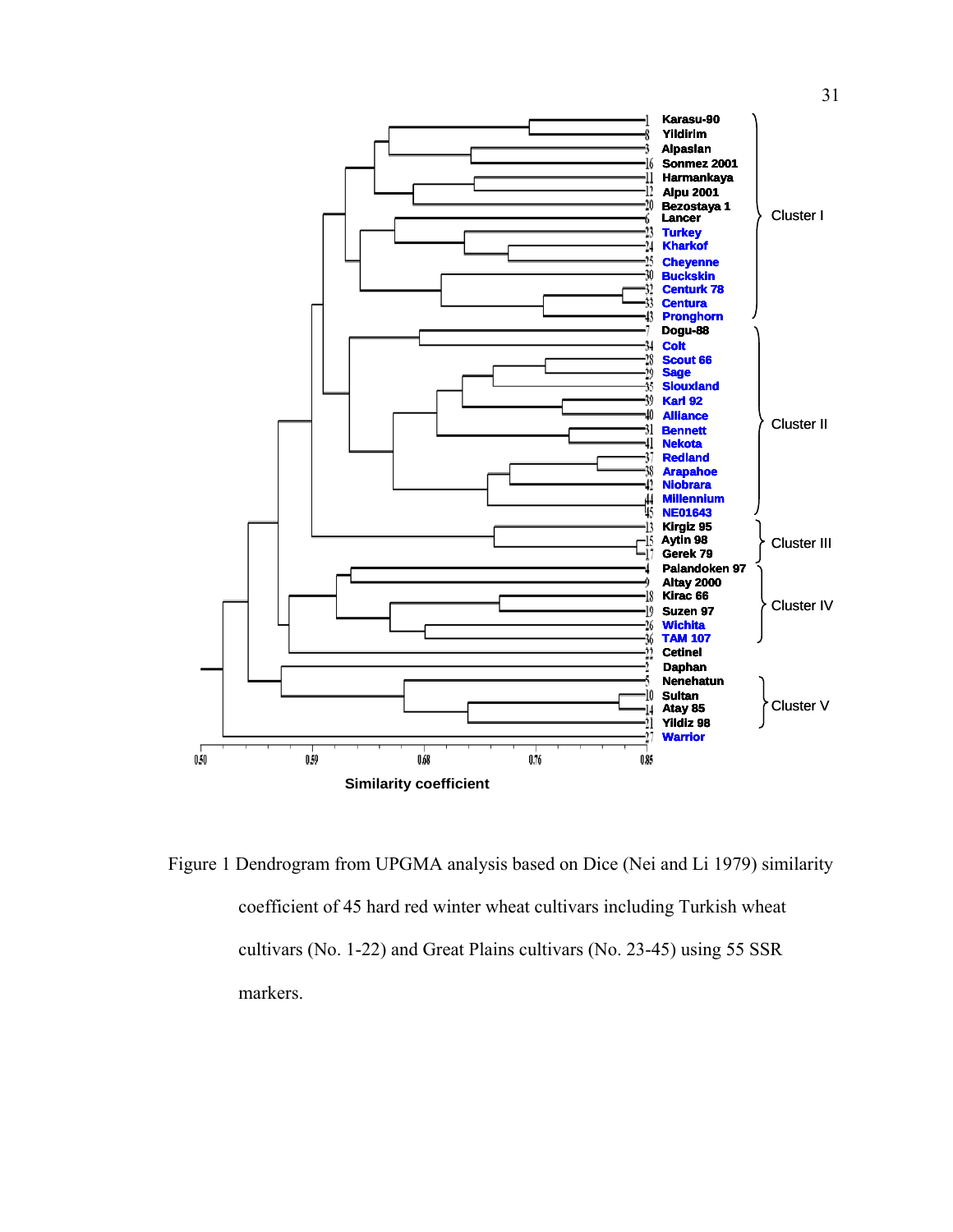

Figure 2 Dendrogram analysed by Neighbor Joining based on Nei (1972) standard distance of 45 hard red winter wheat cultivars including Turkish wheat cultivars (No. 1-22) and U.S. Great Plains wheat cultivars (No. 23-45) based on SSR data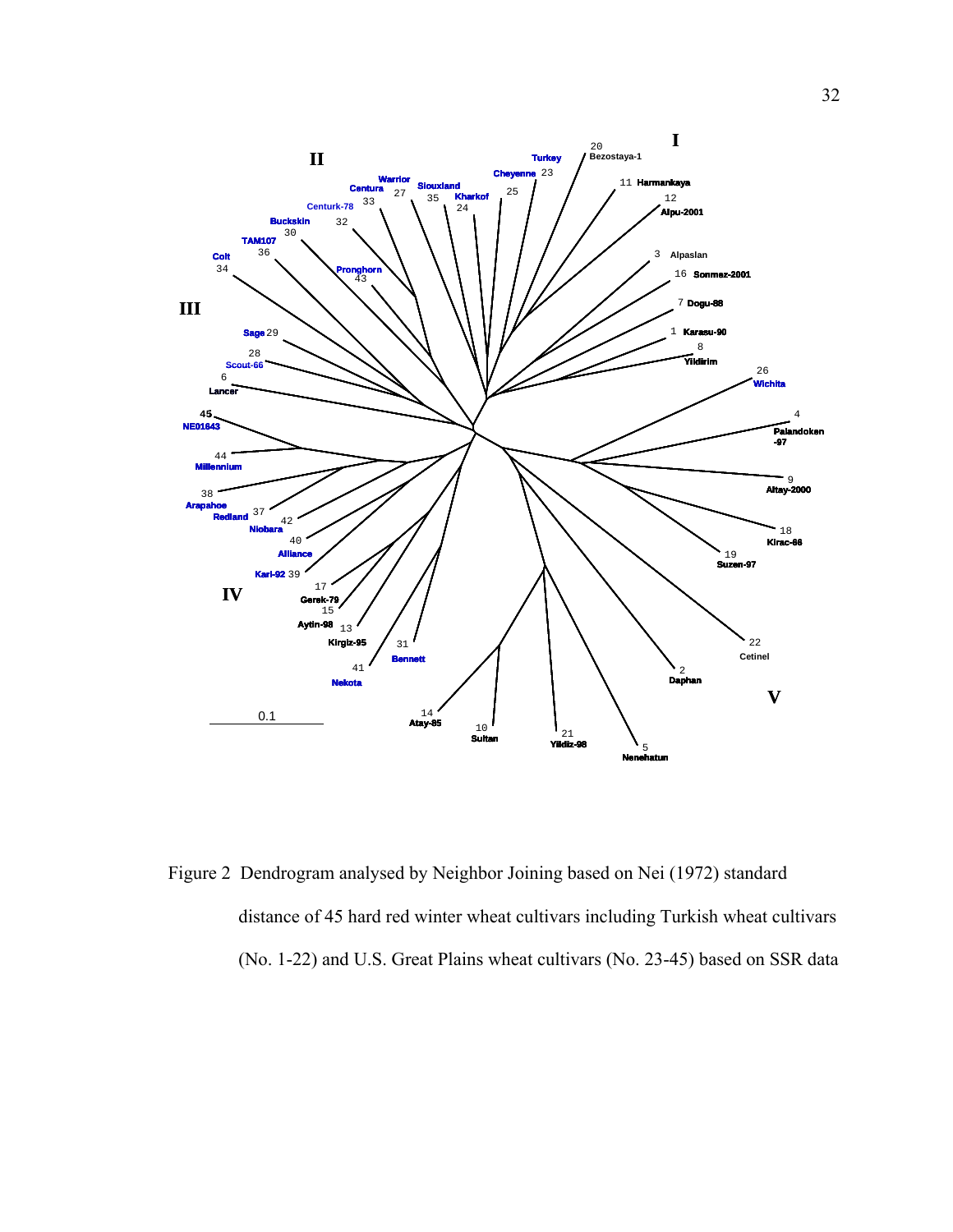# **APPENDICES**

Appendix 1 Polymorphic information content

| No | Primer Name   | No of allele            | $\overline{PIC^{**}}$ |
|----|---------------|-------------------------|-----------------------|
| 1  | Xbarc1        | 1                       | 0.249                 |
| 2  | Xbarc3        | $\overline{c}$          | 0.500                 |
| 3  | Xbarc4        | 4                       | 0.694                 |
| 4  | Xbarc6        | 2                       | 0.494                 |
| 5  | Xbarc11       | 1                       | 0.170                 |
| 6  | Xbarc12       | 4                       | 0.647                 |
| 7  | Xbarc14       | 4                       | 0.344                 |
| 8  | Xbarc15       | 2                       | 0.201                 |
| 9  | Xbarc17       | 4                       | 0.540                 |
| 10 | Xbarc19       | 4                       | 0.292                 |
| 11 | Xbarc20       | 3                       | 0.509                 |
| 12 | Xbarc24       | 2                       | 0.231                 |
| 13 | Xbarc26       | 1                       | 0.917                 |
| 14 | Xbarc32       | 3                       | 0.520                 |
| 15 | Xbarc44       | 2                       | 0.133                 |
| 16 | Xbarc52       | 3                       | 0.700                 |
| 17 | Xbarc56       | $\overline{2}$          | 0.458                 |
| 18 | Xbarc61       | 4                       | 0.609                 |
| 19 |               | 2                       |                       |
|    | Xbarc67       |                         | 0.488                 |
| 20 | Xbarc71       | 3                       | 0.709                 |
| 21 | Xbarc84       | 3                       | 0.558                 |
| 22 | Xbarc98       | 2                       | 0.444                 |
| 23 | Xbarc108      | 4                       | 0.602                 |
| 24 | Xbarc117      | 2                       | 0.470                 |
| 25 | Xbarc123      | $\overline{c}$          | 0.086                 |
| 26 | Xbarc124      | $\overline{2}$          | 0.229                 |
| 27 | Xbarc125      | 1                       | 0.857                 |
| 28 | Xbarc127      | 2                       | 0.375                 |
| 29 | Xbarc134      | 2                       | 0.761                 |
| 30 | Xbarc138      | $\overline{2}$          | 0.518                 |
| 31 | Xbarc145      | $\overline{2}$          | 0.022                 |
| 32 | Xbarc163      | 4                       | 0.736                 |
| 33 | Xbarc175      | $\overline{2}$          | 0.124                 |
| 34 | Xbarc176      | 9                       | 0.520                 |
| 35 | Xbarc183      | 1                       | 0.129                 |
| 36 | Xbarc184      | 5                       | 0.655                 |
| 37 | Xbarc195      | 1                       | 0.494                 |
| 38 | Xbarc267      | 5                       | 0.859                 |
| 39 | Xbarc321      | 5                       | 0.736                 |
|    |               | 1                       |                       |
| 40 | Xbarc356      |                         | 0.324                 |
| 41 | Xbarc1148     | 1                       | 0.613                 |
| 42 | Xgwm5         | 1                       | 0.802                 |
| 43 | Xgwm102       | $\overline{\mathbf{c}}$ | 0.618                 |
| 44 | Xgwm155       | 6                       | 0.519                 |
| 45 | Xgwm218       | 5                       | 0.662                 |
| 46 | Xgwm291       | 3                       | 0.914                 |
| 47 | Xgwm458       | 2                       | 0.247                 |
| 48 | Xgwm539       | 5                       | 0.891                 |
| 49 | Xgwm544       | 3                       | 0.839                 |
| 50 | Xgwm566       | 6                       | 0.647                 |
| 51 | Xgwm604       | 4                       | 0.690                 |
| 52 | Xgwm674       | $\overline{\mathbf{c}}$ | 0.180                 |
| 53 | <b>WMC367</b> | 3                       | 0.234                 |
| 54 | <b>WMC553</b> | $\overline{\mathbf{c}}$ | 0.487                 |
| 55 | WMC631        | 4                       | 0.430                 |
|    | Mean          | $\overline{3}$          | 0.503                 |
|    | Total         | 159                     |                       |
|    |               |                         |                       |

\*\* PIC = Polymotphism information content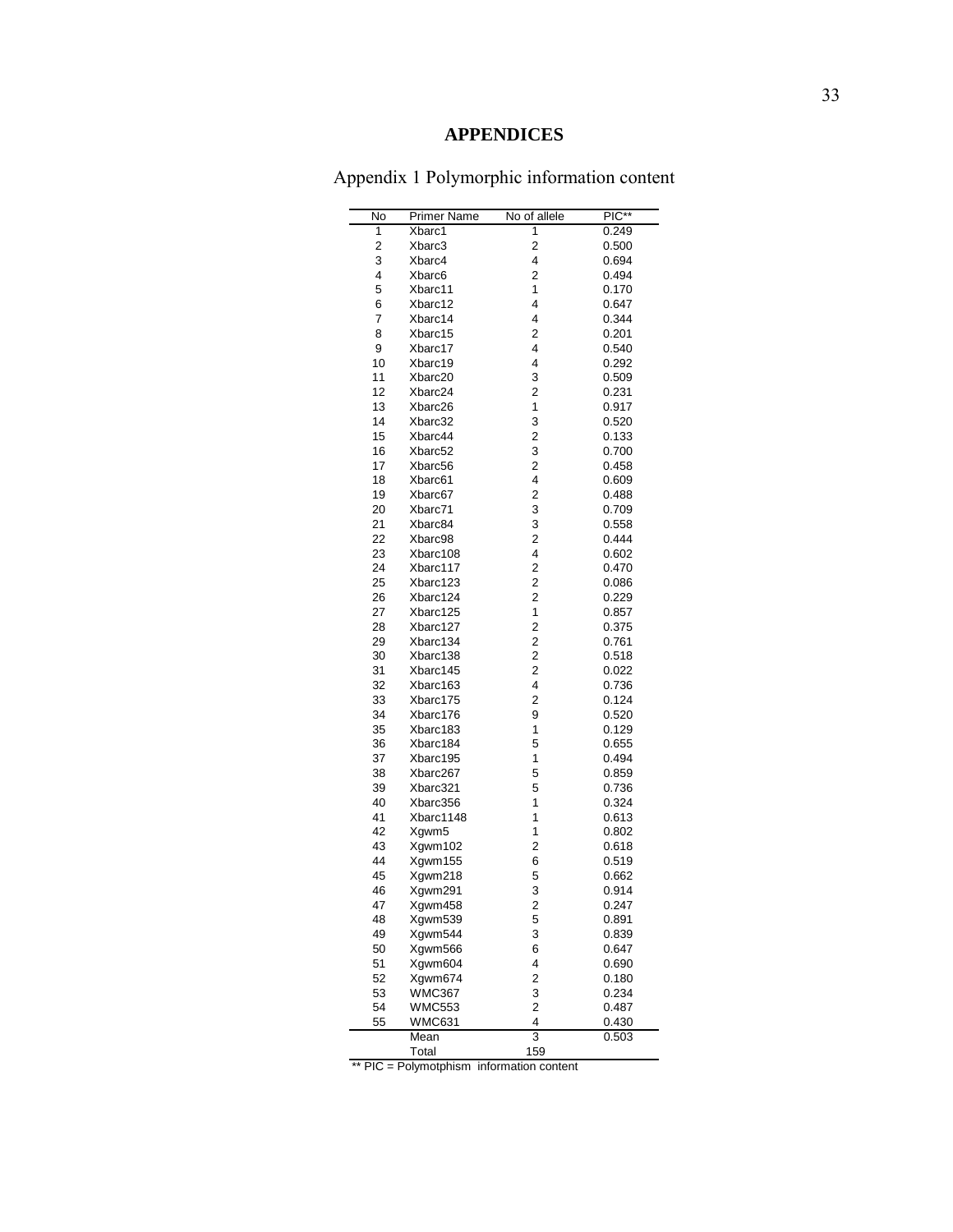| Appendix 2 Dice similarity coefficient |        |        |        |        |        |         |        |          |        |        |        |                |        |                |                |        |        |                 |              |                  |                  |         |
|----------------------------------------|--------|--------|--------|--------|--------|---------|--------|----------|--------|--------|--------|----------------|--------|----------------|----------------|--------|--------|-----------------|--------------|------------------|------------------|---------|
| Cultivars                              |        |        |        |        | S      | $\circ$ |        | $\infty$ | ۰      |        |        | $\overline{2}$ |        | $\overline{4}$ | $\overline{5}$ | $\geq$ |        | $\overline{18}$ | $\mathbf{r}$ | $\approx$        | $\overline{c}$   | Z<br>22 |
| 1 Karasu90                             | 1.0000 |        |        |        |        |         |        |          |        |        |        |                |        |                |                |        |        |                 |              |                  |                  |         |
| 2 Daphan                               | 0.5873 | 1.0000 |        |        |        |         |        |          |        |        |        |                |        |                |                |        |        |                 |              |                  |                  |         |
| 3 Alparslan                            | 0.6260 | 0.4567 | 1.0000 |        |        |         |        |          |        |        |        |                |        |                |                |        |        |                 |              |                  |                  |         |
| 4 Palandoken97                         | 0.5397 | 0.5574 | 0.5354 | 1.0000 |        |         |        |          |        |        |        |                |        |                |                |        |        |                 |              |                  |                  |         |
| 5 Nenehatun                            | 0.5581 | 0.4640 | 0.5692 | 0.4800 | 1.0000 |         |        |          |        |        |        |                |        |                |                |        |        |                 |              |                  |                  |         |
| 6 Lancer                               | 0.5414 | 0.4806 | 0.5522 | 0.5116 | 0.4697 | 1.0000  |        |          |        |        |        |                |        |                |                |        |        |                 |              |                  |                  |         |
| 7 Dogu88                               | 0.6512 | 0.5760 | 0.6000 | 0.5600 | 0.5156 | 0.6212  | .0000  |          |        |        |        |                |        |                |                |        |        |                 |              |                  |                  |         |
| 8 Yildirim                             | 0.7576 | 0.5469 | 0.6917 | 0.5625 | 0.5649 | 0.5481  | 0.6565 | 00001    |        |        |        |                |        |                |                |        |        |                 |              |                  |                  |         |
| 9 Altay2000                            | 0.5984 | 0.5203 | 0.5469 | 0.6179 | 0.5556 | 0.4308  | 1,4921 | 0.5581   | 1.0000 |        |        |                |        |                |                |        |        |                 |              |                  |                  |         |
| 10 Sultan                              | 0.6000 | 0.6032 | 0.4885 | 0.5238 | 0.6667 | 0.4662  | 0.4806 | 0.6212   | 0.6457 | 1.0000 |        |                |        |                |                |        |        |                 |              |                  |                  |         |
| 11 Harmankaya                          | 0.5778 | 0.4885 | 0.6029 | 0.4885 | 0.5075 | 0.5942  | 0.5522 | 0.6569   | 0.5000 | 0.5185 | 1.0000 |                |        |                |                |        |        |                 |              |                  |                  |         |
| $12$ Alpu                              | 0.6815 | 0.4427 | 0.5882 | 0.5954 | 0.6119 | 0.5942  | 0.5672 | 0.7007   | 0.5909 | 0.6222 | 0.7143 | 1.0000         |        |                |                |        |        |                 |              |                  |                  |         |
| 13 Kirgiz95                            | 0.5714 | 0.4348 | 0.5667 | 0.4696 | 0.4746 | 0.6066  | 0.5932 | 0.5289   | 0.5345 | 0.4034 | 0.4677 | 0.5161         | 1.0000 |                |                |        |        |                 |              |                  |                  |         |
| 14 Atay85                              | 0.5781 | 0.5484 | 0.4186 | 0.5161 | 0.6299 | 0.5038  | 0.4724 | 0.5846   | 0.5760 | 0.8281 | 0.4962 | 0.5865         | 0.4615 | 1.0000         |                |        |        |                 |              |                  |                  |         |
| 15 Aytin98                             | 0.6412 | 0.5354 | 0.6667 | 0.5197 | 0.6154 | 0.5672  | 0.5692 | 0.5414   | 0.5156 | 0.4733 | 0.5147 | 0.5882         | 0.7333 | 0.4651         | 00001          |        |        |                 |              |                  |                  |         |
| 16 Sonmez2001                          | 0.6107 | 0.5039 | 0.7121 | 0.5197 | 0.5692 | 0.5672  | 0.6308 | 0.6617   | 0.6563 | 0.5191 | 0.6912 | 0.6618         | 0.6167 | 0.5426         | 0.5758         | 1.0000 |        |                 |              |                  |                  |         |
| 17 Gerek 79                            | 0.5606 | 0.5156 | 0.6767 | 0.5625 | 0.6718 | 0.5926  | 0.6107 | 0.5970   | 0.5271 | 0.4848 | 0.5985 | 0.5547         | 0.7273 | 0.4923         | 0.8421         | 0.6316 | 1.0000 |                 |              |                  |                  |         |
| 18 Kirac66                             | 0.4154 | 0.5079 | 0.4885 | 0.6032 | 0.4651 | 0.6015  | 0.6047 | 0.4394   | 0.6299 | 0.4615 | 0.5333 | 0.5333         | 0.5378 | 0.5000         | 0.5802         | 0.5649 | 0.6061 | 1.0000          |              |                  |                  |         |
| 19 Suzen                               | 0.5000 | 0.5645 | 0.5581 | 0.6290 | 0.5197 | 0.5496  | 0.5512 | 0.5385   | 0.6560 | 0.5469 | 0.5865 | 0.5865         | 0.5470 | 0.5873         | 0.5581         | 0.5581 | 0.5846 | 0.7344          | 1.0000       |                  |                  |         |
| 20 Bezostaya                           | 0.6154 | 0.5079 | 0.5954 | 0.5238 | 0.4806 | 0.5714  | 0.5736 | 0.5909   | 0.5669 | 0.4769 | 0.6519 | 0.6815         | 0.5378 | 0.4063         | 0.5954         | 0.6718 | 0.5606 | 0.6154          | 0.5000       | 1.0000           |                  |         |
| 21 Yildiz98                            | 0.6043 | 0.6370 | 0.5571 | 0.5926 | 0.6812 | 0.4930  | 0.5072 | 0.6383   | 0.6471 | 0.7626 | 0.6250 | 0.6389         | 0.4063 | 0.6569         | 0.5857         | 0.5714 | 0.5816 | 0.6043          | 0.5839       | 0.6187           | 1.0000           |         |
| 22 Cetinel                             | 0.5532 | 0.5401 | 0.5352 | 0.4964 | 0.5143 | 0.5417  | 0.5286 | 0.5315   | 0.5507 | 0.5816 | 0.5205 | 0.4795         | 0.5077 | 0.5036         | 0.5634         | 0.4789 | 0.5874 | 0.6099          | 0.5899       | 0.5532           | 1.0000<br>0.6133 |         |
| 23 Turkey                              | 0.6815 | 0.5191 | 0.5588 | 0.4733 | 0.5224 | 0.6522  | 0.5970 | 0.5839   | 0.5455 | 0.5185 | 0.6143 | 0.6857         | 0.5806 | 0.5414         | 0.6765         | 0.6471 | 0.5985 | 0.5926          | 0.5714       | 0.6815           | 0.6027<br>0.5417 | 1.0000  |
| 24 Kharkof                             | 0.6377 | 0.5672 | 0.6619 | 0.5075 | 0.5693 | 0.6950  | 0.7153 | 0.6286   | 0.4889 | 0.5072 | 0.6294 | 0.6294         | 0.5827 | 0.5588         | 0.6475         | 0.6475 | 0.6571 | 0.5797          | 0.6618       | 0.5507           | 0.5638<br>0.5170 | 0.6993  |
| 25 Cheyenne                            | 0.6667 | 0.6260 | 0.6618 | 0.5344 | 0.5075 | 0.6087  | 0.6119 | 0.6423   | 0.5758 | 0.5630 | 0.6429 | 0.6286         | 0.5323 | 0.5564         | 0.6912         | 0.6176 | 0.6277 | 0.5481          | .6165        | 0.6111<br>0.6222 | 0.5479           | 0.7143  |
| 26 Wichita                             | 0.5522 | 0.5538 | 0.5333 | 0.6462 | 0.4361 | 0.5985  | 0.5113 | 0.4853   | 0.5954 | 0.4776 | 0.5899 | 0.6187         | 0.5366 | 0.5000         | 0.5778         | 0.5481 | 0.5441 | 0.6716          | 0.6364       | 0.5970           | 0.5241<br>0.5734 | 0.6043  |
| 27 Warrior                             | 0.5739 | 0.4505 | 0.5862 | 0.4144 | 0.3860 | 0.5763  | 0.6140 | 0.5470   | 0.4821 | 0.3478 | 0.5333 | 0.5000         | 0.5962 | 0.4248         | 0.5690         | 0.6207 | 0.5299 | 0.4696          | 0.4956       | 0.5913           | 0.4603<br>0.3710 | 0.6000  |
| 28 Scout66                             | 0.6154 | 0.5612 | 0.5694 | 0.5036 | 0.4930 | 0.6849  | 0.6620 | 0.6207   | 0.5571 | 0.6154 | 0.6757 | 0.5811         | 0.5455 | 0.6099         | 0.5833         | 0.5833 | 0.6069 | 0.5874          | 0.5532       | 0.6053<br>0.5734 | 0.6234           | 0.6351  |
| 29 Sage                                | 0.5926 | 0.5038 | 0.6618 | 0.5496 | 0.5224 | 0.6377  | 0.5970 | 0.6569   | 0.4848 | 0.5778 | 0.6000 | 0.5714         | 0.5806 | 0.5714         | 0.6029         | 0.6324 | 0.6569 | 0.5185          | 0.5564       | 0.5833<br>0.5481 | 0.5342           | 0.5714  |
| 30 Buckskin                            | 0.6074 | 0.4733 | 0.6618 | 0.4733 | 0.4925 | 0.6522  | 0.5373 | 0.5985   | 0.4545 | 0.4741 | 0.5857 | 0.5857         | 0.5161 | 0.4211         | 0.5588         | 0.5147 | 0.5693 | 0.4741          | 0.5414       | 0.5694<br>0.5333 | 0.5890           | 0.5714  |
| 31 Bennett                             | 0.6462 | 0.5238 | 0.6565 | 0.5238 | 0.5581 | 0.5414  | 0.6047 | 0.5455   | 0.4567 | 0.4769 | 0.5778 | 0.5481         | 0.6218 | 0.5000         | 0.6412         | 0.5802 | 0.6667 | 0.4462          | 0.4844       | 0.5077           | 0.5106<br>0.5036 | 0.5926  |
| 32 Centurk78                           | 0.5926 | 0.5649 | 0.6029 | 0.5191 | 0.5672 | 0.5507  | 0.5821 | 0.5985   | 0.5455 | 0.4889 | 0.6714 | 0.6714         | 0.5484 | 0.4812         | 0.6324         | 0.6471 | 0.6277 | 0.5630          | 0.6165       | 0.5972<br>0.5333 | 0.5890           | 0.6286  |
| 33 Centura                             | 0.6423 | 0.5714 | 0.6087 | 0.5414 | 0.4559 | 0.5857  | 0.6029 | 0.6475   | 0.5075 | 0.5109 | 0.6197 | 0.6620         | 0.4762 | 0.4444         | 0.5652         | 0.5507 | 0.5324 | 0.5255          | 0.5481       | 0.5479<br>0.5401 | 0.5811           | 0.6056  |
| 34 Colt                                | 0.5758 | 0.5000 | 0.5564 | 0.4844 | 0.5191 | 0.5333  | 0.6718 | 0.5821   | 0.5116 | 0.5909 | 0.5401 | 0.5401         | 0.5289 | 0.5385         | 0.5263         | 0.5564 | 0.5522 | 0.5000          | 0.5385       | 0.4545           | 0.5594<br>0.5248 | 0.4818  |
| 35 Siouxland                           | 0.6763 | 0.5185 | 0.6286 | 0.4889 | 0.4928 | 0.5493  | 0.6522 | 0.6525   | 0.5147 | 0.5899 | 0.6528 | 0.6528         | 0.5313 | 0.5839         | 0.6000         | 0.6286 | 0.5674 | 0.4748          | 0.5401       | 0.5000<br>0.5612 | 0.6000           | 0.6667  |
| 36 TAM107                              | 0.5390 | 0.5109 | 0.5915 | 0.5693 | 0.5286 | 0.6528  | 0.5714 | 0.5874   | 0.5217 | 0.6241 | 0.6849 | 0.6301         | 0.5385 | 0.5899         | 0.5634         | 0.5634 | 0.6014 | 0.6241          | 0.6619       | 0.4823           | 0.6447<br>0.6000 | 0.5479  |
| 37 Redland                             | 0.6222 | 0.5802 | 0.6176 | 0.6107 | 0.4478 | 0.5362  | 0.5970 | 0.5693   | 0.5455 | 0.5481 | 0.5857 | 0.5000         | 0.5000 | 0.5414         | 0.6029         | 0.5882 | 0.6131 | 0.5630          | 0.5414       | 0.5778           | 0.6438<br>0.6250 | 0.6000  |
| 38 Arapahoe                            | 0.6087 | 0.5970 | 0.5755 | 0.6269 | 0.4672 | 0.5532  | 0.5255 | 0.5429   | 0.5630 | 0.5797 | 0.5734 | 0.5594         | 0.5512 | 0.5882         | 0.6043         | 0.5612 | 0.6286 | 0.5362          | 0.5441       | 0.5362           | 0.5906<br>0.5850 | 0.5594  |
| 39 Karl92                              | 0.7194 | 0.5481 | 0.6143 | 0.5333 | 0.4928 | 0.5634  | 0.6667 | 0.6099   | 0.5735 | 0.5755 | 0.6250 | 0.5278         | 0.5938 | 0.5255         | 0.6571         | 0.6429 | 0.6667 | 0.5468          | 0.5401       | 0.5541<br>0.6043 | 0.6267           | 0.6111  |
| 40 Alliance                            | 0.6187 | 0.5333 | 0.6714 | 0.5037 | 0.5507 | 0.6056  | 0.6667 | 0.6241   | 0.5735 | 0.5612 | 0.6250 | 0.5139         | 0.5938 | 0.5255         | 0.6143         | 0.6286 | 0.6525 | 0.5899          | 0.5693       | 0.5811<br>0.6331 | 0.6533           | 0.6111  |
| 41 Nekota                              | 0.5915 | 0.5072 | 0.6154 | 0.4638 | 0.5957 | 0.6483  | 0.5957 | 0.5694   | 0.4748 | 0.5211 | 0.5986 | 0.5578         | 0.6412 | 0.5429         | 0.6573         | 0.5594 | 0.6944 | 0.5070          | 0.5143       | 0.5563<br>0.4789 | 0.6013           | 0.6122  |
| 42 Niobrara                            | 0.6142 | 0.5691 | 0.6094 | 0.5691 | 0.5079 | 0.5692  | 0.6190 | 0.5891   | 0.5161 | 0.5512 | 0.5909 | 0.5303         | 0.5862 | 0.5760         | 0.6250         | 0.6094 | 0.6357 | 0.5669          | 0.5760       | 0.5984           | 0.5652<br>0.6176 | 0.5303  |
| 43 Pronghorn                           | 0.6875 | 0.5484 | 0.6202 | 0.4677 | 0.5197 | 0.5649  | 0.6772 | 0.6615   | 0.5280 | 0.5156 | 0.6316 | 0.6015         | 0.5812 | 0.5397         | 0.5891         | 0.6357 | 0.6000 | 0.5156          | 0.5714       | 0.5255<br>0.5469 | 0.5612           | 0.5865  |
| 44 Millennium                          | 0.6015 | 0.5891 | 0.5821 | 0.5891 | 16040  | 0.5147  | 0.6667 | 0.5926   | 0.5846 | 0.5113 | 0.5797 | 0.5797         | 0.5082 | 0.4733         | 0.5224         | 0.5522 | 0.5185 | 0.6165          | 0.6107       | 0.6197<br>0.6015 | 0.6111           | 0.6087  |
| 45 NE01643                             | 0.5735 | 0.5606 | 0.5839 | 0.5303 | 0.4593 | 0.5036  | 0.6370 | 0.5797   | 0.5414 | 0.5294 | 0.6099 | 0.5106         | 0.4960 | 0.4776         | 0.4964         | 0.5401 | 0.5652 | 0.5735          | 0.5821       | 0.6621<br>0.5441 | 0.6667           | 0.5390  |

34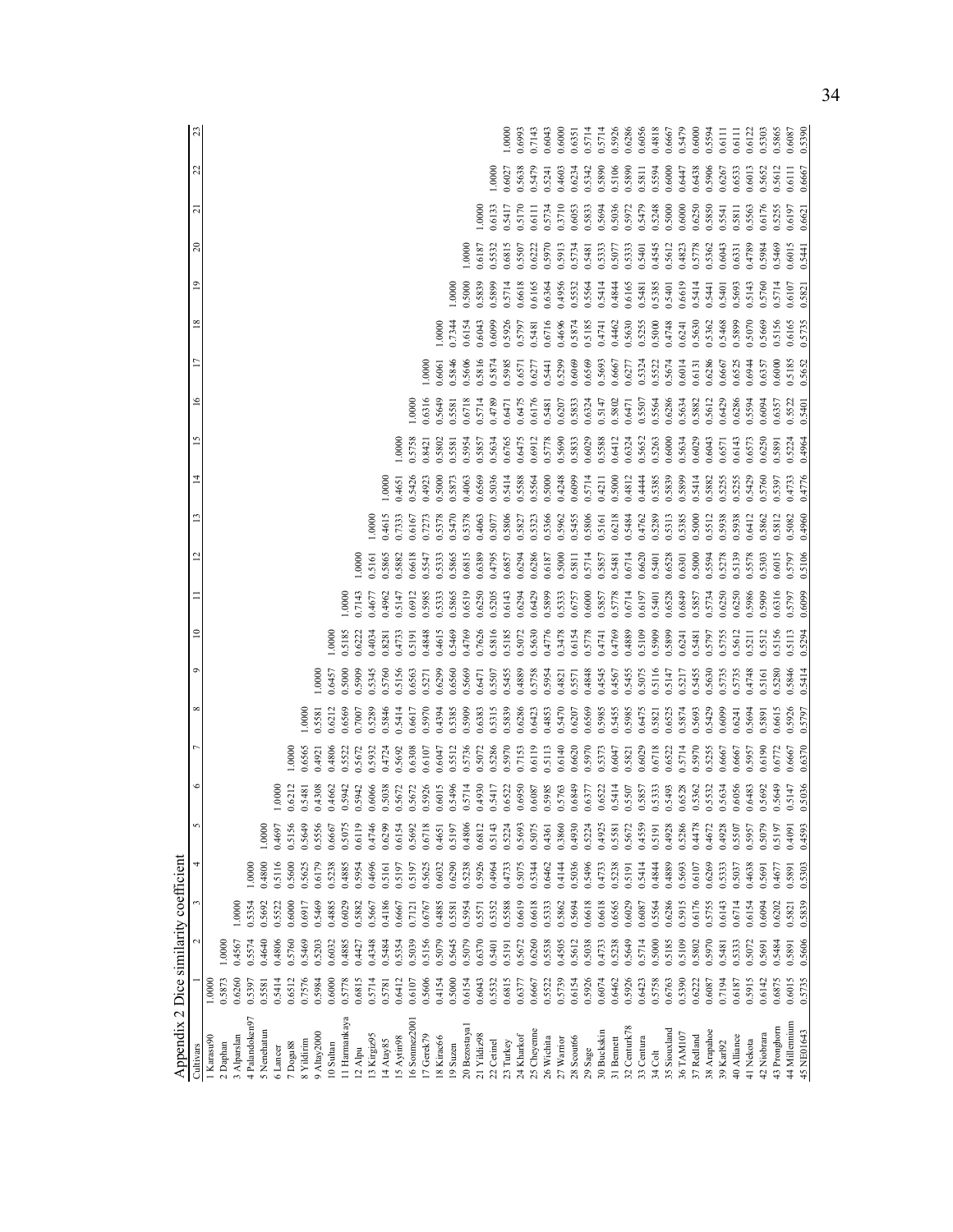|                                            | 45              |            |             |            |            |            |           |             |            |              |            |         |              |           |            |             |           |             |           |             |              |               | 1.0000     |
|--------------------------------------------|-----------------|------------|-------------|------------|------------|------------|-----------|-------------|------------|--------------|------------|---------|--------------|-----------|------------|-------------|-----------|-------------|-----------|-------------|--------------|---------------|------------|
|                                            | \$              |            |             |            |            |            |           |             |            |              |            |         |              |           |            |             |           |             |           |             |              | 1.0000        | 0.8489     |
|                                            | 43              |            |             |            |            |            |           |             |            |              |            |         |              |           |            |             |           |             |           |             | 1.0000       | 0.6260        | 0.5970     |
|                                            | $\overline{42}$ |            |             |            |            |            |           |             |            |              |            |         |              |           |            |             |           |             |           | 1.0000      | 0.6560       | 0.6769        | 0.7218     |
|                                            | $\frac{1}{4}$   |            |             |            |            |            |           |             |            |              |            |         |              |           |            |             |           |             | 1.0000    | 0.6475      | 0.6143       | 0.6069        | 0.6351     |
|                                            | $\overline{40}$ |            |             |            |            |            |           |             |            |              |            |         |              |           |            |             |           | 1.0000      | 0.6887    | 0.7353      | 0.6861       | 0.6479        | 0.6759     |
|                                            | 39              |            |             |            |            |            |           |             |            |              |            |         |              |           |            |             | 1.0000    | 0.7838      | 0.6887    | 0.7059      | 0.6277       | 0.6056        | 0.6207     |
|                                            | 38              |            |             |            |            |            |           |             |            |              |            |         |              |           |            | 1.0000      | 0.6531    | 0.6395      | 0.6400    | 0.6815      | 0.5735       | 0.6809        | 0.7083     |
|                                            | 37              |            |             |            |            |            |           |             |            |              |            |         |              |           | 1.0000     | 0.8112      | 0.7222    | 0.7778      | 0.6531    | 0.8030      | 0.6617       | 0.7391        | 0.8227     |
|                                            | 36              |            |             |            |            |            |           |             |            |              |            |         |              | 0000      | 0.6438     | 0.6309      | 0.6267    | 0.6133      | 0.7059    | 0.6377      | 0.6619       | 0.5694        | 0.6122     |
|                                            | 35              |            |             |            |            |            |           |             |            |              |            |         | 0000         | 0.6400    | 0.6667     | 0.721       | 0.7297    | 0.6757      | 0.6490    | 0.6176      | 0.7299       | 0.6056        | 0.5655     |
|                                            | 34              |            |             |            |            |            |           |             |            |              |            | 1.000C  | 0.6383       | 0.6713    | 0.5985     | 0.5429      | 0.6241    | 0.6525      | 0.6250    | 0.5426      | 0.6154       | 0.5630        | 0.5942     |
|                                            | 33              |            |             |            |            |            |           |             |            |              | 10000      | 0.5468  | 1.7397       | 0.6351    | 0.6056     | 0.6345      | 0.6164    | 0.6164      | 0.5772    | 0.5522      | 1.7704       | 0.6286        | 0.5734     |
|                                            | 32              |            |             |            |            |            |           |             |            | 1.0000       | 0.8310     | 1,5255  | 0.6944       | 0.6438    | 0.5571     | 0.5874      | 0.5833    | 0.5833      | 0.5170    | 0.5303      | 0.7669       | 0.5507        | 0.5390     |
|                                            | 51              |            |             |            |            |            |           |             | 0000       | 0.5333       |            | 0.5909  | 0.6906       | 0.5674    |            |             | 0.6619    |             |           | 0.6614      |              | 0.6015        |            |
|                                            | $\mathfrak{D}$  |            |             |            |            |            |           |             |            |              | 0.6131     |         |              |           | 0.6963     | 0.7101      |           | 0.6763      | 0.7887    |             | 0.5938       |               | 0.6029     |
|                                            | 29              |            |             |            |            |            |           | .000C       | 0.6370     | 0.6571       | 0.7324     | 0.5109  | 0.5972       | 0.6849    | 0.5857     | 0.5874      | 0.5694    | 0.6389      | 0.6939    | 0.5606      | 0.6767       | 0.6087        | 0.5816     |
| ontinue)                                   | 28              |            |             |            |            |            | .000(     | 0.6286      | 1,6963     | .5286        | .6479      | 1,6423  | 1.7222       | 17123     | 1.6857     | 0.6993      | 0.6944    | 1.7222      | 1.7347    | 0.6667      | 0.6617       | 0.6232        | 0.6099     |
|                                            |                 |            |             |            |            | 1.0000     | 0.7703    | 0.6216      | 0.6713     | 0.5946       | 0.6533     | 0.6897  | 0.7368       | 0.7143    | 0.6351     | 0.6490      | 0.6974    | 0.7105      | 0.6968    | 0.6143      | 0.6241       | 0.5616        | 0.6174     |
|                                            | 27              |            |             |            | 0000       | 0.5625     | 0.4833    | 0.5000      | 0.5739     | 0.5333       | 0.5082     | 0.4786  | 0.6613       | 0.4444    | 0.5333     | 0.4390      | 0.5645    | 0.5968      | 0.4724    | 0.5536      | 0.5664       | 0.4576        | 0.4298     |
|                                            | 26              |            |             | 1,0000     | 0.4202     | 0.5714     | 0.6187    | 0.6331      | 0.5672     | 0.6187       | 0.6241     | 0.5441  | 0.5315       | 0.6759    | 0.6187     | 0.6620      | 0.5315    | 0.5175      | 0.5890    | 0.6107      | 0.6061       | 0.6861        | 0.6286     |
|                                            | 25              |            | 1.0000      | 0.5036     | 0.6500     | 16757      | 1.5857    | 0.6000      | 0.5926     | 0.6429       | 0.6338     | 0.5255  | 0.6806       | 0.5616    | 0.6429     | 0.5594      | 0.6111    | 0.6250      | 0.5578    | 0.6061      | 0.6165       | 0.5942        | 0.5674     |
|                                            | $\overline{c}$  | 1.0000     | 0.7413      | 0.5775     | 0.6016     | 0.6623     | 0.6573    | 0.6434      | 0.6522     | 0.6993       | 0.7310     | 0.5714  | 0.6939       | 0.6174    | 0.5734     | 0.5616      | 0.6122    | 0.6531      | 0.6400    | 0.6370      | 0.6912       | 0.5532        | 0.5417     |
| Appendix 2 Dice similarity coefficient (co | Cultivars       | 24 Kharkof | 25 Cheyenne | 26 Wichita | 27 Warrior | 28 Scout66 | $29$ Sage | 30 Buckskin | 31 Bennett | 32 Centurk78 | 33 Centura | 34 Colt | 35 Siouxland | 36 TAM107 | 37 Redland | 38 Arapahoe | 39 Karl92 | 40 Alliance | 41 Nekota | 42 Niobrara | 43 Pronghorn | 44 Millennium | 45 NE01643 |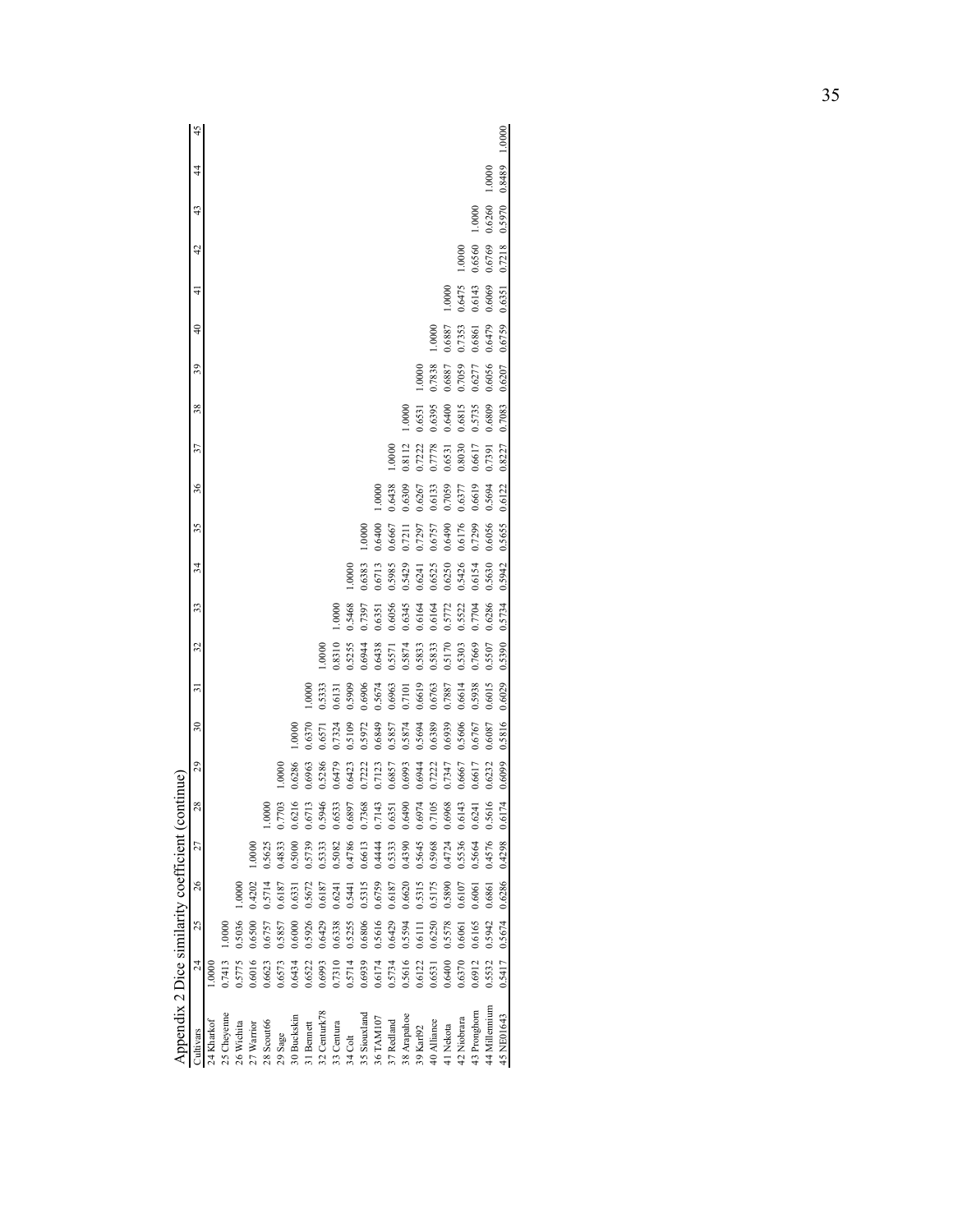| Appendix 3 Nei (1972) standar |       |       |       | rd distance coefficient                                                                                                                                                                                                                                               |                         |                                  |                         |                                  |                                                                                                                                                                                                                                                                                                   |                         |                                                    |                                                    |                                                   |                      |                                                     |                                           |                                           |                                          |                                           |                         |                                                                   |
|-------------------------------|-------|-------|-------|-----------------------------------------------------------------------------------------------------------------------------------------------------------------------------------------------------------------------------------------------------------------------|-------------------------|----------------------------------|-------------------------|----------------------------------|---------------------------------------------------------------------------------------------------------------------------------------------------------------------------------------------------------------------------------------------------------------------------------------------------|-------------------------|----------------------------------------------------|----------------------------------------------------|---------------------------------------------------|----------------------|-----------------------------------------------------|-------------------------------------------|-------------------------------------------|------------------------------------------|-------------------------------------------|-------------------------|-------------------------------------------------------------------|
| Cultivars                     |       |       |       |                                                                                                                                                                                                                                                                       |                         |                                  |                         | O                                | $\supseteq$                                                                                                                                                                                                                                                                                       |                         | ₫                                                  |                                                    | 14                                                | 51                   | $\tilde{=}$                                         |                                           | $\frac{8}{2}$                             | $\frac{1}{2}$                            | $\Omega$                                  | ಸ                       | 23<br>22                                                          |
| Karasu90                      |       |       |       |                                                                                                                                                                                                                                                                       |                         |                                  |                         |                                  |                                                                                                                                                                                                                                                                                                   |                         |                                                    |                                                    |                                                   |                      |                                                     |                                           |                                           |                                          |                                           |                         |                                                                   |
| 2 Daphan                      | 0.396 |       |       |                                                                                                                                                                                                                                                                       |                         |                                  |                         |                                  |                                                                                                                                                                                                                                                                                                   |                         |                                                    |                                                    |                                                   |                      |                                                     |                                           |                                           |                                          |                                           |                         |                                                                   |
| 3 Alparslan                   | 0.368 | 0.569 |       |                                                                                                                                                                                                                                                                       |                         |                                  |                         |                                  |                                                                                                                                                                                                                                                                                                   |                         |                                                    |                                                    |                                                   |                      |                                                     |                                           |                                           |                                          |                                           |                         |                                                                   |
| 4 Palandoken97                | 0.454 | 0.415 | 0.464 |                                                                                                                                                                                                                                                                       |                         |                                  |                         |                                  |                                                                                                                                                                                                                                                                                                   |                         |                                                    |                                                    |                                                   |                      |                                                     |                                           |                                           |                                          |                                           |                         |                                                                   |
| 5 Nenehatun                   | 0.444 | 0.547 | 0.434 |                                                                                                                                                                                                                                                                       |                         |                                  |                         |                                  |                                                                                                                                                                                                                                                                                                   |                         |                                                    |                                                    |                                                   |                      |                                                     |                                           |                                           |                                          |                                           |                         |                                                                   |
| 6 Lancer                      | 0.484 | 0.547 | 0.474 |                                                                                                                                                                                                                                                                       |                         |                                  |                         |                                  |                                                                                                                                                                                                                                                                                                   |                         |                                                    |                                                    |                                                   |                      |                                                     |                                           |                                           |                                          |                                           |                         |                                                                   |
| 7 Dogu88                      | 0.333 | 0.405 | 0.396 | $0.38$<br>0.494                                                                                                                                                                                                                                                       | $0.378$<br>0.3784       |                                  |                         |                                  |                                                                                                                                                                                                                                                                                                   |                         |                                                    |                                                    |                                                   |                      |                                                     |                                           |                                           |                                          |                                           |                         |                                                                   |
| 8 Yildirim                    | 0.225 | 0.454 | 0.298 | 0.444                                                                                                                                                                                                                                                                 |                         | 0.333                            |                         |                                  |                                                                                                                                                                                                                                                                                                   |                         |                                                    |                                                    |                                                   |                      |                                                     |                                           |                                           |                                          |                                           |                         |                                                                   |
| 9 Altay2000                   | 0.387 | 0.464 | 0.454 |                                                                                                                                                                                                                                                                       |                         | ).515                            | 0.444                   |                                  |                                                                                                                                                                                                                                                                                                   |                         |                                                    |                                                    |                                                   |                      |                                                     |                                           |                                           |                                          |                                           |                         |                                                                   |
| 10 Sultan                     | 0.396 | 0.378 | 0.547 | 0.434<br>0.315                                                                                                                                                                                                                                                        | 0.626<br>0.592          | 0.547                            | 0.378                   |                                  |                                                                                                                                                                                                                                                                                                   |                         |                                                    |                                                    |                                                   |                      |                                                     |                                           |                                           |                                          |                                           |                         |                                                                   |
| 11 Harmankaya                 | 0.444 | 0.547 | 0.415 | 536                                                                                                                                                                                                                                                                   | 0.434                   | 1.474                            | 0.350                   | 0.333<br>0.536                   |                                                                                                                                                                                                                                                                                                   |                         |                                                    |                                                    |                                                   |                      |                                                     |                                           |                                           |                                          |                                           |                         |                                                                   |
| 12 Alpu                       | 0.315 | 0.615 | 0.434 |                                                                                                                                                                                                                                                                       |                         | 0.454                            | 0.298                   |                                  |                                                                                                                                                                                                                                                                                                   |                         |                                                    |                                                    |                                                   |                      |                                                     |                                           |                                           |                                          |                                           |                         |                                                                   |
| 13 Kirgiz95                   | 0.387 | 0.526 | 0.396 |                                                                                                                                                                                                                                                                       | 0.434<br>0.359          | 1.359                            | ).444                   | 115<br>2115<br>2105              | 0.526<br>0.387<br>0.592                                                                                                                                                                                                                                                                           |                         | 0.474                                              |                                                    |                                                   |                      |                                                     |                                           |                                           |                                          |                                           |                         |                                                                   |
| 14 Atay85                     | 0.415 | 0.434 | 0.638 |                                                                                                                                                                                                                                                                       |                         | 0.547                            | 0.415                   |                                  | ).149                                                                                                                                                                                                                                                                                             |                         | 0.425                                              |                                                    |                                                   |                      |                                                     |                                           |                                           |                                          |                                           |                         |                                                                   |
| 15 Aytin98                    | 0.350 | 0.464 | 0.324 | 0.396<br>0.494<br>0.35<br>0.378                                                                                                                                                                                                                                       | 0.526<br>0.454          | 1.434                            |                         |                                  |                                                                                                                                                                                                                                                                                                   |                         | 1434                                               | 1505<br>1542<br>151425<br>161425                   |                                                   |                      |                                                     |                                           |                                           |                                          |                                           |                         |                                                                   |
| 16 Sonmez2001                 | 0.387 | 0.505 | 0.273 | 0.434                                                                                                                                                                                                                                                                 | 0.454                   | 0.359                            | 0.484<br>0.333          |                                  |                                                                                                                                                                                                                                                                                                   |                         |                                                    |                                                    |                                                   |                      |                                                     |                                           |                                           |                                          |                                           |                         |                                                                   |
| 17 Gerek79                    | 0.454 | 0.494 | 0.315 | 0.315                                                                                                                                                                                                                                                                 | 0.425                   | 1.387                            | 0.415                   | 194<br>0.324<br>0.35             | 0.569<br>0.505<br>0.588                                                                                                                                                                                                                                                                           |                         | 1342<br>1484<br>1505                               |                                                    |                                                   | 1434<br>1425<br>1425 | 0.368<br>0.444                                      |                                           |                                           |                                          |                                           |                         |                                                                   |
| 8 Kirac66                     | 0.650 | 0.494 | 0.547 | 0.569                                                                                                                                                                                                                                                                 | 0.405                   | 0.387                            | 0.626                   |                                  |                                                                                                                                                                                                                                                                                                   |                         |                                                    |                                                    |                                                   |                      |                                                     | 0.396                                     |                                           |                                          |                                           |                         |                                                                   |
| 19 Suzen                      | 0.515 | 0.415 | 0.444 | 0.484<br>0.547<br>0.324                                                                                                                                                                                                                                               | 0.464                   | 0.444                            | 0.474                   | 0.315<br>0.425<br>0.359          |                                                                                                                                                                                                                                                                                                   |                         |                                                    |                                                    |                                                   |                      | 0.444                                               | $0.415$<br>0.454                          | 0.241<br>0.378<br>0.425                   |                                          |                                           |                         |                                                                   |
| 20 Bezostaya                  | 0.378 | 0.494 | 0.405 |                                                                                                                                                                                                                                                                       | 0.444                   | 0.425                            | 0.415                   |                                  |                                                                                                                                                                                                                                                                                                   |                         |                                                    |                                                    |                                                   |                      | 0.315                                               |                                           |                                           |                                          |                                           |                         |                                                                   |
| 21 Yildiz98                   | 0.425 | 0.368 | 0.494 |                                                                                                                                                                                                                                                                       | 0.603                   |                                  | 0.387                   |                                  |                                                                                                                                                                                                                                                                                                   |                         |                                                    |                                                    |                                                   |                      | 0.474                                               |                                           |                                           | 0.515<br>0.444                           | 0.405                                     |                         |                                                                   |
| 22 Cetinel                    | 0.505 | 0.505 | 0.536 |                                                                                                                                                                                                                                                                       |                         |                                  |                         |                                  |                                                                                                                                                                                                                                                                                                   |                         |                                                    |                                                    |                                                   |                      |                                                     |                                           |                                           |                                          | ).505                                     |                         |                                                                   |
| 23 Turkey                     | 0.315 | 0.505 | 0.474 |                                                                                                                                                                                                                                                                       | 0.536<br>0.359          | 0.558<br>0.536<br>0.415          | $0.547$<br>0.444        |                                  |                                                                                                                                                                                                                                                                                                   |                         | 1425<br>1315<br>0.65<br>1324                       | 1.405<br>0.425<br>0.515<br>0.515                   | 0.569<br>0.464<br>0.515<br>0.65<br>0.356<br>0.359 |                      | 0.626                                               |                                           | 0.425                                     | 0.444<br>0.444                           | 0.315                                     | 0.454                   |                                                                   |
| 24 Kharkof                    | 0.378 | 0.454 | 0.35  |                                                                                                                                                                                                                                                                       | 0.315                   |                                  |                         |                                  |                                                                                                                                                                                                                                                                                                   |                         |                                                    |                                                    |                                                   |                      |                                                     | 0.464<br>0.464<br>0.425<br>0.387<br>0.494 |                                           |                                          | 0.454<br>0.536<br>0.592<br>1.494          |                         |                                                                   |
| 25 Cheyenne                   | 0.333 | 0.368 | 0.342 |                                                                                                                                                                                                                                                                       | 0.415                   | 0.281<br>0.396<br>0.524<br>0.324 | 0.396<br>0.368<br>0.580 |                                  |                                                                                                                                                                                                                                                                                                   |                         | 0.405                                              | 0.454                                              |                                                   |                      | 0.368                                               |                                           | 0.484<br>0.484                            | 1.342<br>1.387<br>1.359                  | 1.434<br>0.387<br>0.415                   | 0.526<br>0.536<br>0.569 |                                                                   |
| 26 Wichita                    | 0.474 | 0.454 | 0.505 |                                                                                                                                                                                                                                                                       | 0.425                   |                                  |                         |                                  |                                                                                                                                                                                                                                                                                                   |                         |                                                    |                                                    |                                                   |                      | 0.484                                               |                                           | 0.324                                     |                                          | 0.484                                     |                         |                                                                   |
| 27 Warrior                    | 0.368 | 0.484 | 0.359 |                                                                                                                                                                                                                                                                       | 0.378                   |                                  | $0.405$<br>$0.425$      |                                  |                                                                                                                                                                                                                                                                                                   |                         |                                                    |                                                    |                                                   |                      | 0.324                                               |                                           | 1.484                                     |                                          | 0.674                                     | 0.558                   |                                                                   |
| 28 Scout66                    | 0.425 | 0.484 | 0.494 |                                                                                                                                                                                                                                                                       | 0.342<br>0.378<br>0.359 | 0.359                            |                         |                                  |                                                                                                                                                                                                                                                                                                   |                         |                                                    |                                                    |                                                   |                      | 0.474                                               |                                           | 0.464                                     | 0.484<br>0.505<br>0.484                  | 0.474<br>0.484                            | 0.454                   |                                                                   |
| 29 Sage                       | 0.425 | 0.526 | 0.342 |                                                                                                                                                                                                                                                                       |                         | 0.494                            | 0.350                   |                                  |                                                                                                                                                                                                                                                                                                   |                         |                                                    |                                                    |                                                   |                      |                                                     |                                           | 0.526<br>0.592                            |                                          | 0.474                                     | 0.558                   |                                                                   |
| 30 Buckskin                   | 0.405 | 0.569 | 0.342 |                                                                                                                                                                                                                                                                       |                         |                                  | 0.425                   | 0.603<br>0.569<br>0.474          |                                                                                                                                                                                                                                                                                                   |                         |                                                    |                                                    |                                                   |                      |                                                     |                                           |                                           |                                          | 0.494                                     | 0.474                   |                                                                   |
| 31 Bennett                    | 0.342 | 0.474 | 0.333 |                                                                                                                                                                                                                                                                       | 0.494<br>0.494          | 0.387<br>0.434                   |                         |                                  |                                                                                                                                                                                                                                                                                                   | 0.444<br>0.342          |                                                    |                                                    |                                                   |                      |                                                     |                                           |                                           |                                          | 0.569                                     | $0.569$<br>0.474        |                                                                   |
| 32 Centurk78                  | 0.425 | 0.444 | 0.415 | $\begin{array}{r} 0.58\\ 0.515\\ 0.444\\ 0.636\\ 0.608\\ 0.609\\ 0.600\\ 0.600\\ 0.600\\ 0.600\\ 0.600\\ 0.600\\ 0.600\\ 0.600\\ 0.600\\ 0.600\\ 0.600\\ 0.600\\ 0.600\\ 0.600\\ 0.600\\ 0.600\\ 0.600\\ 0.600\\ 0.600\\ 0.600\\ 0.600\\ 0.600\\ 0.600\\ 0.600\\ 0.6$ |                         |                                  | 0.474<br>0.425<br>0.368 |                                  | $\begin{smallmatrix} 45.8 & 8 \\ 0.53 & 8 \\ 0.00 & 0.4 \\ 0.00 & 0.00 \\ 0.00 & 0.00 \\ 0.00 & 0.00 \\ 0.00 & 0.00 \\ 0.00 & 0.00 \\ 0.00 & 0.00 \\ 0.00 & 0.00 \\ 0.00 & 0.00 \\ 0.00 & 0.00 \\ 0.00 & 0.00 \\ 0.00 & 0.00 \\ 0.00 & 0.00 \\ 0.00 & 0.00 \\ 0.00 & 0.00 \\ 0.00 & 0.00 \\ 0.00$ |                         | 1954<br>1954 1955<br>1955 1956<br>1955 1959        |                                                    |                                                   |                      | 0.378<br>0.536<br>0.4359456<br>0.5394560<br>0.43594 |                                           | 0.603<br>0.464<br>0.536<br>0.615<br>0.464 | 0.536<br>0.387<br>0.484                  | 0.454<br>0.484<br>0.505<br>0.515<br>0.505 |                         | 0.315<br>0.2359 50.4350<br>0.4359 6.474 4750<br>0.436 6.436 6.434 |
| 33 Centura                    | 0.368 | 0.444 | 0.415 |                                                                                                                                                                                                                                                                       | 0.454                   | 0.415                            |                         |                                  |                                                                                                                                                                                                                                                                                                   | 0.415                   |                                                    |                                                    |                                                   |                      |                                                     |                                           |                                           |                                          | 0.536                                     | 0.494                   |                                                                   |
| 34 Colt                       | 0.434 | 0.515 | 0.464 |                                                                                                                                                                                                                                                                       | 0.505                   |                                  | 0.434                   | 0.536<br>0.505<br>0.536<br>0.536 | 0.415                                                                                                                                                                                                                                                                                             | 0.505                   | 0.505<br>0.378<br>0.505<br>0.508<br>0.526<br>0.494 |                                                    |                                                   |                      |                                                     |                                           |                                           | 1474<br>0.505<br>0.384<br>0.464<br>0.464 | 0.547<br>0.626<br>0.603                   | 0.505<br>0.474          | 0.592<br>0.359                                                    |
| 35 Siouxland                  | 0.333 | 0.526 | 0.396 |                                                                                                                                                                                                                                                                       | 0.515                   | 0.359                            | 0.368                   |                                  | 0.444                                                                                                                                                                                                                                                                                             |                         |                                                    |                                                    |                                                   |                      |                                                     |                                           |                                           |                                          | 0.484                                     |                         |                                                                   |
| 36 TAM107                     | 0.526 | 0.547 | 0.454 |                                                                                                                                                                                                                                                                       | 0.378                   | 0.474                            | 0.464                   |                                  | 0.484                                                                                                                                                                                                                                                                                             | 0.342<br>0.454<br>0.484 |                                                    | 0.474<br>0.494                                     |                                                   |                      |                                                     |                                           |                                           |                                          | 0.474<br>0.615<br>0.444                   | 0.415                   | 0.536<br>0.434<br>0.505<br>0.434                                  |
| 37 Redland                    | 0.387 | 0.425 | 0.396 |                                                                                                                                                                                                                                                                       | 0.515                   | 1415                             | 1.464                   | 0.474                            |                                                                                                                                                                                                                                                                                                   |                         |                                                    |                                                    |                                                   |                      |                                                     |                                           |                                           |                                          | 0.415                                     | 0.396                   |                                                                   |
| 38 Arapahoe                   | 0.415 | 0.415 | 0.464 |                                                                                                                                                                                                                                                                       | 0.505<br>0.494          | 0.526                            | 0.515                   | 0.464                            | 0.454                                                                                                                                                                                                                                                                                             |                         |                                                    | 0.444<br>0.396<br>0.355<br>0.359<br>0.368<br>0.505 | 1.434<br>0.526<br>0.515                           |                      | 0.484<br>0.378                                      |                                           | 0.515                                     |                                          | 0.484<br>0.515                            | 0.484                   |                                                                   |
| 39 Karl92                     | 0.281 | 0.484 | 0.415 |                                                                                                                                                                                                                                                                       |                         |                                  | )425                    | 0.454                            | 1464                                                                                                                                                                                                                                                                                              | 0.415                   |                                                    |                                                    |                                                   |                      |                                                     |                                           |                                           |                                          | 0.536<br>)425                             | 0.434                   |                                                                   |
| 40 Alliance                   | 0.405 | 0.505 | 0.342 |                                                                                                                                                                                                                                                                       | 0.434                   | 0.342                            | 0.405                   | 1454                             | 0.484                                                                                                                                                                                                                                                                                             | 0.415                   |                                                    |                                                    |                                                   |                      | 0.396                                               |                                           | 0.444                                     |                                          | 0.494<br>0.387                            | 0.396                   | 0.434                                                             |
| 41 Nekota                     | 0.454 | 0.558 | 0.425 |                                                                                                                                                                                                                                                                       | 0.387                   | 0.444                            | 0.494                   | 0.615                            | 0.558                                                                                                                                                                                                                                                                                             | 0.464<br>0.415          |                                                    |                                                    |                                                   |                      |                                                     |                                           | 0.58                                      | 0.558                                    | 0.547<br>0.396<br>0.626                   | 0.484                   | 0.494                                                             |
| 42 Niobrara                   | 0.368 | 0.405 | 0.378 | 0.494                                                                                                                                                                                                                                                                 | 0.434                   | 0.359                            | 0.405                   | (474)                            | 0.444                                                                                                                                                                                                                                                                                             |                         |                                                    |                                                    | 0.405                                             |                      | 0.505<br>0.378                                      |                                           | 0.425                                     | 0.405                                    | 0.387                                     | 0.474                   |                                                                   |
| 43 Pronghorn                  | 0.29  | 0.434 | 0.368 | 0.484                                                                                                                                                                                                                                                                 | 0.444                   | 0.298                            | 0.324                   | 0.464                            | 0.494                                                                                                                                                                                                                                                                                             | 0.368                   | 1405<br>1454<br>1569                               |                                                    | 0.454                                             | 0.405                | 0.35                                                | 0.368<br>0.324<br>0.35<br>0.526<br>0.526  | 0.494                                     | 0.415                                    | 0.526<br>0.454                            | 0.484                   | 0.425                                                             |
| 44 Millennium                 | 0.405 | 0.405 | 0.434 | 0.674<br>0.615                                                                                                                                                                                                                                                        | 0.536                   | 0.324                            | 0.425                   | 0.415                            |                                                                                                                                                                                                                                                                                                   | 0.454                   |                                                    |                                                    |                                                   |                      |                                                     |                                           | 0.387<br>0.454                            |                                          | 0.415<br>0.494                            | 0.434                   |                                                                   |
| 45 NE01643                    | 0.454 | 0.454 | 0.444 |                                                                                                                                                                                                                                                                       |                         | 0.368                            | 0.454                   | 0.484                            | 0.526                                                                                                                                                                                                                                                                                             | 0.425                   |                                                    |                                                    | 0.569                                             | 0.515                | $0.474$<br>0.505                                    |                                           |                                           | 0.387<br>0.434                           | 0.368                                     | 0.368                   | 0.415<br>0.526                                                    |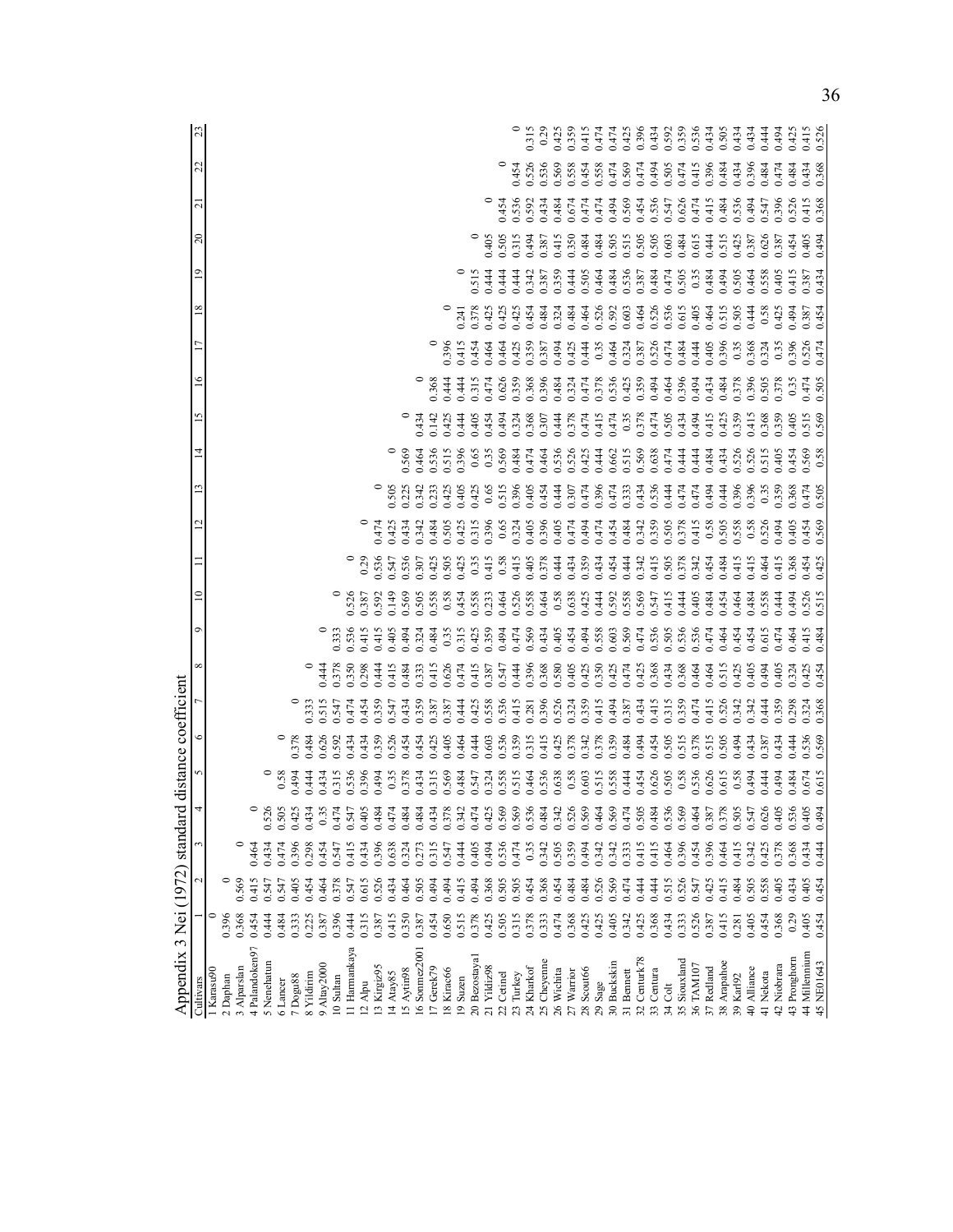|                                                                                                    | Appendix 3 Nei (1972) standard |       |       |                            | distance coefficient (continue)                    |       |         |       |       |       |       |       |                   |                  |                |                |       |                      |
|----------------------------------------------------------------------------------------------------|--------------------------------|-------|-------|----------------------------|----------------------------------------------------|-------|---------|-------|-------|-------|-------|-------|-------------------|------------------|----------------|----------------|-------|----------------------|
| 27<br>26<br>25<br>$\overline{24}$                                                                  |                                | 28    | 29    | $\overline{\phantom{0}}30$ | ಸ                                                  | 32    | 33      | 34    | 35    | 36    | 37    | 38    | 39                | $\frac{1}{4}$    | 4              | $\overline{4}$ | 43    | 45<br>$\overline{4}$ |
|                                                                                                    |                                |       |       |                            |                                                    |       |         |       |       |       |       |       |                   |                  |                |                |       |                      |
|                                                                                                    |                                |       |       |                            |                                                    |       |         |       |       |       |       |       |                   |                  |                |                |       |                      |
|                                                                                                    |                                |       |       |                            |                                                    |       |         |       |       |       |       |       |                   |                  |                |                |       |                      |
|                                                                                                    |                                |       |       |                            |                                                    |       |         |       |       |       |       |       |                   |                  |                |                |       |                      |
| $\begin{array}{c} 0 \\ 0.569 \\ 0.505 \\ 0.405 \\ 0.405 \\ \end{array}$<br>0.569<br>0.307<br>0.359 |                                |       |       |                            |                                                    |       |         |       |       |       |       |       |                   |                  |                |                |       |                      |
|                                                                                                    |                                | 0.24  |       |                            |                                                    |       |         |       |       |       |       |       |                   |                  |                |                |       |                      |
|                                                                                                    |                                | 0.434 | 0.396 |                            |                                                    |       |         |       |       |       |       |       |                   |                  |                |                |       |                      |
| 0.454<br>0.405<br>0.405<br>0.547<br>0.35<br>0.405                                                  |                                | 0.35  | 0.298 | 0.368                      |                                                    |       |         |       |       |       |       |       |                   |                  |                |                |       |                      |
|                                                                                                    |                                | 0.474 | 1.536 | 0.359                      | 0.505                                              |       |         |       |       |       |       |       |                   |                  |                |                |       |                      |
| 0.396                                                                                              |                                |       | 1.378 |                            |                                                    | 0.164 | $\circ$ |       |       |       |       |       |                   |                  |                |                |       |                      |
| 0.333                                                                                              |                                |       | 1.368 | 1.273<br>1.547             |                                                    | .526  | 0.505   |       |       |       |       |       |                   |                  |                |                |       |                      |
| 0.29                                                                                               |                                |       | 0.29  | 0.454                      |                                                    | 0.324 | 0.273   | 0.387 |       |       |       |       |                   |                  |                |                |       |                      |
| 0.324<br>0.415<br>0.405                                                                            |                                |       | 0.307 | 0.342                      |                                                    | 0.396 | 2.415   | 0.35  | 0.415 |       |       |       |                   |                  |                |                |       |                      |
|                                                                                                    |                                |       | 0.324 | 1454                       | 0.405<br>0.415<br>0.315<br>0.298<br>0.333<br>0.333 | 1.494 | 0.434   | 0.425 | 0.359 | 0.396 |       |       |                   |                  |                |                |       |                      |
| 0.359                                                                                              |                                |       | 0.315 | 0.464                      |                                                    | 1464  | 0.405   | 0.515 | 0.298 | 0.425 | 0.186 |       |                   |                  |                |                |       |                      |
| 0.547                                                                                              |                                | 0.342 | 0.324 | 1.494                      |                                                    | 0.474 | 0.434   | 0.405 | 0.29  | 0.434 | 0.29  | 0.387 |                   |                  |                |                |       |                      |
|                                                                                                    |                                | 0.324 |       | 0.396                      |                                                    | 0.474 | 0.434   | 0.368 | 1.359 | 0.454 | 0.225 | 0.405 | $\frac{0}{0.225}$ |                  |                |                |       |                      |
| 0.474<br>0.387                                                                                     |                                | 0.35  | 0.281 | 0.333                      | 0.209<br>0.315<br>0.396                            | 0.592 | 0.505   | 0.415 | 0.405 | 0.333 | 0.387 | 0.415 |                   | $\frac{0}{0.35}$ |                |                |       |                      |
|                                                                                                    |                                | 0.415 | 0.324 | 0.454                      |                                                    | 0.494 | 0.474   | 0.464 | 0.396 | 0.378 | 0.179 | 0.315 | 0.29              |                  | 0.368<br>0.415 |                |       |                      |
| 0.396                                                                                              |                                | 0.405 | 0.333 | 0.315                      |                                                    | 0.217 | 0.217   | 0.378 | 0.265 | 0.35  | 0.333 | 0.454 | 0.387             | 0.257<br>0.315   |                | 0.315          |       |                      |
| 0.515<br>0.315<br>0.505                                                                            |                                | 0.515 | 0.396 | 0.415                      | 0.405                                              | 0.494 | 0.396   | 0.464 | 0.434 | 0.494 | 0.257 | 0.333 | 0.434             | 0.378            | 0.444          | 0.307          | 0.368 |                      |
| 0.569<br>0.396<br>0.484<br>0.536                                                                   |                                | 0.444 | 0.425 | 0.464                      | 0.415                                              | 0.526 | 0.484   | 0.434 | 0.505 | 0.444 | 0.171 | 0.307 | 0.425             | 0.35             | 0.415          | 0.265          | 0.415 | 0.142                |
|                                                                                                    |                                |       |       |                            |                                                    |       |         |       |       |       |       |       |                   |                  |                |                |       |                      |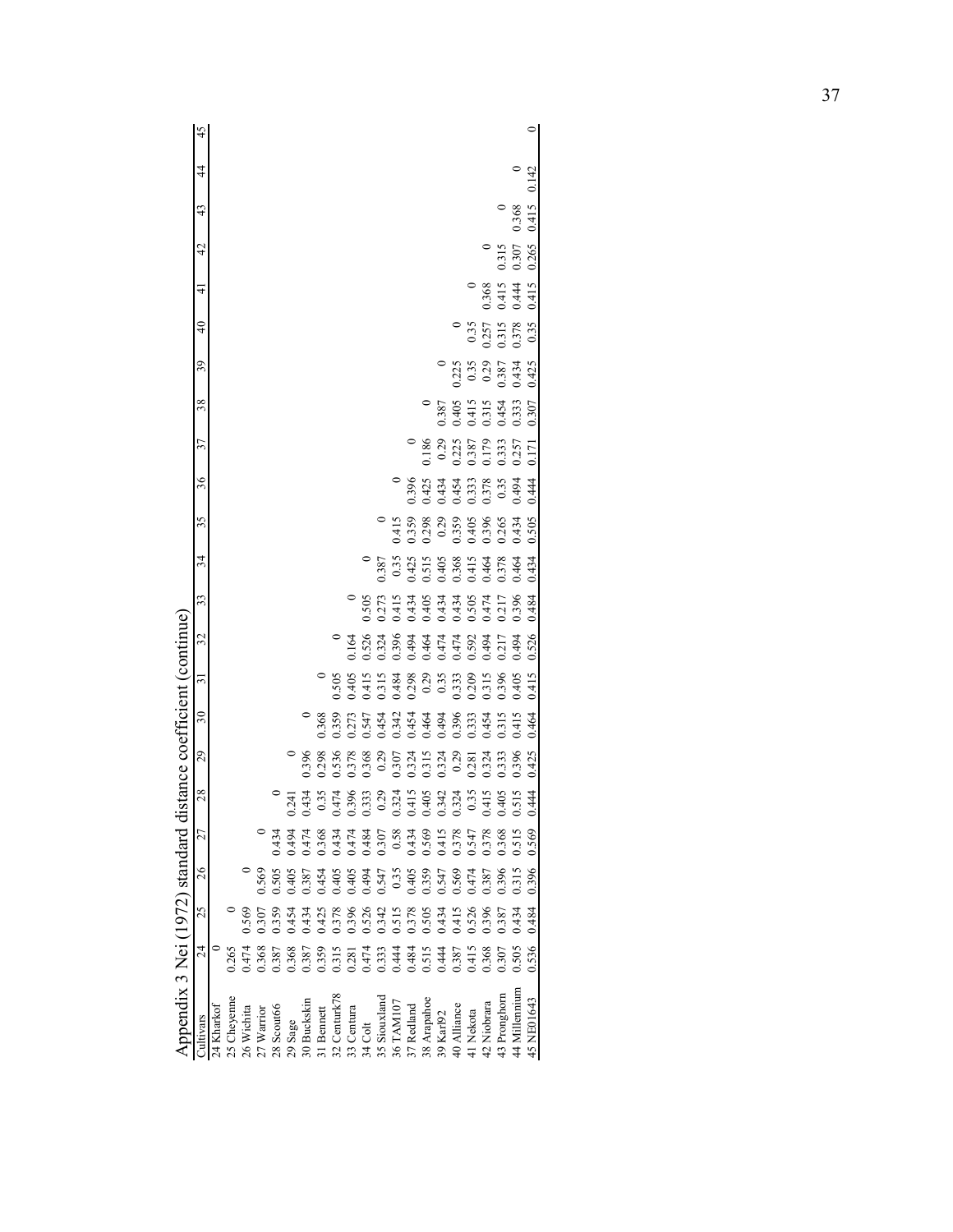

Appendix 4 Gliadin protein pattern of Lancer wheat from U.S., Turkey, and Canada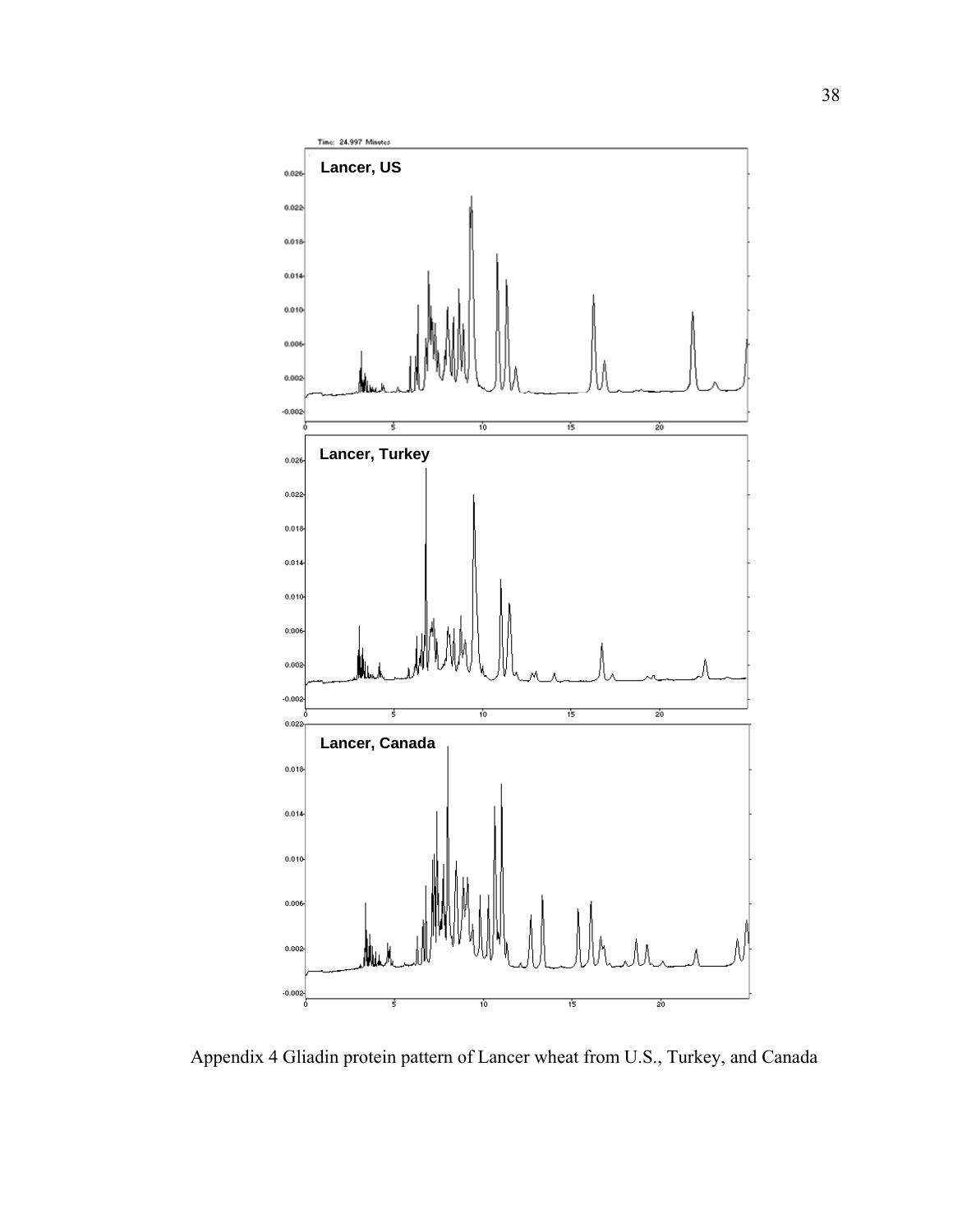| Group            | <b>UPGMA</b>  | Group | <b>NJ</b>           |
|------------------|---------------|-------|---------------------|
| I                | Karasu-90     | I     | Karasu-90           |
|                  | Yildirim      |       | Yildirim            |
|                  | Alpaslan      |       | Alpaslan            |
|                  | Sonmez-2001   |       | Sonmez-2001         |
|                  | Harmankaya    |       | Harmankaya          |
|                  | Alpu-2001     |       | Alpu-2001           |
|                  | Bezostaya-1   |       |                     |
|                  |               |       | Bezostaya-1         |
|                  | Lancer        |       | Dogu-88             |
|                  | Turkey        |       | Turkey              |
|                  | Kharkof       |       | Kharkof             |
|                  | Cheyenne      |       | Cheyenne            |
|                  | Buckskin      |       | Warrior             |
|                  | Centurk78     |       | Siouxland           |
|                  | Centura       |       |                     |
|                  | Pronghorn     | П     | Buckskin            |
|                  |               |       | Centurk78           |
|                  |               |       | Centura             |
|                  |               |       |                     |
|                  |               |       | Pronghorn           |
| П                | Dogu-88       | Ш     | Lancer              |
|                  | Colt          |       | <b>TAM107</b>       |
|                  | Scout66       |       | Scout <sub>66</sub> |
|                  | Sage          |       | Sage                |
|                  | Siouxland     |       | Colt                |
|                  | Karl92        |       |                     |
|                  |               |       |                     |
|                  | Alliance      | IV    | Karl92              |
|                  | Bennett       |       | Alliance            |
|                  | Nekota        |       | Bennett             |
|                  | Redland       |       | Nekota              |
|                  | Arapahoe      |       | Redland             |
|                  | Niobrara      |       | Arapahoe            |
|                  | Millennium    |       | Niobrara            |
|                  | NE01643       |       | Millennium          |
|                  |               |       | NE01643             |
| Ш                |               |       |                     |
|                  | Kirgiz 95     |       | Kirgiz 95           |
|                  | Aytin 98      |       | Aytin 98            |
|                  | Gerek-79      |       | Gerek-79            |
| IV               | Palandoken 97 | V     | Palandoken 97       |
|                  | Altay 2000    |       | Altay 2000          |
|                  | Kirac-66      |       | Kirac-66            |
|                  | Suzen-97      |       | Suzen-97            |
|                  | Wichita       |       | Wichita             |
|                  | <b>TAM107</b> |       |                     |
|                  |               |       | Nenehatun           |
|                  |               |       | Sultan              |
| V                | Nenehatun     |       | Atay 85             |
|                  | Sultan        |       | Yildiz 98           |
|                  | Atay 85       |       | Daphan              |
|                  | Yildiz 98     |       | Cetinel             |
| out group Daphan |               |       |                     |
|                  | Cetinel       |       |                     |
|                  |               |       |                     |

Appendix 5 the groups of wheat cultivars clustered by UPGMA and NJ methods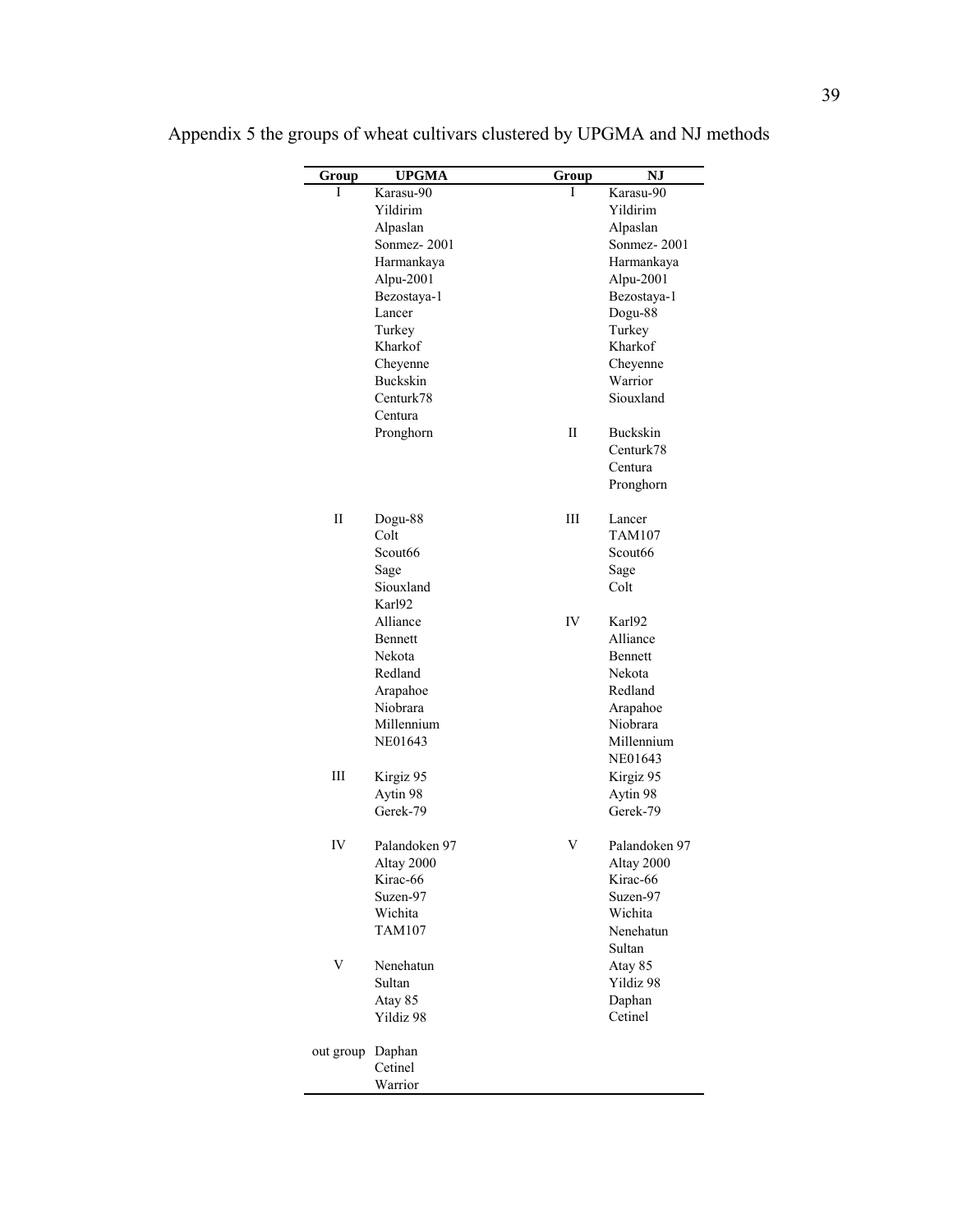### **CHAPTER 2**

# **Genetic Diversity Assessment of Turkish and Great Plains Wheat Based on Agronomic and End-use Quality Traits and the Comparison of Genetic Diversity Based on Morphology Characters and SSR Markers**

# **ABSTRACT**

 Hard red winter wheat (*Triticum aestivum* L.) breeding programs in the Great Plains were established after 'Turkey' wheat (originating from Turkey) was introduced. We hypothesized that modern wheat cultivars in Turkey and the Great Plains were selected for adaptation in two countries which were similar in climate and the modern Turkish wheat cultivars may have novel and useful genes of use to Great Plains breeding programs. Agronomic and end-use quality traits were used to investigate genetic diversity between 22 Turkish and 23 Great Plains wheat cultivars. The field experiments were conducted at Lincoln (2007 and 2009), Mead (2008 and 2009), and North Platte (2008 and 2009), Nebraska. An incomplete block design with nine incomplete blocks of five plots each was used for all six locations. From nine agronomic and four end-use quality traits, the cultivars (C) and cultivar by environment interactions (CxE) were significant with the similar ranking of cultivars across all environments. Most Turkish wheat cultivars were lower for winter survival and grain yield than Great Plains wheat cultivars. The selection of wheat breeding programs in both counties improved wheats for high grain yield, mixograph mixing time and mixing tolerance but reduced protein content. The genetic diversity estimates based on agronomic traits showed modern Great Plains wheat cultivars diverged from Turkish wheat cultivars by breeding for adaptation.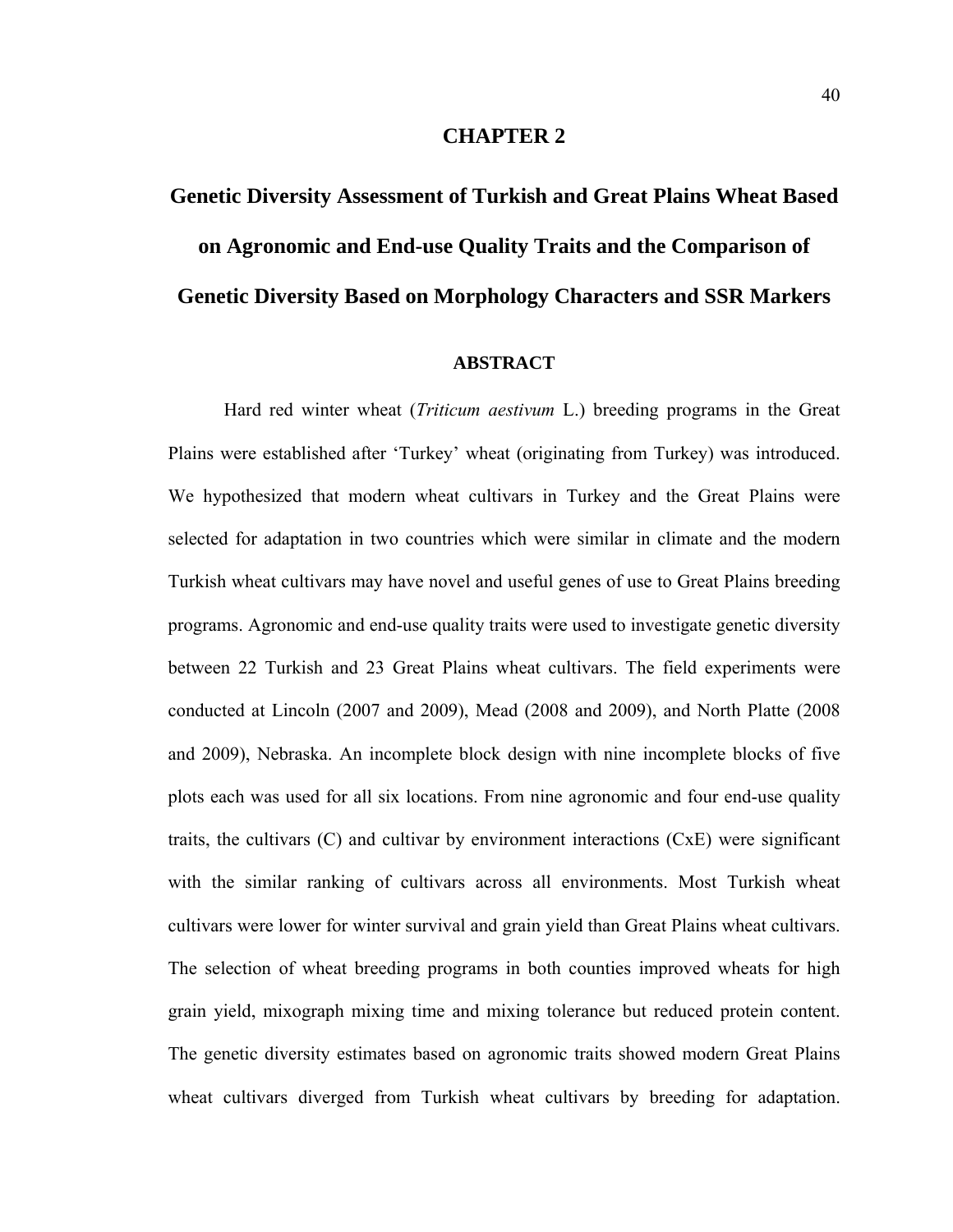However, both Turkish and Great Plains breeding programs had similar selections for end-use quality. In the cluster analysis based on both agronomic and end-use quality traits, Benzostaya-1 (a popular Russian wheat in Turkey) was not clustered with either Turkish or Great Plains wheat groups. Most Turkish wheat and Great Plains wheat cultivars were clustered separately. Historic Great Plains wheat cultivars (Turkey, Kharkof, Cheyenne, and Warrior) were clustered with two Turkish wheat cultivars (Karasu-90 and Lancer). From cluster analysis based on SSR markers, agronomic traits, end-use quality traits and the combination of agronomic and end-use quality trait data, we found that Turkey wheat had a relationship with some Turkish wheat and Great Plains wheat cultivars. The original wheat cultivars (Turkey and Kharkof) were clustered separately from modern Great Plains wheat cultivars which indicated that (i) wheat cultivars from both countries were initially related; (ii) breeding programs in the Great Plains progressed by using diverse germplasm; and (iii) wheat cultivars were selected for specific environment adaptation. The Turkish wheat cultivars (Karasu-90, Alpaslan, Lancer, Dogu-88, Harmankaya, and Yildirim) were adapted to the Nebraska environments and could be used as parents.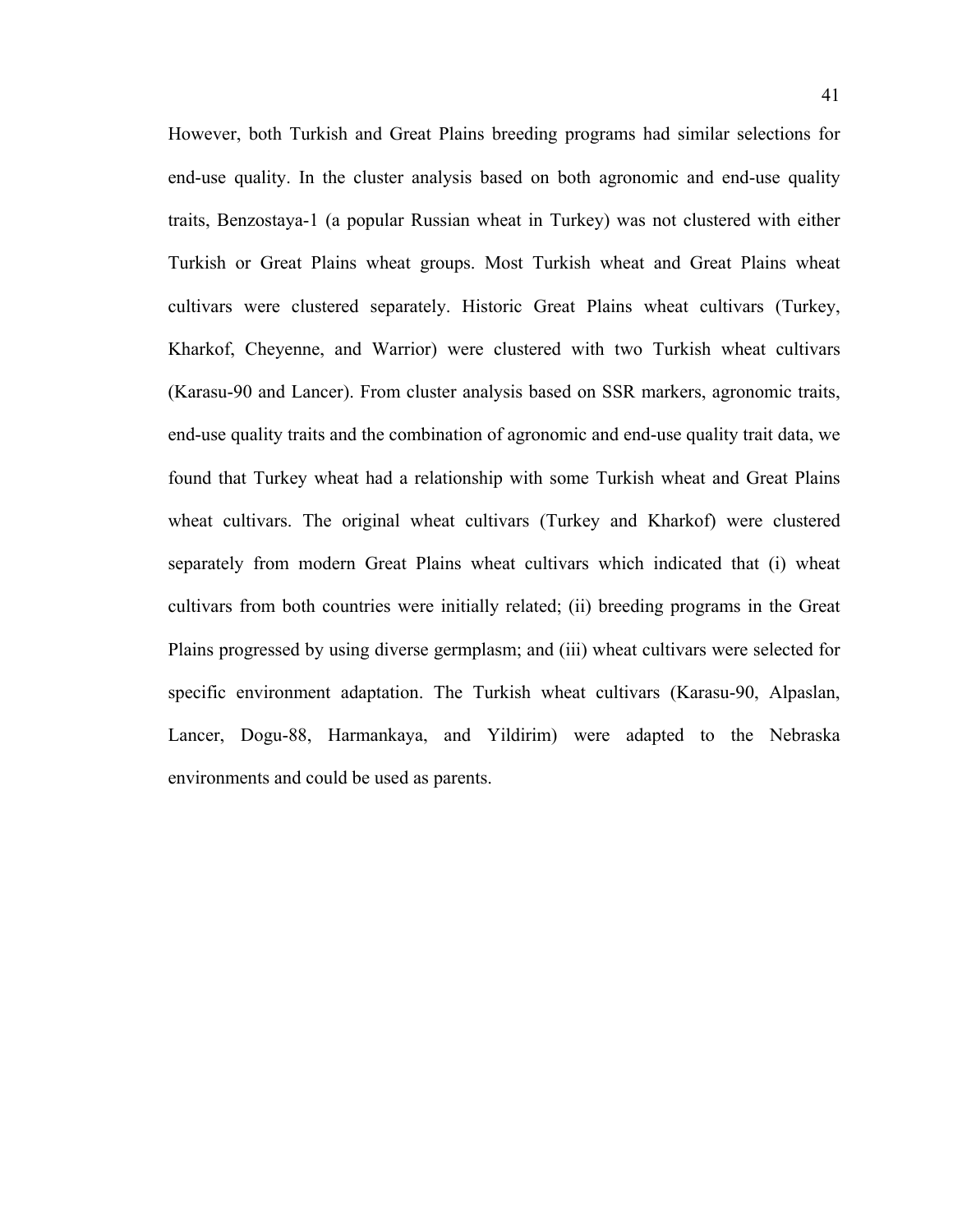#### **INTRODUCTION**

The first hard red winter wheat (*Triticum aestivum* L.) cultivar in the Great Plains, Turkey wheat originated from Turkey and was introduced by the Mennonites to Kansas in the early 1870's (Quisenberry and Reiz, 1974). Turkey wheat was grown and ranked in the top five cultivars based on planted area between 1919 and 1944. It continued to be grown on measurable hectarages until 1954 (Dalrymple, 1988). From 1949 to 1984, breeding programs in the Great Plains increased wheat grain yields over Turkey wheat by releasing widely grown cultivars such as 'Triumph', 'Scout' (including 'Scout-66' and other selections), 'Wichita', 'Pawnee', 'Centurk', and 'TAM 101' and high-yielding semidwarf winter wheat lines first apperaing in 1974 (Dalrymple, 1988; Schmidt, 1984). Many of these well-known cultivars have Turkey wheat in their parentage. Moreover, Turkey wheat germplasm was widely distributed in breeding programs in the Great Plains and throughout the world. For example, Turkey wheat is a parent of 'Norin-10' which was from Japan and is an important source of semidwarf genes (Schmidt, 1974; Paulsen, 2003).

Breeders have made continuous progress in improving Great Plains wheat. Hard red winter wheat cultivars in the Great Plains released between 1966 and 1973 averaged 143% higher yielding than wheat cultivars released in 1921-1940 (Schmidt 1974). Great Plains wheat cultivars released between 1943 and 1995 were improved for high grain yield, kernel number m<sup>-1</sup>, kernels spike<sup>-1</sup>, and lodging and leaf rust (incited by *Puccinia triticina*, Roberge ex Desmaz. f. sp. *tritici*.) resistance (Domez et al., 2001). Selection often based on environmental stress tolerance for hard red winter wheat cultivars released between 1874 and 2000 in Great Plains, increased grain yield, grain weight per spike, and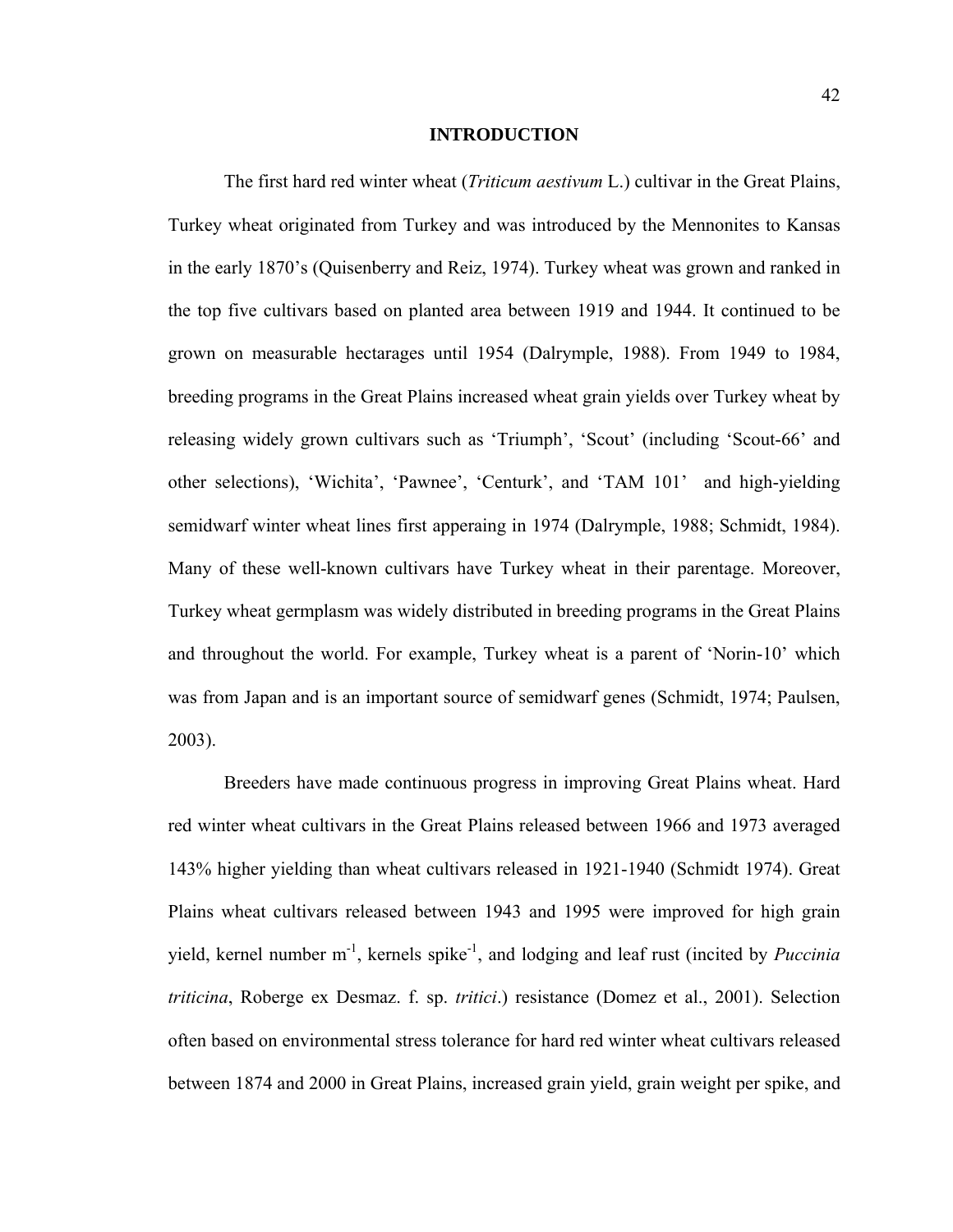spikes per square meter and decreased plant height and days to flowering (Fufa et al., 2005). These results agreed with Cox et al., (1988) who studied wheat cultivars released between 1874 and 1987.

In Turkey, the winter wheat breeding program was initiated in 1926 and there were three main periods. The first period was from 1960 to 1970 and cultivars such as 'Kose', 'Surak', 'Yayla', and 'Kunduru-149' were released, followed by 'Gerek-79', 'Haymara-79', 'Kyrkpynar-79', and 'Cakma-79'. During the second period (1971-1989), 'Bezostaya-1' (a widely grown cultivar from the former Soviet Union) and 'Hawk' were introduced. After 1990, many new cultivars were released with high yield, good quality, and yellow rust (incited by *P. striiformis* Westend. f.sp. *tritici)* resistance (Akar et al., 2007). The objective of wheat breeding programs was the selection of lines for the diverse wheat producing regions in Turkey. As the part of the breeding effort wheat germplasm from around the world was introduced into the Turkey to develop wheat cultivars for specific areas (Altintas et al., 2008). For example, eastern Anatolia in Turkey has low rainfall, severely cold winters, and hot summers. Winter wheat cultivars such as 'Dogu-88', 'Karasu-90', 'Lancer', and 'Palandoken-97' were released for eastern Anatolia area (Olgun et al., 2005).

While grain yield is a primary trait for selection, end-use quality traits are also extremely important for making bread in both the U.S. and Turkey. Breeders select high protein content, mixograph mixing time and mixing tolerance as indicator for good bread loaf volume and bread dough properties (Baenziger et al., 2001). Although grain yield and end-use quality are influenced by genetics, the environment also affects them (Baenziger et al., 2001; Peterson et al., 1992; 1998; Ozturk and Aydin, 2004; Groos et al.,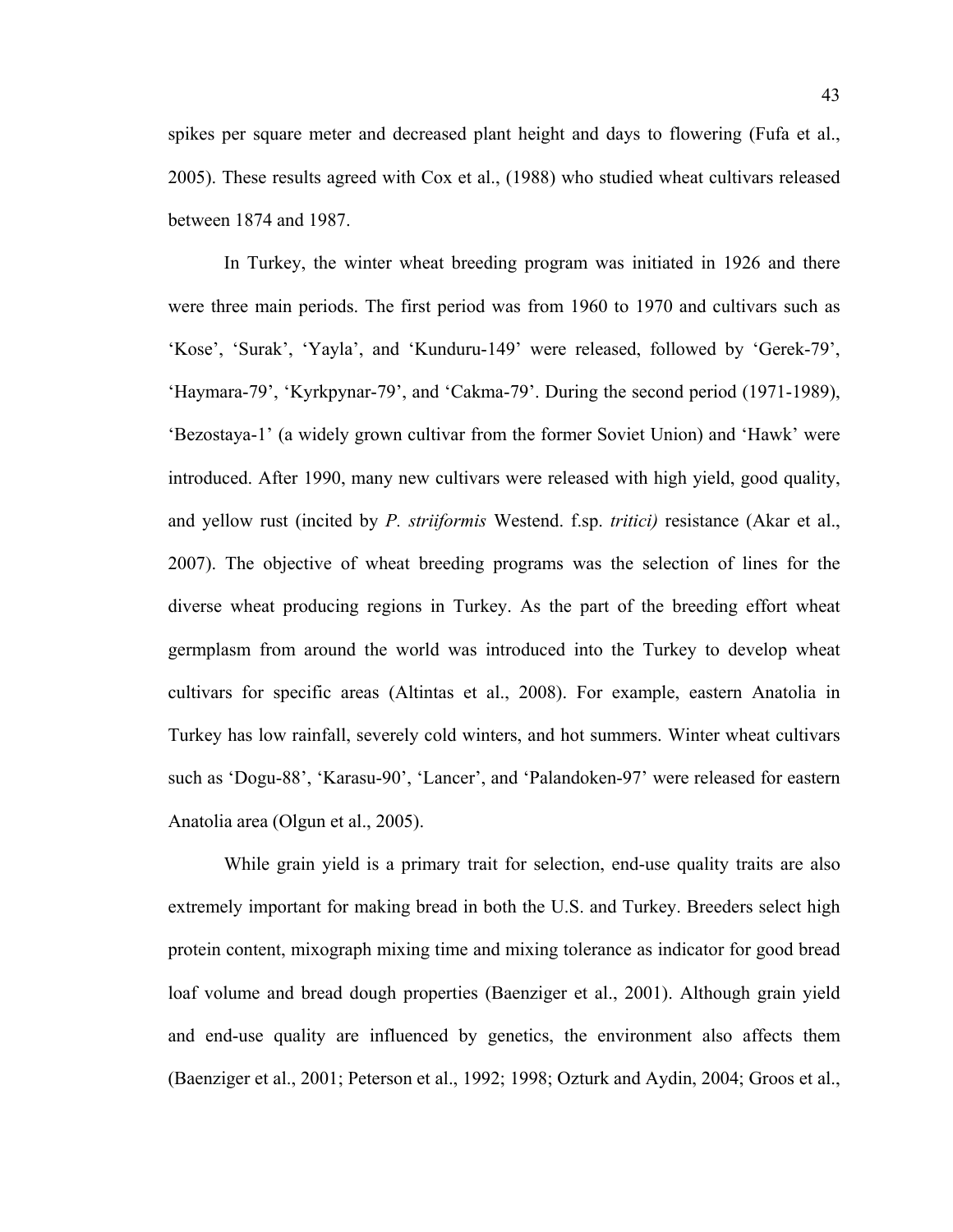2003). Winter wheat grain yield and related agronomic and end-use quality traits also exhibit environment (E) and cultivar (C) by environment (CxE) interaction in Nebraska (Mishra et al., 2006; Fufa et al., 2005; Budak et al., 2003). Hence, CxE is an important consideration for breeding programs. One form of CxE, known as crossover interaction, indicates changies in rank among cultivars across environments and is the most important (Russell et al., 2003). Therefore, plant breeders should try to identify which cultivars have good performance and adaptation in wide range of environments or identify target environments where the crossover interaction is minimal. To understand phenotypic stability various methods based upon regression or cluster analyses have been suggested (Finlay and Wilkinson, 1963; Eberhart and Russell, 1966; Lin et al., 1986; Weber and Wricke, 1990)

Modern hard red winter wheat cultivars bred in the U.S. and Turkey were selected specifically for adaptation with high yield and good end-use quality. Peterson and Pfeiffer (1989) using cultivar performance, identified five Great Plains locations (Hutchinson Kansas, Stillwater Oklahoma, Akron and Fort Collin Colorado, and Lincoln Nebraska) that were clustered with Ankara Turkey for winter wheat adaptation. All locations were associated with a relatively severe winter growing season. Based upon the similar climate between the Great Plains and Turkey, we hypothesized that wheat cultivars from Turkey and the U.S. Great Plains may have similar adaptation needs. Therefore, we were interested in genetic diversity in Turkish and Great Plains wheat cultivars to investigate how the two gene pools have evolved since the introduction of Turkey wheat to the U.S. for the important agronomic traits. We were also interested in identifying new germplasm resources for improving the U.S. breeding lines. Genetic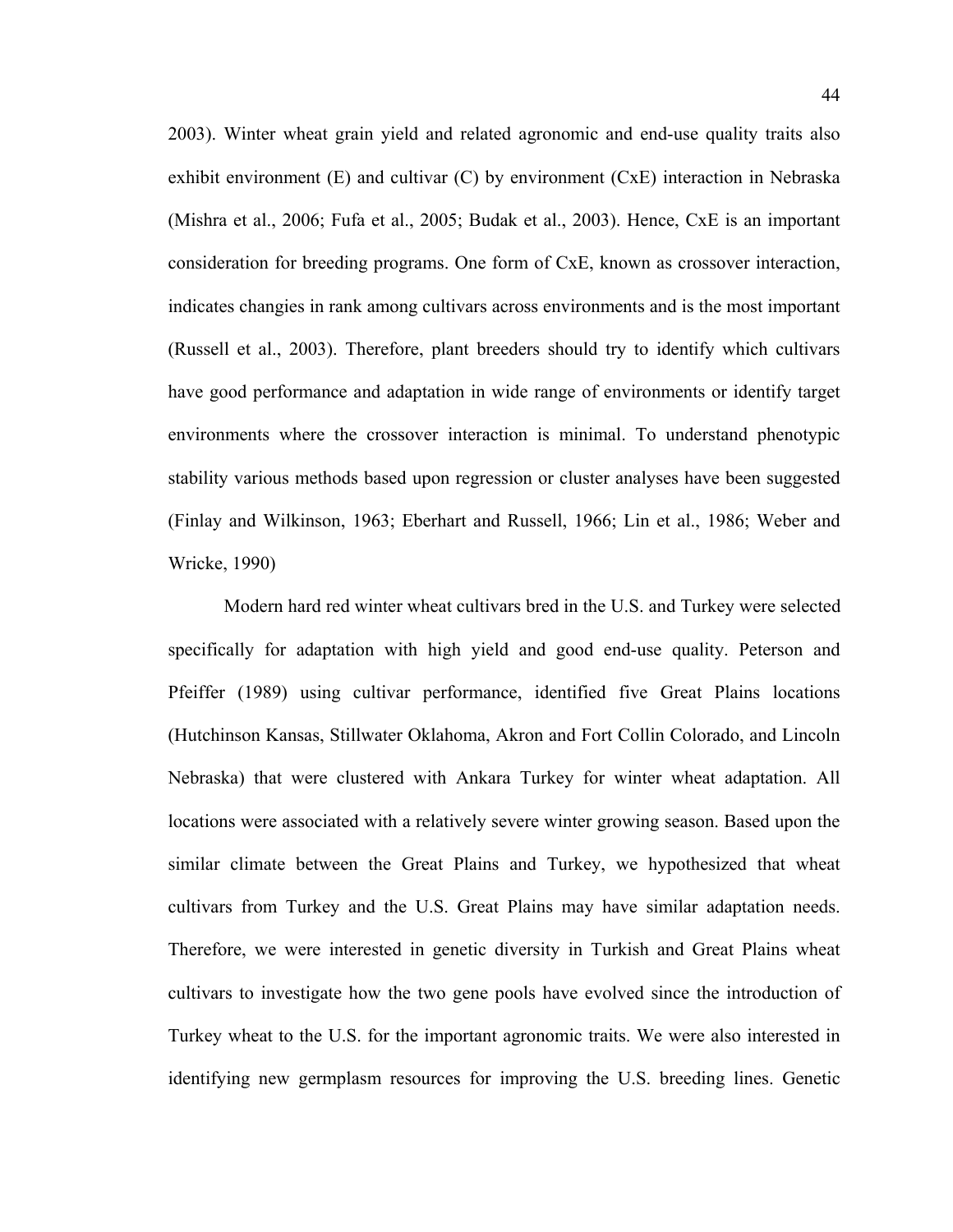diversity based on simple sequence repeat (SSR) markers (Chapter 1) clustered Turkish and Great Plains wheat cultivars into the groups that could be explained largely by pedigree and country of origin. Wheat cultivars from both countries continued to be related as cultivars from both countries were clustered together in the some groups. Though modern Great Plains, historic Great Plains, and most Turkish wheat cultivars were clustered separately, a few modern Turkish wheat cultivars were clustered in the modern Great Plains wheat group due to germplasm exchange and selection for performance in similar climates. Historic Great Plains wheat cultivars were clustered with both old and modern Turkish wheat cultivars.

In addition to molecular marker estimates of genetic diversity, phenotypic data are often used for estimating genetic diversity as phenotypic diversity is derived from genes controlling the traits (Cui et al., 2001). For example, eight morphologic characters were used to estimate genetic diversity of wheat landrace populations from different altitudes of three regions in Turkey (Southeast Anatolia, Central Anatolia, and North Transition). Cluster analysis identified four clusters: (i) bread wheat accessions from 0 to 399 m above sea level (ASL), (ii) from 1600 m ASL and above, (iii) North Transitional zone, and (iv). Central Anatolia (Karagoz and Zencirci, 2005).

An obvious question when considering methods to estimate genetic diversity is how do the various methods compare? Tsombalova et al. (2008) estimated genetic diversity in spring wheat from Estonia using SSR and morphological data and found the morphological clustering disagreed with SSR clustering. Maric et al. (2004) also found no correlation between clusters based on RAPD markers and morphological traits in hexaploid Croatian wheat which was similar to the results of Moghaddam et al. (2005)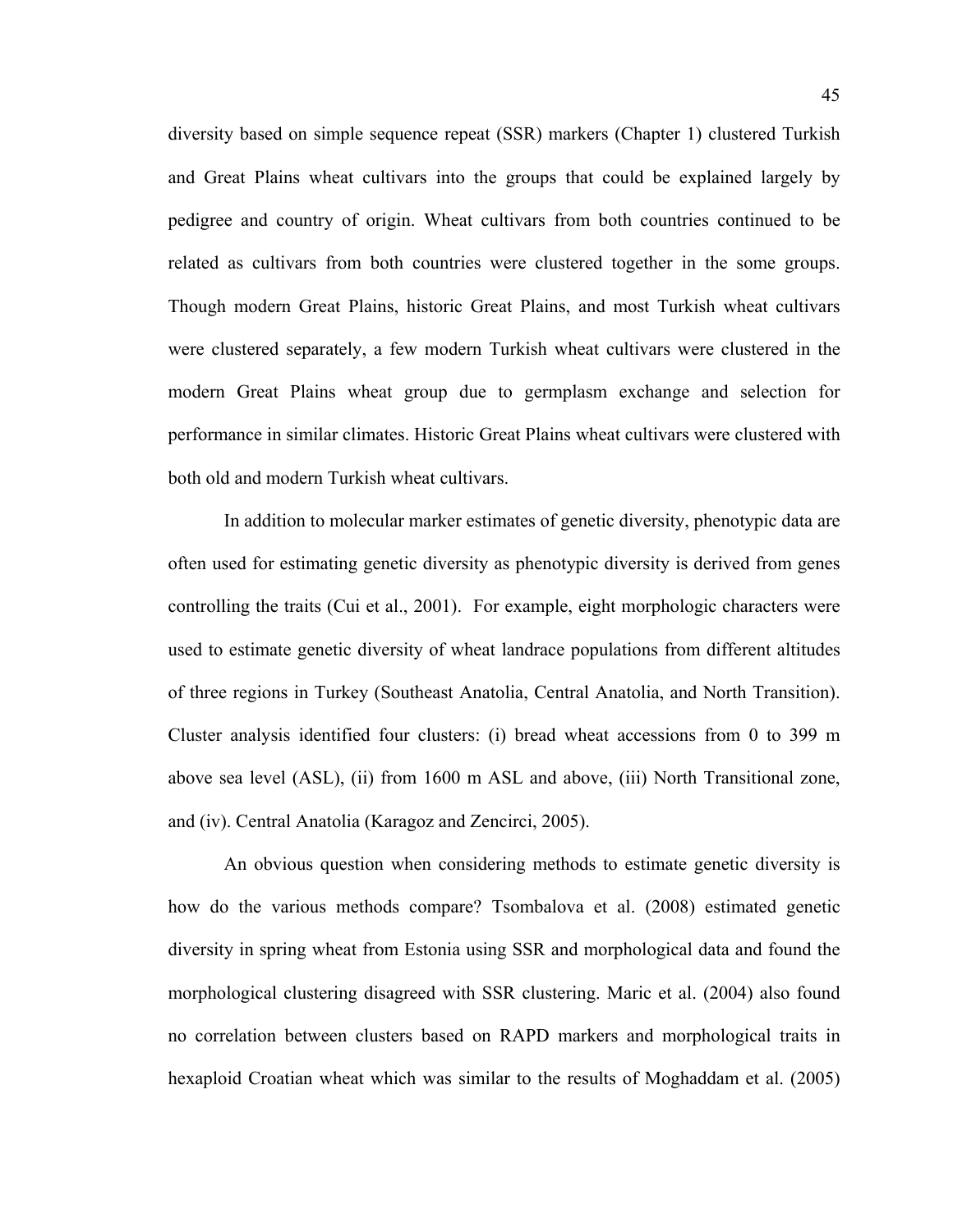who found no correlation between amplified fragment length polymorphism (AFLP) and agronomic trait clustering of wheat cultivars from Mexico and Iran. However, Viera et al. (2007) found the correlation of genetic distance from AFLP and morphology in wheat. In barley (*Hordeum vulgare* L.) from Tunisia, genetic similarity coefficients estimated based on SSR markers were correlated with genetic similarity coefficients based on morphological traits (Hamza et al., 2004). Fufa et al. (2005) also found correlation of clustering based on SSR markers and morphology of the thirty U.S. wheat cultivars.

The objectives of this study were (i) to determine agronomic and end-use quality trait variation among cultivars from Turkey and the Great Plains due to the environment, cultivar, and CxE interaction, (ii) to assess genetic diversity of wheat cultivars from the U.S. Great Plains and Turkey based on agronomic and end-use quality performance, (iii) to compare the diversity previously estimated from molecular markers to those estimated by agronomics and end-use quality traits, and (iv) to identify new sources of germplasm for wheat improvement in Nebraska.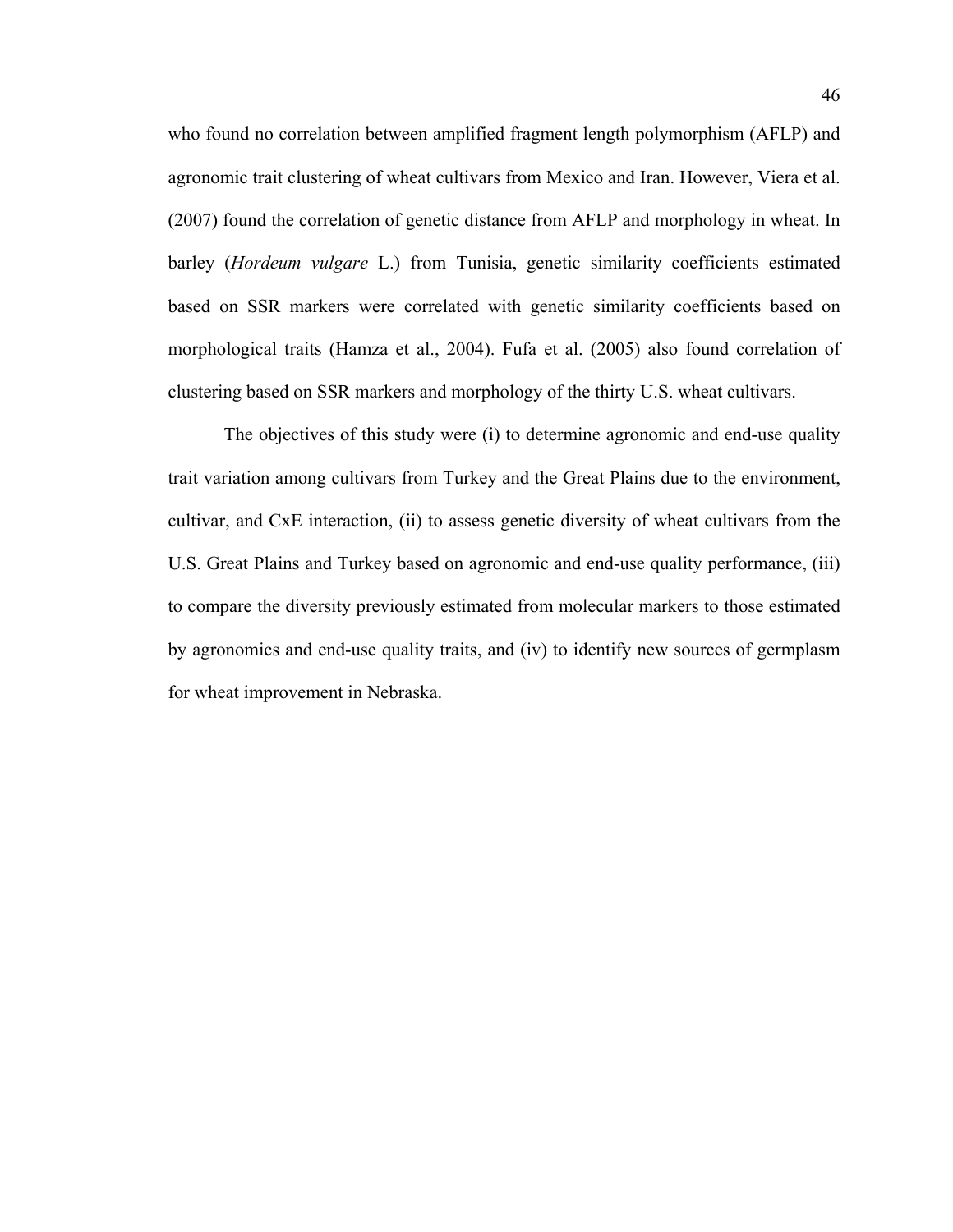#### **MATERIALS AND METHODS**

Forty-five wheat cultivars including 22 Turkish wheat and 23 Great Plains hard red winter wheat cultivars were used in this study. Great Plains hard red wheat cultivars were released between 1874 and 2006 and are Turkey, 'Kharkof', 'Cheyenne', 'Wichita', Warrior, Scout-66, 'Sage', 'Buckskin', 'Bennett', 'Centurk-78', 'Centura', 'Colt', 'Siouxland', 'TAM107', 'Redland', 'Arapahoe', 'Karl-92', 'Alliance', 'Nekota', 'Niobrara', 'Pronghorn', 'Millennium' and 'NE01643' (sold as Husker Genetics Brand Overland). Turkish wheat cultivars were Karasu-90, 'Daphan', 'Alpaslan', Palandoken-97, 'Nenehatun', Lancer, Dogu-88, 'Yildirim', 'Altay-2000', 'Sultan', 'Harmankaya', 'Alpu-2001', 'Kirgiz-95', 'Atay-85', 'Aytin-98', 'Sonmez-2001', Gerek-79, 'Kirac-66', 'Suzen-97', Bezostaya-1, 'Yildiz-98', and 'Cetinel' (see Chapter1 for full description of these lines).

## **Agronomic Trails**

The wheat cultivars were planted under rainfed conditions at six environments (Lincoln in 2006/07, 2008/09, North Platte and Mead in 2007/08 and 2008/09). The experimental design for agronomic trait evaluation was an incomplete block design with nine incomplete blocks of five entries nested in three replications at Lincoln 2006/07 and North Platte 2007/08, 2008/09, Mead 2008/09 and two replications at Mead 2007/08 and Lincoln 2008/2009 (the latter two lost a replication due to field variation). A plot was planted at a seeding rate of 54 kg of seed  $ha^{-1}$  and consisted of four rows 2.4 m long with 0.30 m between rows.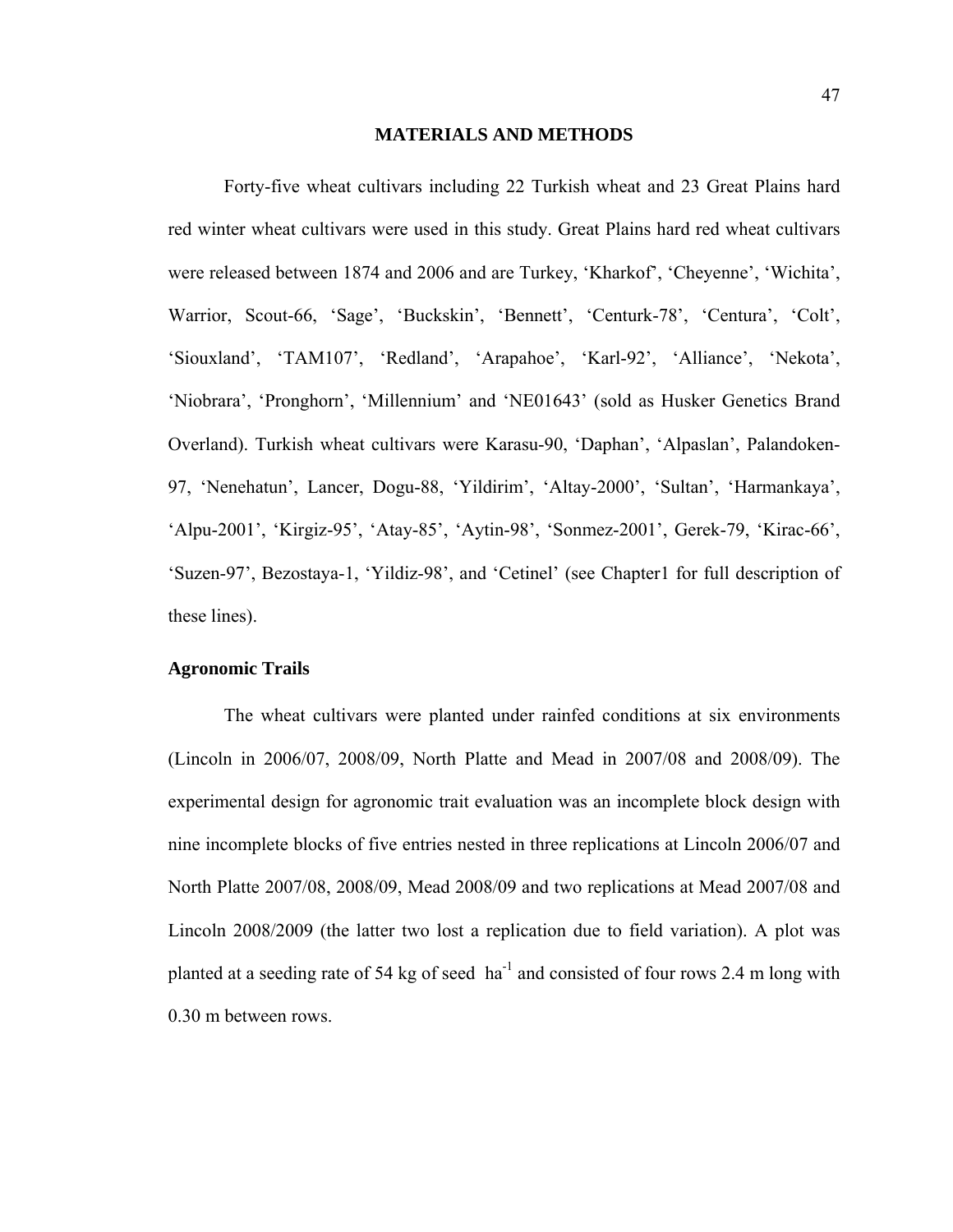Five agronomic traits (winter survival, days to 50% flowering, plant height, grain yield and grain volume weight) and four components of yield (spikes per square meter, thousand kernel weight, kernel weight per spike, and kernel number per spike) were measured at all six environments. Winter survival was evaluated during the last week of April through the first week of May in each environment as percentage of plants surviving the winter. Days to flowering were recorded when 50% spikes in a plot has extruded anthers (noted as days from January  $1<sup>st</sup>$ ). Plant height was measured at maturity as the average height in cm from ground to the tip of spike (awns excluded). Grain yield was measured using a combine harvest of all four rows of each plot. Grain volume weight was measured on a 200 ml sample. Ten spikes were randomly harvested from each plot and threshed. Their kernels were counted by using an Agriculex ESC-1 seed counter (Agriculex Inc., Guelph, Ontario) and weighted to determine the mean grain weight per spike, the number of kernels per spike, and to estimate thousand kernel weights. Then, plot size, plot grain yield and grain weight per spike were used for estimating the number of spikes per square meter.

## **End-use Quality Analysis**

The quality analyses were performed in the Seed Quality Laboratory of the Department of Agronomy and Horticulture in the University of Nebraska-Lincoln using a 50 g grain sample per plot from two replications. Historically, quality traits are measured with the high level of repeatability so two replications are sufficient. Each grain sample was tempered to 152 g  $H_2O$  kg<sup>-1</sup> before milling on a Brabender Quadrumate senior mill (C.W. Brabender Instruments, South Hackensack, NJ). Flour yield was measured after using Standard shaker (Standard shaker Co. Minneapolis, MN) at 225 rpm for 90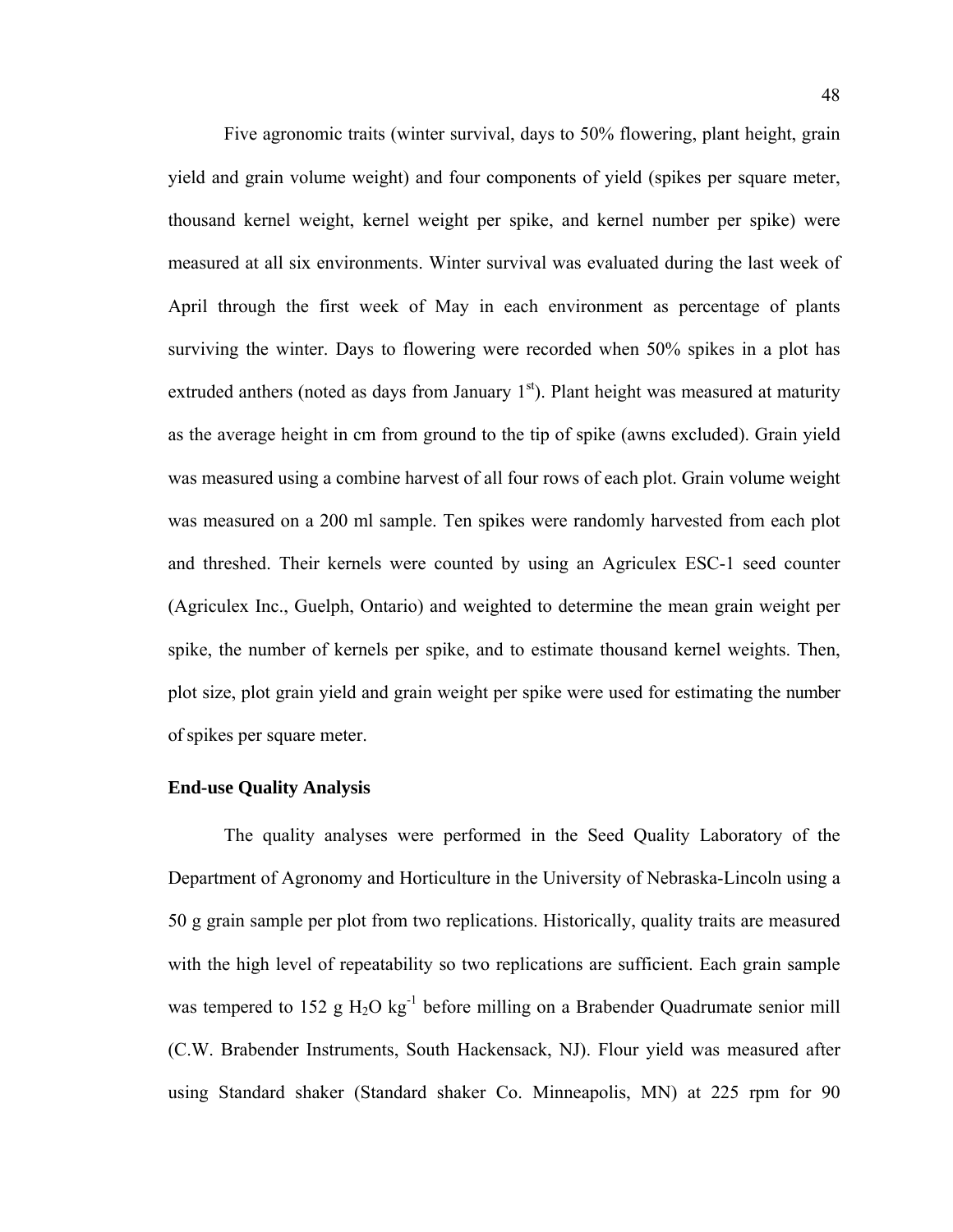seconds. Flour protein content was determined using Near-infrared reflectance (NIR) spectroscopy of flour samples from each plot and corrected following combustion techniques of a few samples (Method 46-30; AACC, 1995; LECO Manufacturing Equipment, St Joseph, MI). A 10 g flour sample was evaluated for flour mixing characters with constant water absorption of 620 g  $H_2O$  kg<sup>-1</sup> of flour using a Mixograph (National Manufacturing Co., Lincoln NE) following the Approved Method 54-40 (AACC, 1995). Mixing time was recorded as the time (in minutes) to reach maximum curve height. Mixing tolerance was evaluated after comparison to standard curves using a scale from low (0) to very high tolerance (7) with higher scores indicating greater tolerance of dough to over-mixing using Approved Methods 54-40 (AACC, 1995). Wheat lines with mixing time of  $\geq$ 3 min (preferably higher than 4) and a mixing tolerance scores of >3 (preferably higher than 4) are considered as being an acceptable (Baenziger et al., 2001).

# **Statistical Analysis of Agronomic and End-use Quality Trail**

Agronomic and quality data from individual environments were analyzed for each trait using PROC MIXED considering the environments and cultivars as fixed effects, replications and incomplete blocks within environments as random effects using SAS version 9.1 (SAS 2002). Homogeneity variances were tested using  $F_{\text{max}}$  and considered homogeneous if the value was less than 5 (Tabachnick and Fidell, 2001). If variances from six environments of each trait were homogeneous, a trait was analyzed over environments in a combined ANOVA. Yield stability was determined by regression method (Eberhart and Russell, 1966) to estimate regression coefficient between cultivar mean and environmental mean. Regression coefficients that were less than 1 were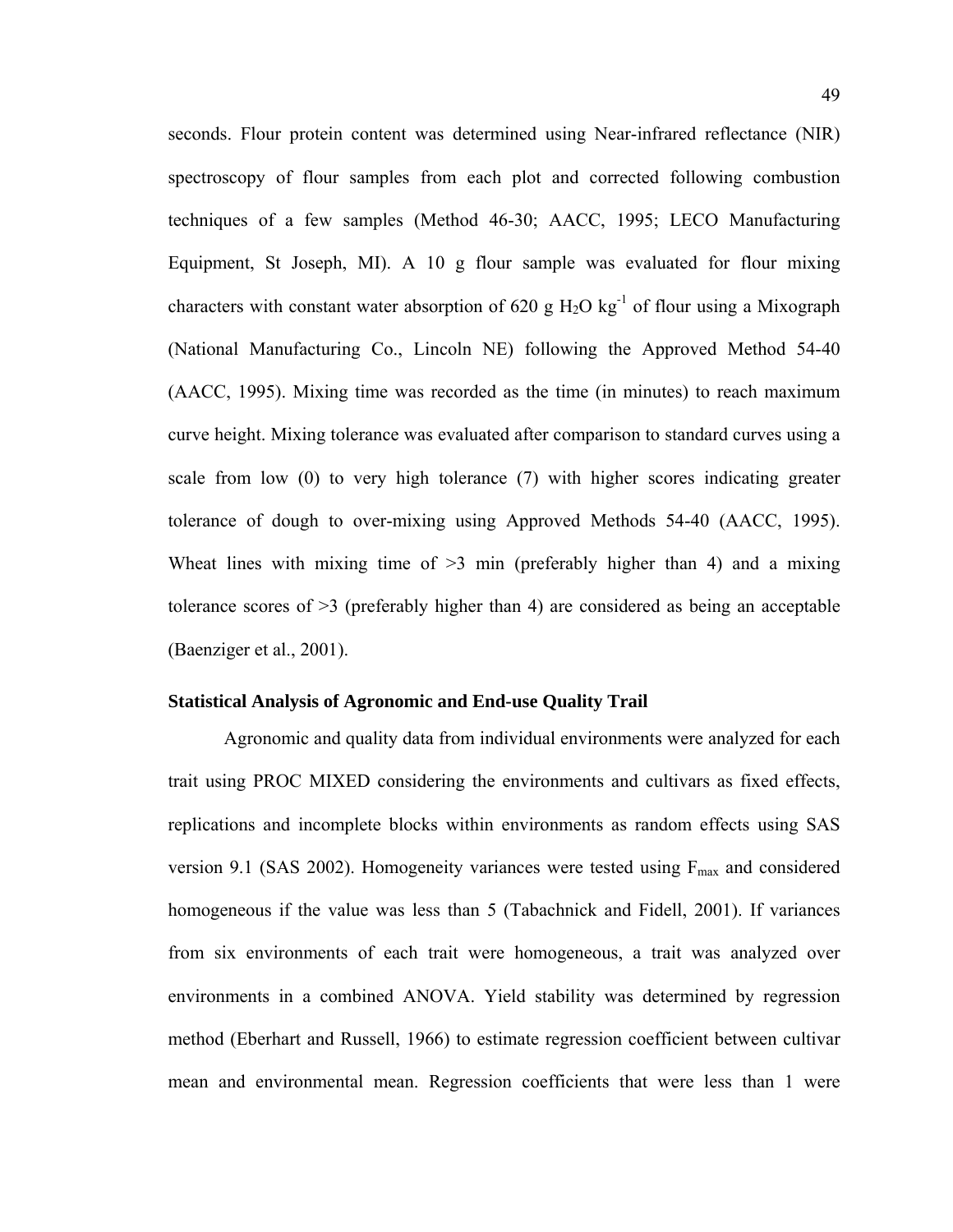considered as being stable for grain yield (Finlay and Wilkinson, 1963). To determine the relationship among variables and correlations of genetic similarity/distance from SSR, agronomic, end-use quality, and agronomic and end-use quality combination, simple (Pearson) correlations were determined using PROC CORR. Principal component analysis using a correlation matrix from least square means (LSMEAN) averaged over six environments was done using PROC PRINCOMP to determine the traits that account for most variation between lines. To illustrate the relationship among cultivars, scatter plots were developed using PROC PLOT. Because of the large difference in the unit of each trait, agronomic and end-use quality data were standardized using the standard deviation of mean average over six environment by PROC STANDARD and then were used for clustering using PLOC CLUSTER using "Average Linkage Cluster Analysis" based on Euclidean distance (Flury and Riedwyl, 1986). Average Linkage algorithms were used for cluster analysis and then, dendograms constructed using PROC TREE (SAS, 2002).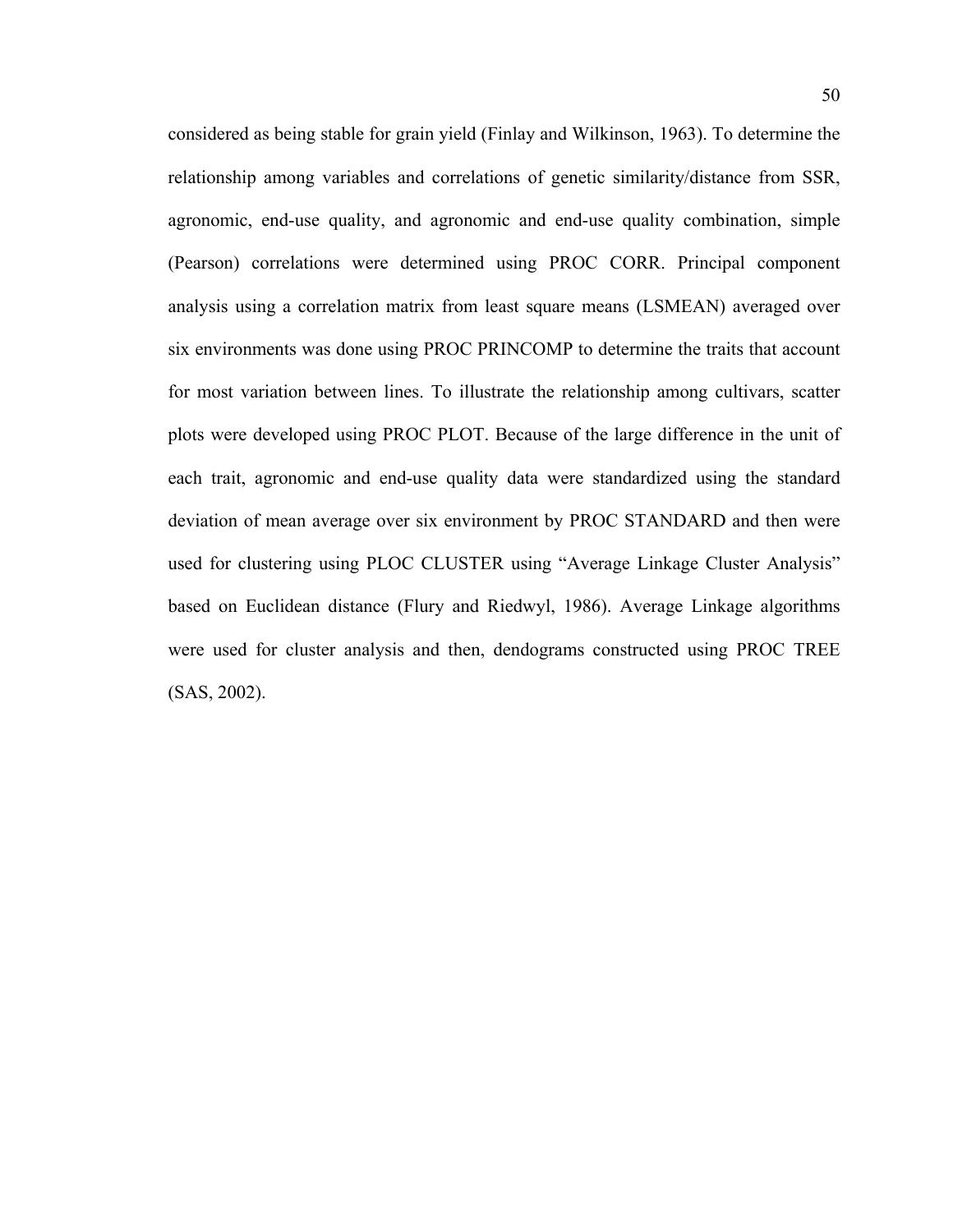#### **RESULTS AND DISCUSSION**

#### **Agronomic traits**

The variances of each trait from all environments were evaluated for homogeneity and the  $F_{\text{max}}$  value was less than 5.0. Hence, a combined ANOVA was performed across six environments for all traits. The combined analysis of variance showed highly significant differences (P<0.0001) for cultivars and CxE interaction for all agronomic traits (Table 1). The mean squares of cultivars were larger (5.0 to 17.6 times larger) than CxE interaction mean square; therefore, the ranking of cultivars was considered to be similar across environments as suggested by Gomez and Gomez (1984) who stated that if there is small treatment x environment interaction effect compared with effect of treatments, the ranking of treatments across environments were expected to be similar. Hence, we considered the cultivars in this study to have similar performance in different environments. This result was somewhat surprising because North Platte is generally considered as being environmentally different from Mead and Lincoln (Peterson, 1992).

Great Plains wheat cultivars had higher grain yield, spikes per square meter, grain volume weight, and winter survival than most Turkish wheat cultivars (Appendix 2, 3). All Great Plains wheat and three Turkish wheat cultivars (Alparslan, Lancer, and Dogu-88) had 100% winter survival in all environments. The remaining Turkish wheat cultivars were injured by the winter e.g. Daphan, Altay-2000, Sultan, Alpu 2001, Atay-85, Aytin-98, Sonmez-2001, Kirac-66, Suzen, Yildiz-98, and Cetinel that had winter survival values of less than 80%. As mentioned previously, Turkey has four major wheat producing region, one of which is Central Anatolia. It is possible that the winter-injured Turkish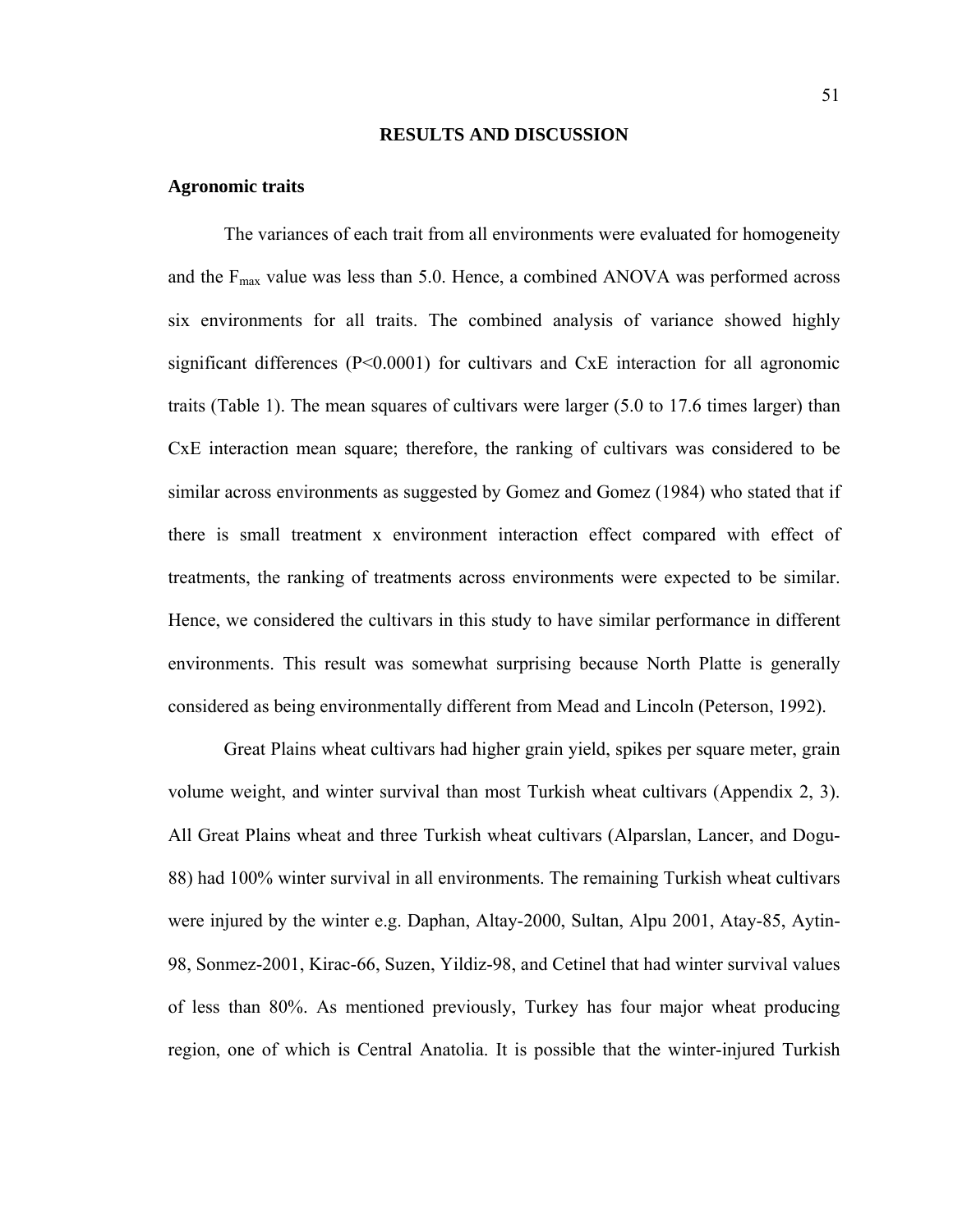lines came from one of the other three regions where the need for winter survival is lower than that needed for the Great Plains or Central Anatolia.

For Great Plains wheat cultivars, historics cultivars had lower grain yield than modern wheat cultivars, as expected. The highest grain yielding cultivars were the modern and broadly adapted Nebraska wheat cultivars NE01643, Alliance, Arapahoe, Millennium, and Redland with grain yield 5231, 5067, 4893, 4822, and 4738 kg  $\text{ha}^{-1}$ , respectively. NE06143, Redland, Karl-92, and Nekota were high yielding cultivars that were also stable across environments using Eberhart and Russell (1966) method with b value less than 1.0 indicated they were high yielding in all environments. Among the Turkish wheat cultivars, the highest grain yielding cultivars were Dogu-88, Harmankaya, Alpaslan, Yildirim, Alpu-2001, Yoldiz-98, and Nenehatun with grain yields of 4027, 3800, 3738, 3731, 3662, 3512, and 3470 kg ha<sup>-1</sup>. However, only three Turkish wheat cultivars (Alpaslan, Dogu-88, and Harmakaya) had good winter survival, and high yield were stable (Appendix 2). Great Plains wheat cultivars compared to Turkish wheat cultivars had greater spikes per square meter ( $> 400$  spike per m<sup>2</sup>). There were only 4 cultivars (Karasu-90, Alpaslan, Dogu-88, and Gerek-79) that had the number of spikes per square meter greater than 400. Additionally, all Great Plains wheat cultivars had high grain volume weight ( $> 74$  kg hL<sup>-1</sup>). On the other hand, Turkish wheat cultivars had lower grain volume weight and only 7 Turkish wheat cultivars (Karasu-90, Alpaslan, Dogu-88, Yildirim, Altay-2000, Alpu-2001, and Bezostaya-1) had grain volume weight higher than 74 kg  $hL^{-1}$ . Alpaslan was the earliest flowering Turkish wheat cultivars (145) Julian days) and was similar to two early Great Plains wheat cultivars (TAM 107 and Karl 92). Both Turkish and Great Plains wheat cultivars flowered from 145 to 152 days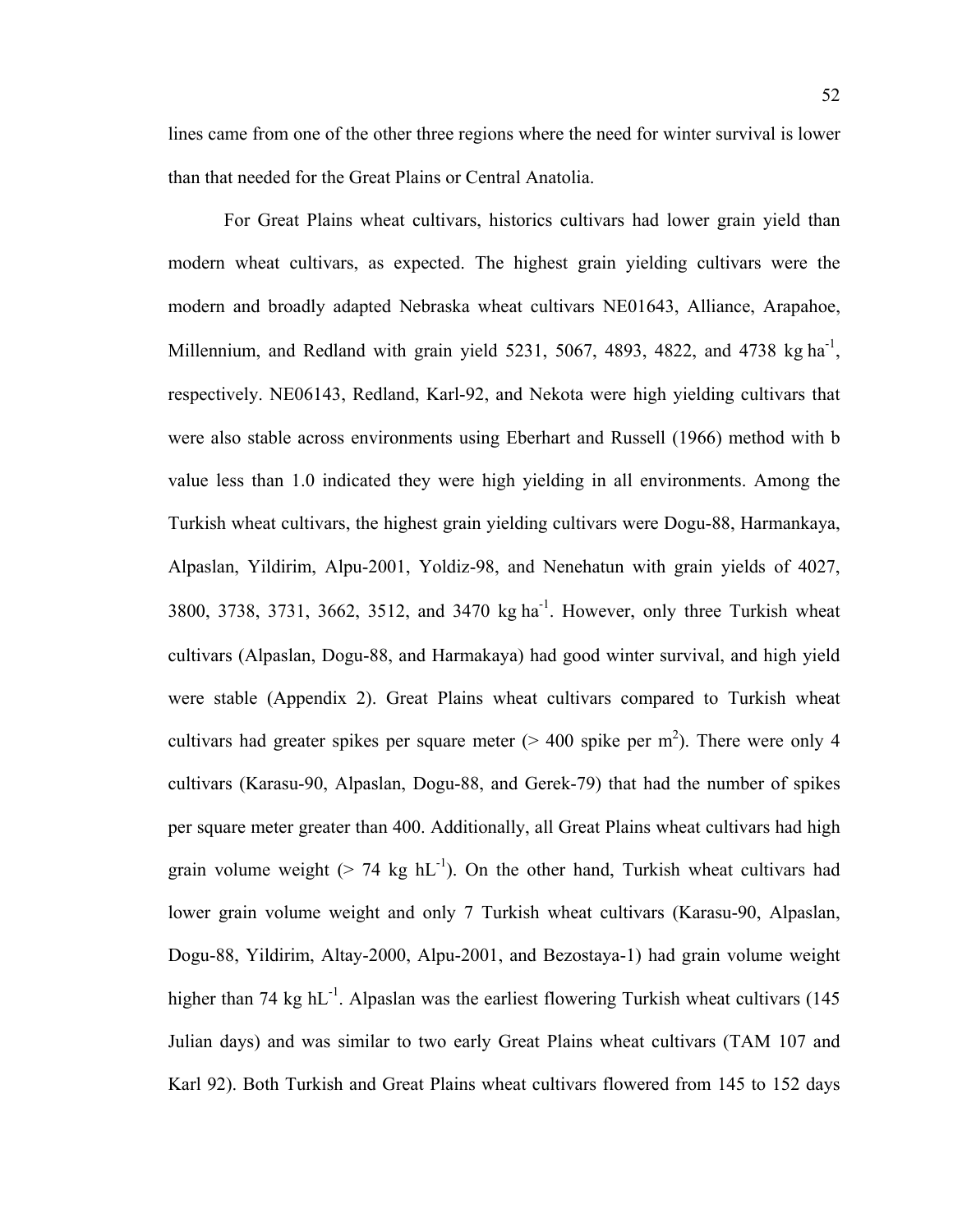indicating similar growth and development pattern. Five Great Plains wheat cultivars (Turkey, Kharkof, Cheyenne, Warrior, and Buckskin) and 4 Turkish wheat cultivars (Karasu-90, Palandoken-97, Lancer, and Kirac-66) were tall ( $\geq 100$  cm.) and most likely conventional height cultivars (i.e. not semi-dwaft). There were 8 short wheat cultivars (81-85 cm.) including 5 Turkish wheat cultivars (Daphan, Alpaslan, Nenehatun, Alpu-2001, and Yildiz-98) and 3 Great Plains wheat cultivars (TAM 107, Karl 92, and Nekota).

 To determine the relationship among the measured traits, simple correlation coefficients based on genotype LSMEAN were estimated. There was a highly significant positive correlation between winter survival and grain yield ( $r = 0.64^{**}$ ) (Appendix 4). In general, high winter survival of the Great Plains wheat cultivars led to high grain yields except for the historic Great Plains (Turkey, Kharkof, Cheyenne) and a Turkish wheat cultivar (Lancer) that had 100% winter survival but were low yielding as expected by their year of release. The flowering date was negatively correlated with grain yield and winter survival ( $r = -0.56^{**}$  and  $-0.45^{**}$ , respectively). Hence, this result could mean that breeders have selected wheat with earlier flowering dates, better winter survival, and higher grain yield. The average flowering date of historic cultivars (except Wichita) was 151 Julian days which was later than modern Great Plains cultivars (averaging 147 Julian days). Also, cultivars with winter injury often have more tillers per plant and these secondary tillers flower later than the primary tillers hence delay flowering. Breeding programs in the Great Plains improved grain yield an average 15.9 kg ha<sup>-1</sup> and reduced plant height 0.19 cm per year based on regressing grain yield and plant height on year of released ( $r=0.84^{**}$  and  $r=0.71^{**}$ , respectively) (Appendix 5). This result agreed with Fufa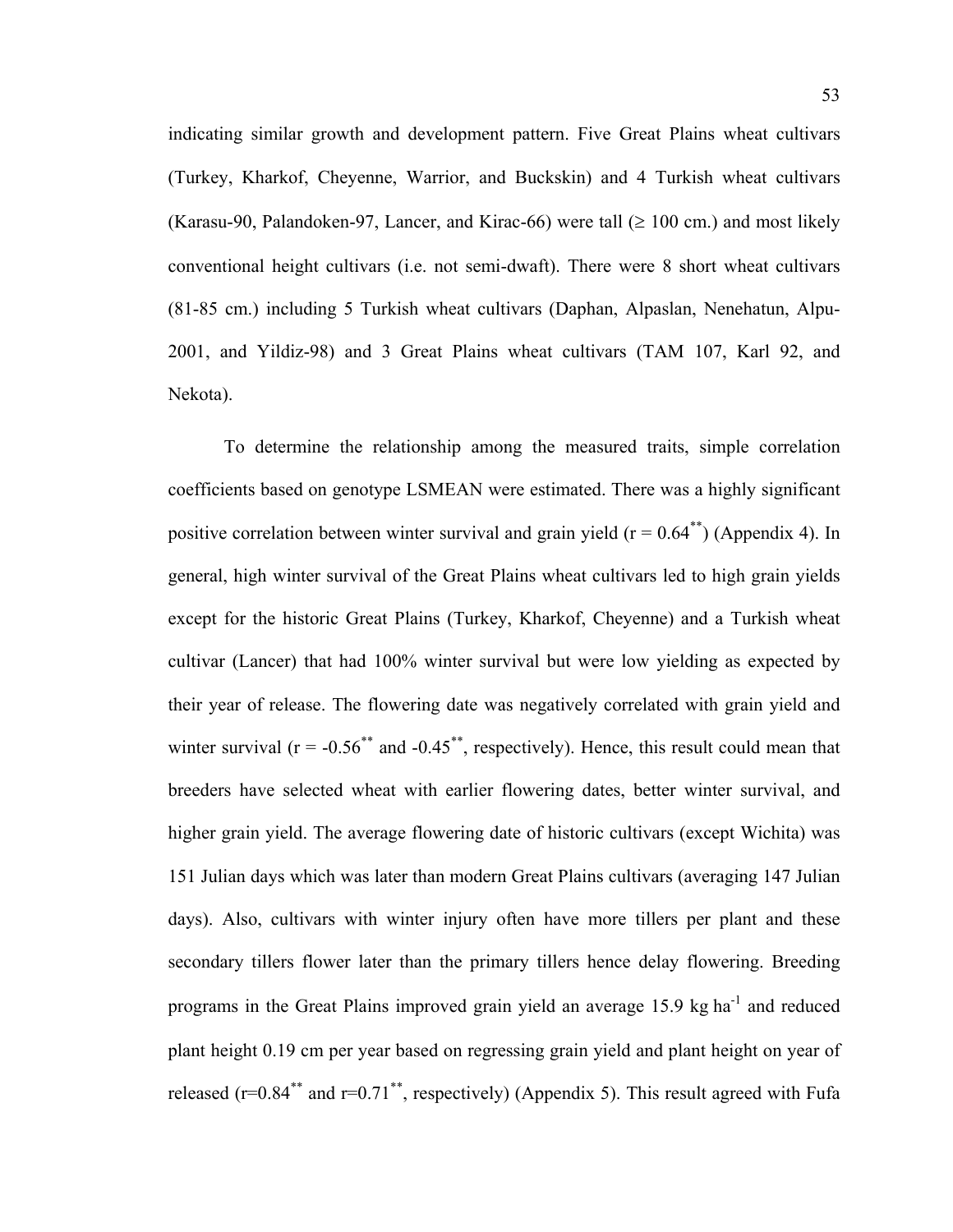(2004) who found flowering date went from 152 days in historic cultivars to 143-145 days and increased of grain yield in  $10.4 \text{ kg ha}^{-1}$  per year in modern cultivars. Cox et al. (1988) estimated the progress of grain yield and plant height in Kansas from wheat cultivars released between 1919 and 1987 that were 16.6 kg ha<sup>-1</sup> and -0.5 cm per year, respectively. Similar results were reported by Domez et al. (2001) who also found that Great Plains wheat cultivars increased grain yield and decreased plant height and heading date over time.

Grain yield was positively correlated with grain volume weight and spikes per square meter ( $r = 0.75^{**}$  and  $0.85^{**}$ , respectively). The latter correlation was expected due to the derivation of spikes per square meter. Grain volume weight is an important trait in both Turkey and the U.S. since most cultivars in this study had grain volume weight higher than 70 kg  $hL^{-1}$  (only four Turkish wheat cultivars grain volume weight between 66 and 69.1 kg  $hL^{-1}$ ). However, the significant correlation between grain volume weight and winter survival ( $r = 0.74$ <sup>\*\*</sup>) indicated the effect of winter in Nebraska on Turkish wheat cultivars. Although kernel number and kernel weight per spike were not significantly correlated with grain yield, they had a highly significant negative correlation with spikes per square meter (again expected due to its derivation), grain volume weight, and winter survival. The correlation coefficient between kernel number per spike and these three traits were  $-0.62^{**}$ ,  $-0.56^{**}$ , and  $-0.67^{**}$ , respectively. The correlation coefficient between kernel weight per spike and these three traits were -0.67\*\*, -0.38\*\*, and -0.63\*\*, respectively. These results may be explained by the plants that were injured by the winter having fewer spikes per square meter which led to lower grain yield. The remaining spikes have more kernels per spike and kernel weight per spike.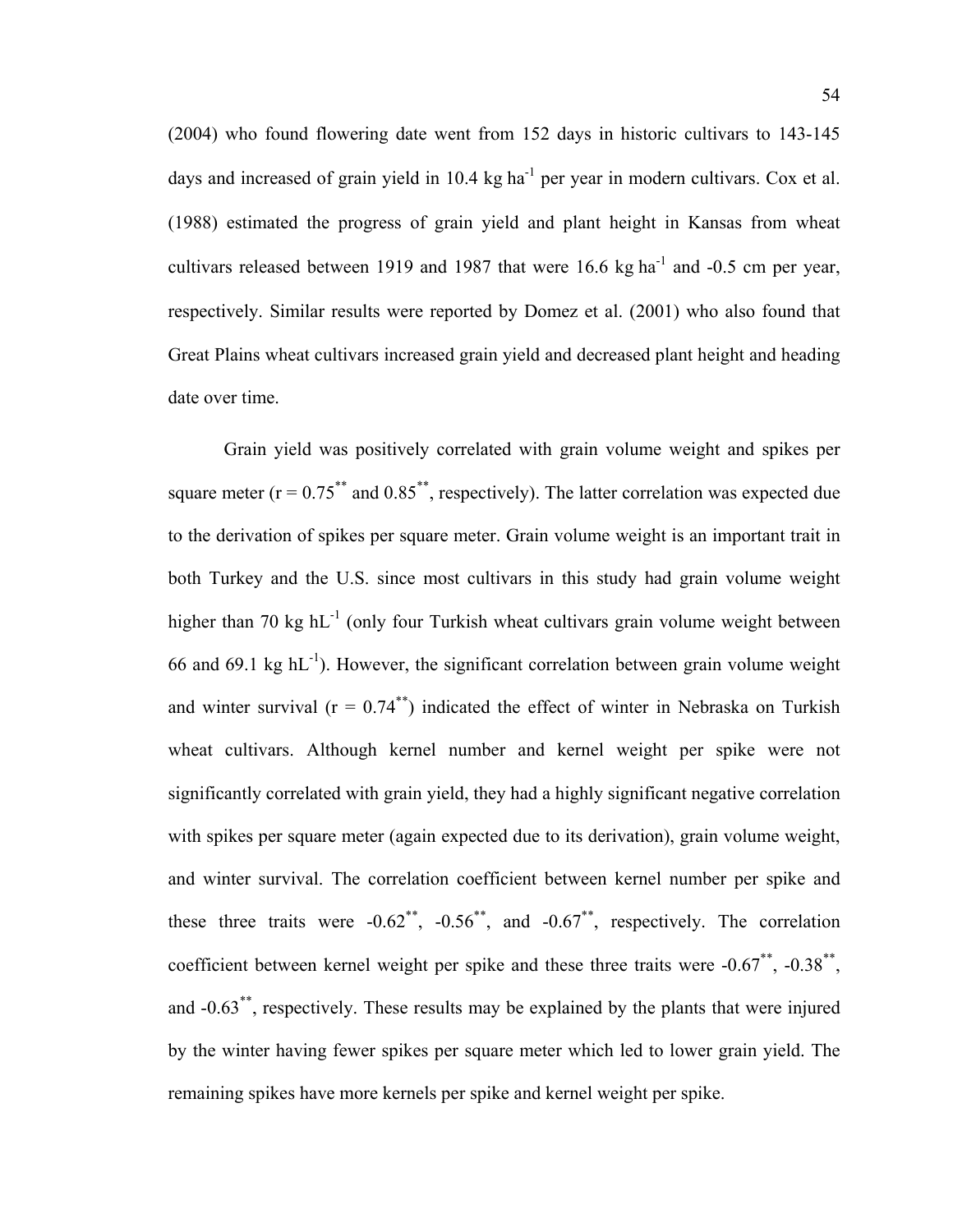When principle component analysis based on the correlation matrix of agronomic traits was analyzed, the first two principle components explained 76% of total variability among cultivars. The first principle component explained 51% by contrasting grain yield, winter survival, grain volume weight, and spikes per square meter with kernel number and kernel weight per spike (Appendix 11). The second principle component explained 25% and was based on flowering date, wheat height contrasting kernel weight per spike, and thousand kernel weights. The first two principle component scores were plotted and discriminated Turkish and Great Plains wheat cultivars into three main groups (Figure 1).

The first group included all modern, a historic Great Plains wheat cultivar (Wichita) and two Turkish wheat cultivars (Alpaslan and Dogu-88). Wheat cultivars in group 1 had 100% winter survival, high grain yield ( $>$  3545 kg ha<sup>-1</sup>), high grain volume weight, and high spikes per square meter. The second group included four historic Great Plains wheat cultivars (Turkey, Kharkof, Cheyenne, and Warrior), and two Turkish wheat cultivars (Karasu-90 and Lancer) that had high winter survival and low grain yield. The third group was a small group consisting of Atay-85, Cetinel, and Sultan having low yield and winter survival. Eighteen Turkish wheat cultivars were not clustered and were distant from the three groups.

Principle component analysis based on agronomic traits revealed most Turkish and Great Plains wheat cultivars were largely in different clusters, but four Turkish wheat cultivars were grouped with Great Plains wheat cultivar group and had good adaptation in Nebraska. Two Turkish wheat cultivars (Dogu-88 and Alpaslan) were included with modern Great Plains cultivars due to higher for grain yield and 100% winter survival compared with other Turkish wheat cultivars. From our study, five other ungrouped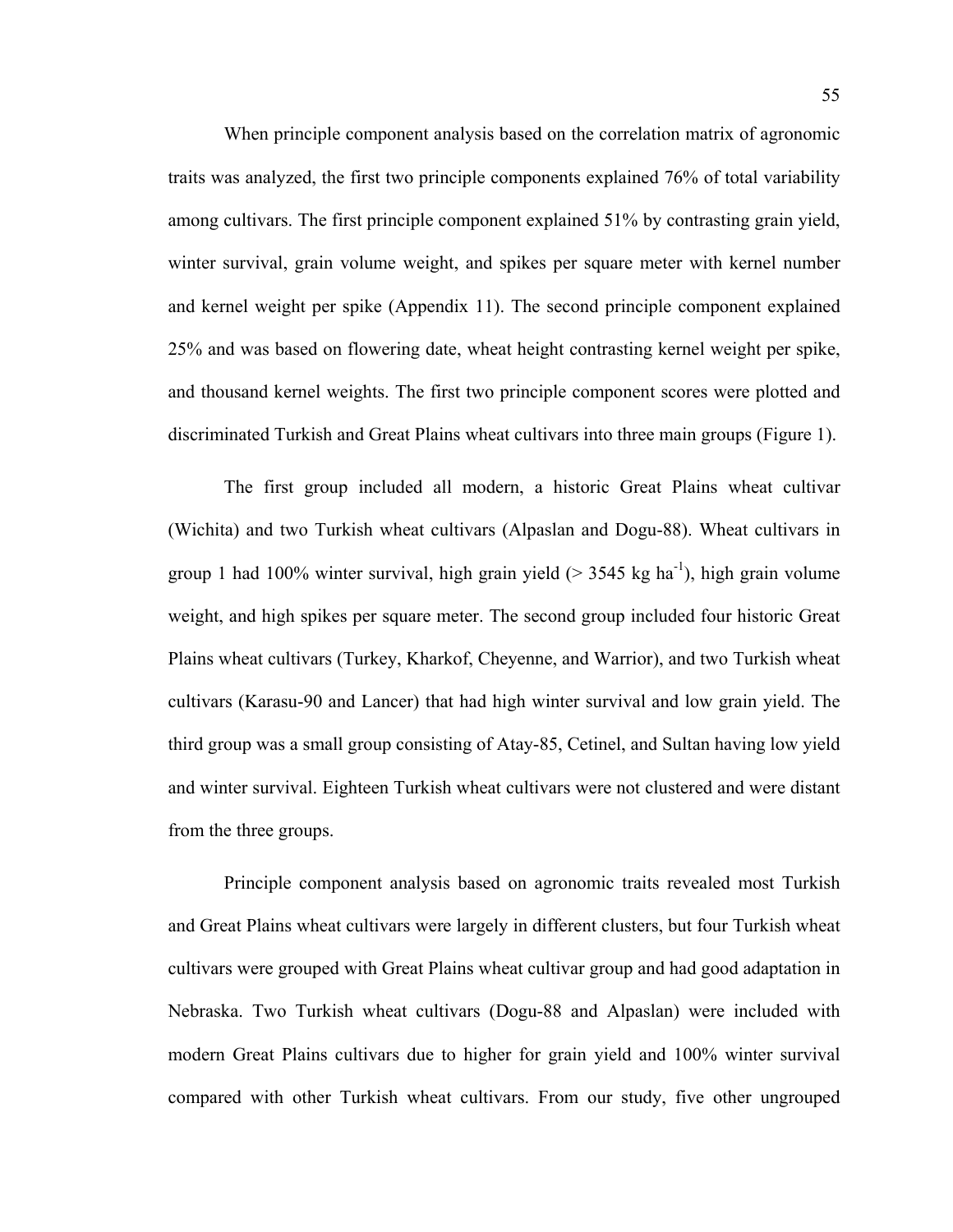Turkish wheat cultivars (Harmankaya, Yidirim, Alpu-2001, Nenehatun, and Yildiz-98) also had high grain yield but lower winter survival. The high yielding cultivars, Nenehatun and Yildiz-98 with yield 3470 and 3512 kg ha<sup>-1</sup>, respectively were not as valuable for parents in the Nebraska environment because Yildiz-98 suffered winter injury (71% winter survival) and Nenehatun was stem rust (incited by *Puccinia graminis* Pers.:Pers. f. sp. *tritici* Eriks. E. Henn.) susceptible. We decided not to spray this experiment with fungicides because we were interested in evaluating the lines in realistic Nebraska conditions where disease pressure will vary from year to year and location to location.

 Euclidean distances were estimated between all lines using least square means of the lines for agronomic traits. The wheat cultivars were clustered using average linkage method and the results generally agree with principal component analysis. Using 0.80 for the average distance between clusters, the 45 wheat cultivars were clustered into 5 clusters and most Turkish and Great Plains wheat cultivars were separately clustered (Figure 2). Cluster I, II and III were Turkish wheat cultivar groups. Four historic Great Plains wheat cultivars (Turkey, Kharkof, Cheyenne, and Warrior), and two Turkish wheat cultivars (Karasu-90 and Lancer) were clustered together (Cluster V). Eighteen modern Great Plains wheat, historic wheat (Wichita), and two high yield Turkish wheat cultivars (Alpaslan and Dogu-88) were clustered in cluster IV that could be separated into four subclusters. Subclusters IVA and IVB were the cluster of Great Plains wheat cultivars. In subcluster IVC, Dogu-88 was clustered with Niobrara and Siouxland which were joined together with Nebraska wheat cultivars (NE01643, Alliance, Centura, Millennium, Arapahoe, Redland, and Centurk-78). Alpaslan was closely related with TAM107 in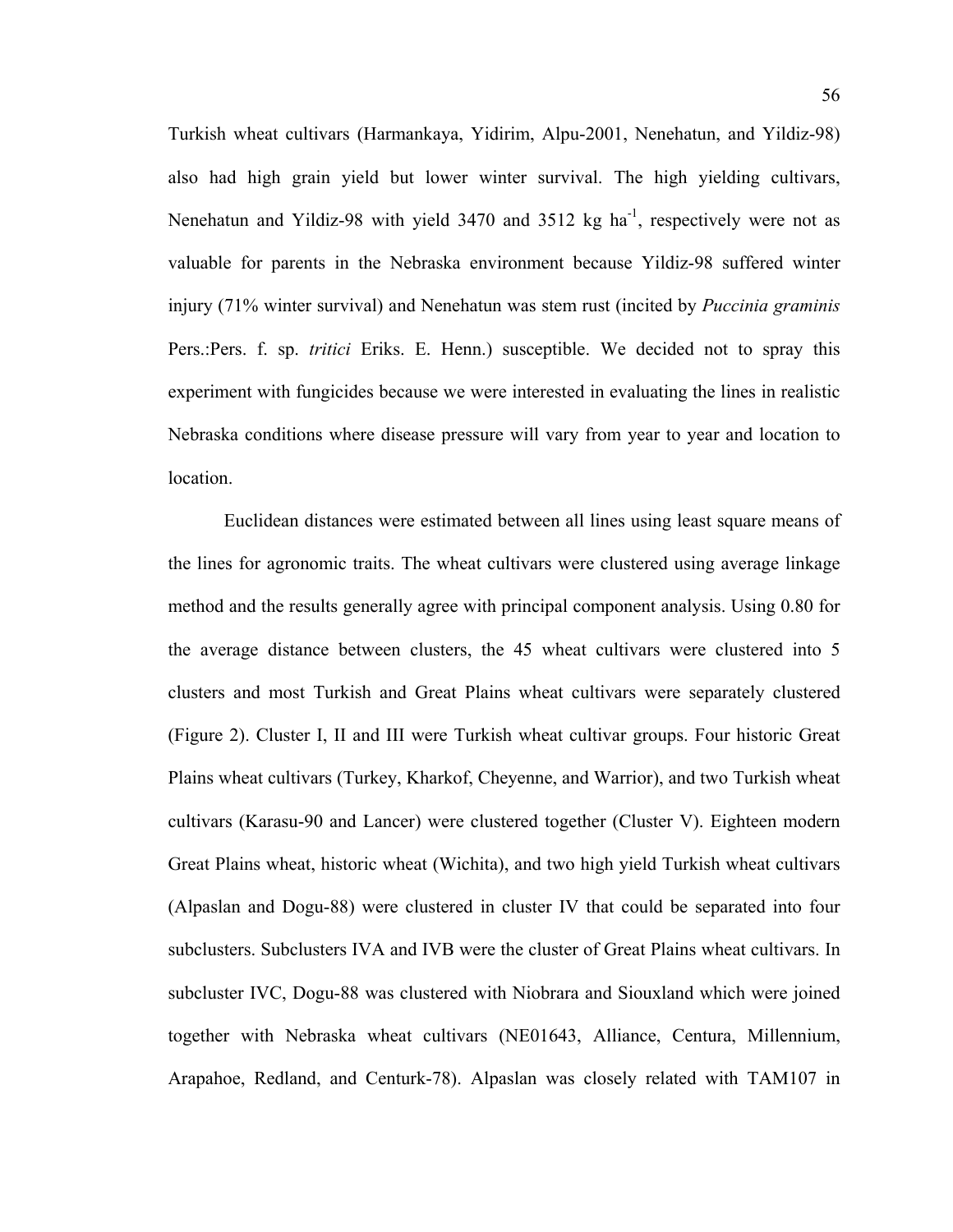subcluster IVD most likely due to their shorter height and early flowering. Furthermore, Bezostaya-1 a Russian wheat cultivar widely grown in Turkey was not clustered into any Turkish and Great Plains wheat groups.

The results of cluster analysis based on SSR markers using UPGMA method (Chapter 1) were similar to those of agronomic traits using average linkage clustering method. First, most Turkish wheat and Great Plains wheat cultivars were clustered into largely separate groups. Secondly, three historic Great Plains wheat cultivars (Turkey, Cheyenne, and Kharkof) and a Turkish wheat cultivar (Lancer) were clustered in the same group. Third, Dogu-88 (Turkish wheat cultivar) was clustered in the group of modern Great Plains wheat by both methods. Fourth, Turkish wheat cultivars (Kirgiz-95, Aytin-98, and Gerek-79) were clustered in the same group by cluster analysis based on both SSR and agronomic data clustered which was same as the group of Sultan, Atay-85, and Yildiz-98. Lastly, 13 modern Great Plains wheat cultivars were also clustered in the same group based on both traits.

## **End-use quality traits**

The homogeneity variance of each trait was evaluated and the  $F_{\text{max}}$  value was less than 5.0, so a combined over environment ANOVA was run. The end-use quality traits from six environments, flour yield, protein content, mixing time, and mixing tolerance indicated that there were significant differences among the cultivars and the CxE interaction was significant (Table 2). Similar to the results of agronomic traits, mean squares of cultivar for all end-use quality traits were larger than CxE interaction mean squares from 6.0 to 22.5 times; therefore, the cultivars were assumed to have similar rankings across environment for all quality traits (Gonmez and Gonmez, 1984). Turkish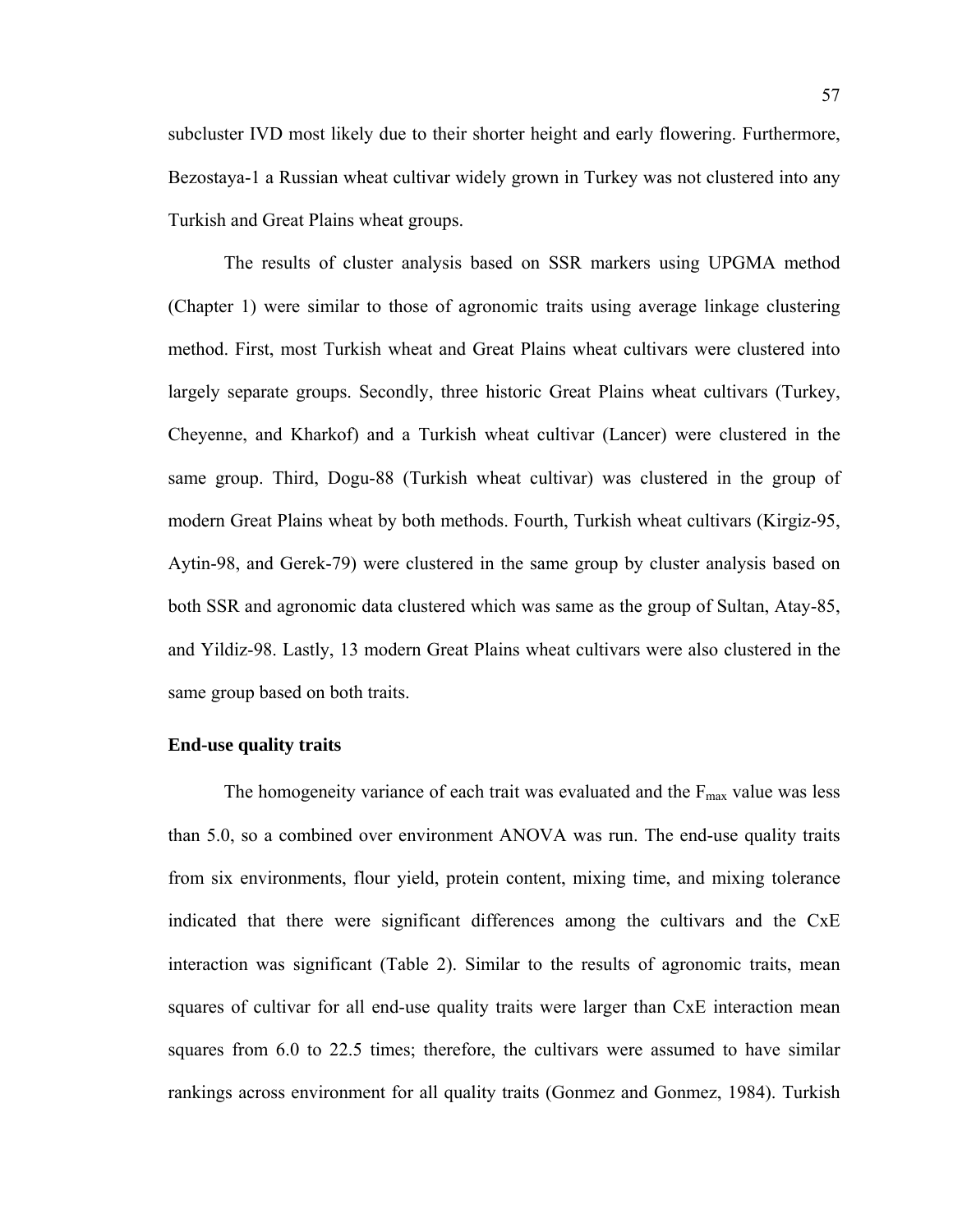and Great Plains wheat cultivars had flour yields higher than 30 g flour from 50 g of grain. Protein contents from all cultivars were between 109 and 138 g protein per kg flour and there was no significant difference for protein content between both the Great Plains wheat (123 g protein per kg flour) and Turkish wheat (123 g protein per kg flour) cultivars by single degree of freedom contrast (P-value  $= 0.5623$ ). Historic Great Plains wheat cultivars were higher in protein content (such as Kharkof, Turkey, and Wichita having 138, 134, and 129 g protein per kg flour, respectively) than modern cultivars (such as Alliance, Millennium and NE01643 which had 111, 118 and 120 g protein per kg flour protein content, respectively; Appendix 7, 8). This result agreed with Cox et al (1989) who reported that the mean flour protein content of cultivars released between 1976 and 1988 were lower than the previously released cultivars which most likely related to modern cultivars having much higher grain yields. Mixing time of Turkish wheat cultivars ranged from 1.74 to 4.15 min and the average from 22 cultivars was 2.97 min. Great Plain wheat cultivars had mixing time ranged from 2.10 to 4.67 min and the average of mixing time of 23 Great Plains wheat cultivars (3.34 min) was significantly higher than Turkish wheat cultivars. This result was similar to the average mixing tolerance score as Great Plains wheat cultivars averaged a mixing tolerance score of 3.92 that was significantly higher than Turkish wheat mixing tolerance score (2.85).

The correlations of all end-use quality traits showed no correlation between flour yield and protein content and mixing time but there was significant correlation of flour yield with mixing tolerance  $(r=0.55^{**})$ ; Appendix 9). However, protein content was negatively correlated with mixing time  $(r=-0.38^{**})$ . Mixing tolerance showed a highly significant positive correlation with mixing time  $(r = 0.79^{**})$  which was similar to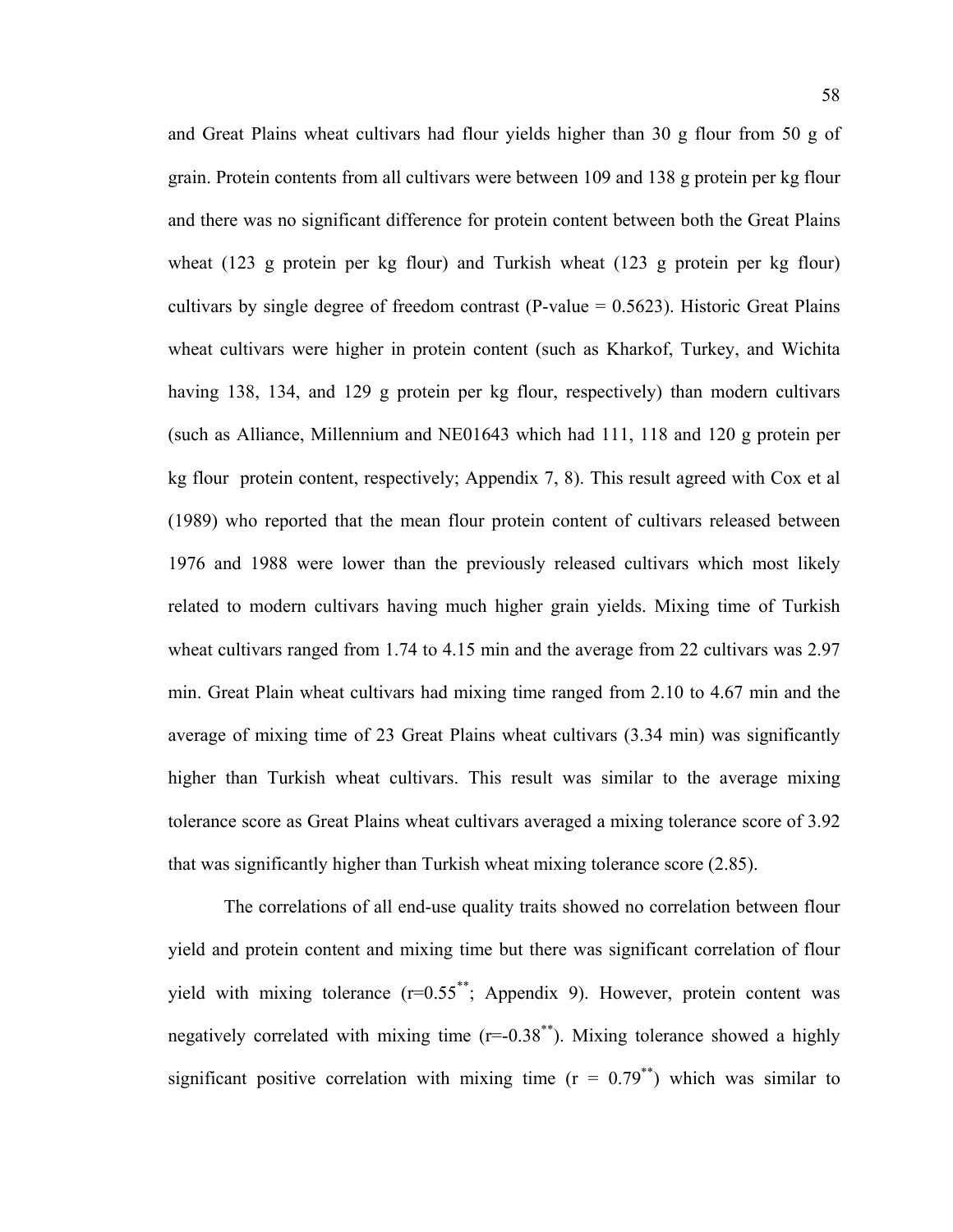Peterson et al. (1992) and Dong et al. (1992). Our current objectives for end-use quality are lines with mixograph mixing time and mixing tolerances greater than 3 (preferably greater than 4) and whole grain protein greater than 120 g protein for 1000 g of flour (Baenziger et al, 2001). Sixteen Turkish wheat and 16 Great Plains wheat cultivars had protein content higher than 120 g protein for 1000 g of flour. Great Plains wheat cultivars, fifteen cultivars had mixing time higher than 3.0 and 21 cultivars had mixing tolerance higher than 3. Ten Turkish wheat cultivars had mixing time higher than 3.0 min and another ten wheat cultivars had mixing tolerance score greater than 3. Eight Turkish wheats (36% of the tested lines) and 15 Great Plains wheat cultivars (65 % of the tested lines) had both mixing time and mixing tolerance higher than 3. Historic Great Plain wheat cultivars (Turkey and Wichita) had lower mixing tolerance and mixing time score. It appears that both breeding programs had similar criteria for improving end-use quality traits and both selected for longer mixing time and tolerance.

Principle component analysis using a correlation matrix based on end-use quality traits showed that the first two principle components explained 82 % of total variability among cultivars (Figure 3; Appendix 11). The first principle component explained 53% which was associated with mixing tolerance and mixing time. The second principle component explained 29% of the total variation and was explained by flour protein content and flour yield. From the principle component score plot, there were three main groups. Group I included seven Turkish wheat and eleven Great Plains wheat cultivars. Group II included seven Great Plains wheat cultivars and Bezostaya-1. The last group included five Turkish wheat cultivars and Wichita. Nine Turkish wheat cultivars and two Great Plain wheat cultivars were not clustered in any group. Five ungrouped Turkish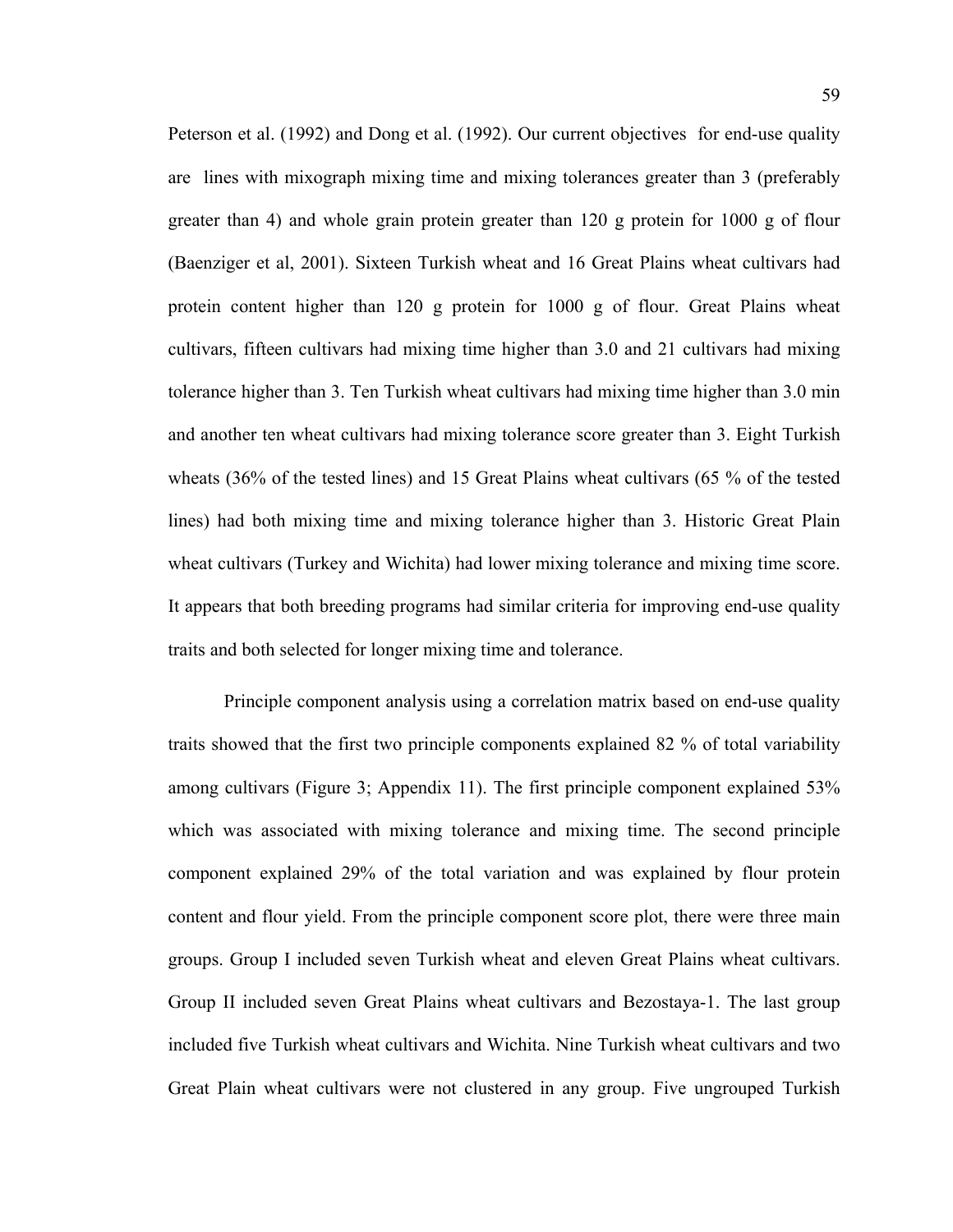wheat cultivars (Kirac-66, Gerek-79, Palandoken-97, Kirgiz-95, and Cetinel) were separated from other cultivars due to very low mixing tolerance  $(\leq 2)$ . Historic Great Plains wheat cultivars (Turkey and Wichita) were separated from other Great Plains wheat cultivars due to high protein content and low mixing time whereas Karl 92 and Pronghorn were split from main group and other modern Great Plains wheat cultivars because they had high flour yield (35.4, 35.9 g from 50 g of grain), average protein content (129, 126 g per 1000 g of flour), and long mixing time (4.67 and 4.12 min, respectively), and high mixing tolerance (5.36 and 4.99, respectively) scores. Twentythree Great Plains wheat cultivars in this study were included in Fufa et al (2004) and their results were similar because principle component analysis based on end-use quality traits clustered the cultivars as Turkey, Wichita, and Karl 92 far from other U.S. wheat cultivars.

Genetic diversity based on end-use quality data at 0.70 average distance between clusters clustered the 45 wheat cultivars into 7 clusters (Figure 4). Cetinel and Kirgiz-95 were clustered in Cluster I because of low mixing characteristics and flour yield. Turkey and Wichita clustered together in cluster II with nine Turkish wheat cultivars. Cluster III and cluster IV were the clusters of Turkish wheat cultivars. As in the principal component analysis, Karl 92 and Pronghorn were clustered in the same cluster (Cluster V) and separated from other modern Great Plains wheat cultivars. Cluster VI and Cluster VII contained both Turkish and U.S. Great Plains wheat cultivars. Cluster VI included seven Great Plains wheat cultivars and Bezostaya-1 that was the same Group II of the principal component analysis. Cluster VII is the cluster of eleven Great Plains wheat and three Turkish wheat (Yildiz-98, Karasu-90, and Dogu-88) cultivars. Siouxland had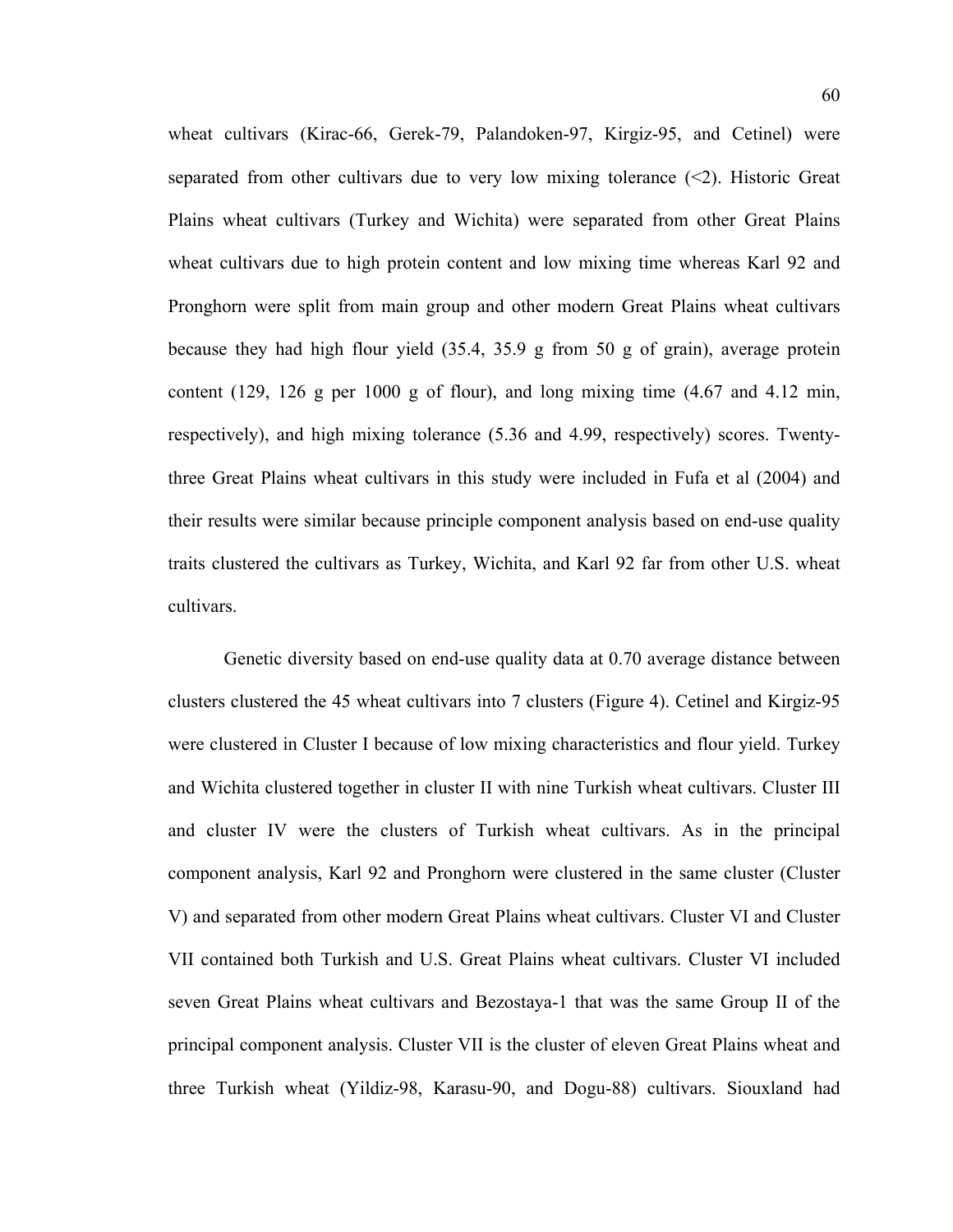Kavkaz (1BL.1RS translocation) in its pedigree and TAM107, Nekota, and Niobrara that had Amigo (1AL.1RS translocation) as an ancestor, were clustered in this group. Both Kavkaz and Amigo were most frequently used as parents in breeding programs to improve grain yield, yield stability, and grain protein content but the rye (*Secale cereale* L.) chromatin and loss of wheat chromatin decreased wheat quality (Graybosch, 2001, Kumlay et al., 2003). However, our experiment showed that all wheat cultivars derived from the 1BL.1RS and 1AL.1RS translocation had mixing tolerance score and mixing time over 3 with protein content between 116 and 120 g per 1000 g of flour. End-use quality of wheat cultivar derived from the translocation was investigated by Moreno-Sevilla et al. (1995) who indicated that the generally deleterious effect of 1BL.1RS on end-use quality could be overcome.

When agronomic and end-use quality traits dendrogram were compared, most Turkish wheat cultivars were clustered separately from Great Plains wheat cultivars in both dendrograms. The main exceptions were Turkish wheat cultivars, Karasu-90, Alpaslan, Lancer, and Dogu-88 which clustered with Great Plains wheat cultivar group by both agronomic and end-use quality data. Lancer was clustered with the group of historic Great Plains by both clustering procedures. Karasu-90 was clustered with the historic Great Plains wheat cluster by its good winter survival but low grain yield; however, it was clustered with modern Great Plains wheat due to its end-use quality traits. Alpaslan, the cultivar from Turkey that had high yield and winter survival was clustered with modern Great Plains wheat by agronomic traits but clustered with old Great Plains wheat cultivars by end-use quality traits. The highest yielding of Turkish wheat cultivar (Dogu-88) was clustered with modern Great Plains wheat cultivars by its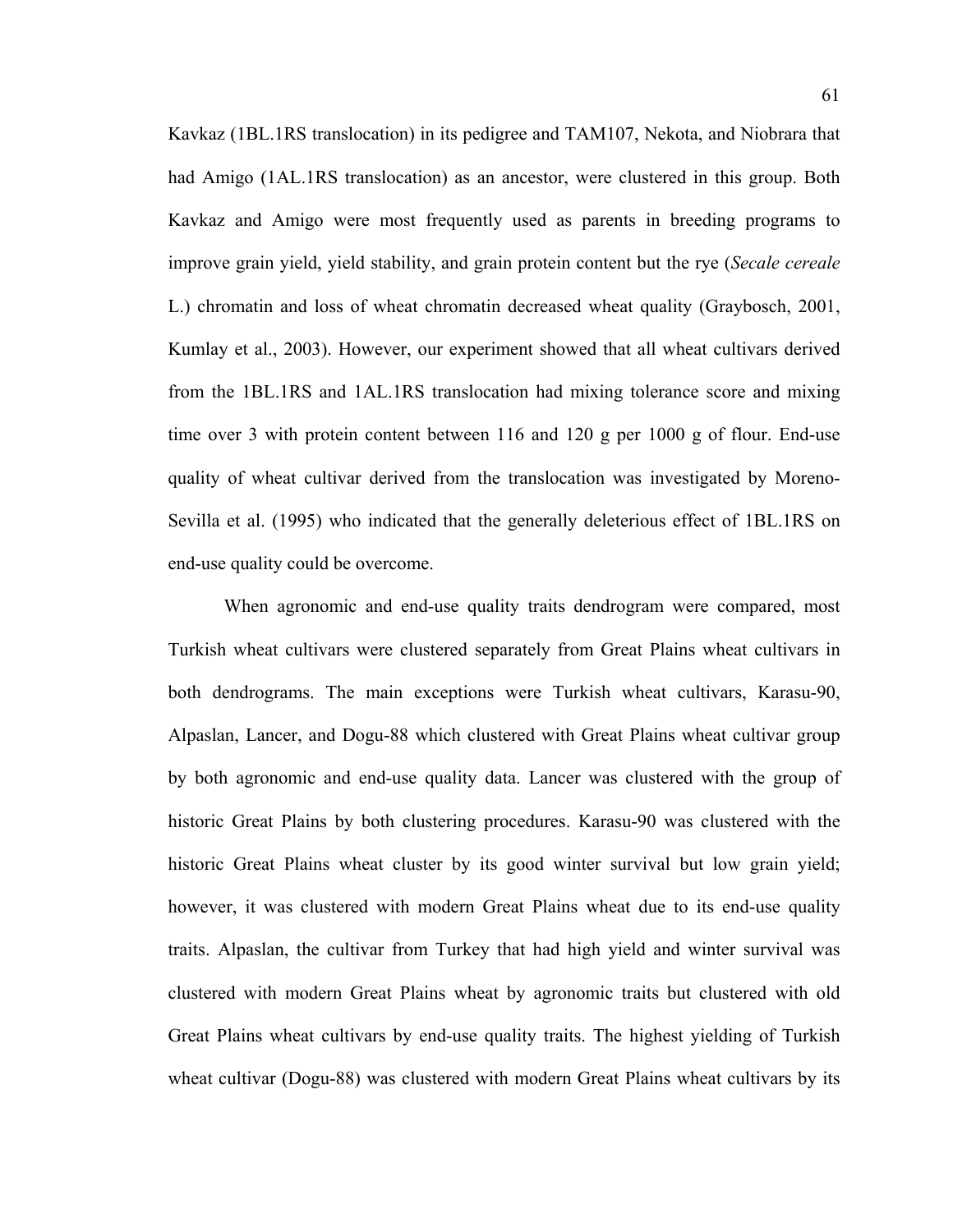agronomic performance and quality traits. When Dogu-88 and Alpaslan were compared with other Turkish wheat cultivars, they had superior agronomic performance in our testing environments, especially for winter survival and grain yield stability. In addition, Dogu-88 had good mixing characters (mixing time was 3.42 minutes and mixing tolerance was 3.69, respectively; Appendix 7). The wheat cultivars clustered with the Great Plains wheat cluster such as Dogu-88, Karasu-90, and Lancer were most likely developed for the eastern Anatolia region where the winter is cold and summer is hot (Olgun et al., 2005) which is similar to our testing sites. Although Karasu-90, Alpaslan, Lancer, and Dogu-88 produced lower yield than modern Great Plains wheat cultivars, they were able to survive during winter in Nebraska and were acceptable in their mixing characteristics. The other two Turkish wheat cultivars (Harmankaya and Yildirim) that were clustered separately from Great Plains wheat cultivars, and they had good yield and also had acceptable mixing characters

## **Comparison of genetic diversity based on SSR marker, agronomic and end-use quality traits**

 The correlations between agronomic and end-use quality traits were analyzed to study the effect of selection in Turkey and Great Plains. Wheat breeders selected wheat for high grain yield, mixing time, and mixing tolerance and reduced protein content (reflecting the inverse relationship between grain yield and flour protein content). There were significant correlations between grain yield and flour yield, protein content, mixing time, and mixing tolerance  $(r = 0.65^{**}, -0.35^*, 0.48^{**},$  and  $0.60^{**}$ , respectively; Appendix 10). There were significant positive correlations between winter survival and two end-use quality traits, flour yield  $(r=0.71^{**})$  and mixing tolerance  $(r=0.43^{**})$  which represented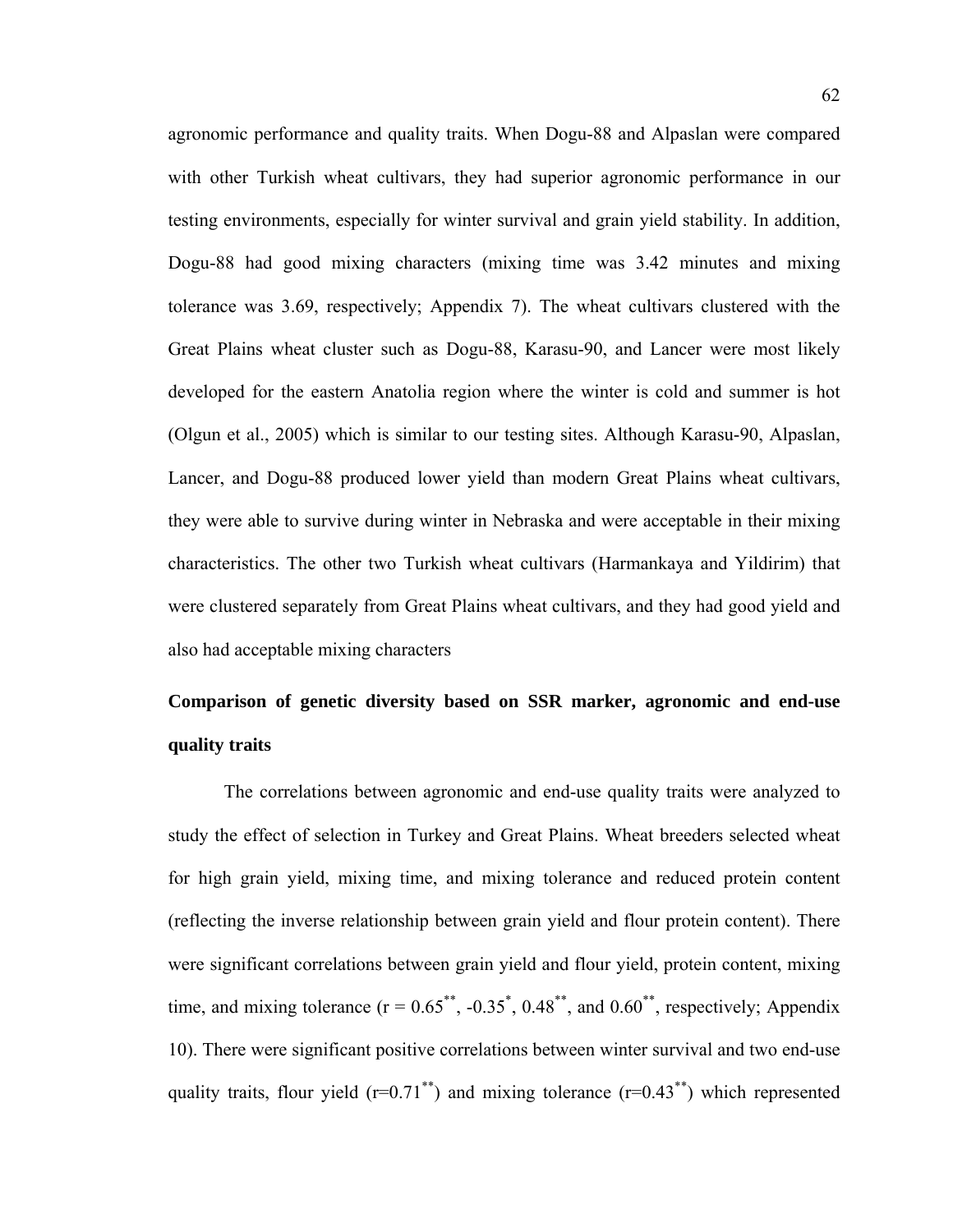high winter survival cultivars also had high flour yield and mixing tolerance. This correlation was similar to the correlation between grain volume weight and these two traits. The correlation between winter survival and mixing tolerance indicated that Turkish wheat cultivars selected for high grain yield with lighter winter tolerance in Turkey. In addition, it is possible some Turkish wheat cultivars (eg. Gerek-79 and Kirac-66) were not selected for end-use quality which could explain these results (Bilgin and Korkut, 2005).

 From the principle component analysis based on the combined agronomic and quality traits, the first two principle components explained 65% of total variability (Figure 5). This result was similar to the principle component analysis based on agronomic traits alone because the modern Great Plains wheat and two Turkish wheat cultivars (Alpaslan and Dogu-88) were grouped together and four historic wheat cultivars were in the same group. However, the differences from agronomic trait clusters were Wichita grouped with Turkey, Cheyenne, and Warrior but Kharkof was outgrouped. Most Turkish cultivars were unable to be grouped except Aytin-98, Palandoken-97, Kirgiz-98, and Gerek-79 were grouped together in a small group. Cetinel was separated from any groups due to its low agronomic performance and end-use quality.

 Cluster analysis reflects the traits that are used to form the cluster. In making clusters, we used all the traits (nine agronomic and flour end-use quality traits) measured to gain a fuller picture of relationship among Turkish and Great Plains wheat cultivars. At a threshold of 0.80 using average distance between clusters, wheat cultivars were grouped into five groups and two cultivars (Bezostaya-1 and Cetinel) were grouped elsewhere (Figure 6). These results are most similar to those based on agronomic clustering.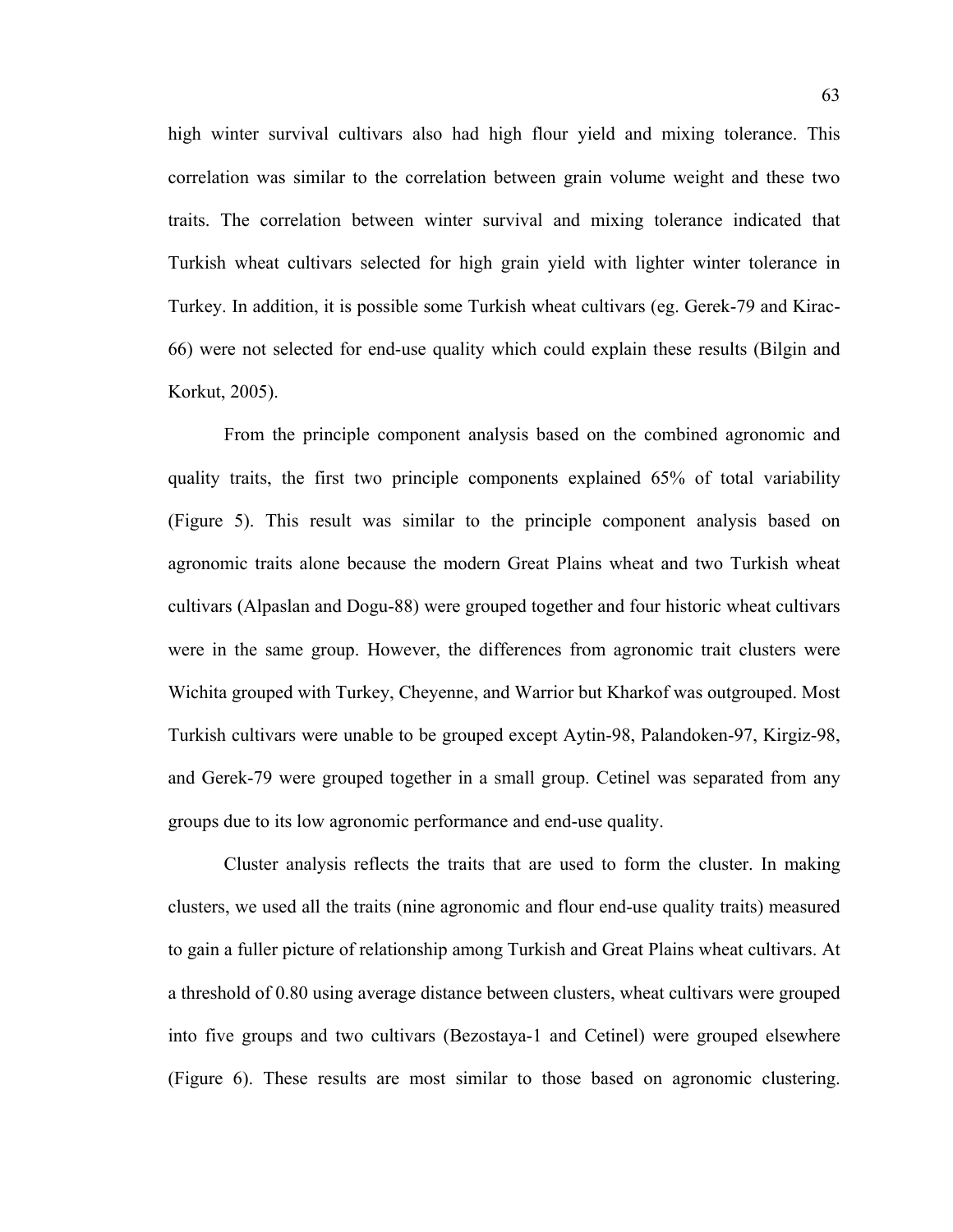Comparing agronomic and the combination of agronomic and end-used quality trait dendrograms, most Turkish wheat and Great Plains wheat cultivars were clustered separately. Secondly, wheat cultivars in cluster IV and V of both clustering procedures were the same cultivars. Moreover, Turkish wheat cultivars in cluster I, II, and III from the two dendrograms included the same cultivars in 75%, 75%, and 83% of the time respectively. Because the combined trait cluster analysis was similar to the agronomic trait cluster results, this analysis supported our hypothesis that wheat cultivars were selected for different agronomic traits for specific environments in each country but also for similar end-use quality traits.

 In our studies of the diversity of wheat, we used SSR markers (Chapter 1), agronomic, end-use quality, and a combination of agronomic and end-use quality traits. To compare these similarity/distance estimates, we correlated the pairwise similarity value among the different methods that were based upon Dice similarity of SSR markers, and Euclidean distance of agronomic, end-used quality, and the combination of agronomic and end-use quality traits. Both agronomic and end-use quality were related  $(r=0.34^{**})$ ; Appendix 12). The correlation of the similarity/distance estimates between SSR markers (Dice similarity) and the agronomic, end-use quality or the combination of agronomic and end-use quality traits (Euclidean distance) were significant ( $r = -0.34$ <sup>\*\*</sup>, - $0.22^{**}$ , and  $-0.36^{**}$ , respectively; note that the negative correlation is because we are correlating genetic similarity with genetic distance) which was similar to the correlation between morphologic and SSR markers in barley  $(r=0.25^{**})$ ; Hamza et al., 2004), durum wheat (*T*. *durum* L.;  $r = 0.32^{**}$ ; Annicchiarico et al., 2009) and in winter wheat ( $r =$ 0.21\*\*; Fufa et al., 2005). Hence, all similarity/distance measures were somewhat similar.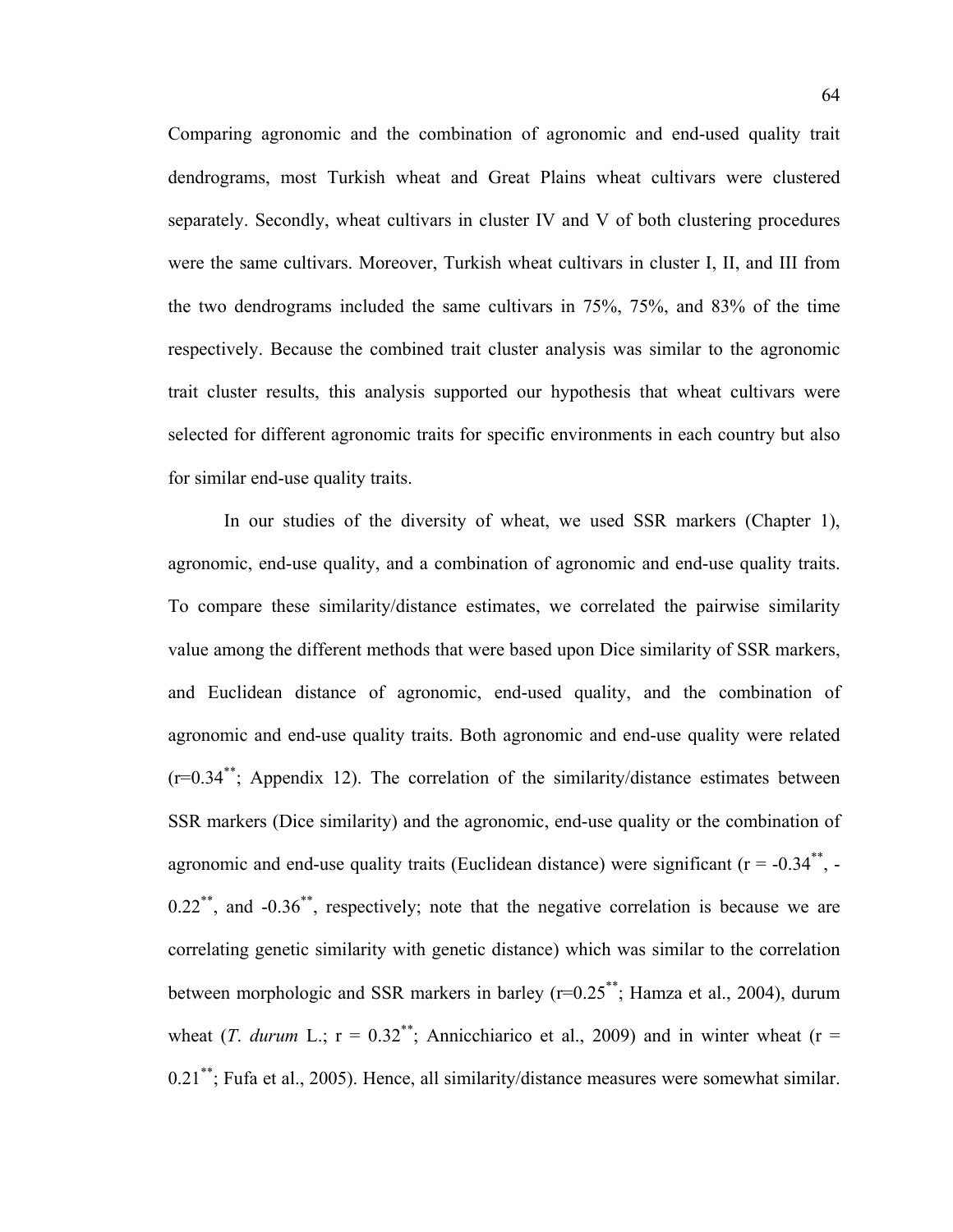According to cluster analysis based on SSR markers, agronomic, end-use quality, and the combined agronomic and end-use quality, few Turkish wheat cultivars were clustered with the Great Plains wheat group. However, the historic Great Plains wheat cultivars were often clustered with Turkish wheat groups indicating their common origin. Two Turkish wheat cultivars including Sultan released in 1917 and Atay-85 released in 1985 were highly related by all four clustering method despite considerable differences in the years of release. Dogu-88 was the only Turkish wheat cultivar that was clustered with modern Great Plains wheat cultivars by all clustering methods. Turkey and Kharkof were separated from modern Great Plains wheat cultivars indicating considerable breeding progress which used diverse germplasm. When the dendrogram from SSR markers was compared with combined agronomic and end-use quality trait dendrogram, a Turkish wheat cultivar (Cetinel) can not be grouped into any cluster most likely due to poor adaptation performance in Nebraska environment and its pedigree. Modern Great Plains wheat cultivars were grouped together and diverged from Turkish wheat groups and historic Great Plains wheat cultivars by agronomic and end-use quality combination clustering indicating diverse breeding objectives. In contrast, clustering based on SSR markers identified a closer relationship between Turkish wheat and Great Plains wheat cultivars. In our study, the Turkish wheat cultivars had greater diversity in their genetic background when compared to the Great Plains wheat cultivars. Turkey wheat was related to some Turkish wheat cultivars, as well as some Great Plains wheat cultivars. Thus, this result indicated that Turkish wheat and Great Plains wheat cultivars were initially related but they diverged due to selection for specific environmental adaptation using different parents in each country.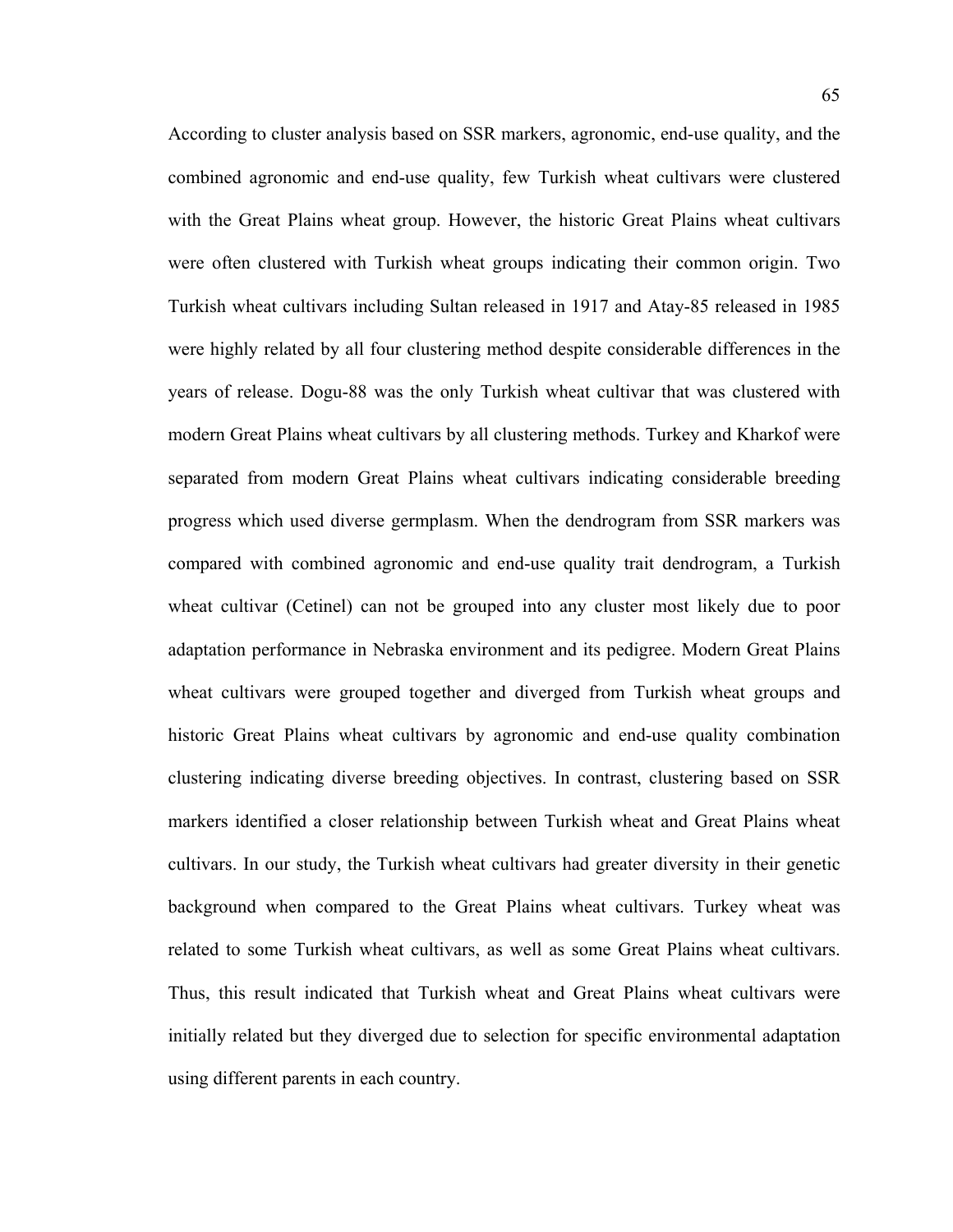In conclusion, 22 historical and modern Turkish wheat cultivars and 23 U.S. Great Plains wheat cultivars were used to study genetic diversity to see how breeding programs from the countries were related, based on the knowledge that the original hard red winter wheat in the U.S. was introduced from Turkey. Highly significant differences among 45 cultivars and CxE interaction were found for all agronomic and end-use quality traits. Most Turkish wheat cultivars were injured during winter in Nebraska which caused lower grain yields presumably because we sampled the diverse 4 regions of Turkish wheat production and not all regions require high levels of winterhardiness. Highly significant correlations between agronomic traits indicated that grain yield, grain volume weight, and earlier flowering dates were important criteria for the Great Plains breeding programs. Breeding programs in Turkey improved wheat cultivars for specific Turkish environment adaptation which was the reason why some Turkish wheat cultivars were injured by the winter in Nebraska. Principle component analysis and cluster analysis were used to assess genetic diversity based on phenotypic traits. Both analysis methods showed similar results in the agronomic, end-use quality, and agronomic and end-use quality combination data. Generally, most Turkish and Great Plains wheat cultivars were clustered separately. Cluster analysis using agronomic traits revealed that modern Great Plains wheat cultivars diverged from Turkish wheat cultivars through breeding and adaptation. Breeding for wheat end-use quality traits had similar results in both Turkish and U.S. breeding programs. Genetic similarities/distances were estimated by all of the measured traits and all methods were related. The original Great Plains wheat cultivars (Turkey and Kharkof) were clustered apart from modern Great Plains wheat cultivars by both SSR markers and phenotypic clustering. Wheat cultivars from two the countries were obviously separately by the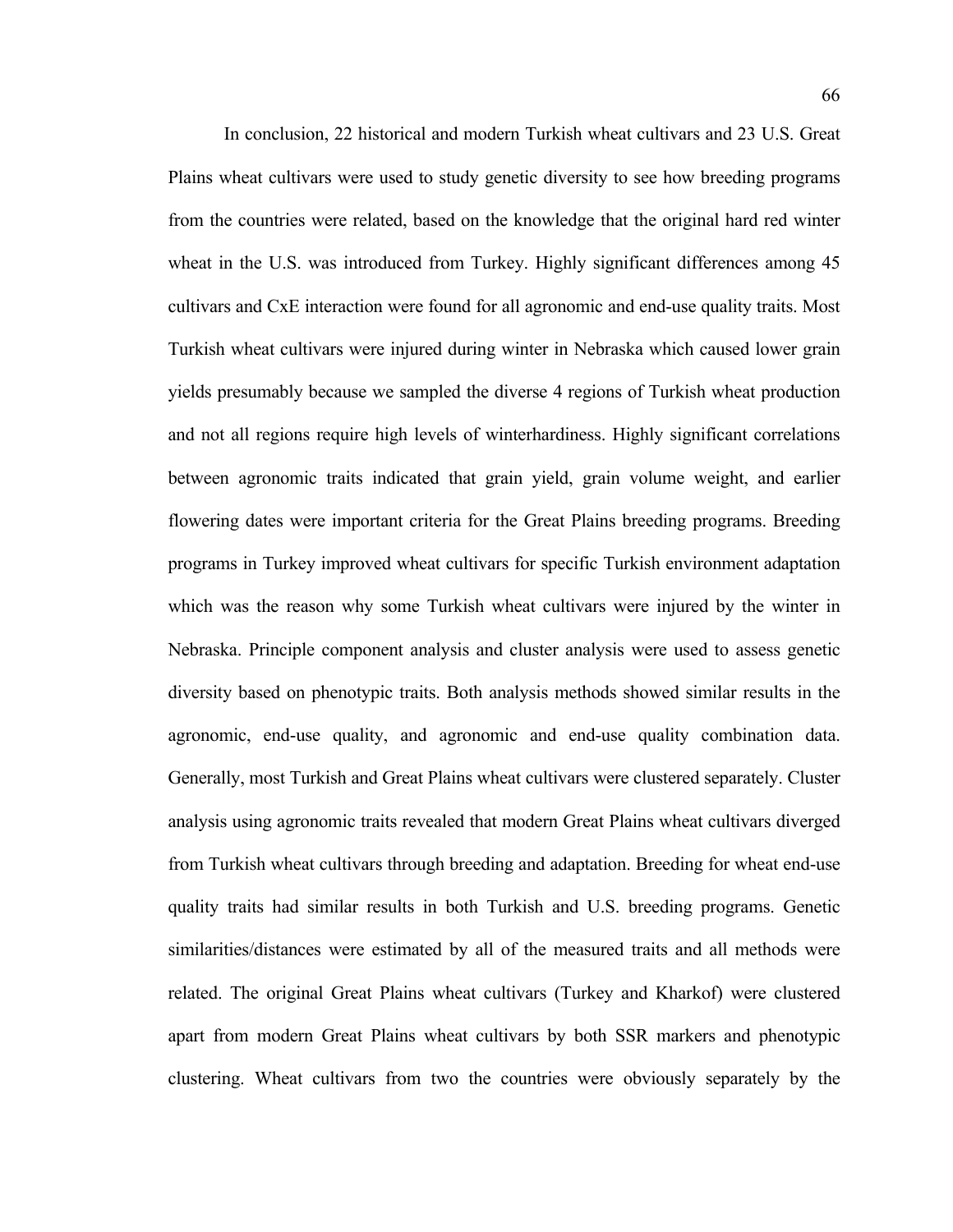combination of agronomic and end-use quality trait clustering; however, SSR clustering showed a relationship among the wheat cultivars from both countries. Our results suggested that breeding programs in Turkey and U.S. selected wheat cultivars for specific environmental adaptation as would be measured by the agronomic data but genetic background of two wheat groups has been maintained in many lines as was identified by SSR data. Turkish wheat cultivars, Karasu-90, Alparslan, Lancer, Dogu 88, Harmankaya, and Yildirim had good agronomic and end-use quality performance and good adaptation to Nebraska environments. These results suggest that they would be useful as parents for crossing with Great Plains wheat cultivars.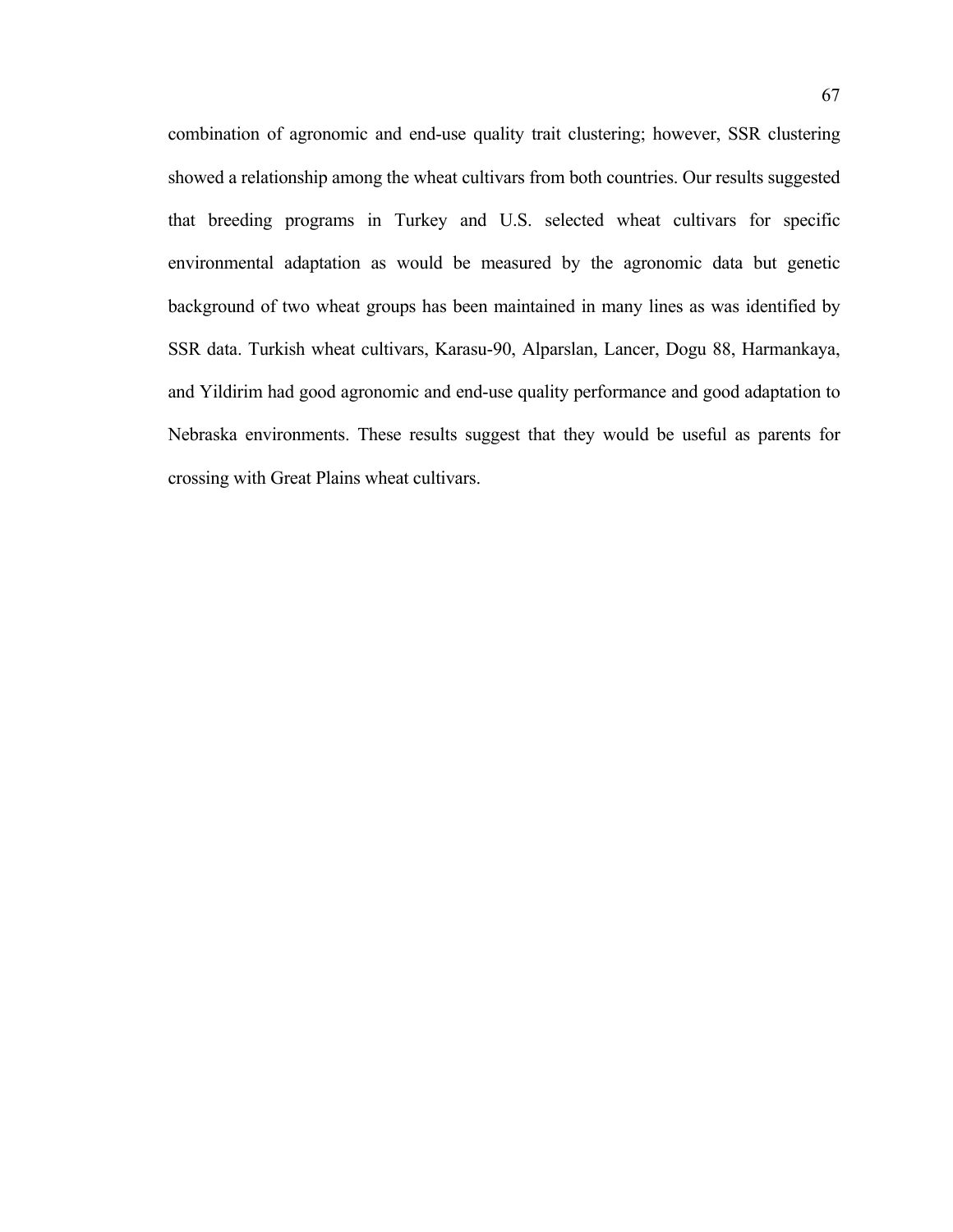## **REFERENCES**

- Akar, T., S. Yazar, E. Dönmez, M. Avcı, and F. Düşünceli. 2007. Current status of national winter wheat breeding in Turkey. J. Agric. Res. 45(1):1-8.
- Altintas, S., F. Toklu, S. Kafkas, B. Kilian, A. Brandolini, and H. Ozkan. 2008. Estimating genetic diversity in durum and bread wheat cultivars from Turkey using AFLP and SAMPL markers. Plant breeding. 127:9-14.
- Annicciarico, P., C. Royo, F. Bellah, and M. Moragues. 2009. Relationships among adaptation patterns, morphophysiological traits and molecular markers in durum wheat. Plant Breeding. 128:164-171.
- Baenziger, P.S., D.R. Shelton, M.J. Shipman, and R.A. Graybosch. 2001. Breeding for end-use quality: Reflections on the Nebraska experience. Euphytica. 119:95-100.
- Bilgin, O.; K.Z. Korkut. 2005. Determination of Some Bread Quality and Grain Yield Characters in Bread Wheat (*Triticum aestivum* L.). International Journal of Agriculture-and Biology. 7(1): 125-128.
- Budak, H., P. S. Baenziger, R. A. Graybosch, B. S. Beecher, K. M. Eskridge, and M. J. Shipman. 2003. Genetic and environmental effects on dough mixing characteristics and agronomic performance of diverse hard red winter wheat genotypes. Cereal Chemistry. 80(5):518-523.
- Cox, T.S., J. P. Shroyer, Liu Ben-Hui, R. G. Sears, and T. J. Martin. 1988. Genetic improvement in agronomic traits of hard red winter wheat cultivars from 1919 to 1987. Crop Sci. 28:756-76.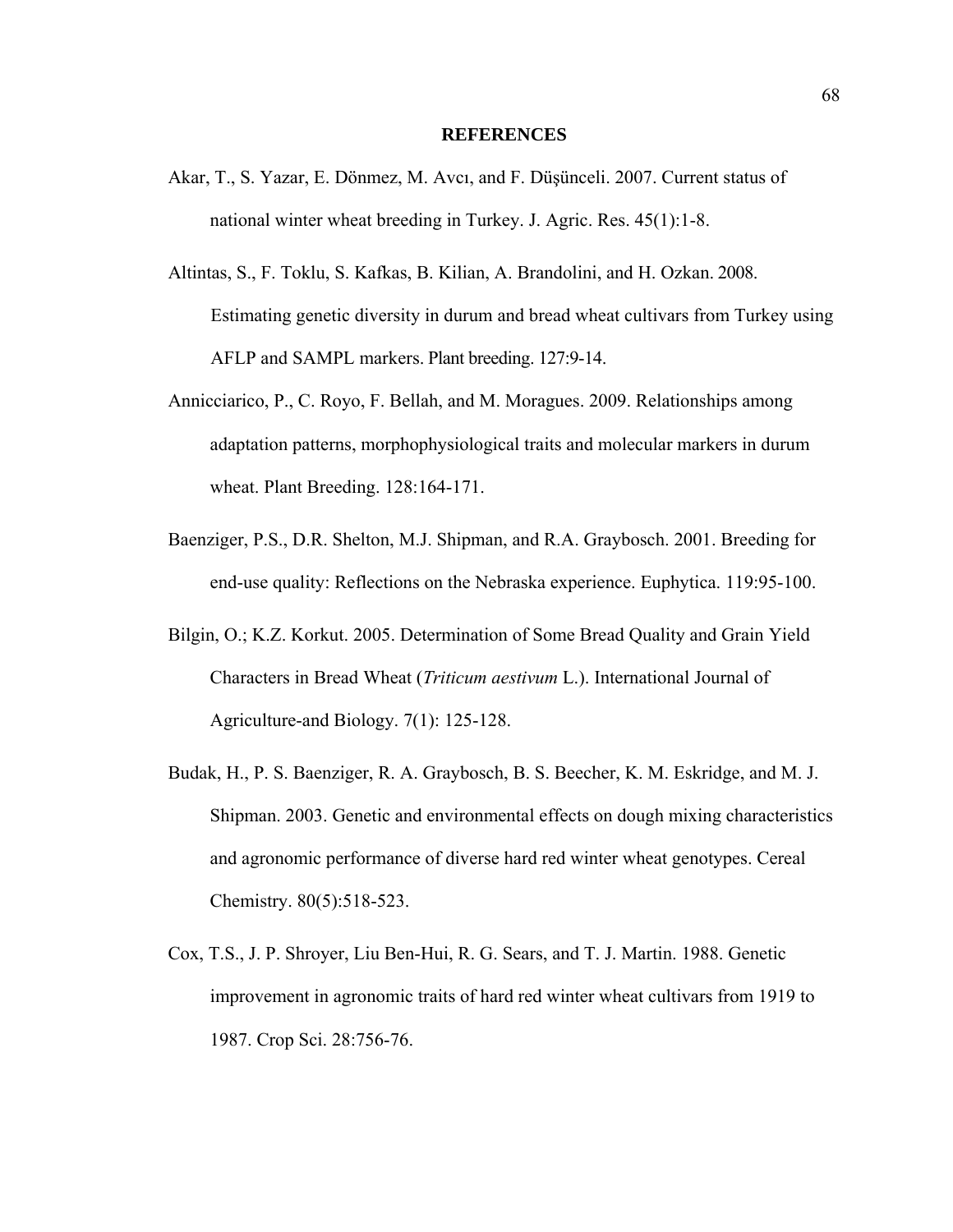- Cox, T.S., M. D. Shogren, R. G. Sears, T. J. Martin and L. C. Bolte**.** 1989. Genetic Improvement in Milling and Baking Quality of Hard Red Winter Wheat Cultivars, 1919 to 1988. Crop Sci 29:626-631
- Cui. Z., T.E. Carter, Jr., J.W. Burton, and R. Wells. 2001. Phenotypic diversity of modern Chinese and north American soybean cultivars. Crop Sci. 41:1954-1967.
- Dalrymple, D.G. 1988. Changes in wheat varieties and yields in the United States, 1919- 1984. Agriculture History. 62(4):20-36.
- Dong, H. RG, Sears, TS Cox, RC Hoseney. G.L. Lookhart and M.D. Shogren. 1992. [Relationships between protein composition and mixograph and loaf characteristics](http://www.aaccnet.org/cerealchemistry/backissues/1992/69_132.pdf)  [in wheat.](http://www.aaccnet.org/cerealchemistry/backissues/1992/69_132.pdf) Cereal Chem. 69 (2): 132-136
- Donmez, E., R. G. Sears, J. P. Shroyer, and G. M. Paulsen. 2001. Genetic gain in yield attributes of winter wheat in the Great Plains. Crop Sci. 41:1412-1419.
- Eberhart, S.A., and W.A. Russell. 1966. Stability parameters for comparing varieties. Crop Sci. 6:36-40.
- Finlay, K.W. and G.N. Wilkinson. 1963. The analysis of adaptation in a plant-breeding programme. Australian Journal of Agricultural Research 14(6) 742 – 754
- Flury, B and H. Riedwyl. 1986. Standard distance in univariate and multivariate analysis. The American Statistician. 40:249-251.
- Fufa, H. 2004. Improvement trends, phenotypic and molecular diversity among hard red winter wheat cultivars in Nebraska. University of Nebraska-Lincoln dissertation. NE.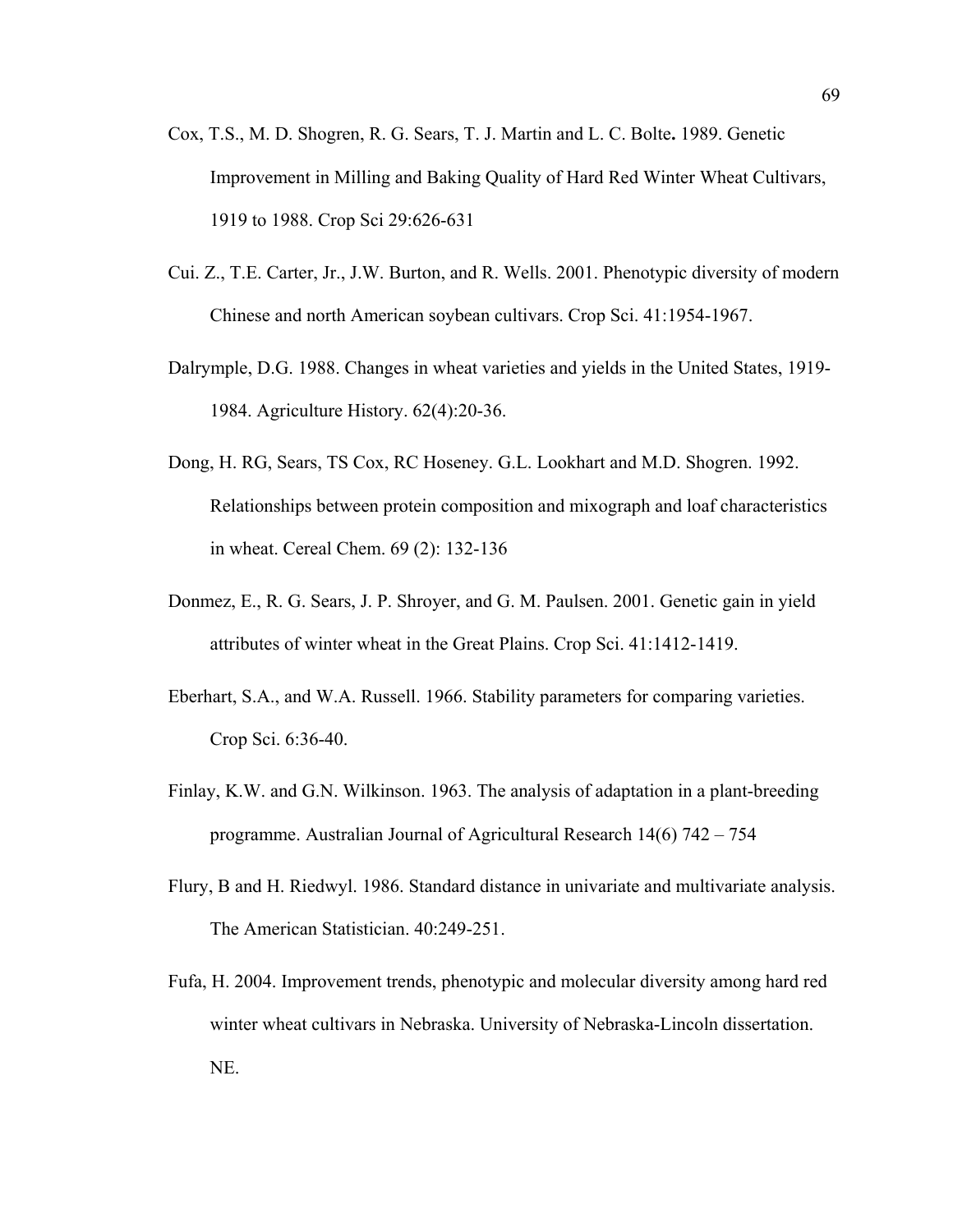- Fufa, H., P. S. Baenziger, B. S. Beecher, R. A. Graybosch, K. M. Eskridge, and L. A. Nelson. 2005. Genetic improvement trends in agronomic performances and end-use quality characteristics among hard red winter wheat cultivars in Nebraska. [Euphytica.](https://commerce.metapress.com/content/102881/?p=80facc066a8e4181af26605b2ad446a0&pi=0) 144:187-198.
- Fufa, H., P.S. Baenziger, B.S. Beecher, I. Dweikat, R.A. Graybosch, and K.M. Eskridge. 2005. Comparison of phenotypic and molecular marker-based classifications of hard red winter wheat cultivars. Euphytica. 145:133-146.
- Gomez, A.K., and A.A. Gomez. 1984. Statistic procedures for agriculture research. Wiley, New York. 332 p.
- Graybosh, R.A. 2001. Uneasy Unions: Quality Effects of Rye Chromatin Transfers to Wheat. Journal of Cereal Science 33: 3-16
- Groos, C., N. Robert, E. Bervas, and G. Charmet. 2003. Genetic analysis of grain proteincontent, grain yield and thousand-kernel weight in bread wheat. Theor Appl Genet. 106:1032-1040.
- Hamza, S., W. B. Hamida, Ahmed Rebaï and Moncef Harrabi. 2004. SSR-based genetic diversity assessment among Tunisian winter barley and relationship with morphological traits. Euphytica 135: 10**7-**118
- Karagoz, A., and N. Zencirci. 2005. Variation in wheat (*Triticum* spp.) landraces from different altitudes of three regions of Turkey. Genetic Resources and Crop Evolution. 52:775-785.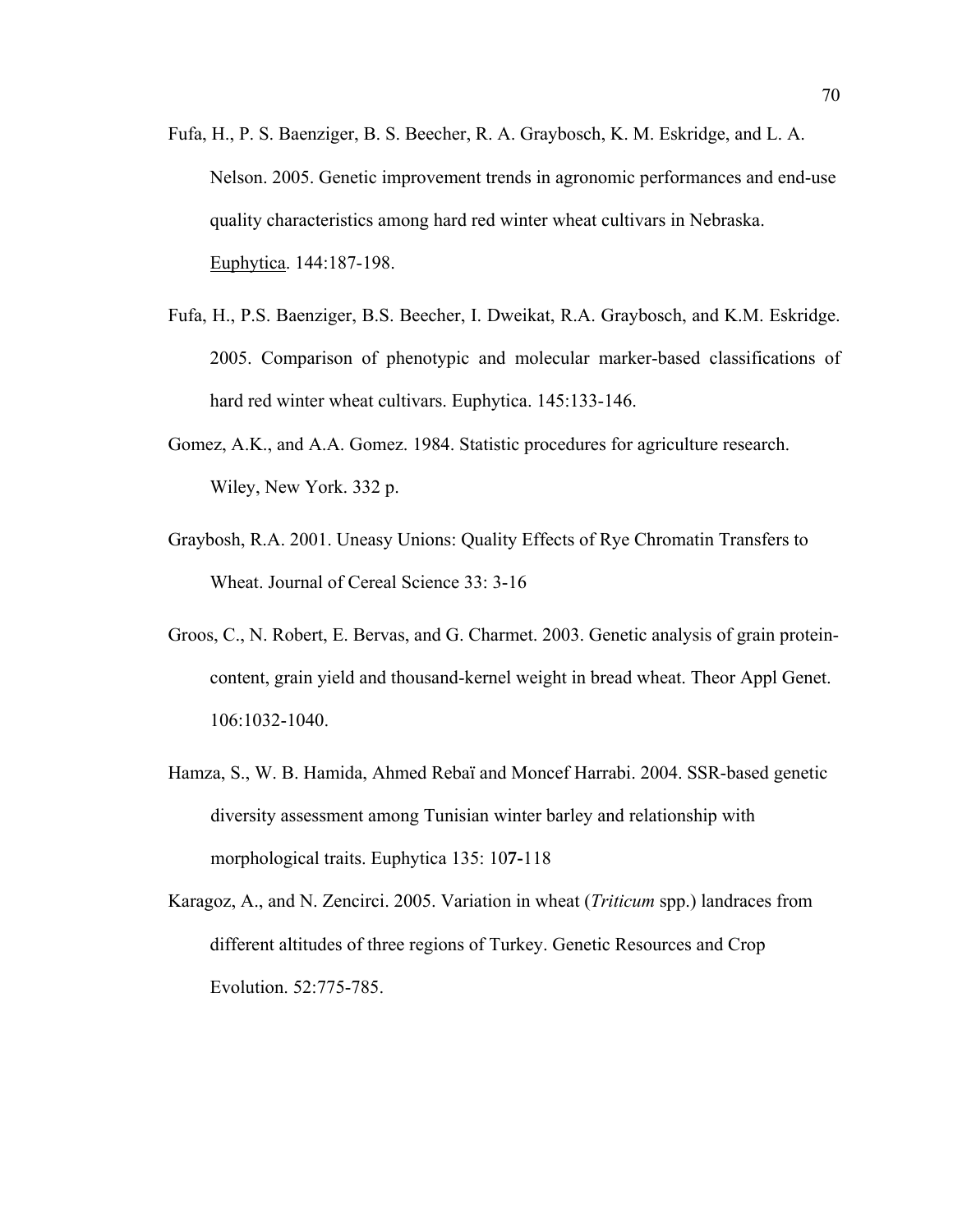- Kumlay, A. M., P. S. Baenziger, K. S. Gill, D. R. Shelton, R. A. Graybosch, A. J. Lukaszewski, and D. M. Wesenberg. 2003. Understanding the effect of rye chromatin in bread wheat. Crop Science 43: 1643-1651.
- Lin, C.S., M. R. Binns and L. P. Lefkovitch. 1986. Stability Analysis: Where Do We Stand?. Crop Sci 26:894-900.
- Maric, S., S. Bolaric, J. Martincic, I. Pejic, and V. Kozumplik. 2004. Genetic diversity of hexaploid wheat cultivars estimated by RAPD markers, morphological traits and coefficients of parentage. Plant breeding. 123:366-369.
- Mishra, R., P. S. Baenziger, W. K. Russell, R. A. Graybosch, D. D. Baltensperger, and K. M. Eskridge. 2006. Crossover Interactions for Grain Yield in Multienvironmental Trials of Winter Wheat. Crop Sci.46:1291-1298
- Moghaddam, M.E., R.M. Trethowan, H.M. William, A. Rezai, A. Arzani, and A.F. Mirlohi. 2005. Assessment of genetic diversity in bread wheat genotypes for tolerance to drought using AFLPs and agronomic traits. [Euphytica.](http://www.springerlink.com/content/102881/?p=4777a8f003d44dd692b71cd353d088ba&pi=0) 141:147-156.
- Moreno-Sevilla, B., P. S. Baenziger, D. R. Shelton**,** R. A. Graybosch, and C. J. Peterson. 1995. Agronomic performance and end-use quality of 1B vs. 1BL/1RS genotypes derived from winter wheat 'Rawhide'. Crop Sci 35:1607-1612.
- Olgun, M., T. Yildirim and M. Turan. 2005. Adaptation of wheat genotypes (*Triticum aestivum* L.) to cold climate. Acta Agriculturae Scandinavica Section B-Soil and Plant. 55:9-15.
- Ozturk, A., and F. Aydin. 2004. Effect of water stress at various growth stages on some quality characteristics of winter wheat. J. Agronomy and Crop Science. 109:93-99.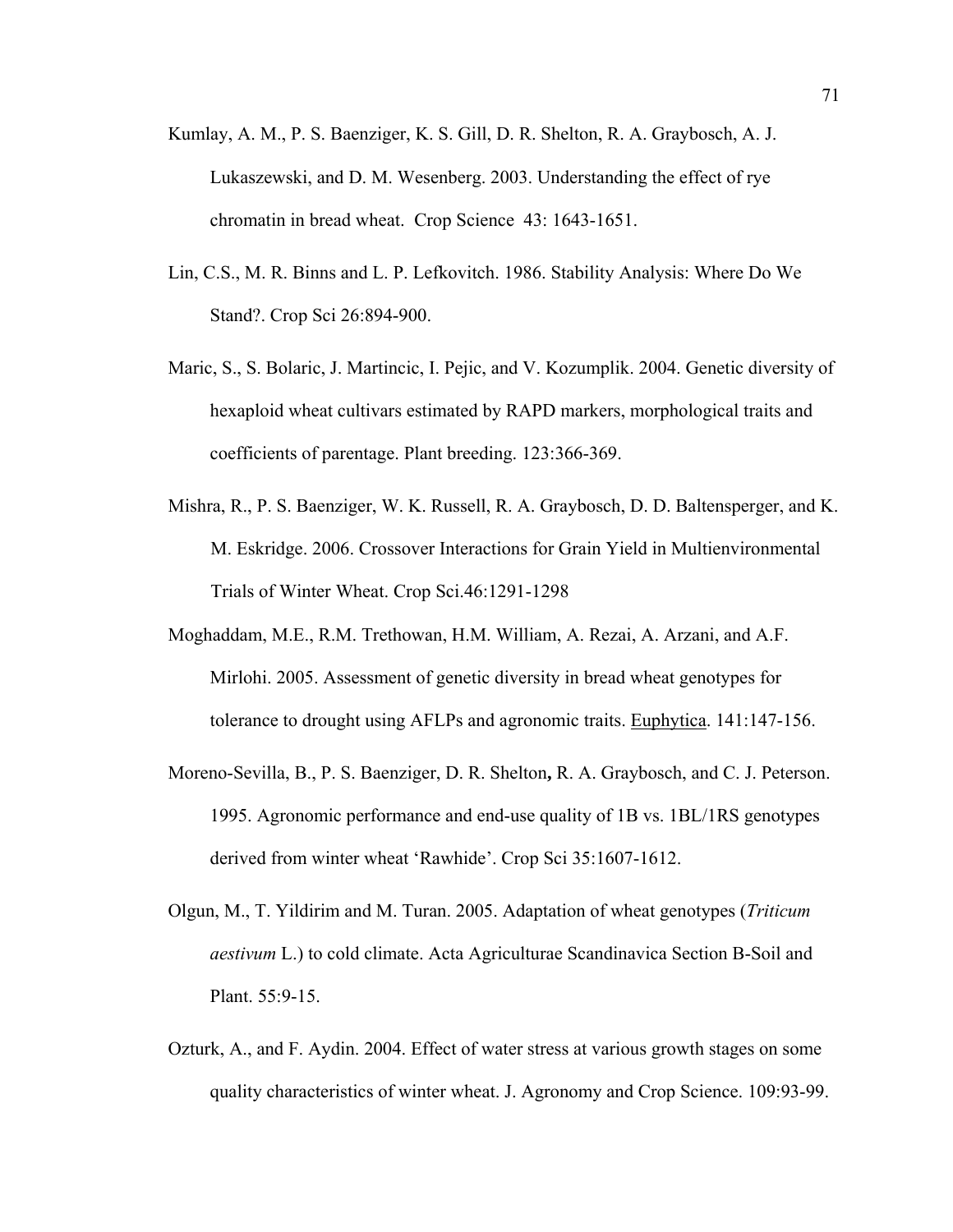- Paulsen, G.M. 2003. A history of wheat improvement at Kansas State University. Keeping up with research. Kansas state university agricultural experiment station and cooperative extension service.
- Peterson, C.J. 1992. Similarities among Test Sites Based on Cultivar Performance in the Hard Red Winter Wheat Region. Crop Sci 32:907-912.
- Peterson, C.J., and W. H. Pfeiffer. 1989. International winter wheat evaluation: relationships among test sites based on cultivar performance**.** Crop Sci. 29:276-282.
- Peterson, C.J., R. A. Graybosch, P. S. Baenziger, and A. W. Grombacher. 1992. Genotype and environment effects on quality characteristics of hard red winter wheat. Crop Sci. 32:98-103.
- Peterson, C.J., R.A. Graybosch, D.R. Shelton, and P.S. Baenziger. 1998. Baking quality of hard winter wheat: Response of cultivars to environment in the Great Plains. Euphytica. 100:157-162.
- Peterson, C.J., V.A. Johnson, J.W. Schmidt, and R.F. Mumm. 1989. Genetic improvement and the variability in wheat yields in the Great Plains. p. 175-184. *In* J.R. Anderson, and P.B.R. Hazell (ed.) Variability in grain yields implications for agricultural research and policy in developing countries.
- Quisenberry, K.S., and L.P. Reitz. 1974. Turkey wheat: the cornerstone of an empire. Agricultural History. 48:98-110.
- Russell, W.K., K. M. Eskridge, D. A. Travnicek, and F. R. Guillen-Portal. 2003. Clustering environments to minimize change in rank of cultivars. Crop Sci. 43:858- 864.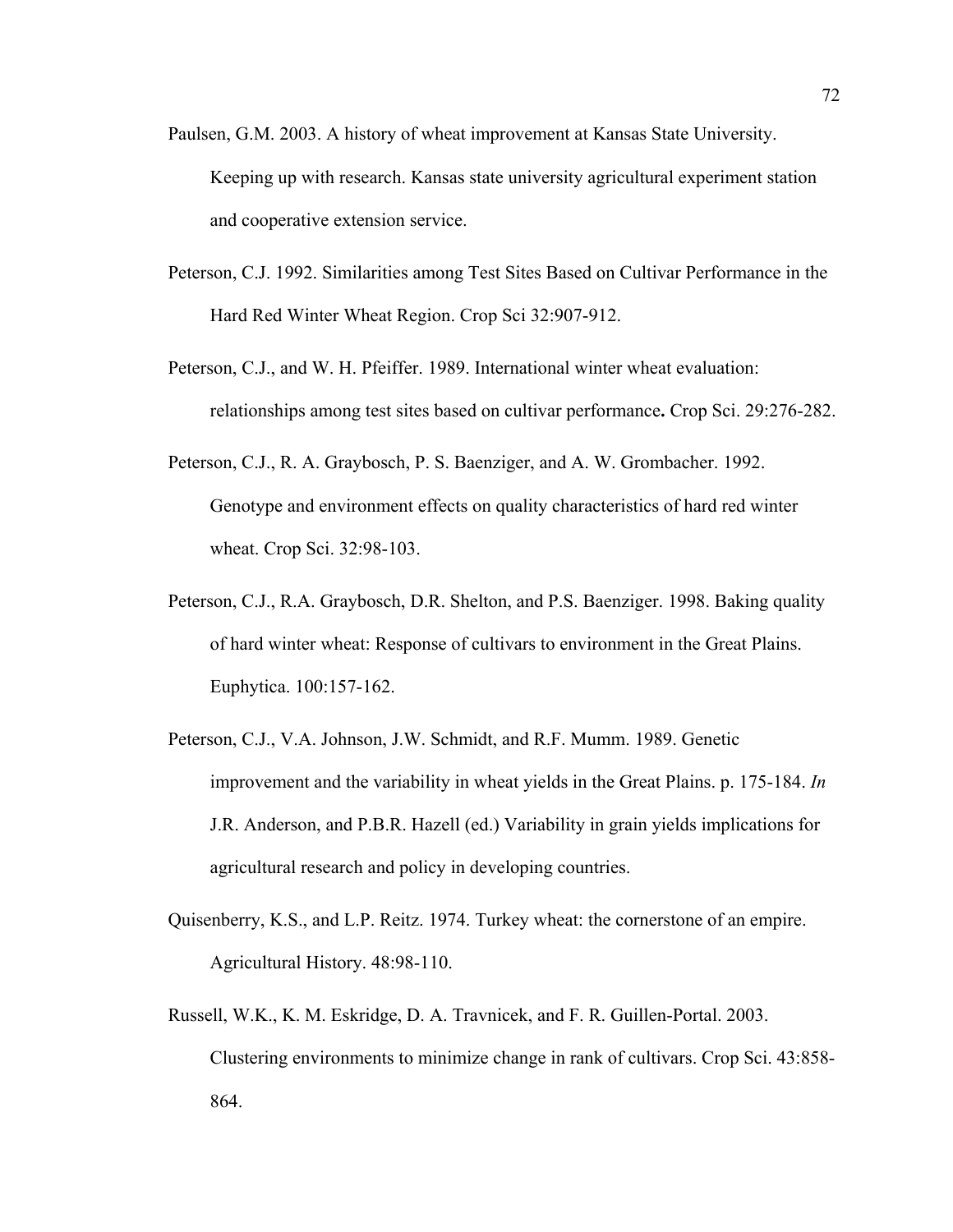- Schmidt, J.W. 1974. The role of Turkey wheat germplasm in wheat improvement. Transactions of the Kansas Academy of Science. 77(3):159-172.
- Schmidt, J.W. 1984. Genetic contribution to yield gains in wheat. p 89-101. *In* W.R. Fehr (ed.) Genetic Contribution to Yield Gains of Five Major Crop Plants. ASA-CSSA Madison, Wisconsin.
- Tabachnick, B.G., and L.S. Fidell. 2001. Using multivariate statistics. Allyn & Bacon, Inc. MA. p 80.
- Tsõmbalova; J., M. Haljak, A. Ingver, and K.Järve. 2008. Acta Agriculturae Scandinavica, Section B - Plant Soil Science. 58:97-104.
- Vieira, E.A., F. I. Félix de Carvalho, I.Bertan, M. M. Kopp, P. D. Zimmer, G. Benin, J. A. Gonzalez da Silva2, I. Hartwig, G. Malone and A. Costa de Oliveira. 2007. Association between genetic distances in wheat (Triticum aestivum L.) as estimated by AFLP and morphological markers. Genetics and Molecular Biology. 30 (2): 392-399
- Weber W.E, and G. Wricke. 1990. Genotype x environment interaction and its implications in plant breeding. p. 1-19. *In* M.S. Kang (ed.) Genetic-by-Environment interaction and plant breeding. Louisiana State University. Baton Rouge, Louisiana.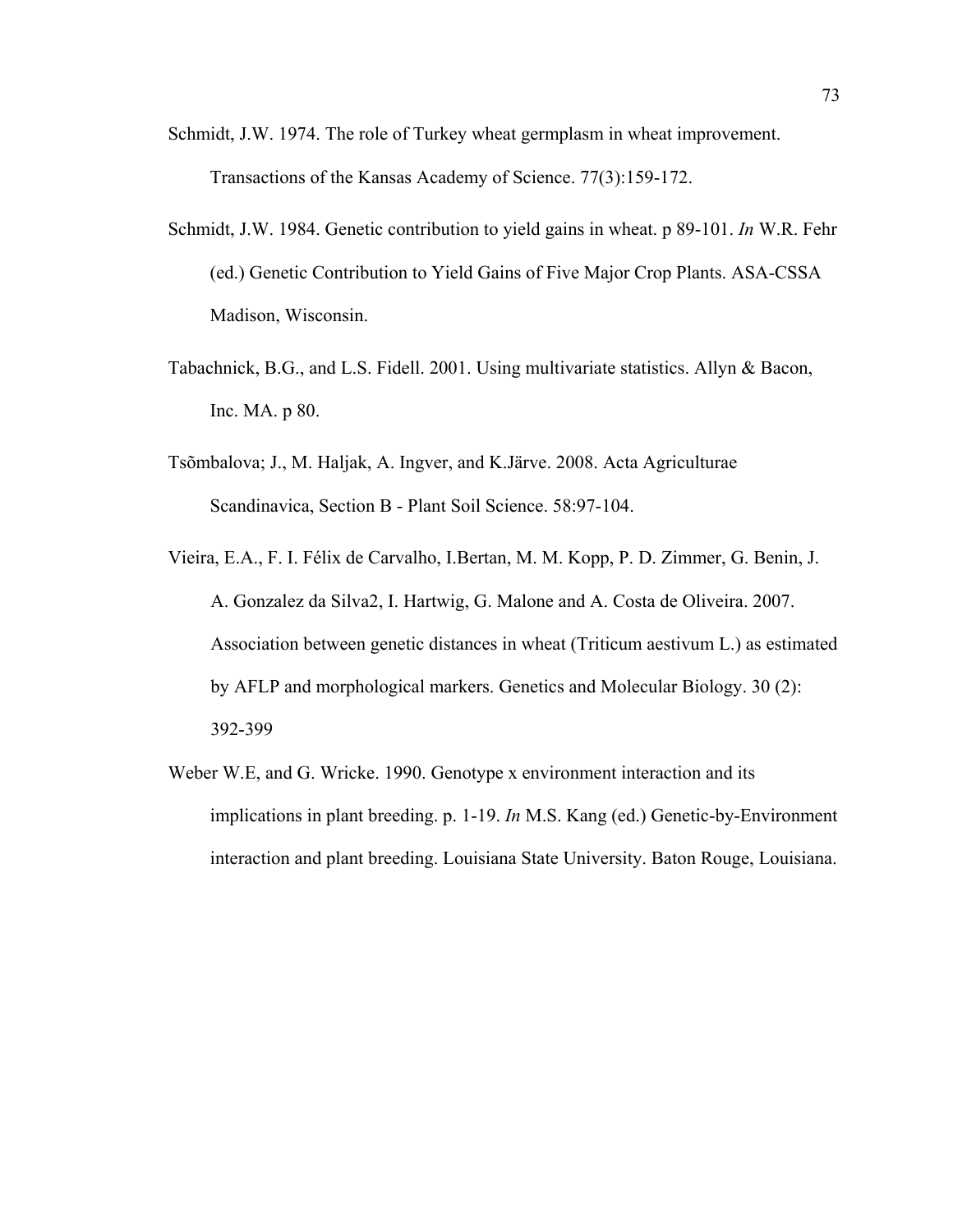|              |                          |           |           |              | Mean Squares |           |             |            |              |             |
|--------------|--------------------------|-----------|-----------|--------------|--------------|-----------|-------------|------------|--------------|-------------|
| Source of    |                          | Grain     | Number    | Grain Volume | Winter       | Days of   | Plant       | Kernel     | Thousand     | Kernel      |
| variance     | df                       | Yield     | of spike  | Weight       | Survival     | Flowering | Height      | number     | Kernel       | weight per  |
|              |                          | (kg/ha)   | per $m2$  | (kg/hL)      | $(\%)$       | (day)     | (cm)        | per spike  | weight $(g)$ | spike $(g)$ |
| Environment  | 5                        | 181431094 | 2158478   | 4510         | 1598.27      | 3873.1    | 8677.22     | 2977.9     | 3071.719     | 9.839       |
| Iblock (Env) | 138                      | 389455    | 8009      | 3.586        | 74.07        | 1.33      | 21.577      | 13.235     | 5.397        | 0.0235      |
| Cultivar     | 44                       | 4836914** | 129553 ** | $107.52**$   | 1897.52 **   | $32.50**$ | $655.21$ ** | $221.89**$ | $75.21$ **   | $0.3502$ ** |
| C x E        | 220                      | 559874 ** | $9950**$  | $16.44$ **   | $208.91$ **  | $1.84$ ** | $37.20$ **  | $22.32**$  | $14.83**$    | $0.0567**$  |
| <b>MSE</b>   | 305                      | 128902    | 4140      | 1.494        | 37.429       | 0.509     | 11.41       | 10.81      | 3.4          | 0.0168      |
| Mean         | $\overline{\phantom{a}}$ | 3748      | 437       | 74.62        | 90           | 148       | 92          | 33         | 33.5         | 1.11        |
| C.V. (%)     | $\overline{\phantom{a}}$ | 9.58      | 14.72     | 1.64         | 6.79         | 0.48      | 3.66        | 10.03      | 5.51         | 11.73       |

Table 1 Analysis of variance for nine agronomic traits from six environments



Figure 1 Principle component analysis plot using nine agronomic variables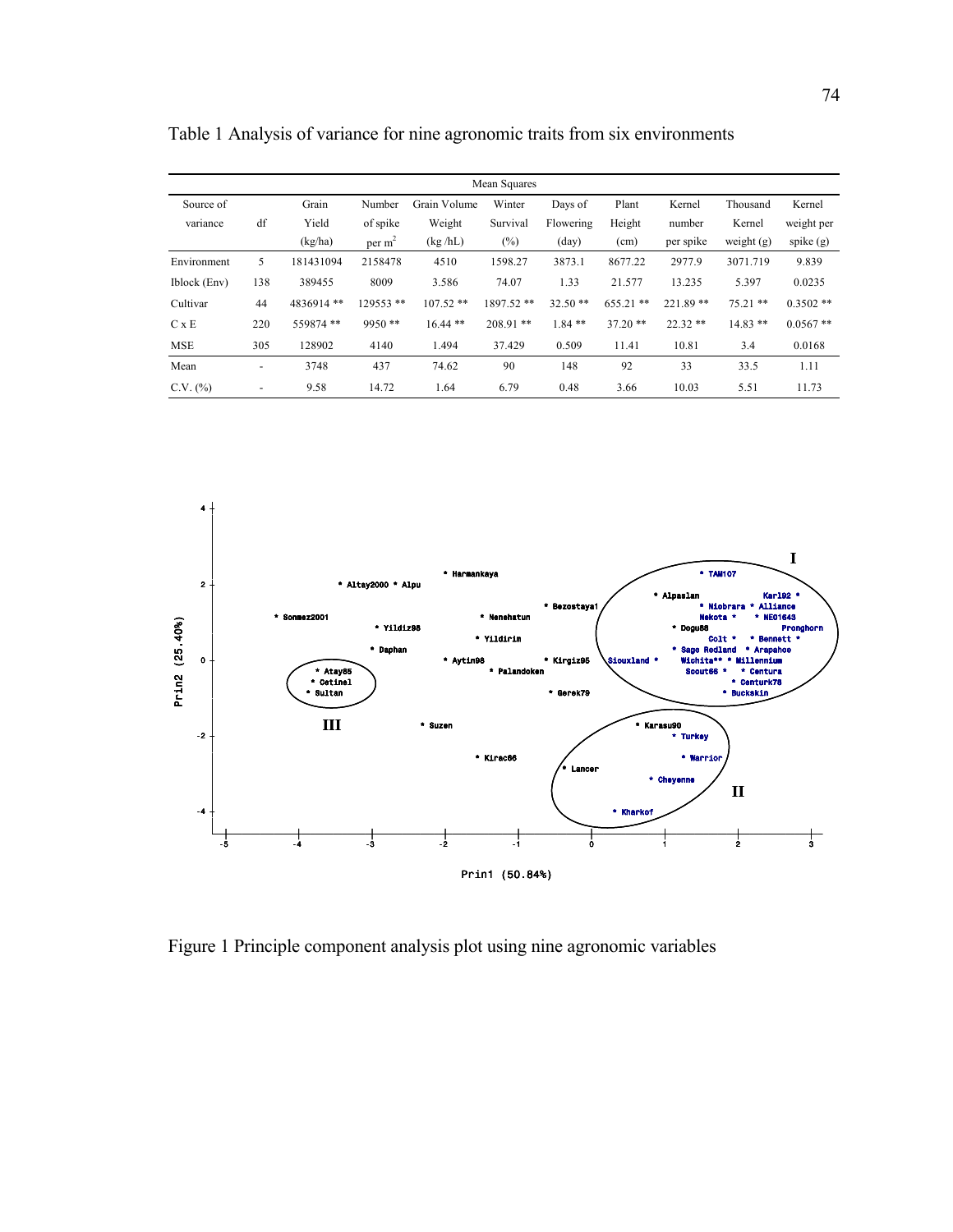

Figure 2 Dendrogram of 45 wheat cultivars based on nine agronomic traits using the average linkage clustering method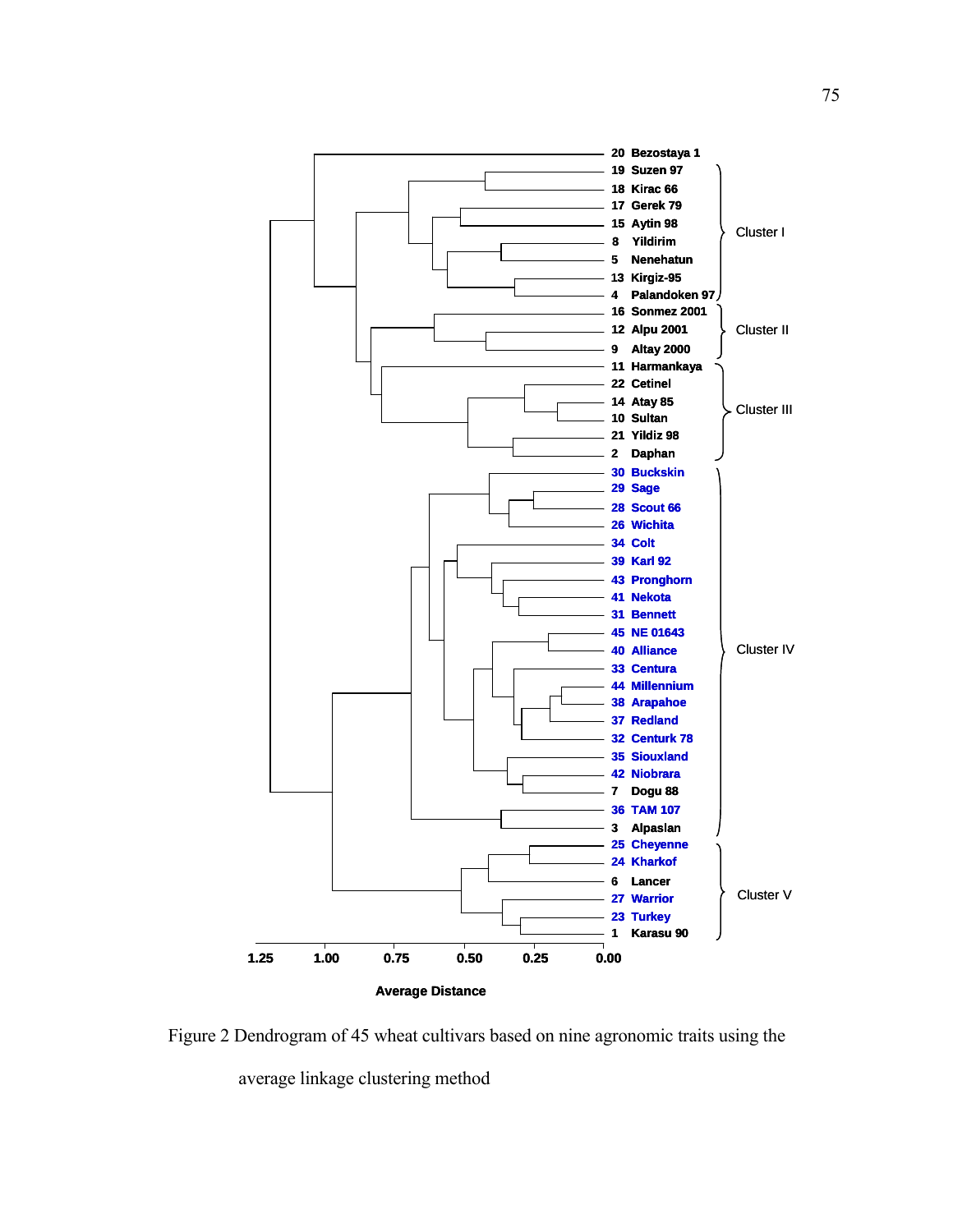| Mean Squares  |     |                    |                      |            |            |  |  |  |  |
|---------------|-----|--------------------|----------------------|------------|------------|--|--|--|--|
| Source of     |     | Flour              | Protein              | Mixing     | Mixing     |  |  |  |  |
| variance      | df  | Yield <sup>a</sup> | content <sup>b</sup> | Time       | Tolerance  |  |  |  |  |
|               |     | (g)                | (g)                  | (min)      | $(0-7)$    |  |  |  |  |
| Environment   | 5   | 431.36             | 9345.14              | 2.9222     | 6.3963     |  |  |  |  |
| Iblock (Env)  | 44  | 2.2608             | 70.9034              | 0.124      | 0.3033     |  |  |  |  |
| Cultivar      | 102 | $17.7301**$        | 329.3**              | 4.8862**   | $9.0130**$ |  |  |  |  |
| C x E         | 220 | 2.02096*           | 54.2144**            | $0.2509**$ | $0.4003**$ |  |  |  |  |
| <b>MSE</b>    | 168 | 1.4729             | 15.5898              | 0.1150     | 0.1389     |  |  |  |  |
| Mean          |     | 34.44              | 123.01               | 3.16       | 3.40       |  |  |  |  |
| $C.V.$ $(\%)$ |     | 3.52               | 3.21                 | 10.74      | 10.97      |  |  |  |  |

Table 2 Analysis of variance for four quality traits from six environments

\*\*\* highly significant at 5% and 1%, respectively; df = degree of freedom



Figure 3 Principle component analysis plot using four quality variables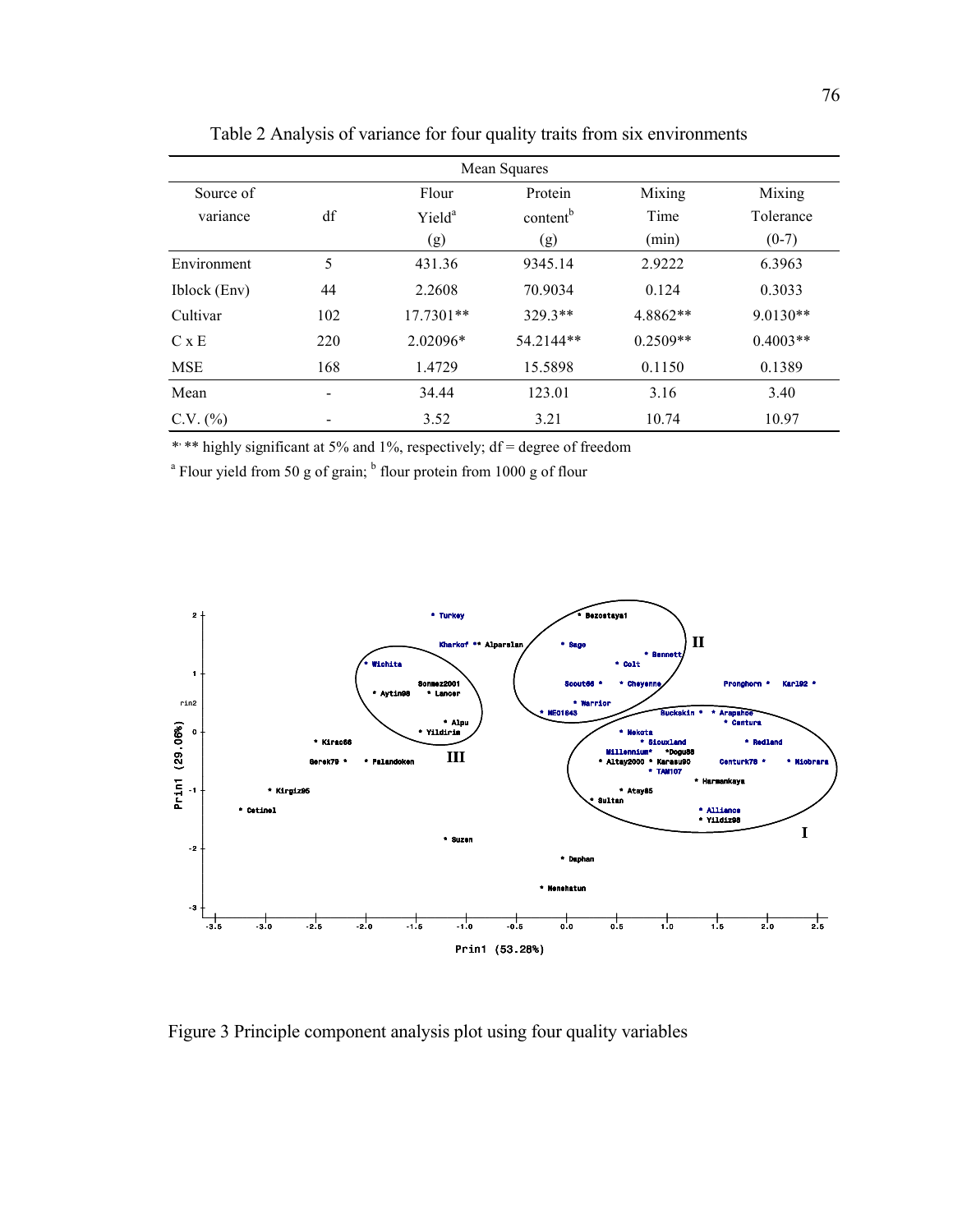

Figure 4 Dendrogram of 45 wheat cultivars based on end-use quality traits using average

linkage clustering method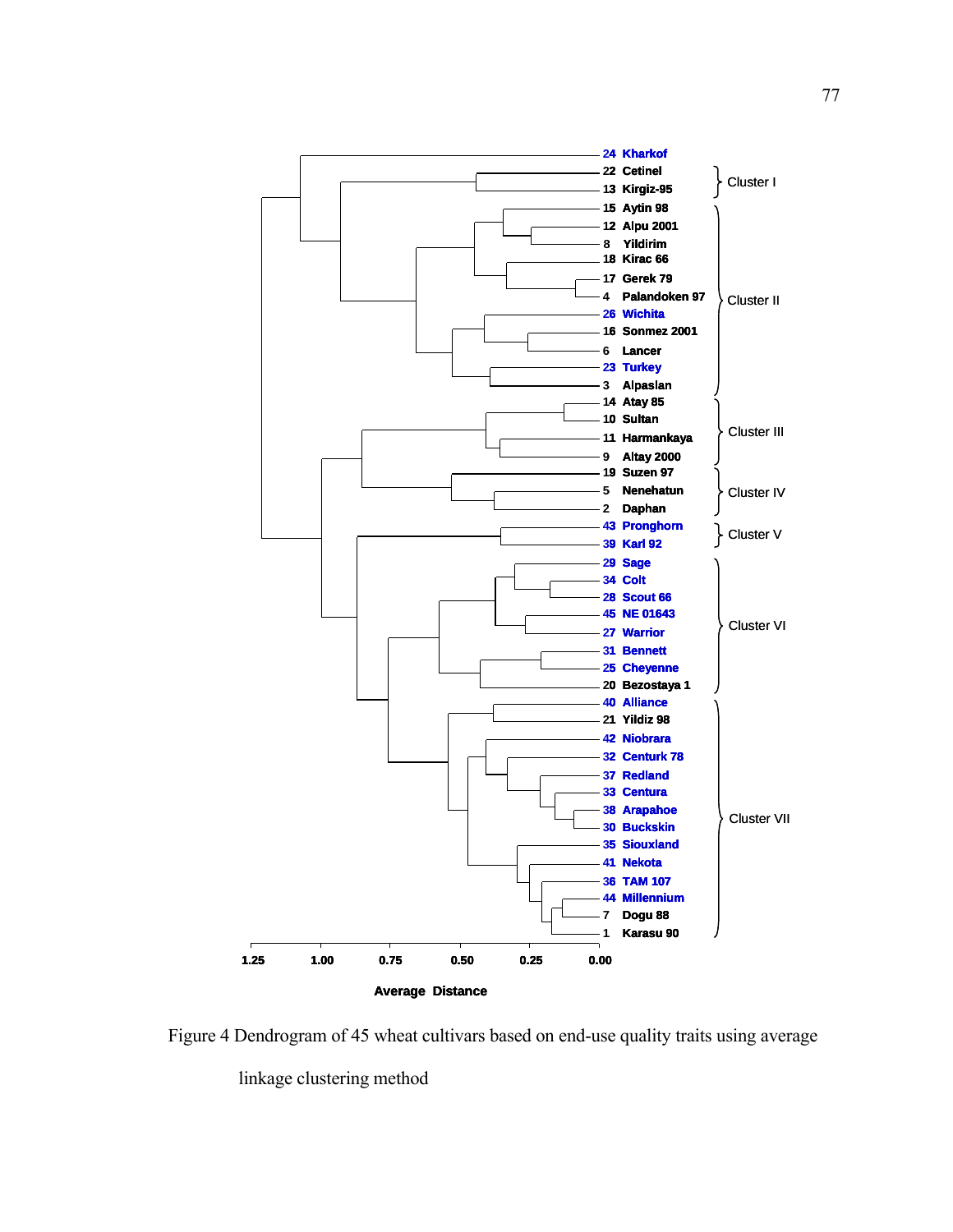

Figure 5 Principle component analysis plot using agronomic and end-use quality variables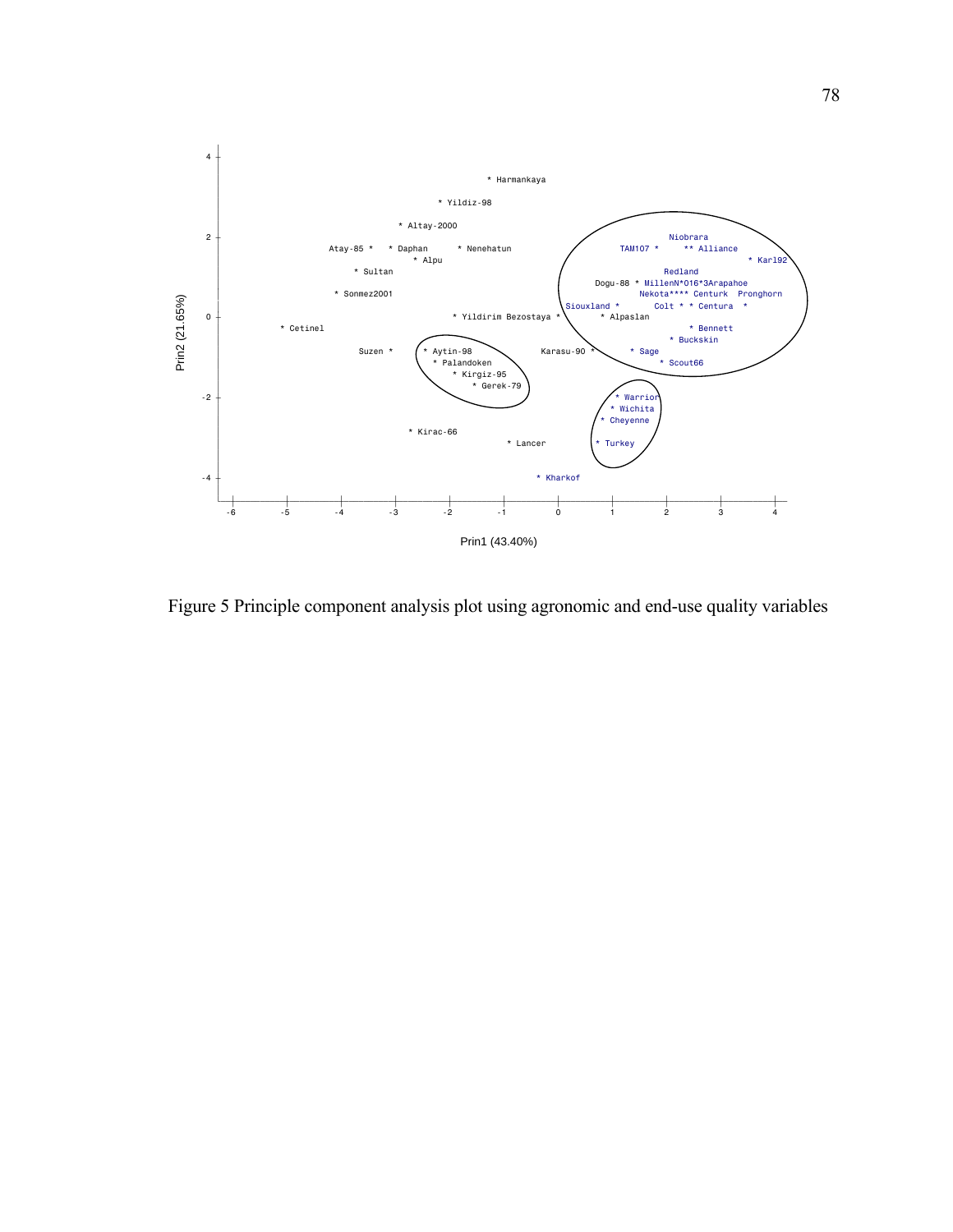

Figure 6 Dendrogram of 45 wheat cultivars based on agronomic and end-use quality traits

using average linkage clustering method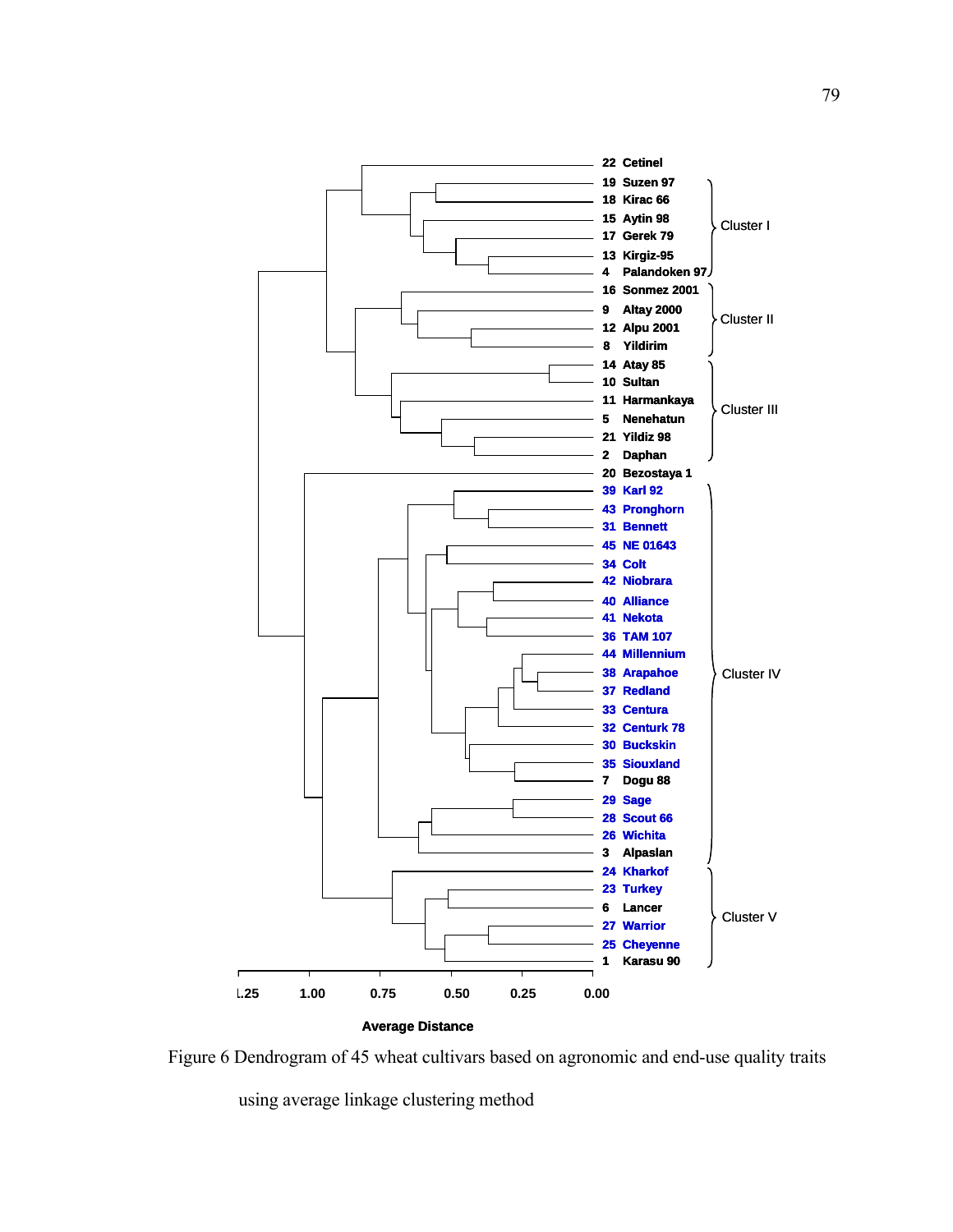|                   |                          |         |          |         | Mean Squares |           |          |           |              |             |
|-------------------|--------------------------|---------|----------|---------|--------------|-----------|----------|-----------|--------------|-------------|
| Source of         | df                       | Grain   | Number   | Test    | Winter       | Days of   | Plant    | Kernel    | Thousand     | Kernel      |
| variance          |                          | Yield   | of spike | Weight  | Survival     | Flowering | Height   | number    | Kernel       | weight per  |
|                   |                          |         | per $m2$ | (kg/hL) | $(\%)$       |           | (cm)     | per spike | weight $(g)$ | spike $(g)$ |
| Lincoln 2007      |                          |         |          |         |              |           |          |           |              |             |
| Rep               | $\overline{c}$           | 6387356 | 55917    | 11.41   | 414.63       | 12.41     | 31.25    | 0.38      | 13.37        | 0.0229      |
| Block (rep)       | 24                       | 261483  | 11462    | 24.72   | 125.66       | 1.139     | 21.88    | 23.77     | 6.66         | 0.02617     |
| Cultivar          | 44                       | 2283276 | 41409    | 40.84   | 1126.86      | 13.358    | 158.92   | 75.19     | 33.29        | 0.0816      |
| <b>MSE</b>        | 64                       | 100604  | 5648.98  | 1.1     | 58.41        | 0.9366    | 8.98     | 19.271    | 6.65         | 0.0214      |
| P-Value           | $\overline{\phantom{a}}$ | < 0001  | < 0001   | < 0001  | < 0001       | < 0001    | < 0001   | < 0001    | < .0001      | < 0001      |
| C.V. (%)          | $\overline{\phantom{a}}$ | 9.47    | 17.76    | 1.35    | 9.75         | 0.6859    | 3.86     | 13.25     | 8.29         | 14.84       |
| Lincoln 2009      |                          |         |          |         |              |           |          |           |              |             |
| Rep               | $\mathbf{1}$             | 321951  | 18918    | 4.377   | 87.6         | 20.556    | 39.86    | 30.003    | 0.369        | 0.0629      |
| Block (rep)       | 16                       | 346187  | 5783.9   | 1.213   | 128.59       | 1.242     | 41.41    | 11.7      | 3.756        | 0.0200      |
| Cultivar          | 44                       | 801982  | 19353    | 4.39    | 261.68       | 4.809     | 121.046  | 56.0756   | 20.526       | 0.162       |
| <b>MSE</b>        | 23                       | 203949  | 5030.96  | 0.93    | 29.44        | 0.7006    | 19.819   | 15.471    | 2.603        | 0.0233      |
| P-Value           | $\overline{\phantom{a}}$ | 0.0004  | 0.0005   | < 0001  | < 0001       | < 0001    | < 0001   | 0.0008    | < 0001       | < 0001      |
| C.V. (%)          | $\overline{\phantom{a}}$ | 9.588   | 17.19    | 1.2008  | 6.17         | 0.581     | 5.23     | 10.31     | 4.165        | 10.266      |
| Mead 2008         |                          |         |          |         |              |           |          |           |              |             |
| Rep               | $\mathbf{1}$             | 10570   | 1339     | 0.0017  | 71.11        | 0.044     | 90.00    | 68.57     | 16.73        | 0.0007      |
| Block (rep)       | 16                       | 52896   | 1262     | 8.23    | 41.05        | 0.227     | 22.27    | 3.63      | 3.043        | 0.0059      |
| Cultivar          | 44                       | 500736  | 12156    | 83.86   | 216.43       | 4.61      | 66.25    | 39.018    | 29.79        | 0.0288      |
| <b>MSE</b>        | 28                       | 37229   | 2338.71  | 3.25    | 23.11        | 0.225     | 17.31    | 7.52      | 3.58         | 0.005       |
| P-Value           | $\overline{\phantom{a}}$ | < 0001  | < 0001   | < 0001  | < 0001       | < 0001    | 0.0002   | < 0001    | < 0001       | < 0001      |
| C.V. (%)          | $\overline{\phantom{a}}$ | 12.71   | 18.43    | 2.97    | 5.19         | 0.307     | 4.61     | 8.72      | 8.33         | 10.04       |
| Mead 2009         |                          |         |          |         |              |           |          |           |              |             |
| Rep               | $\boldsymbol{2}$         | 490286  | 22638    | 62.989  | 155.18       | 0.8714    | 90.67    | 17.192    | 20.846       | 0.0794      |
| Block (rep)       | 24                       | 221683  | 2738     | 2.349   | 88.3         | 1.2623    | 11.22    | 18.565    | 7.517        | 0.0414      |
| Cultivar          | 44                       | 2337797 | 23846    | 39.473  | 1065.07      | 10.3855   | 168.706  | 58.45     | 29.292       | 0.1593      |
| <b>MSE</b>        | 61                       | 183564  | 2469     | 2.055   | 25.195       | 0.2956    | 10.248   | 10.4285   | 2.438        | 0.0219      |
| P-Value           | $\overline{\phantom{a}}$ | < 0001  | < 0001   | < 0001  | < 0001       | < 0001    | < 0001   | < 0001    | < 0001       | < 0001      |
| $C.V.$ $(\%)$     | $\overline{\phantom{a}}$ | 11.59   | 14.44    | 1.905   | 5.9          | 0.371     | 3.617    | 8.679     | 4.233        | 10.757      |
| North Platte 2008 |                          |         |          |         |              |           |          |           |              |             |
| Rep               | $\overline{c}$           | 187184  | 13628    | 1.743   | 133.89       | 2.49      | 14.21    | 8.49      | 1.55         | 0.0224      |
| Block (rep)       | 24                       | 406768  | 6836     | 1.062   | 67.02        | 0.69      | 12.86    | 5.73      | 2.45         | 0.0108      |
| Cultivar          | 44                       | 1651475 | 58942    | 13.346  | 492.57       | 5.27      | 192.53   | 101.84    | 20.78        | 0.17781     |
| <b>MSE</b>        | 64                       | 149959  | 4241     | 1.697   | 57.92        | 0.48      | 11.65    | 6.42      | 2.51         | 0.0096      |
| P-Value           |                          | < 0001  | < 0001   | < 0001  | < 0001       | < 0001    | < 0001   | < 0001    | < 0001       | < 0001      |
| C.V. (%)          | $\overline{\phantom{a}}$ | 7.17    | 11.02    | 1.7     | 8.2          | 1.97      | 3.26     | 7.66      | 4.4          | 8.18        |
| North Platte 2009 |                          |         |          |         |              |           |          |           |              |             |
| Rep               | $\overline{c}$           | 1523715 | 33554    | 5.78    | 11.851       | 1.029     | 111.0296 | 7.4868    | 27.668       | 0.0492      |
| Block (rep)       | 24                       | 353165  | 9198.98  | 1.39    | 22.49        | 0.443     | 8.61     | 4.097     | 3.851        | 0.00997     |
| Cultivar          | 44                       | 988818  | 51578    | 5.46    | 209.548      | 7.506     | 253.41   | 37.753    | 24.231       | 0.0877      |
| <b>MSE</b>        | 64                       | 97176   | 4612.84  | 0.67    | 22.185       | 0.207     | 9.093    | 4.311     | 2.311        | 0.007       |
| P-Value           | $\overline{\phantom{a}}$ | < 0001  | < 0001   | < 0001  | < 0001       | < 0001    | < .0001  | < 0001    | < 0001       | < 0001      |
| $C.V.$ $(\%)$     | $\overline{\phantom{a}}$ | 8.062   | 11.276   | 1.05    | 4.996        | 0.306     | 2.99     | 8.547     | 4.467        | 10.067      |

Appendix 1 Analysis of variance of nine agronomic traits from each environment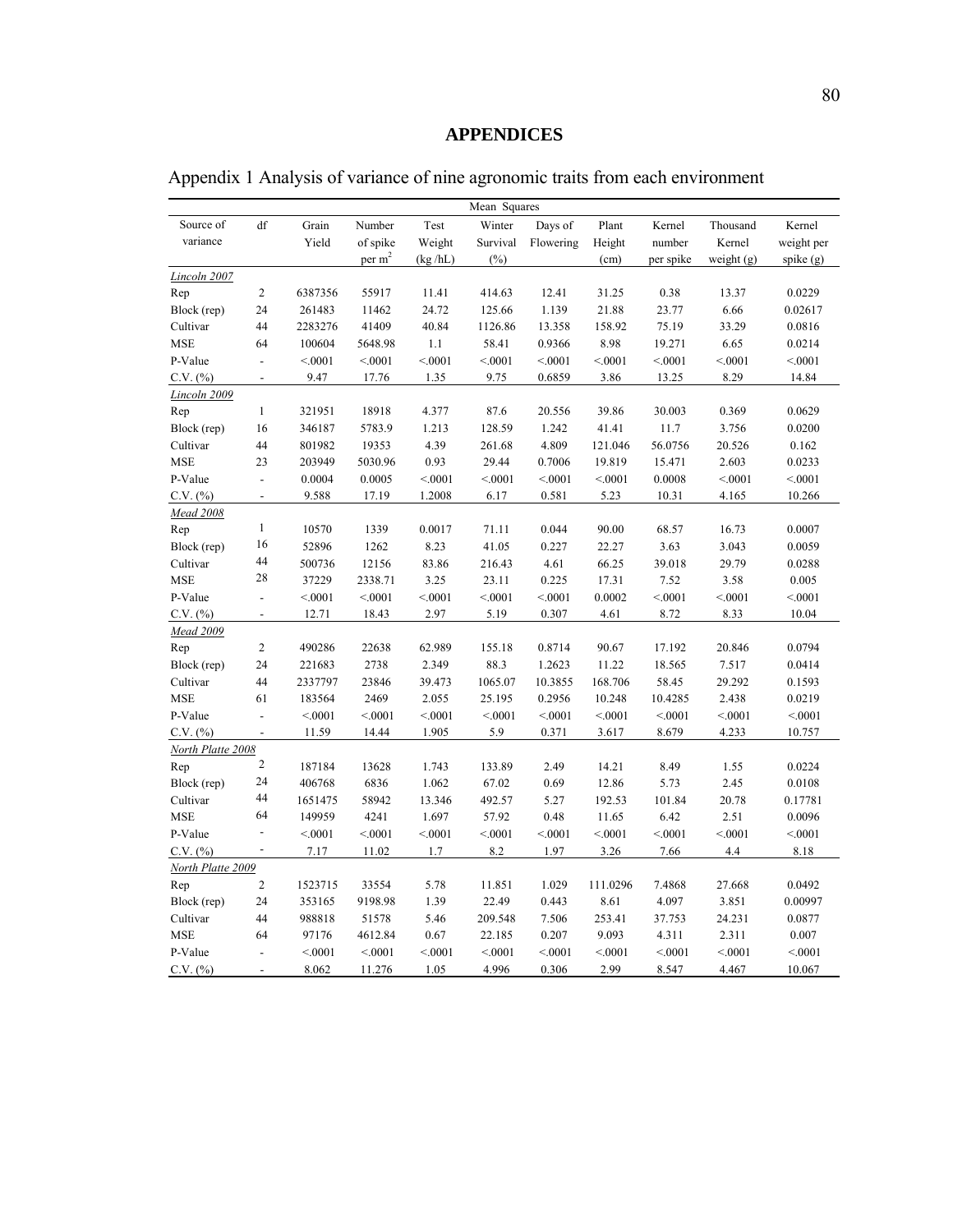|                 | Days of   | Plant  | Kernel    | Number             | Grain Volume Thousand |              | Kernel      | Grain   | Winter   | Slope $(b)$ *  |
|-----------------|-----------|--------|-----------|--------------------|-----------------------|--------------|-------------|---------|----------|----------------|
| Cultivars       | Flowering | Height | number    | of spike           | Weight                | Kernel       | weight per  | Yield   | Survival | of Grain       |
|                 | (day)     | (cm)   | per spike | per m <sup>2</sup> | (kg/hL)               | weight $(g)$ | spike $(g)$ | (kg/ha) | (%)      | Yield          |
| Karasu-90       | 148       | 100    | 29        | 433                | 73.7                  | 31.07        | 0.90        | 3236    | 93       | 0.97           |
| Daphan          | 150       | 84     | 38        | 301                | 71.9                  | 33.03        | 1.25        | 3085    | 66       | 1.03           |
| Alparslan       | 145       | 85     | 33        | 417                | 78.0                  | 34.89        | 1.16        | 3738    | 97       | 0.82           |
| Palandoken-97   | 148       | 101    | 32        | 300                | 70.7                  | 36.76        | 1.17        | 2977    | 87       | 1.10           |
| Nenehatun       | 148       | 85     | 35        | 331                | 73.0                  | 35.21        | 1.24        | 3470    | 81       | 1.02           |
| Lancer          | 151       | 101    | 29        | 387                | 71.5                  | 31.10        | 0.89        | 2707    | 98       | 0.81           |
| Dogu-88         | 147       | 90     | 33        | 483                | 77.9                  | 33.45        | 1.09        | 4027    | 97       | 0.97           |
| Yildirim        | 150       | 91     | 37        | 358                | 74.0                  | 34.69        | 1.28        | 3731    | 83       | 1.01           |
| Altay-2000      | 149       | 93     | 43        | 245                | 74.7                  | 36.83        | 1.59        | 3263    | 70       | 1.08           |
| Sultan          | 152       | 87     | 42        | 307                | 67.3                  | 30.40        | 1.27        | 3241    | 70       | 1.04           |
| Harmankaya      | 148       | 76     | 42        | 341                | 72.6                  | 34.24        | 1.44        | 3800    | 92       | 0.98           |
| Alpu-2001       | 150       | 84     | 40        | 304                | 74.2                  | 37.25        | 1.51        | 3662    | 78       | 1.00           |
| Kirgiz-95       | 148       | 96     | 31        | 370                | 72.6                  | 35.46        | 1.12        | 3380    | 87       | 1.02           |
| Atay-85         | 151       | 88     | 42        | 306                | 67.6                  | 31.09        | 1.32        | 3310    | 70       | 1.13           |
| Aytin-98        | 149       | 88     | 31        | 345                | 72.5                  | 34.48        | 1.12        | 2989    | 60       | 0.83           |
| Sonmez-2001     | 149       | 91     | 39        | 206                | 71.4                  | 37.22        | 1.46        | 2432    | 56       | 0.89           |
| Gerek-79        | 148       | 91     | 29        | 404                | 71.0                  | 32.67        | 0.96        | 3167    | 80       | 1.02           |
| Kirac-66        | 150       | 100    | 31        | 322                | 70.9                  | 29.97        | 0.95        | 2552    | 78       | 0.92           |
| Suzen           | 151       | 98     | 34        | 318                | 69.1                  | 32.75        | 1.12        | 2877    | 79       | 1.10           |
| Bezostaya-1     | 148       | 96     | 32        | 312                | 75.4                  | 40.23        | 1.32        | 3358    | 99       | 1.00           |
| Yildiz-98       | 149       | 82     | 41        | 325                | 70.1                  | 31.96        | 1.30        | 3512    | 71       | 1.18           |
| Cetinel         | 151       | 86     | 40        | 257                | 66.0                  | 31.59        | 1.29        | 2994    | 79       | 1.31           |
| Turkey          | 149       | 105    | 29        | 464                | 75.9                  | 31.55        | 0.93        | 3406    | 100      | 0.97           |
| Kharkof         | 152       | 109    | 27        | 416                | 74.0                  | 30.05        | 0.83        | 2805    | 99       | 0.90           |
| Chevenne        | 152       | 106    | 28        | 485                | 74.9                  | 30.44        | 0.85        | 3346    | 99       | 1.02           |
| Wichita         | 146       | 99     | 27        | 465                | 77.4                  | 35.59        | 0.97        | 3545    | 99       | 0.88           |
| Warrior         | 150       | 102    | 29        | 526                | 74.0                  | 29.90        | 0.85        | 3730    | 100      | 1.17           |
| Scout66         | 148       | 99     | 27        | 499                | 78.3                  | 35.86        | 0.97        | 3873    | 98       | 0.91           |
| Sage            | 148       | 97     | 30        | 467                | 77.3                  | 35.53        | 1.10        | 3971    | 98       | 0.94           |
| <b>Buckskin</b> | 148       | 105    | 30        | 530                | 76.6                  | 33.66        | 0.99        | 4219    | 100      | 1.30           |
| Bennett         | 146       | 91     | 27        | 521                | 77.9                  | 35.12        | 0.97        | 3969    | 100      | 0.89           |
| Centurk78       | 148       | 95     | 34        | 593                | 77.4                  | 29.05        | 0.98        | 4510    | 100      | 1.13           |
| Centura         | 148       | 93     | 30        | 568                | 78.1                  | 32.38        | 0.97        | 4317    | 99       | 1.08           |
| Colt            | 147       | 79     | 30        | 568                | 77.4                  | 31.28        | 0.94        | 4224    | 99       | 0.85           |
| Siouxland       | 148       | 97     | 34        | 480                | 76.1                  | 32.87        | 1.13        | 4200    | 98       | 1.05           |
| <b>TAM107</b>   | 145       | 84     | 30        | 479                | 77.4                  | 37.60        | 1.15        | 4240    | 99       | 0.92           |
| Redland         | 148       | 92     | 33        | 573                | 75.9                  | 30.54        | 1.01        | 4738    | 99       | 0.83           |
| Arapahoe        | 148       | 91     | 32        | 601                | 77.6                  | 31.71        | 1.03        | 4893    | 100      | 1.04           |
| Karl92          | 145       | 81     | 27        | 592                | 78.2                  | 34.89        | 0.96        | 4537    | 100      | 0.89           |
| Alliance        | 147       | 89     | 32        | 596                | 77.9                  | 33.90        | 1.10        | 5067    | 99       | 1.08           |
| Nekota          | 147       | 84     | 29        | 547                | 78.0                  | 35.21        | 1.02        | 4286    | 100      | 0.73           |
| Niobrara        | 147       | 90     | 32        | 521                | 76.9                  | 35.16        | 1.13        | 4613    | 100      | 1.11           |
|                 |           | 95     |           |                    |                       |              |             |         |          |                |
| Pronghorn       | 146       |        | 28        | 597                | 78.4                  | 34.32        | 0.97        | 4598    | 100      | 1.20           |
| Millennium      | 149       | 91     | 33        | 592                | 77.5                  | 31.34        | 1.02        | 4822    | 100      | 1.02           |
| NE01643         | 148       | 88     | 33        | 619                | 78.7                  | 32.83        | 1.09        | 5231    | 100      | 0.86           |
| Mean            | 148       | 92     | 33        | 437                | 74.62                 | 33.5         | 1           | 3748    | 90       | $\overline{a}$ |
| <b>LSD</b>      | 1.21      | 5.71   | 5.55      | 109                | 2.1                   | 3.11         | 0.22        | 606     | 10       | L.             |

Appendix 2 Least square mean of nine agronomic traits and slopes of grain yield response to different Nebraska environments based on Eberhart and Russell (1966)

\* Slope of grain yield response to different Nebraska environments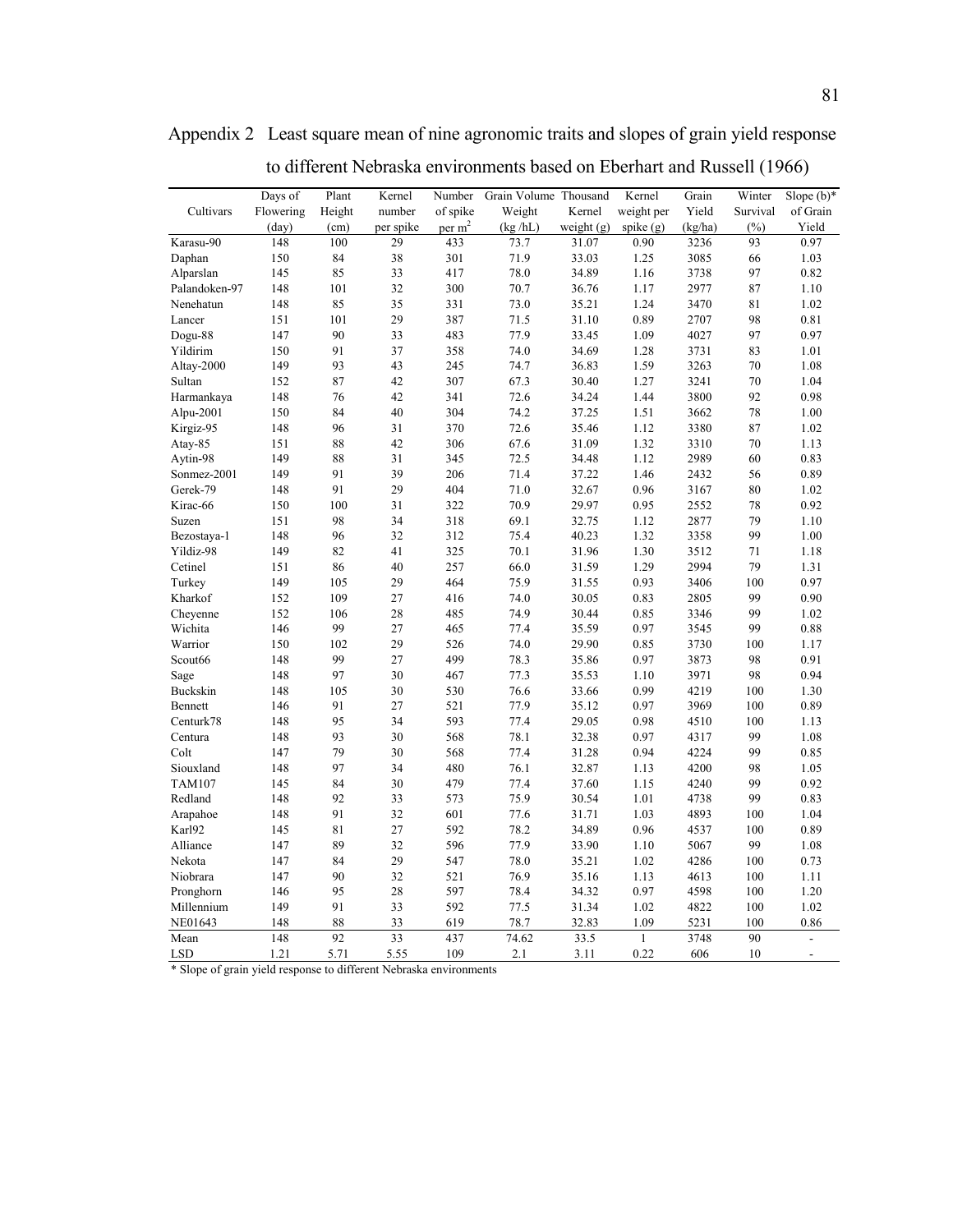|                    | Grain   | Number      | Grain Volume | Winter   | Days of   | Plant  | Kernel    | Thousand     | Kernel      |
|--------------------|---------|-------------|--------------|----------|-----------|--------|-----------|--------------|-------------|
| Mean               | Yield   | of spike    | Weight       | Survival | Flowering | Height | number    | Kernel       | weight per  |
|                    | (kg/ha) | per m       | (kg/hL)      | $(\%)$   | (dav)     | (cm)   | per spike | weight $(g)$ | spike $(g)$ |
| Turkish wheat      | 3250    | 335         | 72.09        | 80       | 149       | 91     | 36        | 33.9         | 1.22        |
| Great Plains wheat | 4223    | 535         | 77.03        | 100      | 148       | 94     | 30        | 33.1         | .00.        |
| P-value contrast   | .0001   | $\leq 0001$ | < 0001       | < 0001   | < 0001    | < 0001 | < 0001    | < 0001       | < 0001      |

Appendix 3 Single degree of freedom contrast analysis of means for agronomic traits

## Appendix 4 Simple correlation coefficient among nine agronomic traits of 45 wheat

|                    | Days of   | Plant  | Kernel     |                    | Number Grain Volume Thousand |            | Kernel     | Grain     | Winter        |
|--------------------|-----------|--------|------------|--------------------|------------------------------|------------|------------|-----------|---------------|
|                    | Flowering | Height | number     | of spike           | Weight                       | Kernel     | weight per | Yield     | Survival      |
|                    | (day)     | (cm)   | per spike  | per m <sup>2</sup> | (kg/hL)                      | weight (g) | spike (g)  | (kg/ha)   | $(\%)$        |
| Days of            | 1.0000    | 0.3277 | 0.3827     | $-0.4968$          | $-0.6952$                    | $-0.4729$  | 0.1183     | $-0.5639$ | $-0.4504$     |
| Flowering          |           | $\ast$ | **         | **                 | **                           | $**$       | ns         | $**$      | $\ast$ $\ast$ |
| $\text{(day)}$     |           |        |            |                    |                              |            |            |           |               |
| Plant              |           | 1.0000 | $-0.4919$  | 0.0682             | 0.0277                       | $-0.2237$  | $-0.5150$  | $-0.2742$ | 0.2785        |
| Height             |           |        | $\ast\ast$ | ns                 | ns                           | ns         | $**$       | ns        | ns            |
| (cm)               |           |        |            |                    |                              |            |            |           |               |
| Kernel             |           |        | 1.0000     | $-0.6204$          | $-0.5652$                    | 0.0392     | 0.8700     | $-0.2104$ | $-0.6723$     |
| number             |           |        |            | **                 | $\ast\ast$                   | ns         | $**$       | ns        | $\ast\ast$    |
| per spike          |           |        |            |                    |                              |            |            |           |               |
| Number             |           |        |            | 1.0000             | 0.8026                       | $-0.2600$  | $-0.6755$  | 0.8532    | 0.8106        |
| of spike           |           |        |            |                    | **                           | ns         | **         | **        | **            |
| per m <sup>2</sup> |           |        |            |                    |                              |            |            |           |               |
| Grain Volume       |           |        |            |                    | 1.0000                       | 0.2193     | $-0.3834$  | 0.7517    | 0.7421        |
| Weight             |           |        |            |                    |                              | ns         | **         | **        | **            |
| (kg/hL)            |           |        |            |                    |                              |            |            |           |               |
| Thousand           |           |        |            |                    |                              | 1.0000     | 0.5175     | $-0.0138$ | $-0.0915$     |
| Kernel             |           |        |            |                    |                              |            | $**$       | ns        | ns            |
| weight $(g)$       |           |        |            |                    |                              |            |            |           |               |
| Kernel             |           |        |            |                    |                              |            | 1.0000     | $-0.2120$ | $-0.6365$     |
| weight per         |           |        |            |                    |                              |            |            | ns        | $**$          |
| spike (g)          |           |        |            |                    |                              |            |            |           |               |
| Grain              |           |        |            |                    |                              |            |            | 1.0000    | 0.6409        |
| Yield              |           |        |            |                    |                              |            |            |           | $\ast$ $\ast$ |
| (kg/ha)            |           |        |            |                    |                              |            |            |           |               |
| Winter             |           |        |            |                    |                              |            |            |           | 1.000         |
| Survival           |           |        |            |                    |                              |            |            |           |               |
| (%)                |           |        |            |                    |                              |            |            |           |               |

cultivar means averaged over six environments

\*\*highly significant at 1%; \* significant at 5%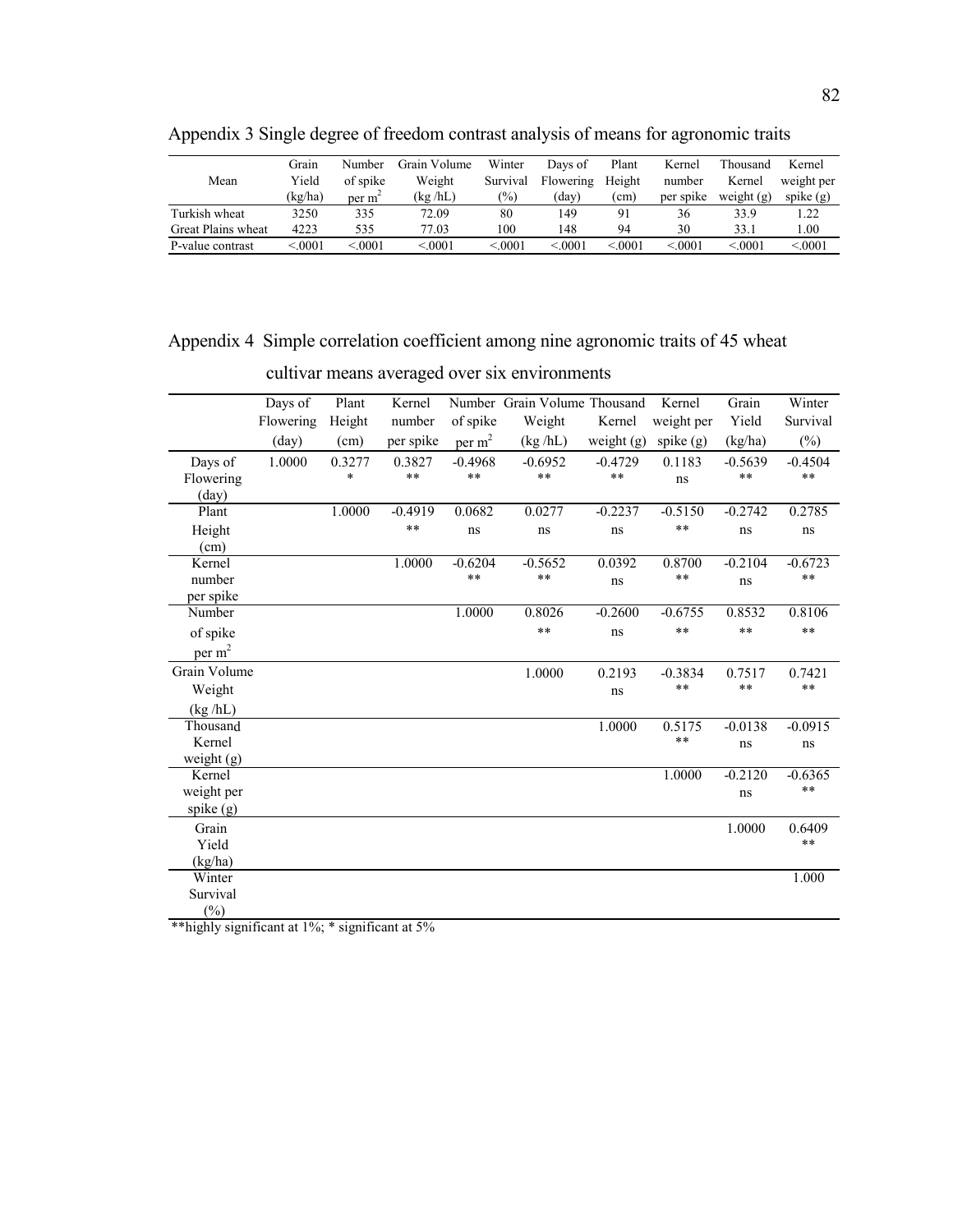



Appendix 5 Relationship between years of released cultivars and grain yield (A) and plant height (B) from the Great Plains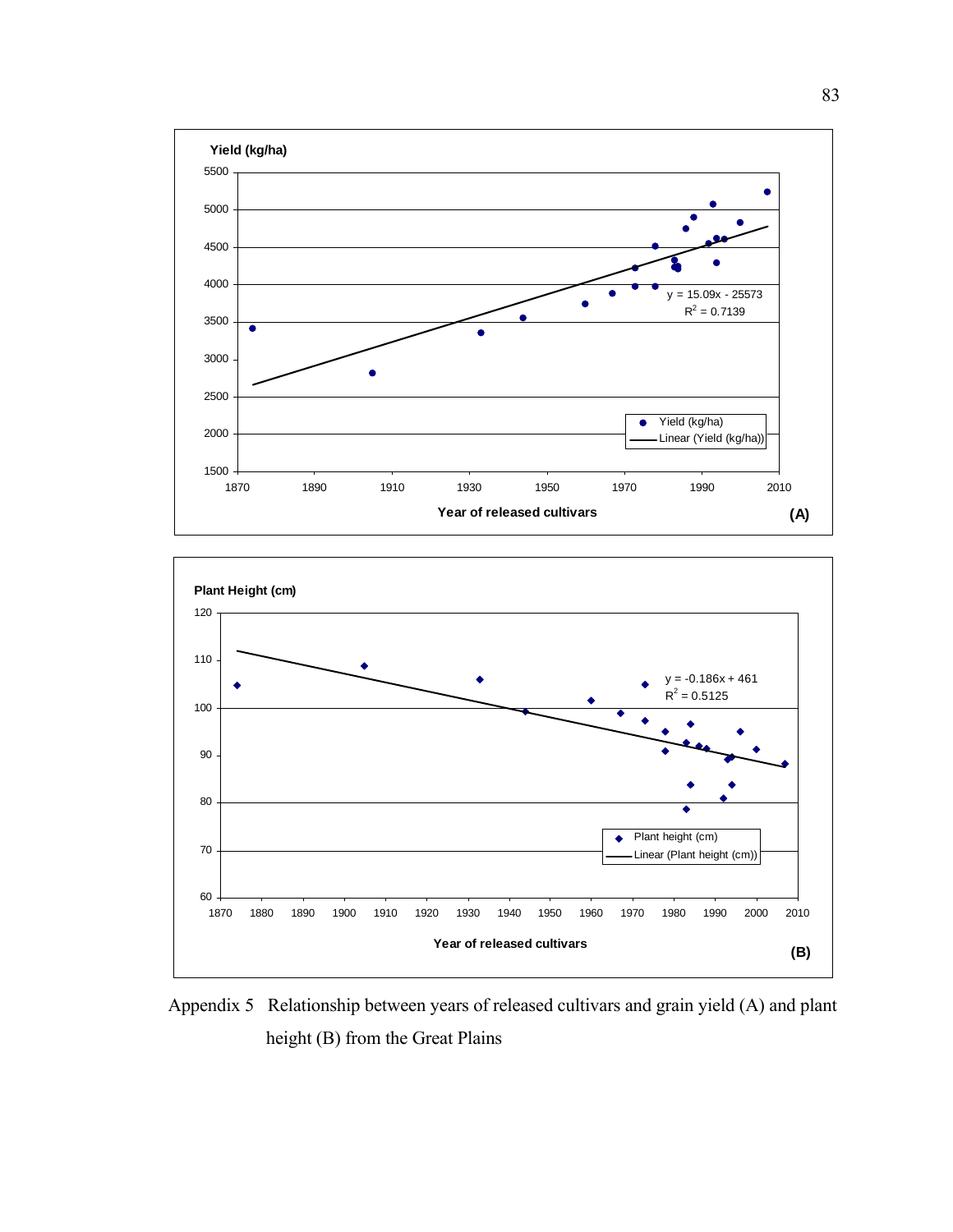Appendix 6 Analysis of variance of four end-use quality traits using grain harvested from each of six environments

|                   |                          |                          | Mean Squres                  |                  |             |
|-------------------|--------------------------|--------------------------|------------------------------|------------------|-------------|
| Source of         | df                       | Flour yield <sup>a</sup> | Protein content <sup>b</sup> | Mixing tolerance | Mixing Time |
| variance          |                          | (g)                      | (g)                          | $(0-7)$          | (min)       |
| Lincoln 2007      |                          |                          |                              |                  |             |
| Rep               | 1                        | 9.9610                   | 33.678                       | 5.7209           | 0.2725      |
| Block (rep)       | 16                       | 3.1021                   | 36.543                       | 0.3750           | 0.0934      |
| Cultivar          | 44                       | 4.2262                   | 87.458                       | 2.1250           | 1.0297      |
| <b>MSE</b>        | 28                       | 2.3338                   | 26.283                       | 0.2693           | 0.0869      |
| P-Value           | $\overline{a}$           | 0.051                    | 0.0007                       | < 0001           | < 0001      |
| $C.V.$ $(\%)$     | ٠                        | 4.351                    | 4.61                         | 16.33            | 9.64        |
| Lincoln 2009      |                          |                          |                              |                  |             |
| Rep               | $\mathbf{1}$             | 15.3099                  | 717.9737                     | 1.3444           | 0.0071      |
| Block (rep)       | 16                       | 3.0235                   | 80.3324                      | 0.2824           | 0.1406      |
| Cultivar          | 44                       | 4.4199                   | 108.9147                     | 2.2665           | 1.3637      |
| <b>MSE</b>        | 28                       | 2.1416                   | 24.0066                      | 0.1142           | 0.1927      |
| P-Value           | $\overline{a}$           | 0.022                    | < 0.001                      | < 0001           | < 0001      |
| $C.V.$ $(\%)$     |                          | 4.068                    | 3.95                         | 9.38             | 14.27       |
| Mead 2008         |                          |                          |                              |                  |             |
| Rep               | $\mathbf{1}$             | 1.7109                   | 0.9384                       | 0.1361           | 0.3459      |
| Block (rep)       | 16                       | 2.3329                   | 34.2840                      | 0.2180           | 0.1341      |
| Cultivar          | 44                       | 8.7129                   | 106.3043                     | 1.8363           | 0.9745      |
| <b>MSE</b>        | 28                       | 2.1457                   | 6.3692                       | 0.1830           | 0.0908      |
| P-Value           | $\overline{a}$           | 0.0001                   | < 0001                       | < 0001           | < 0001      |
| $C.V.$ $(\%)$     | L,                       | 4.889                    | 1.846                        | 12.52            | 9.60        |
| Mead 2009         |                          |                          |                              |                  |             |
| Rep               | $\mathbf{1}$             | 0.6829                   | 0.0401                       | 0.2250           | 0.0098      |
| Block (rep)       | 16                       | 1.0518                   | 21.4141                      | 0.2031           | 0.0919      |
| Cultivar          | 44                       | 5.1305                   | 87.5049                      | 1.8383           | 0.7794      |
| <b>MSE</b>        | 28                       | 0.6279                   | 5.7881                       | 0.1057           | 0.0854      |
| P-Value           | $\overline{a}$           | < 0001                   | < 0.001                      | < 0001           | < 0001      |
| $C.V.$ $(\%)$     | $\overline{\phantom{0}}$ | 2.262                    | 1.812                        | 8.63             | 9.28        |
| North Platte 2008 |                          |                          |                              |                  |             |
| Rep               | $\mathbf{1}$             | 2.6001                   | 0.2624                       | 0.1000           | 0.0418      |
| Block (rep)       | 16                       | 0.7488                   | 20.762                       | 0.1430           | 0.0466      |
| Cultivar          | 44                       | 2.4389                   | 149.8714                     | 1.6627           | 0.9067      |
| <b>MSE</b>        | 28                       | 0.4509                   | 10.0007                      | 0.0664           | 0.0554      |
| P-Value           |                          | < 0001                   | < 0001                       | < 0001           | < 0001      |
| $C.V.$ $(\%)$     |                          | 1.932                    | 2.63                         | 7.59             | 7.78        |
| North Platte 2009 |                          |                          |                              |                  |             |
| Rep               | $\mathbf{1}$             | 13.6344                  | 2878.6777                    | 1.4062           | 1.0956      |
| Block (rep)       | 16                       | 0.5519                   | 32.1726                      | 0.1423           | 0.1709      |
| Cultivar          | 44                       | 1.8629                   | 85.9255                      | 2.0122           | 1.3654      |
| <b>MSE</b>        | 28                       | 0.4666                   | 21.4724                      | 0.0994           | 0.1775      |
| P-Value           |                          | 0.0001                   | < 0001                       | < 0001           | < 0001      |
| $C.V.$ $(\%)$     |                          | 1.91                     | 4.10                         | 10.34            | 12.00       |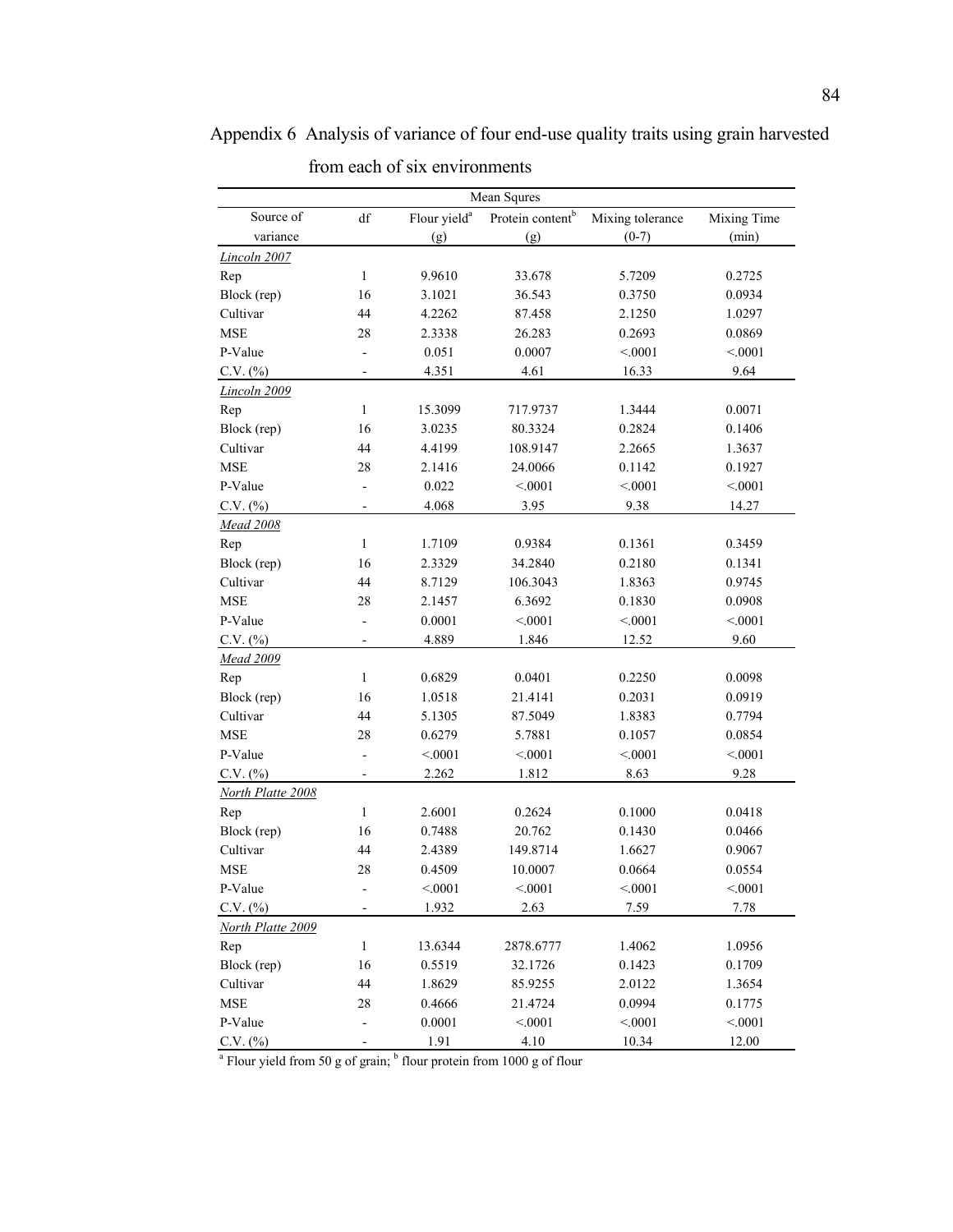| wuusna viiviiviinviits |                    |                      |        |           |  |  |  |  |
|------------------------|--------------------|----------------------|--------|-----------|--|--|--|--|
|                        | Flour              | Protein              | Mixing | Mixing    |  |  |  |  |
| Cultivars              | Yield <sup>a</sup> | content <sup>b</sup> | Time   | Tolerance |  |  |  |  |
|                        | (g)                | (g)                  | (min)  | $(0-7)$   |  |  |  |  |
| Karasu-90              | 34.98              | 117.5                | 3.58   | 3.60      |  |  |  |  |
| Daphan                 | 32.05              | 114.4                | 3.58   | 3.22      |  |  |  |  |
| Alparslan              | 35.08              | 130.3                | 2.22   | 3.44      |  |  |  |  |
| Palandoken-97          | 32.81              | 124.1                | 2.40   | 1.92      |  |  |  |  |
| Nenehatun              | 32.22              | 109.0                | 3.24   | 2.90      |  |  |  |  |
| Lancer                 | 35.04              | 126.0                | 2.36   | 2.22      |  |  |  |  |
| Dogu-88                | 35.39              | 118.3                | 3.42   | 3.69      |  |  |  |  |
| Yildirim               | 33.48              | 126.9                | 2.73   | 2.27      |  |  |  |  |
| Altay-2000             | 33.43              | 123.2                | 3.60   | 3.85      |  |  |  |  |
| Sultan                 | 31.86              | 123.8                | 4.01   | 3.81      |  |  |  |  |
| Harmankaya             | 33.52              | 121.2                | 4.15   | 4.46      |  |  |  |  |
| Alpu-2001              | 34.32              | 126.4                | 2.94   | 1.97      |  |  |  |  |
| Kirgiz-95              | 32.25              | 120.6                | 1.74   | 1.21      |  |  |  |  |
| Atay-85                | 32.26              | 123.3                | 4.10   | 4.00      |  |  |  |  |
| Aytin-98               | 33.74              | 130.4                | 2.36   | 2.12      |  |  |  |  |
| Sonmez-2001            | 34.52              | 125.7                | 2.10   | 2.77      |  |  |  |  |
| Gerek-79               | 32.77              | 124.3                | 2.27   | 1.77      |  |  |  |  |
| Kirac-66               | 32.04              | 128.8                | 2.42   | 1.75      |  |  |  |  |
| Suzen                  | 31.88              | 117.7                | 3.22   | 2.06      |  |  |  |  |
| Bezostaya-1            | 35.54              | 134.2                | 2.95   | 4.17      |  |  |  |  |
| Yildiz-98              | 33.98              | 113.6                | 3.87   | 4.21      |  |  |  |  |
| Cetinel                | 30.59              | 123.3                | 2.04   | 1.23      |  |  |  |  |
| Turkey                 | 35.69              | 134.2                | 2.27   | 2.60      |  |  |  |  |
| Kharkof                | 32.93              | 138.0                | 2.85   | 3.98      |  |  |  |  |
| Cheyenne               | 35.11              | 127.9                | 3.34   | 4.11      |  |  |  |  |
| Wichita                | 35.31              | 128.6                | 2.10   | 1.51      |  |  |  |  |
| Warrior                | 35.38              | 122.9                | 2.90   | 3.45      |  |  |  |  |
| Scout66                | 36.18              | 122.4                | 2.59   | 3.93      |  |  |  |  |
| Sage                   | 35.94              | 128.0                | 2.53   | 3.89      |  |  |  |  |
| <b>Buckskin</b>        | 35.65              | 122.1                | 3.72   | 4.26      |  |  |  |  |
| <b>Bennett</b>         | 35.98              | 128.2                | 3.40   | 4.06      |  |  |  |  |
| Centurk78              | 34.86              | 119.3                | 4.23   | 4.70      |  |  |  |  |
| Centura                | 35.50              | 121.0                | 3.76   | 4.58      |  |  |  |  |
| Colt                   | 36.31              | 124.5                | 2.84   | 3.94      |  |  |  |  |
| Siouxland              | 35.57              | 120.0                | 3.62   | 3.31      |  |  |  |  |
| <b>TAM107</b>          | 35.01              | 115.4                | 3.25   | 3.87      |  |  |  |  |
| Redland                | 35.73              | 119.1                | 4.02   | 4.34      |  |  |  |  |
| Arapahoe               | 35.79              | 122.3                | 3.88   | 4.18      |  |  |  |  |
| Karl92                 | 35.36              | 128.9                | 4.67   | 5.36      |  |  |  |  |
| Alliance               | 35.24              | 111.0                | 3.60   | 3.84      |  |  |  |  |
| Nekota                 | 35.64              | 118.5                | 3.05   | 3.62      |  |  |  |  |
| Niobrara               | 36.17              | 115.7                | 4.26   | 4.30      |  |  |  |  |
| Pronghorn              | 35.85              | 126.2                | 4.12   | 4.99      |  |  |  |  |
| Millennium             | 35.28              | 117.9                | 3.36   | 4.05      |  |  |  |  |
| NE01643                | 35.44              | 120.5                | 2.44   | 3.36      |  |  |  |  |
| Mean                   | 34.44              | 123.01               | 3.16   | 3.40      |  |  |  |  |
| <b>LSD</b>             | 2.05               | 6.7                  | 0.57   | 0.63      |  |  |  |  |

Appendix 7 Least square mean of four end-use quality traits from six

Nebraska environments

LSD  $\begin{array}{r} 2.05 & 6.7 & 0.57 & 0.63 \\ \text{2.05} & 6.7 & 0.57 & 0.63 \end{array}$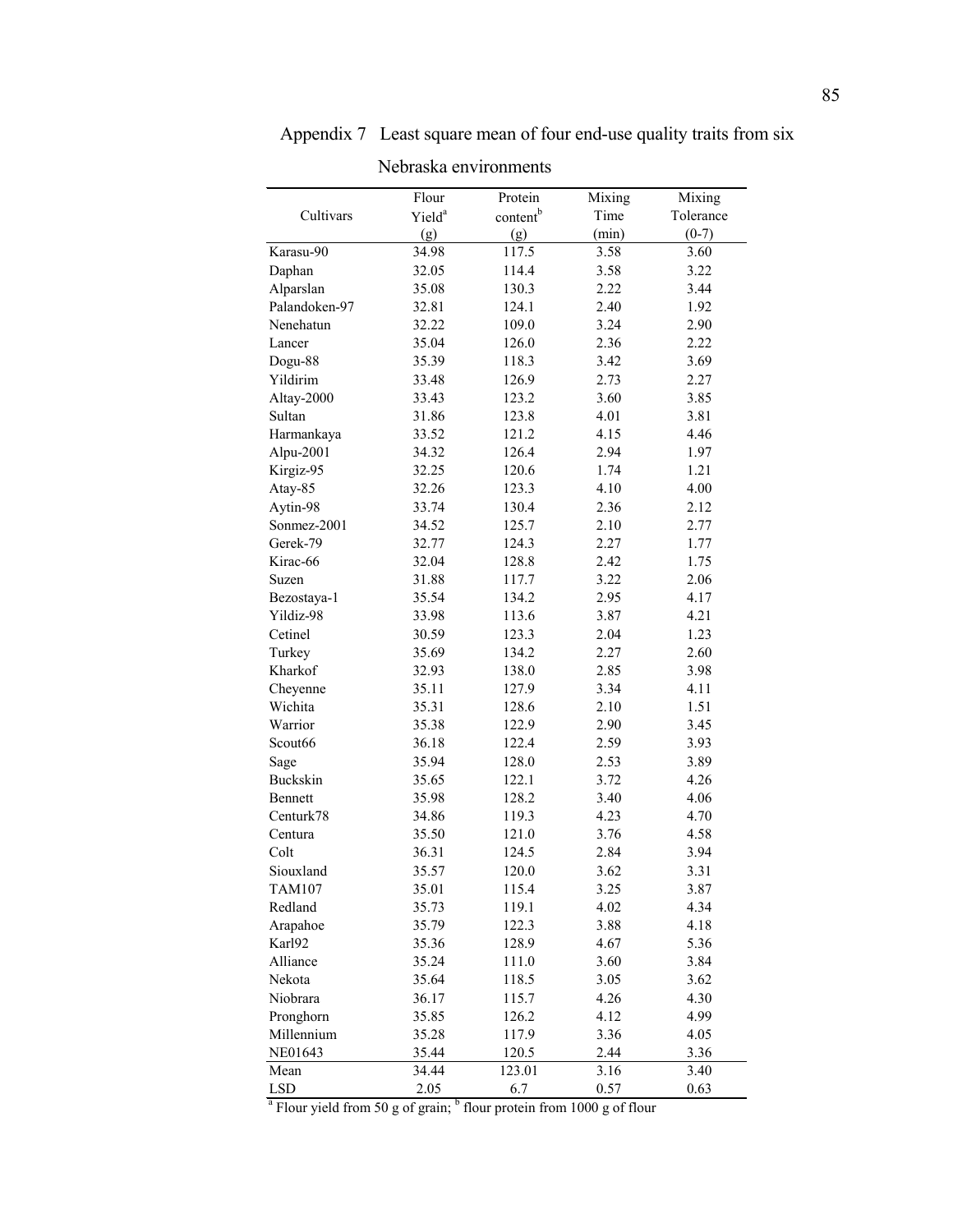| use quality traits                                   |                    |                      |                                                                              |           |
|------------------------------------------------------|--------------------|----------------------|------------------------------------------------------------------------------|-----------|
|                                                      | Flour              | Protein              | Mixing                                                                       | Mixing    |
| Mean                                                 | Yield <sup>a</sup> | content <sup>b</sup> | Time                                                                         | Tolerance |
|                                                      | (g)                | (g)                  | (min)                                                                        | $(0-7)$   |
| Turkish wheat                                        | 33.35              | 122.87               | 297                                                                          | 2.85      |
| Great Plains wheat                                   | 35.47              | 123.15               | 3.34                                                                         | 3.92      |
| P-value contrast                                     | < 0001             | 0.5623               | < 0001                                                                       | < 0001    |
| $\alpha$ Flame via Lemma $\epsilon_0$ and $\epsilon$ |                    |                      | $n_{\text{out}}$ anotain from $1000 \approx \epsilon f \cdot n_{\text{out}}$ |           |

Appendix 8 Single degree of freedom contrast analysis of means for four end-

Flour yield from 50 g of grain;  $<sup>b</sup>$  flour protein from 1000 g of flour</sup>

 Appendix 9 Simple correlation coefficients among four end-use quality traits of 45 wheat cultivar means averaged over six environments

|                              |        |        |           | Flour Yield <sup>a</sup> Protein Content <sup>b</sup> Mixing Time Mixing Tolerance |
|------------------------------|--------|--------|-----------|------------------------------------------------------------------------------------|
|                              | (g)    | (g)    | (min)     | $(0-7)$                                                                            |
| Flour Yield <sup>a</sup>     | 1.0000 | 0.0755 | 0.1959    | 0.5474                                                                             |
| (g)                          |        | ns     | ns        | $***$                                                                              |
| Protein Content <sup>b</sup> |        | 1.0000 | $-0.3829$ | $-0.1258$                                                                          |
| (g)                          |        |        | **        | ns                                                                                 |
| Mixing Time                  |        |        | 1.0000    | 0.7914                                                                             |
| min)                         |        |        |           | $***$                                                                              |
| Mixing Tolerance             |        |        |           | 1.0000                                                                             |
| $(0 - 7)$                    |        |        |           |                                                                                    |

\*\* highly significant at 1%; df = degree of freedom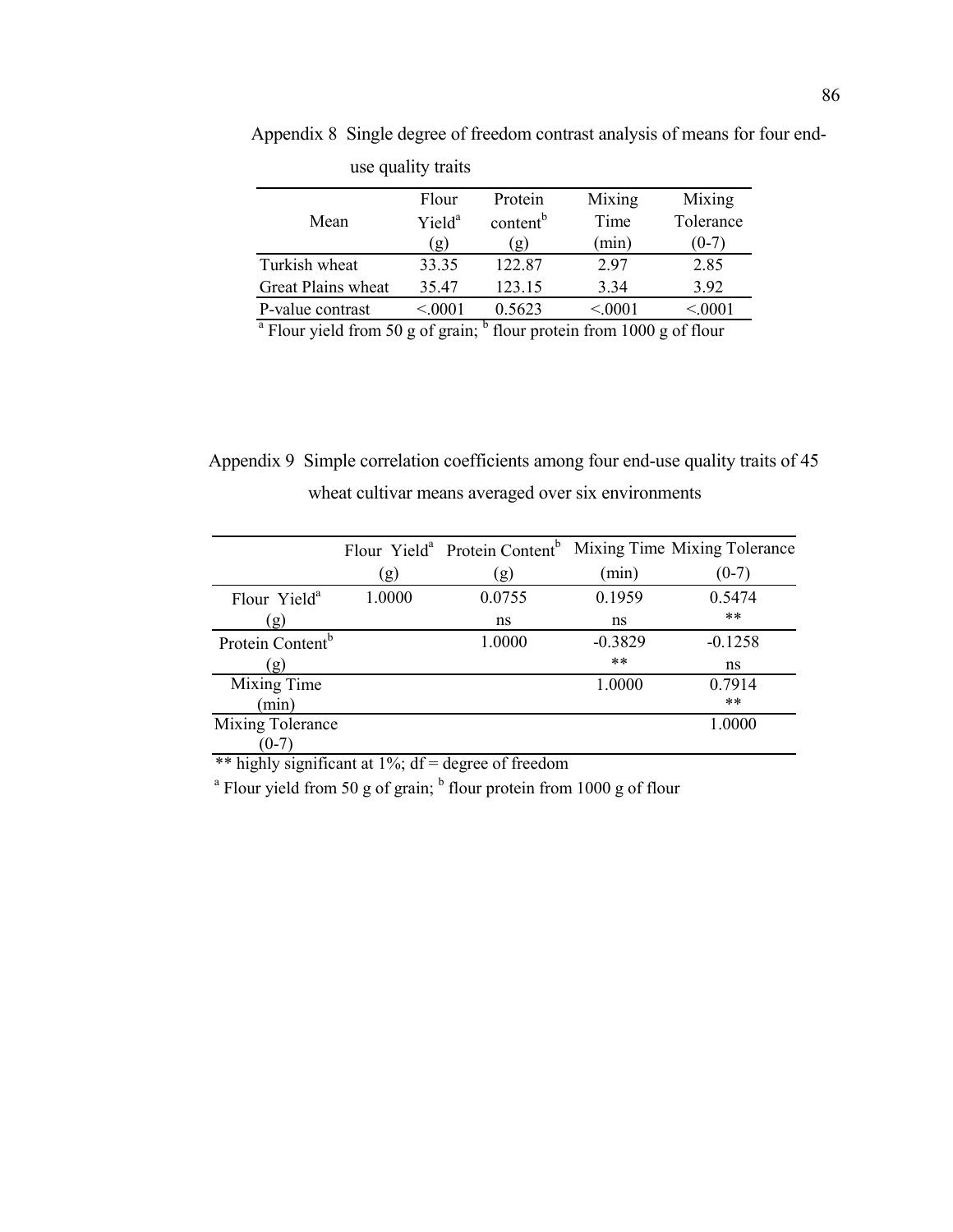|                | Flour              | Protein              | Mixing    | Mixing    |
|----------------|--------------------|----------------------|-----------|-----------|
|                | Yield <sup>a</sup> | Content <sup>b</sup> | Time      | Tolerance |
|                | (g)                | (g)                  | $(\%)$    | $(0-7)$   |
| Days of        | $-0.5629$          | 0.1557               | $-0.1243$ | $-0.3019$ |
| Flowering      | **                 | ns                   | ns        | *         |
| $\text{(day)}$ |                    |                      |           |           |
| Plant          | 0.1074             | 0.3872               | $-0.2672$ | $-0.1606$ |
| Height         | ns                 | **                   | ns        | ns        |
| (cm)           |                    |                      |           |           |
| Kernel         | $-0.5367$          | $-0.2830$            | 0.2014    | $-0.0813$ |
| number         | **                 | ns                   | ns        | ns        |
| per spike      |                    |                      |           |           |
| Number         | 0.7458             | $-0.1316$            | 0.3374    | 0.5491    |
| of spike       | **                 | ns                   | $\ast$    | **        |
| per $m2$       |                    |                      |           |           |
| Grain Volume   | 0.8561             | 0.0116               | 0.1810    | 0.5161    |
| Weight         | **                 | ns                   | ns        | **        |
| (kg/hL)        |                    |                      |           |           |
| Thousand       | 0.1357             | 0.0543               | $-0.2023$ | $-0.0952$ |
| Kernel         | ns                 | ns                   | ns        | ns        |
| weight $(g)$   |                    |                      |           |           |
| Kernel         | $-0.4049$          | $-0.1756$            | 0.0467    | $-0.1399$ |
| weight per     | **                 | ns                   | ns        | ns        |
| spike (g)      |                    |                      |           |           |
| Grain          | 0.6472             | $-0.3533$            | 0.4830    | 0.5953    |
| Yield          | **                 | *                    | **        | **        |
| (kg/ha)        |                    |                      |           |           |
| Winter         | 0.7063             | 0.0687               | 0.1623    | 0.4287    |
| Survival       | **                 | ns                   | ns        | **        |
| $\binom{0}{0}$ |                    |                      |           |           |

Appendix 10 Simple correlation coefficients among nine agronomic and four end-use quality traits of 45 wheat cultivar means averaged over six environments

\*\* highly significant at 1%; \* significant at 5%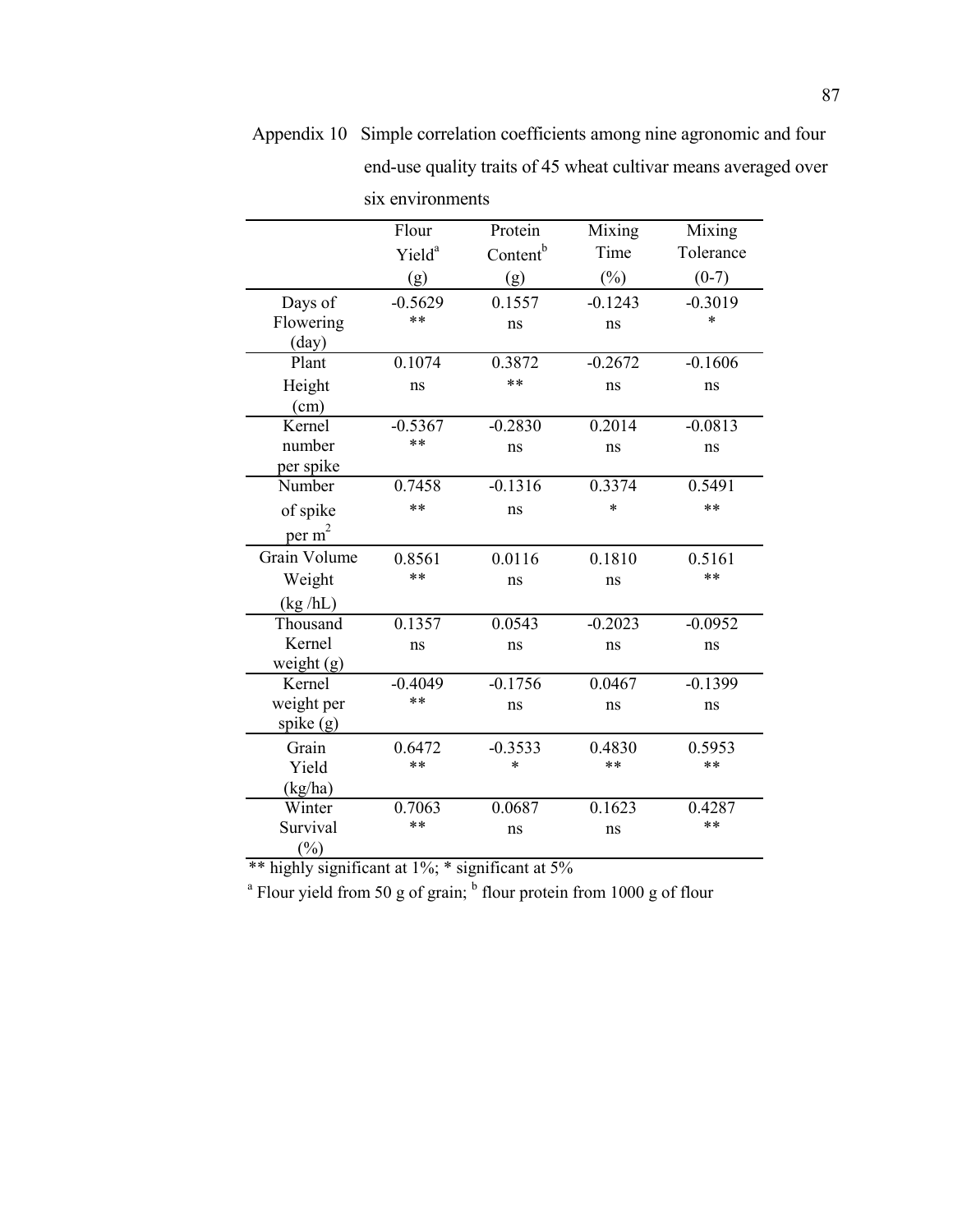| Estimate/Agronomic traits         | PC1       | PC <sub>2</sub> | PC <sub>3</sub> | PC4       |
|-----------------------------------|-----------|-----------------|-----------------|-----------|
| Eigenvalues                       |           |                 |                 |           |
| Eigenvalues                       | 4.5757    | 2.2856          | 1.1596          | 0.5035    |
| Proportion                        | 0.5084    | 0.2540          | 0.1289          | 0.056     |
| Cumulative                        | 0.5084    | 0.7624          | 0.8912          | 0.9472    |
| Eigenvector                       |           |                 |                 |           |
| Days of Flowering                 | $-0.2847$ | $-0.4199$       | 0.2259          | 0.4138    |
| Plant Height                      | 0.0938    | $-0.5090$       | $-0.3895$       | 0.5396    |
| Kernel per Spike                  | $-0.3672$ | 0.2385          | 0.3788          | 0.3519    |
|                                   | 0.4417    | 0.0116          | 0.2740          | 0.0312    |
| Spike per $m2$                    | 0.4073    | 0.2163          | $-0.0965$       | 0.2393    |
| Grain volume weight               |           |                 |                 |           |
| Thousand kernel weight            | $-0.0408$ | 0.4510          | $-0.6439$       | 0.1760    |
| Weight per spike                  | $-0.3407$ | 0.4124          | $-0.0023$       | 0.3898    |
| Grain yield                       | 0.3461    | 0.2918          | 0.3933          | 0.2941    |
| Winter survival                   | 0.4206    | $-0.0465$       | $-0.0118$       | 0.2933    |
|                                   | PC1       |                 | PC <sub>3</sub> |           |
| Estimate/Quality traits           |           | PC <sub>2</sub> |                 | PC4       |
| Eigenvalues                       |           |                 |                 |           |
| Eigenvalues                       | 2.1313    | 1.1626          | 0.6003          | 0.1059    |
| Proportion                        | 0.5328    | 0.2906          | 0.1501          | 0.0265    |
| Cumulative                        | 0.5328    | 0.8235          | 0.9735          | 1.0000    |
| Eigenvector                       |           |                 |                 |           |
| Flour Yield                       | 0.3995    | 0.5896          | $-0.6415$       | 0.2850    |
| Protein Content                   | $-0.2491$ | 0.7486          | 0.5972          | 0.1447    |
| Mixing Time                       | 0.6036    | $-0.2555$       | 0.4199          | 0.6277    |
| Mixing Tolerance                  | 0.6434    | 0.1634          | 0.2356          | $-0.7098$ |
|                                   |           |                 |                 |           |
| Estimate/Agronomic-Quality traits | PC1       | PC <sub>2</sub> | PC3             | PC4       |
| Eigenvalues                       |           |                 |                 |           |
| Eigenvalues                       | 5.6423    | 2.8144          | 1.8380          | 0.9436    |
| Proportion                        | 0.4340    | 0.2165          | 0.1414          | 0.0726    |
| Cumulative                        | 0.4340    | 0.6505          | 0.7919          | 0.8645    |
| Eigenvector                       |           |                 |                 |           |
| Days of Flowering                 | $-0.2678$ | $-0.1850$       | 0.4037          | 0.1868    |
| Plant Height                      | 0.0396    | $-0.4790$       | 0.1054          | 0.2195    |
| Kernel per Spike                  | $-0.2822$ | 0.3765          | 0.1184          | 0.1264    |
| Spike per $m^2$                   | 0.3994    | $-0.0133$       | 0.1357          | $-0.1669$ |
| Grain volume weight               | 0.3803    | 0.0402          | $-0.2134$       | 0.0628    |
| Thousand kernel weight            | $-0.0200$ | 0.1731          | $-0.6473$       | 0.1752    |
| Weight per spike                  | $-0.2591$ | 0.3899          | $-0.2217$       | 0.2107    |
| Grain yield                       | 0.3420    | 0.2561          | 0.0525          | $-0.1543$ |
| Winter survival                   | 0.3673    | $-0.1307$       | 0.0065          | $-0.0067$ |
| Flour Yield                       | 0.3629    | 0.0008          | $-0.1470$       | 0.2038    |
| Protein Content                   | $-0.0232$ | $-0.3577$       | $-0.1906$       | 0.6299    |
| Mixing Time                       | 0.1456    | 0.3633          | 0.4005          | 0.3060    |
| Mixing Tolerance                  | 0.2648    | 0.2612          | 0.2423          | 0.4882    |

Appendix 11 Eigenvalues and eigenvectors of nine agronomic and four end-use quality traits from six environments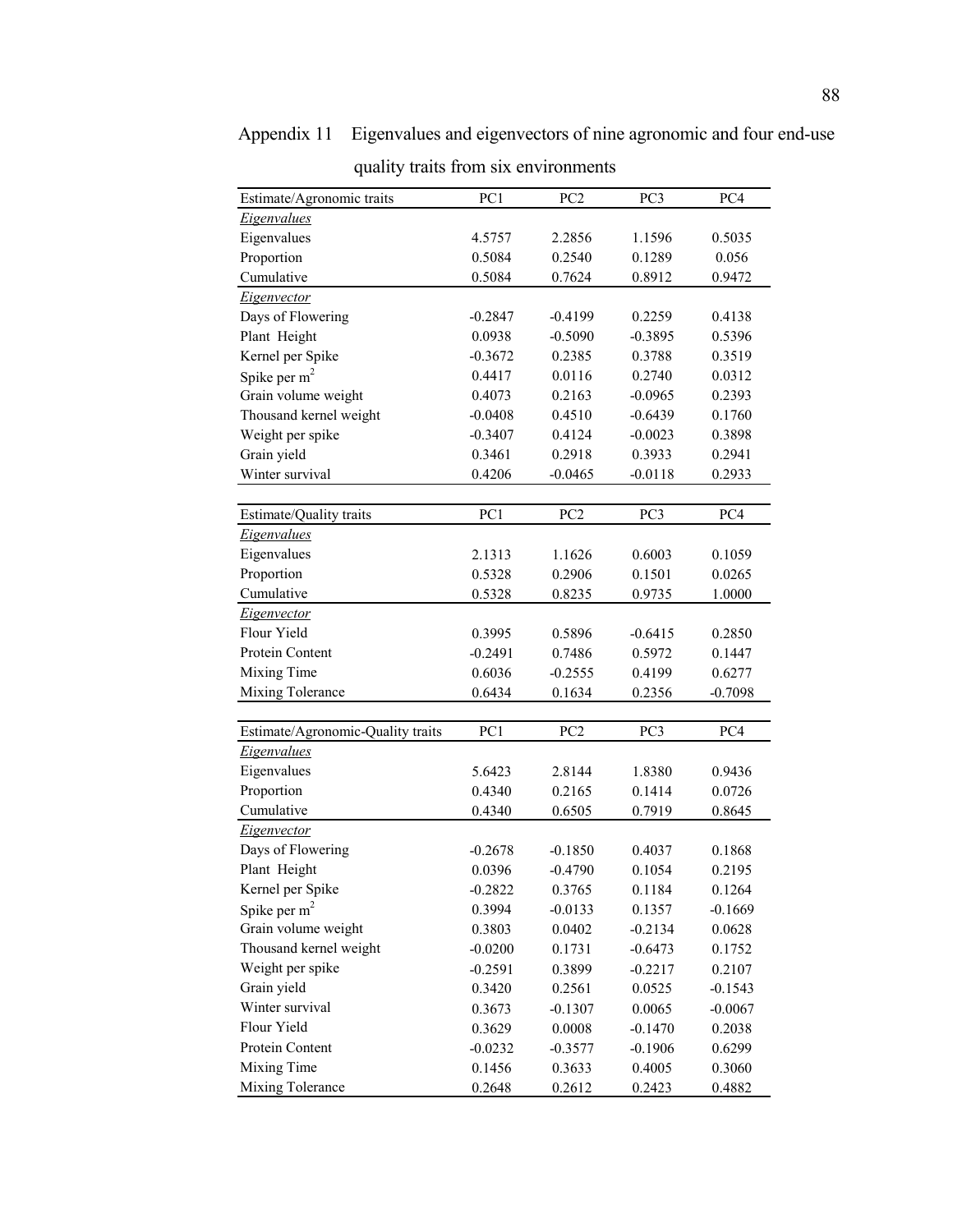|                        | <b>SSR</b> | Agronomic  | End-use    | Agronomic and          |
|------------------------|------------|------------|------------|------------------------|
|                        |            |            | Quality    | <b>End-use Quality</b> |
| <b>SSR</b>             | 1.0000     | $-0.33732$ | $-0.22469$ | $-0.35727$             |
|                        |            | $***$      | $***$      | **                     |
| Agronomic              |            | 1.0000     | 0.34202    | 0.92671                |
|                        |            |            | $***$      | **                     |
| End-use                |            |            | 1.0000     | 0.66119                |
| Quality                |            |            |            | **                     |
| Agronomic and          |            |            |            | 1.0000                 |
| <b>End-use Quality</b> |            |            |            |                        |
|                        |            |            |            |                        |

Appendix 12 Correlation of similarity/distance coefficient from SSR (Dice),

agronomic, and end-use quality

\*\* highly significant at 1%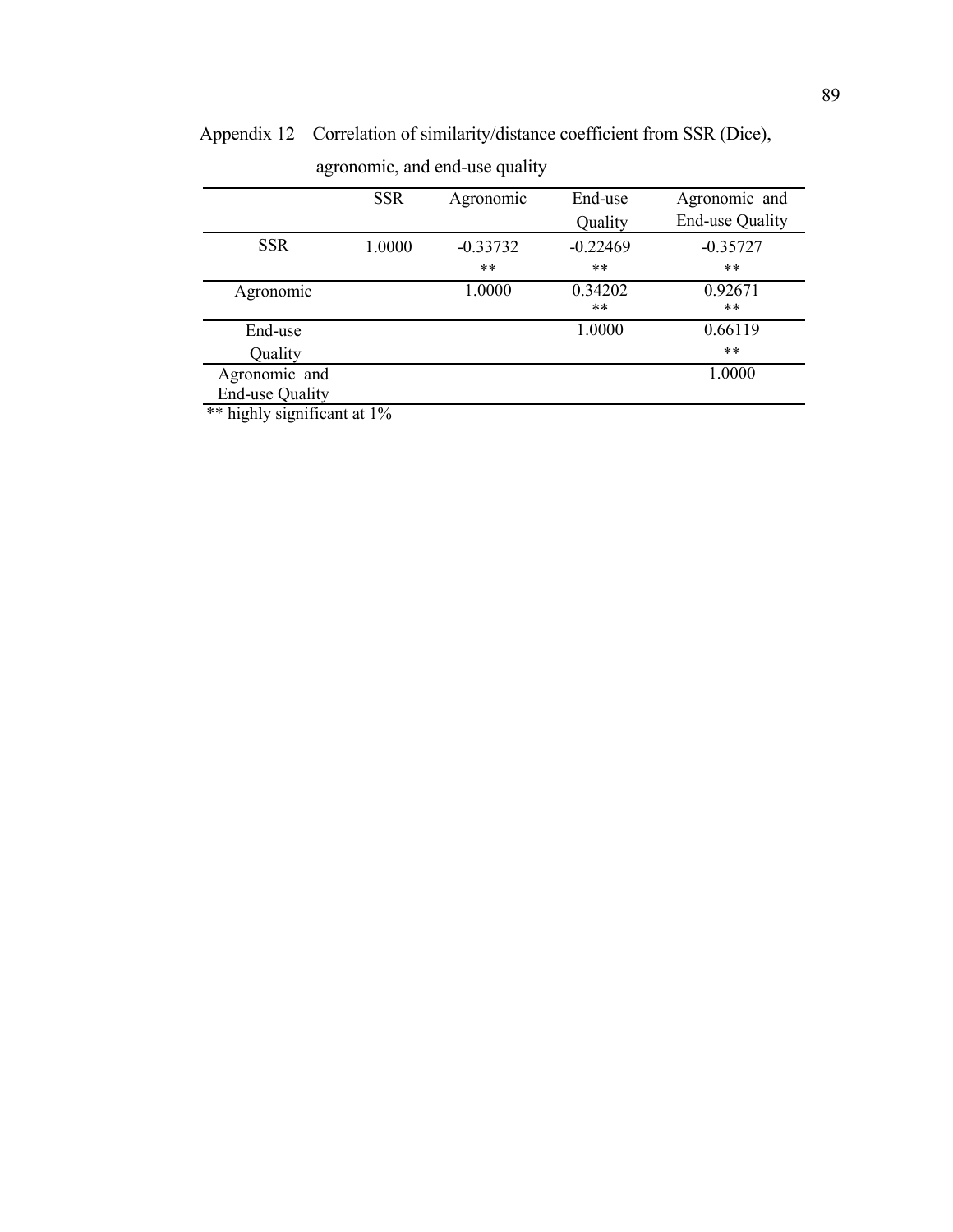| Appendix 13 Euclidean distance bas                                                       |                |                              |                                       |                   | ್ರ               |                            |                           | on agronomic traits           |                                                     |                                                       |                                                         |                                               |                                                                        |                              |                      |                      |                                                        |                                                                                                                                                                                |                |                                   |                                                                                                                   |    |                       |
|------------------------------------------------------------------------------------------|----------------|------------------------------|---------------------------------------|-------------------|------------------|----------------------------|---------------------------|-------------------------------|-----------------------------------------------------|-------------------------------------------------------|---------------------------------------------------------|-----------------------------------------------|------------------------------------------------------------------------|------------------------------|----------------------|----------------------|--------------------------------------------------------|--------------------------------------------------------------------------------------------------------------------------------------------------------------------------------|----------------|-----------------------------------|-------------------------------------------------------------------------------------------------------------------|----|-----------------------|
| Cultivars                                                                                |                |                              |                                       | 4                 |                  | ∘                          |                           | ∞                             | Ò                                                   | $\subseteq$                                           |                                                         | $\mathrel{\sim}$                              | 3                                                                      | ᅼ                            | 5                    | ত                    |                                                        | $\infty$                                                                                                                                                                       | $\overline{9}$ | 20                                | $\overline{\mathbf{C}}$                                                                                           | 22 |                       |
| Karasu <sub>9</sub> C                                                                    | 0.00           |                              |                                       |                   |                  |                            |                           |                               |                                                     |                                                       |                                                         |                                               |                                                                        |                              |                      |                      |                                                        |                                                                                                                                                                                |                |                                   |                                                                                                                   |    |                       |
| 2 Daphan                                                                                 | 45             | 0.00                         |                                       |                   |                  |                            |                           |                               |                                                     |                                                       |                                                         |                                               |                                                                        |                              |                      |                      |                                                        |                                                                                                                                                                                |                |                                   |                                                                                                                   |    |                       |
| 3 Alparslan                                                                              | 3.72           | 4.5                          | 0.00                                  |                   |                  |                            |                           |                               |                                                     |                                                       |                                                         |                                               |                                                                        |                              |                      |                      |                                                        |                                                                                                                                                                                |                |                                   |                                                                                                                   |    |                       |
| 4 Palandoken97<br>5 Nenehatun                                                            | 3.19<br>3.67   | 3.63<br>2.07                 | $3.87$<br>$2.72$                      | S                 |                  |                            |                           |                               |                                                     |                                                       |                                                         |                                               |                                                                        |                              |                      |                      |                                                        |                                                                                                                                                                                |                |                                   |                                                                                                                   |    |                       |
|                                                                                          | 2.00           | 4.53                         | 5.13                                  | 3.46              |                  | ਠ                          |                           |                               |                                                     |                                                       |                                                         |                                               |                                                                        |                              |                      |                      |                                                        |                                                                                                                                                                                |                |                                   |                                                                                                                   |    |                       |
| $\begin{array}{c} 6 \text{ Lancer} \\ 7 \text{ Dogu8} \\ 8 \text{ Yildirim} \end{array}$ | 2.78           | 4.29                         | 1.61                                  |                   |                  |                            | $\widetilde{\mathcal{C}}$ |                               |                                                     |                                                       |                                                         |                                               |                                                                        |                              |                      |                      |                                                        |                                                                                                                                                                                |                |                                   |                                                                                                                   |    |                       |
|                                                                                          |                | 2.13                         | 3.49                                  |                   |                  |                            |                           |                               |                                                     |                                                       |                                                         |                                               |                                                                        |                              |                      |                      |                                                        |                                                                                                                                                                                |                |                                   |                                                                                                                   |    |                       |
| 9 Altay2000                                                                              | 3.67           | 3.08                         | 4.93                                  | 2.75              |                  | $3.95$<br>6.20             | 2.93                      | $rac{8}{2}$                   |                                                     |                                                       |                                                         |                                               |                                                                        |                              |                      |                      |                                                        |                                                                                                                                                                                |                |                                   |                                                                                                                   |    |                       |
| 10 Sultan                                                                                |                | 2.28                         | 6.12                                  | 4.72              |                  |                            |                           | 32                            |                                                     |                                                       |                                                         |                                               |                                                                        |                              |                      |                      |                                                        |                                                                                                                                                                                |                |                                   |                                                                                                                   |    |                       |
| 11 Harmankaya                                                                            | 5.22           | 3.09                         | 3.63                                  | 4.50              |                  | $7,88$<br>$7,88$<br>$0,58$ | 5883857<br>589357         |                               |                                                     | 0.00                                                  |                                                         |                                               |                                                                        |                              |                      |                      |                                                        |                                                                                                                                                                                |                |                                   |                                                                                                                   |    |                       |
| 12 Alpu                                                                                  | 5.60           | 2.64                         |                                       |                   |                  |                            |                           |                               |                                                     |                                                       |                                                         |                                               |                                                                        |                              |                      |                      |                                                        |                                                                                                                                                                                |                |                                   |                                                                                                                   |    |                       |
| 13 Kirgiz95                                                                              | 2.39           | 3.25                         | $\frac{433}{207}$                     | $3,34$<br>$-4.33$ |                  | $\Xi$                      |                           | 0699004808999<br>000000000000 |                                                     | $3.55$<br>0.70                                        | $\begin{array}{c} 0.08 \\ 0.01 \\ 0.4 \end{array}$      | 00 00 11 00<br>0 11 11 11 11<br>0 11 11 11 11 | 0.00                                                                   |                              |                      |                      |                                                        |                                                                                                                                                                                |                |                                   |                                                                                                                   |    |                       |
| 14 Atay85                                                                                | 5.07           | 1.95                         |                                       |                   |                  | 4.81                       |                           |                               |                                                     |                                                       | 3.59                                                    |                                               | 4.19                                                                   | 0.00                         |                      |                      |                                                        |                                                                                                                                                                                |                |                                   |                                                                                                                   |    |                       |
| $15$ Aytin $98$<br>$16$ Sonmez $2001$                                                    | 3.69           |                              |                                       | 3.76              |                  |                            | 9204                      |                               |                                                     |                                                       |                                                         |                                               |                                                                        | 3,62,38,76,63,43,64,76,63,16 |                      |                      |                                                        |                                                                                                                                                                                |                |                                   |                                                                                                                   |    |                       |
|                                                                                          |                |                              |                                       |                   |                  | $\frac{6.03}{6.03}$        |                           |                               |                                                     |                                                       |                                                         |                                               |                                                                        |                              |                      | 0.00                 |                                                        |                                                                                                                                                                                |                |                                   |                                                                                                                   |    |                       |
| 17 Gerek79                                                                               |                | 222<br>223                   | $1797774$<br>$1597774$                | 7.32              |                  | Y.                         |                           |                               | ី ដូង<br>កំពុង                                      |                                                       |                                                         | 4.71                                          |                                                                        |                              | 0.07<br>0.07<br>0.07 | 18885455<br>18885455 |                                                        |                                                                                                                                                                                |                |                                   |                                                                                                                   |    |                       |
| 18 Kirac66                                                                               |                | 3.51                         |                                       |                   |                  | S                          |                           |                               | $\ddot{e}$                                          |                                                       |                                                         | 5.41                                          |                                                                        |                              |                      |                      |                                                        |                                                                                                                                                                                |                |                                   |                                                                                                                   |    |                       |
| 19 Suzen                                                                                 |                | 2.62                         |                                       |                   |                  | 2.49                       |                           |                               |                                                     |                                                       |                                                         |                                               |                                                                        |                              |                      |                      |                                                        |                                                                                                                                                                                |                |                                   |                                                                                                                   |    |                       |
| 20 Bezostayal                                                                            |                |                              |                                       | $2.52$<br>$2.48$  |                  |                            |                           |                               |                                                     |                                                       |                                                         |                                               |                                                                        |                              |                      |                      |                                                        |                                                                                                                                                                                |                |                                   |                                                                                                                   |    |                       |
| 21 Yildiz98                                                                              |                |                              |                                       | 4.08              |                  | 5.03                       |                           |                               |                                                     |                                                       | 2.41                                                    |                                               |                                                                        |                              |                      |                      |                                                        |                                                                                                                                                                                |                |                                   |                                                                                                                   |    |                       |
| 22 Cetinel                                                                               |                | $4.366$<br>$1.366$<br>$5.06$ | $34807$<br>$34707$<br>$3407$          | 4.08              |                  |                            |                           |                               | 3333513<br>400450                                   |                                                       |                                                         |                                               |                                                                        |                              | ५३३६ व               |                      |                                                        |                                                                                                                                                                                |                |                                   |                                                                                                                   |    |                       |
| 23 Turkey                                                                                | $\frac{1}{27}$ |                              |                                       | 3.55              |                  | $\frac{52}{16}$            |                           |                               |                                                     |                                                       |                                                         |                                               | $4.\overline{84}$<br>2.84                                              |                              |                      |                      |                                                        |                                                                                                                                                                                |                |                                   |                                                                                                                   |    |                       |
| 24 Kharkof                                                                               |                |                              |                                       |                   |                  |                            |                           | $\frac{886}{3.893}$           |                                                     |                                                       |                                                         |                                               |                                                                        | $\frac{17}{5.53}$            | $\ddot{=}$           |                      |                                                        |                                                                                                                                                                                |                |                                   |                                                                                                                   |    |                       |
| 25 Cheyenne                                                                              | 2.71           | 5.68                         |                                       | $4.52$<br>$4.54$  |                  | $rac{38}{1.85}$            |                           |                               |                                                     |                                                       |                                                         |                                               | $4.19$<br>$3.96$                                                       |                              |                      |                      |                                                        |                                                                                                                                                                                |                |                                   |                                                                                                                   |    |                       |
| 26 Wichita                                                                               | 53<br>$\sim$   | 5.40                         | $0.3807$<br>$0.5807$                  | 3.33              |                  |                            |                           |                               | 110850500000088608811060<br>11085050000008860881106 | 2012080101122110010212001<br>201208011122110010212012 | Gancicus Canada<br>Gancicus Canada<br>Gancicus Canada   |                                               |                                                                        |                              |                      |                      |                                                        | O M N O T C S S N N O N N O T & S D M N C D N S O K,<br>O M N T L O S T N N N N M N C V N T O S D H N O T N O K N N<br>O H N T M N N N T T N N T T N T H N T N T O T N O K N N |                | 000453664468005069466900569690569 | OCATON FOXEO A HONNA A FORMA DE CAN<br>OCATON FOXEO A HONNA A FORMA FORMA<br>ONNO A A FOXEO A HONNA A FORMA FORMA |    |                       |
| 27 Warrior                                                                               |                |                              |                                       | 4.34              |                  |                            |                           |                               |                                                     |                                                       |                                                         |                                               |                                                                        |                              |                      |                      |                                                        |                                                                                                                                                                                |                |                                   |                                                                                                                   |    |                       |
| Scout66<br>28                                                                            | 7.684909805    | 3,86,80                      |                                       |                   |                  | 19857777                   |                           |                               |                                                     |                                                       |                                                         |                                               | nduos en chommento<br>Chommento de Chommento<br>Chommento de Chommento |                              |                      |                      |                                                        |                                                                                                                                                                                |                |                                   |                                                                                                                   |    |                       |
| Sage<br>29                                                                               |                |                              |                                       | 3.58<br>3.52      |                  |                            |                           |                               |                                                     |                                                       |                                                         |                                               |                                                                        |                              |                      |                      |                                                        |                                                                                                                                                                                |                |                                   |                                                                                                                   |    |                       |
| <b>Buckskin</b><br>$\overline{30}$                                                       |                |                              | $3.08$<br>$2.47$<br>$3.56$            |                   |                  |                            |                           |                               |                                                     |                                                       |                                                         |                                               |                                                                        |                              |                      |                      |                                                        |                                                                                                                                                                                |                |                                   |                                                                                                                   |    |                       |
| 31 Bennett                                                                               |                | 5.43                         | $2.13$<br>$3.80$                      | 4.07              |                  |                            |                           |                               |                                                     |                                                       |                                                         |                                               |                                                                        |                              |                      |                      |                                                        |                                                                                                                                                                                |                |                                   |                                                                                                                   |    |                       |
| 32 Centurk78                                                                             |                | 5.36                         |                                       | 5.21              |                  |                            |                           |                               |                                                     |                                                       |                                                         |                                               |                                                                        |                              |                      |                      |                                                        |                                                                                                                                                                                |                |                                   |                                                                                                                   |    |                       |
| 33 Centura                                                                               |                | 5.12                         | 2.94                                  | 4.46              |                  | $-96$                      |                           |                               |                                                     | 6.12<br>6.25                                          |                                                         |                                               |                                                                        |                              |                      |                      |                                                        |                                                                                                                                                                                |                |                                   |                                                                                                                   |    |                       |
| 34 Colt                                                                                  |                | 5.15                         |                                       | 5.30              |                  | $\ddot{8}$                 |                           |                               |                                                     |                                                       |                                                         |                                               |                                                                        |                              |                      |                      |                                                        |                                                                                                                                                                                |                |                                   |                                                                                                                   |    |                       |
| 35 Siouxland                                                                             | 46<br>$\sim$   |                              | 2.64                                  | 3.39              |                  | Ŕ                          |                           |                               |                                                     |                                                       |                                                         |                                               |                                                                        |                              |                      |                      |                                                        |                                                                                                                                                                                |                |                                   |                                                                                                                   |    |                       |
| 36 TAM107                                                                                |                |                              |                                       |                   |                  | $\tilde{\mathcal{L}}$      |                           |                               |                                                     |                                                       |                                                         |                                               |                                                                        |                              |                      |                      |                                                        |                                                                                                                                                                                |                |                                   |                                                                                                                   |    |                       |
| 37 Redland                                                                               | 4.397          | $4.23$<br>$4.50$<br>$5.33$   |                                       | $4.26$<br>$4.81$  |                  | 4.22                       |                           |                               |                                                     | 5.934                                                 |                                                         | $5.45$<br>5.49                                |                                                                        |                              |                      |                      |                                                        |                                                                                                                                                                                |                |                                   |                                                                                                                   |    |                       |
| 38 Arapahoe                                                                              | 3.40           |                              |                                       | 5.04              |                  |                            |                           |                               |                                                     | 6.14                                                  |                                                         |                                               |                                                                        |                              |                      |                      |                                                        |                                                                                                                                                                                |                |                                   |                                                                                                                   |    |                       |
| 39 Karl92                                                                                | 4.33           | 6.10                         | $1.56$<br>$1.337$<br>$2.78$<br>$2.78$ | 5.43              |                  | 4.84                       |                           | 53555<br>235555               |                                                     |                                                       |                                                         | 6.10                                          |                                                                        |                              |                      |                      |                                                        |                                                                                                                                                                                |                |                                   |                                                                                                                   |    |                       |
| 40 Alliance                                                                              |                | 5.44                         |                                       | 4.97              |                  |                            |                           |                               |                                                     |                                                       |                                                         | 5.19                                          | $5^{\circ}$                                                            |                              | $\ddot{1}$           |                      |                                                        |                                                                                                                                                                                |                |                                   |                                                                                                                   |    |                       |
| 41 Nekota                                                                                |                | 5.14                         | 2.11                                  | 4.49              | 5.588775994      | $38880$<br>$0444$          |                           | 386                           |                                                     | 755<br>655                                            | 0 0 0 0 0 0 0 0 0<br>0 0 0 0 0 0 0 0<br>0 0 0 0 0 0 0 0 | 5.04                                          | , 29                                                                   |                              | 4.53                 |                      | $1365, 2400$<br>$156, 250$<br>$156, 250$<br>$156, 250$ |                                                                                                                                                                                |                |                                   |                                                                                                                   |    |                       |
| 42 Niobrara                                                                              |                | 4.85                         | 2.05                                  | 4.00              |                  |                            |                           | $\overline{a}$                | 32                                                  |                                                       | 4.09                                                    | 4.48                                          | 89                                                                     | 5.72                         | $\ddot{ }$           |                      |                                                        |                                                                                                                                                                                |                | 3.55                              |                                                                                                                   |    |                       |
| 43 Pronghorn                                                                             |                |                              | 2.87                                  | 4.74              |                  |                            | $\overline{0}$            | $575$<br>$3.75$<br>$4.12$     | 5222                                                | $\overline{5}$                                        | <u>e</u> si si                                          | 6.01                                          | È                                                                      | $\mathcal{S}_{0}$            | gag                  |                      | $\mathcal{S}$                                          | 5.52<br>4.98                                                                                                                                                                   |                |                                   |                                                                                                                   |    | $\tilde{\mathcal{L}}$ |
| 44 Millennium                                                                            |                | 5.14                         | 57<br>36                              | 5.45              | $4.18$<br>$4.38$ | $\ddot{=}$                 | $2.07$<br>$2.19$          |                               |                                                     | 5.81<br>6.48                                          |                                                         | 37                                            | 85                                                                     | <u>e vi</u>                  |                      | $-34$                | 96                                                     |                                                                                                                                                                                | 94             |                                   |                                                                                                                   |    | $\frac{3.12}{4.01}$   |
| NE01643<br>45                                                                            |                |                              |                                       |                   |                  | $\dot{a}$                  |                           |                               |                                                     |                                                       |                                                         |                                               |                                                                        |                              |                      |                      |                                                        |                                                                                                                                                                                |                |                                   |                                                                                                                   |    |                       |

90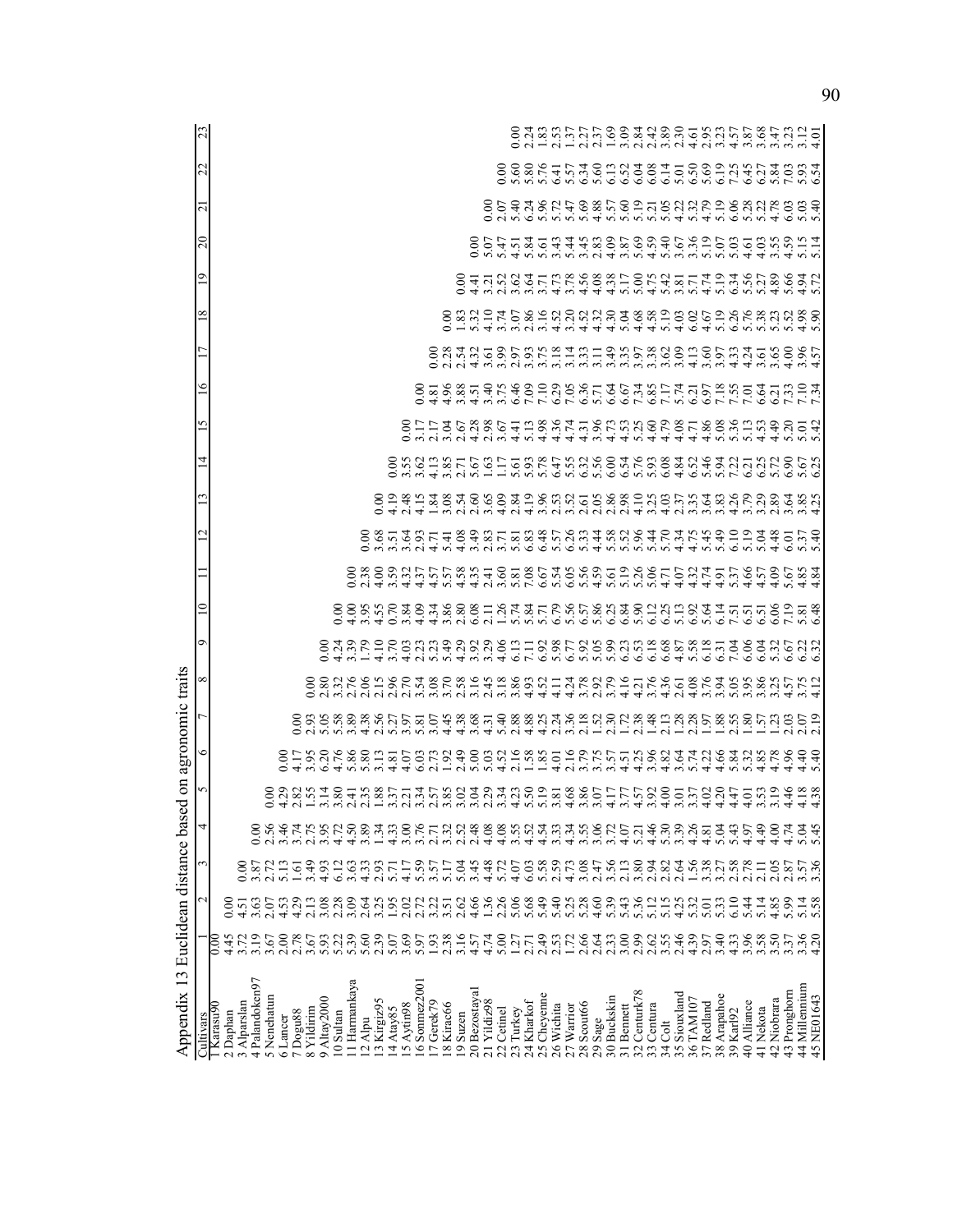| 45                                          |            |             |                |               |            |         |                                                             |            |              |            |         |              |                                  |            |             |           |             |                                         |             |                |                          | 0.00       |
|---------------------------------------------|------------|-------------|----------------|---------------|------------|---------|-------------------------------------------------------------|------------|--------------|------------|---------|--------------|----------------------------------|------------|-------------|-----------|-------------|-----------------------------------------|-------------|----------------|--------------------------|------------|
| $\overline{4}$                              |            |             |                |               |            |         |                                                             |            |              |            |         |              |                                  |            |             |           |             |                                         |             |                | $\frac{0.00}{1.21}$      |            |
| $\frac{4}{3}$                               |            |             |                |               |            |         |                                                             |            |              |            |         |              |                                  |            |             |           |             |                                         |             |                | 0.419                    |            |
| $\frac{4}{2}$                               |            |             |                |               |            |         |                                                             |            |              |            |         |              |                                  |            |             |           |             |                                         |             |                | 0.00<br>1.71<br>1.76     |            |
| 4                                           |            |             |                |               |            |         |                                                             |            |              |            |         |              |                                  |            |             |           |             |                                         |             |                | 0.31<br>0.1131<br>0.1131 |            |
| $\frac{1}{4}$                               |            |             |                |               |            |         |                                                             |            |              |            |         |              |                                  |            |             |           |             | 0.611684                                |             |                |                          |            |
| 39                                          |            |             |                |               |            |         |                                                             |            |              |            |         |              |                                  |            |             |           |             |                                         |             |                |                          |            |
| 38                                          |            |             |                |               |            |         |                                                             |            |              |            |         |              |                                  |            |             |           |             | 000111001003<br>0011101003<br>000111000 |             |                |                          |            |
| 37                                          |            |             |                |               |            |         |                                                             |            |              |            |         |              |                                  |            |             |           |             | 00811743489.61<br>00811743489.61        |             |                |                          |            |
| 36                                          |            |             |                |               |            |         |                                                             |            |              |            |         |              |                                  |            |             |           |             |                                         |             |                |                          |            |
| 35                                          |            |             |                |               |            |         |                                                             |            |              |            |         |              |                                  |            |             |           |             |                                         |             |                |                          |            |
| 34                                          |            |             |                |               |            |         |                                                             |            |              |            |         |              | SSIISSIPTEKS<br>SSIISSIPTEK      |            |             |           |             |                                         |             |                |                          |            |
| 33                                          |            |             |                |               |            |         |                                                             |            |              |            |         |              |                                  |            |             |           |             |                                         |             |                |                          |            |
| 32                                          |            |             |                |               |            |         |                                                             |            |              |            |         |              | SSASLSSTATSLES<br>SSASLSSTATSLES |            |             |           |             |                                         |             |                |                          |            |
| $\overline{31}$                             |            |             |                |               |            |         |                                                             |            |              |            |         |              |                                  |            |             |           |             |                                         |             |                |                          |            |
| 30                                          |            |             |                |               |            |         |                                                             |            |              |            |         |              |                                  |            |             |           |             |                                         |             |                |                          |            |
| 29                                          |            |             |                |               |            |         |                                                             |            |              |            |         |              |                                  |            |             |           |             |                                         |             |                |                          |            |
| based on agronomic traits (continue)<br>28  |            |             |                |               |            |         |                                                             |            |              |            |         |              |                                  |            |             |           |             |                                         |             |                |                          |            |
| 27                                          |            |             |                |               |            |         | 6847767779655588888                                         |            |              |            |         |              |                                  |            |             |           |             |                                         |             |                |                          |            |
| 26                                          |            |             |                | $\frac{3}{2}$ |            |         |                                                             |            |              |            |         |              |                                  |            |             |           |             |                                         | 49          | 2.04           | 59                       | 76         |
| 25                                          |            |             | $\frac{4}{11}$ | $\frac{4}{4}$ |            |         |                                                             |            |              |            |         |              |                                  |            |             |           |             |                                         |             | $4.58$<br>3.81 |                          | 88         |
| 24                                          | $\rm ^{o}$ |             | 4.51           | 2.20          |            |         | TOMOUTTAGOOGOGATO<br>LOMOUTTAGOOGOGATO<br>LOMOUTTAGOOGOGATO |            |              |            |         |              |                                  |            |             |           |             |                                         |             | 5.32<br>4.76   |                          | 82         |
| Appendix 13 Euclidean distance<br>Cultivars | 24 Kharkoi | 25 Cheyenne | 26 Wichita     | 27 Warrior    | 28 Scout66 | 29 Sage | 30 Buckskin                                                 | 31 Bennett | 32 Centurk78 | 33 Centura | 34 Colt | 35 Siouxland | 36 TAM107                        | 37 Redland | 38 Arapahoe | 39 Karl92 | 40 Alliance | 41 Nekota                               | 42 Niobrara | 43 Pronghorn   | 44 Millennium            | 45 NE01643 |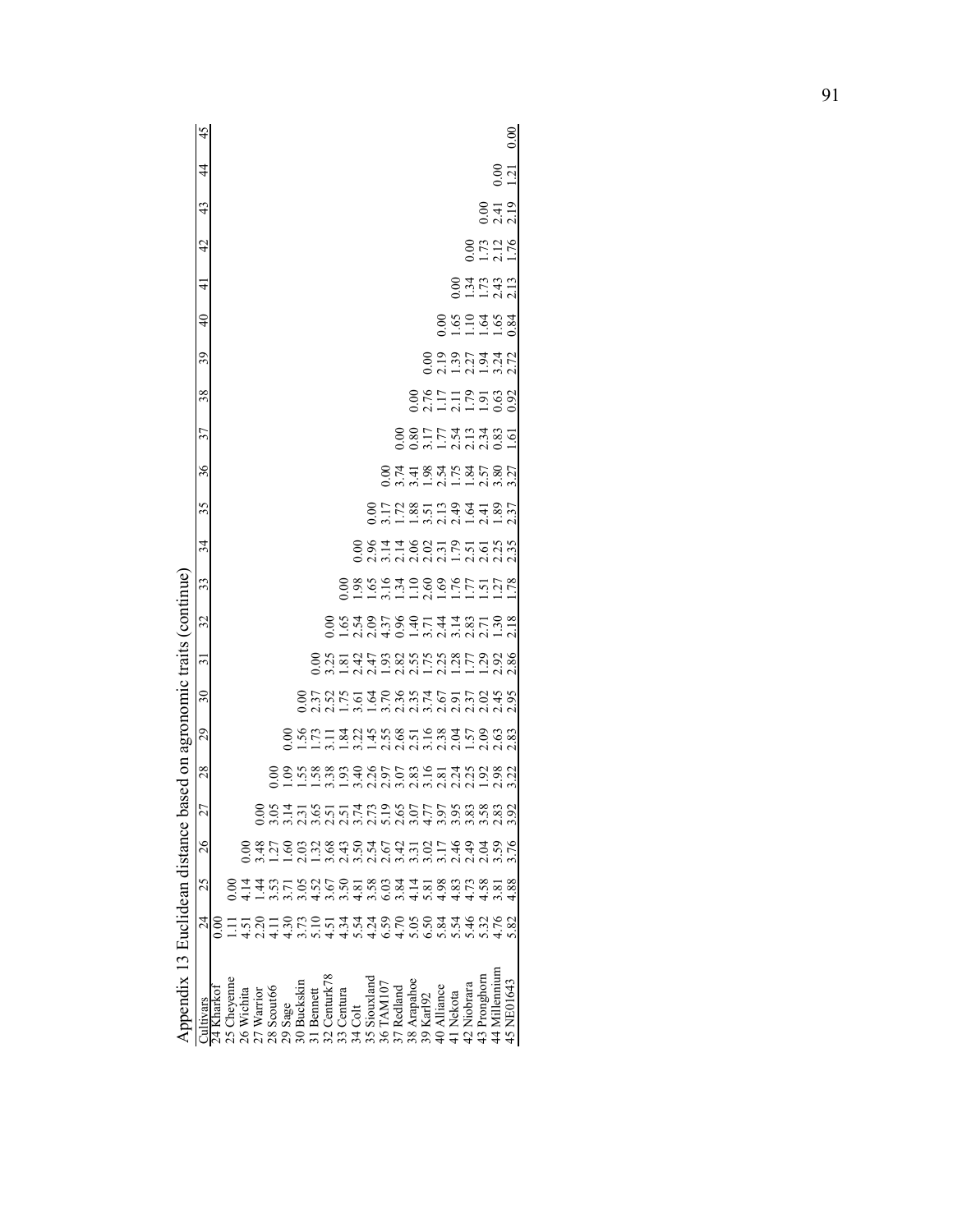| Appendix 14 Euclidean distance ba |                            |                       |                     | sed |      | on end-use quality traits                                                                                                                                                                                                           |                                                                                                      |   |  |                                                                                                                                                                             |   |         |   |   |          |        |                                                                                                                                                                     |                                                                                                                                                                   |
|-----------------------------------|----------------------------|-----------------------|---------------------|-----|------|-------------------------------------------------------------------------------------------------------------------------------------------------------------------------------------------------------------------------------------|------------------------------------------------------------------------------------------------------|---|--|-----------------------------------------------------------------------------------------------------------------------------------------------------------------------------|---|---------|---|---|----------|--------|---------------------------------------------------------------------------------------------------------------------------------------------------------------------|-------------------------------------------------------------------------------------------------------------------------------------------------------------------|
| Cultivars                         |                            |                       |                     |     |      |                                                                                                                                                                                                                                     |                                                                                                      | ᡋ |  |                                                                                                                                                                             | 5 | $\circ$ | ∞ | ๑ | $\Omega$ | $\sim$ |                                                                                                                                                                     |                                                                                                                                                                   |
| Karasu90                          | 0.00                       |                       |                     |     |      |                                                                                                                                                                                                                                     |                                                                                                      |   |  |                                                                                                                                                                             |   |         |   |   |          |        |                                                                                                                                                                     |                                                                                                                                                                   |
| 2 Daphan                          | 3                          |                       |                     |     |      |                                                                                                                                                                                                                                     |                                                                                                      |   |  |                                                                                                                                                                             |   |         |   |   |          |        |                                                                                                                                                                     |                                                                                                                                                                   |
| 3 Alparslan                       | 2.81                       |                       | $_{0.00}$           |     |      |                                                                                                                                                                                                                                     |                                                                                                      |   |  |                                                                                                                                                                             |   |         |   |   |          |        |                                                                                                                                                                     |                                                                                                                                                                   |
| 4 Palandoken97                    | 2.89                       | 2.63                  |                     |     |      |                                                                                                                                                                                                                                     |                                                                                                      |   |  |                                                                                                                                                                             |   |         |   |   |          |        |                                                                                                                                                                     |                                                                                                                                                                   |
| 5 Nenehatun                       | 2.4                        | $\frac{05}{2}$        |                     |     |      |                                                                                                                                                                                                                                     |                                                                                                      |   |  |                                                                                                                                                                             |   |         |   |   |          |        |                                                                                                                                                                     |                                                                                                                                                                   |
| 6 Lancer                          | $\tilde{\mathcal{S}}$      | 3.35                  | $\ddot{3}$          |     |      |                                                                                                                                                                                                                                     |                                                                                                      |   |  |                                                                                                                                                                             |   |         |   |   |          |        |                                                                                                                                                                     |                                                                                                                                                                   |
| 7Dogu88                           | 0.38                       | 2.36                  | 58                  |     |      |                                                                                                                                                                                                                                     |                                                                                                      |   |  |                                                                                                                                                                             |   |         |   |   |          |        |                                                                                                                                                                     |                                                                                                                                                                   |
| 8 Yildirim                        | 2.51                       | 2.70                  | 77                  |     |      |                                                                                                                                                                                                                                     |                                                                                                      |   |  |                                                                                                                                                                             |   |         |   |   |          |        |                                                                                                                                                                     |                                                                                                                                                                   |
| 9 Altay2000                       | $\overline{4}$             | $\overline{82}$       | $\ddot{ }$          |     |      |                                                                                                                                                                                                                                     |                                                                                                      |   |  |                                                                                                                                                                             |   |         |   |   |          |        |                                                                                                                                                                     |                                                                                                                                                                   |
| 10 Sultan                         | 2.39                       | 1.75                  | 42                  |     |      |                                                                                                                                                                                                                                     |                                                                                                      |   |  |                                                                                                                                                                             |   |         |   |   |          |        |                                                                                                                                                                     |                                                                                                                                                                   |
| 11 Harmankaya                     | $\overline{6}$             | 2.04                  | $\ddot{3}$          |     |      |                                                                                                                                                                                                                                     |                                                                                                      |   |  |                                                                                                                                                                             |   |         |   |   |          |        |                                                                                                                                                                     |                                                                                                                                                                   |
| 12 Alpu                           | 2.34                       | 2.88                  | 89                  |     |      |                                                                                                                                                                                                                                     |                                                                                                      |   |  |                                                                                                                                                                             |   |         |   |   |          |        |                                                                                                                                                                     |                                                                                                                                                                   |
| 13 Kirgiz95                       | 3.86                       | 3.31                  | $\Xi$               |     |      |                                                                                                                                                                                                                                     |                                                                                                      |   |  |                                                                                                                                                                             |   |         |   |   |          |        |                                                                                                                                                                     |                                                                                                                                                                   |
| 4 Atay85                          | 2.19                       | $\tilde{\mathcal{L}}$ | $\hat{=}$           |     |      |                                                                                                                                                                                                                                     |                                                                                                      |   |  |                                                                                                                                                                             |   |         |   |   |          |        |                                                                                                                                                                     |                                                                                                                                                                   |
| 5 Aytin98                         | 3.15                       | 3.47                  | 55                  |     |      |                                                                                                                                                                                                                                     |                                                                                                      |   |  |                                                                                                                                                                             |   |         |   |   |          |        |                                                                                                                                                                     |                                                                                                                                                                   |
| 6 Sonmez2001                      | 2.56                       | 3.22                  | $\ddot{\theta}$     |     |      |                                                                                                                                                                                                                                     |                                                                                                      |   |  |                                                                                                                                                                             |   |         |   |   |          |        |                                                                                                                                                                     |                                                                                                                                                                   |
| 17 Gerek79                        | 3.09                       | 2.82                  | न्                  |     |      |                                                                                                                                                                                                                                     |                                                                                                      |   |  |                                                                                                                                                                             |   |         |   |   |          |        |                                                                                                                                                                     |                                                                                                                                                                   |
| 18 Kirac66                        |                            | 3.17                  | $\ddot{6}$          |     |      |                                                                                                                                                                                                                                     |                                                                                                      |   |  |                                                                                                                                                                             |   |         |   |   |          |        |                                                                                                                                                                     |                                                                                                                                                                   |
| 19 Suzen                          | $3.58$<br>$2.57$           | 133                   | $\overline{5}$      |     |      |                                                                                                                                                                                                                                     |                                                                                                      |   |  |                                                                                                                                                                             |   |         |   |   |          |        |                                                                                                                                                                     |                                                                                                                                                                   |
| 20 Bezostayal                     | 2.96                       | 4.19                  | $\ddot{=}$          |     |      |                                                                                                                                                                                                                                     |                                                                                                      |   |  |                                                                                                                                                                             |   |         |   |   |          |        |                                                                                                                                                                     |                                                                                                                                                                   |
| 21 Yildiz98                       | 1.16                       | $\dot{q}$             | 69                  |     |      |                                                                                                                                                                                                                                     |                                                                                                      |   |  |                                                                                                                                                                             |   |         |   |   |          |        |                                                                                                                                                                     |                                                                                                                                                                   |
| 22 Cetinel                        | 4.33                       | 3.32                  | 82                  |     |      |                                                                                                                                                                                                                                     |                                                                                                      |   |  |                                                                                                                                                                             |   |         |   |   |          |        |                                                                                                                                                                     |                                                                                                                                                                   |
| 23 Turkey                         | 3.44                       | 4.47                  | $\overline{10}$     |     |      |                                                                                                                                                                                                                                     |                                                                                                      |   |  |                                                                                                                                                                             |   |         |   |   |          |        |                                                                                                                                                                     |                                                                                                                                                                   |
| 24 Kharkof                        | 3.79                       | 4.12                  | 2.15                |     |      |                                                                                                                                                                                                                                     |                                                                                                      |   |  |                                                                                                                                                                             |   |         |   |   |          |        |                                                                                                                                                                     |                                                                                                                                                                   |
| 25 Cheyenne                       | $\overline{1.81}$          | 3.14                  | 69                  |     |      |                                                                                                                                                                                                                                     |                                                                                                      |   |  |                                                                                                                                                                             |   |         |   |   |          |        |                                                                                                                                                                     |                                                                                                                                                                   |
| 26 Wichita                        | 3.37                       | 4.10                  | $\overline{87}$     |     |      |                                                                                                                                                                                                                                     |                                                                                                      |   |  |                                                                                                                                                                             |   |         |   |   |          |        |                                                                                                                                                                     |                                                                                                                                                                   |
| 27 Warrior                        |                            | 2.78                  | $\dot{5}$           |     |      |                                                                                                                                                                                                                                     |                                                                                                      |   |  |                                                                                                                                                                             |   |         |   |   |          |        |                                                                                                                                                                     |                                                                                                                                                                   |
| $28$ Scout66<br>$29$ Sage         | $1.32$<br>$1.78$<br>$2.34$ | 3.38                  | $\ddot{6}$          |     |      | O 8 9 9 9 9 1 0 2 1 0 1 0 1 0 2 9 9 9 0 1 0 1 0 2 0 3 0 1 0 2 0 0 1 0 2 0 4 0 8 9 0 1 0 1 0 3 0 1<br>O 8 1 1 2 3 4 5 6 4 7 1 0 2 0 2 2 4 6 7 8 7 8 7 8 7 8 7 8 7 8 7 8 7 8 9 0 1 2 8 9 0 1 2 9 8 9 0 1 2 8 9 0 1 2<br>O 8 9 9 9 4 0 | 0011001010101010101011011010110110111011011011011011011011011011011011011011011011011011011011011011 |   |  | ס תוט חדר ט תת המת המת לטימי של תיט תת המשל פתימים מים.<br>ס תוט חדר ט ע תיט של חדר תיט מיט ע ת ס ריס מיט מיט דמיט ע ת ס<br>ס מ ת ט ת ט מ ח ר ט מ ס פ ס מ מ מ מ מ מ ת מ ת ה |   |         |   |   |          |        | O S T T T M S S S P D O N D T R S S T N M N T T S S<br>O O T T T M O M T T D M H L T T M N O N D N M H L M K<br>O S T T S M S S S D D O N D T S S S T N M N T T S S | 0 d'U d'U d'A d'U d'L'OI D'U D'OI D'OI D'OI D'OI D'OI<br>0 d'U d'U d'U d'U d'U d'U d'OI D'OI D'OI D'OI D'OI D'OI<br>0 d'U d'U d'A d'O L OI NU D'OI D'OI D'OI D'OI |
|                                   |                            | 3.75                  | 5                   |     |      |                                                                                                                                                                                                                                     |                                                                                                      |   |  |                                                                                                                                                                             |   |         |   |   |          |        |                                                                                                                                                                     |                                                                                                                                                                   |
| 30 Buckskin                       | 1.09                       | 2.88                  | 59                  |     |      |                                                                                                                                                                                                                                     |                                                                                                      |   |  |                                                                                                                                                                             |   |         |   |   |          |        |                                                                                                                                                                     |                                                                                                                                                                   |
| 31 Bennett                        | 1.95                       | 3.56                  | $\ddot{\mathbf{8}}$ |     |      |                                                                                                                                                                                                                                     |                                                                                                      |   |  |                                                                                                                                                                             |   |         |   |   |          |        |                                                                                                                                                                     |                                                                                                                                                                   |
| 32 Centurk78                      | 1.40                       | 2.62                  | $\dot{\mathcal{F}}$ |     |      |                                                                                                                                                                                                                                     |                                                                                                      |   |  |                                                                                                                                                                             |   |         |   |   |          |        |                                                                                                                                                                     |                                                                                                                                                                   |
| 33 Centura                        | 117                        | 2.85                  | 82                  |     |      |                                                                                                                                                                                                                                     |                                                                                                      |   |  |                                                                                                                                                                             |   |         |   |   |          |        |                                                                                                                                                                     |                                                                                                                                                                   |
| 34 Colt                           | 1.79                       | 3.49                  | 58                  |     |      |                                                                                                                                                                                                                                     |                                                                                                      |   |  |                                                                                                                                                                             |   |         |   |   |          |        |                                                                                                                                                                     |                                                                                                                                                                   |
| 35 Siouxland<br>36 TAM107         | 0.63                       | 2.51                  | 57                  |     |      |                                                                                                                                                                                                                                     |                                                                                                      |   |  |                                                                                                                                                                             |   |         |   |   |          |        |                                                                                                                                                                     |                                                                                                                                                                   |
|                                   | 0.62                       |                       | 86                  |     |      |                                                                                                                                                                                                                                     |                                                                                                      |   |  |                                                                                                                                                                             |   |         |   |   |          |        |                                                                                                                                                                     |                                                                                                                                                                   |
| 37 Redland                        | 1.08                       | 2.83                  | $\overline{c}$      |     |      |                                                                                                                                                                                                                                     |                                                                                                      |   |  |                                                                                                                                                                             |   |         |   |   |          |        |                                                                                                                                                                     |                                                                                                                                                                   |
| 38 Arapahoe                       | 1.17                       | 2.97                  | $\ddot{z}$          |     |      |                                                                                                                                                                                                                                     |                                                                                                      |   |  |                                                                                                                                                                             |   |         |   |   |          |        |                                                                                                                                                                     |                                                                                                                                                                   |
| 39 Karl92                         | 2.93                       | 4.10                  | 80                  |     |      |                                                                                                                                                                                                                                     |                                                                                                      |   |  |                                                                                                                                                                             |   |         |   |   |          |        |                                                                                                                                                                     |                                                                                                                                                                   |
| 40 Alliance                       | $\Xi$                      | 2.26                  | $\overline{71}$     |     |      |                                                                                                                                                                                                                                     |                                                                                                      |   |  |                                                                                                                                                                             |   |         |   |   |          |        |                                                                                                                                                                     |                                                                                                                                                                   |
| 41 Nekota                         | 0.86                       | 2.60                  | $\ddot{5}$          |     |      |                                                                                                                                                                                                                                     |                                                                                                      |   |  |                                                                                                                                                                             |   |         |   |   |          |        |                                                                                                                                                                     |                                                                                                                                                                   |
| 42 Niobrara                       | 1.41                       | 3.06                  | 83                  |     | 4.38 |                                                                                                                                                                                                                                     |                                                                                                      |   |  |                                                                                                                                                                             |   |         |   |   |          |        |                                                                                                                                                                     |                                                                                                                                                                   |
| 43 Pronghorn                      | 2.16                       | 3.67                  | 08                  |     |      |                                                                                                                                                                                                                                     |                                                                                                      |   |  |                                                                                                                                                                             |   |         |   |   |          |        |                                                                                                                                                                     |                                                                                                                                                                   |
| 44 Millennium                     | 0.56                       | $2.37$<br>$2.90$      | 63                  |     | 74   |                                                                                                                                                                                                                                     |                                                                                                      |   |  |                                                                                                                                                                             |   |         |   |   |          |        |                                                                                                                                                                     |                                                                                                                                                                   |
| 45 NE01643                        | 1.66                       |                       | 68                  |     |      |                                                                                                                                                                                                                                     |                                                                                                      |   |  |                                                                                                                                                                             |   |         |   |   |          |        |                                                                                                                                                                     |                                                                                                                                                                   |

92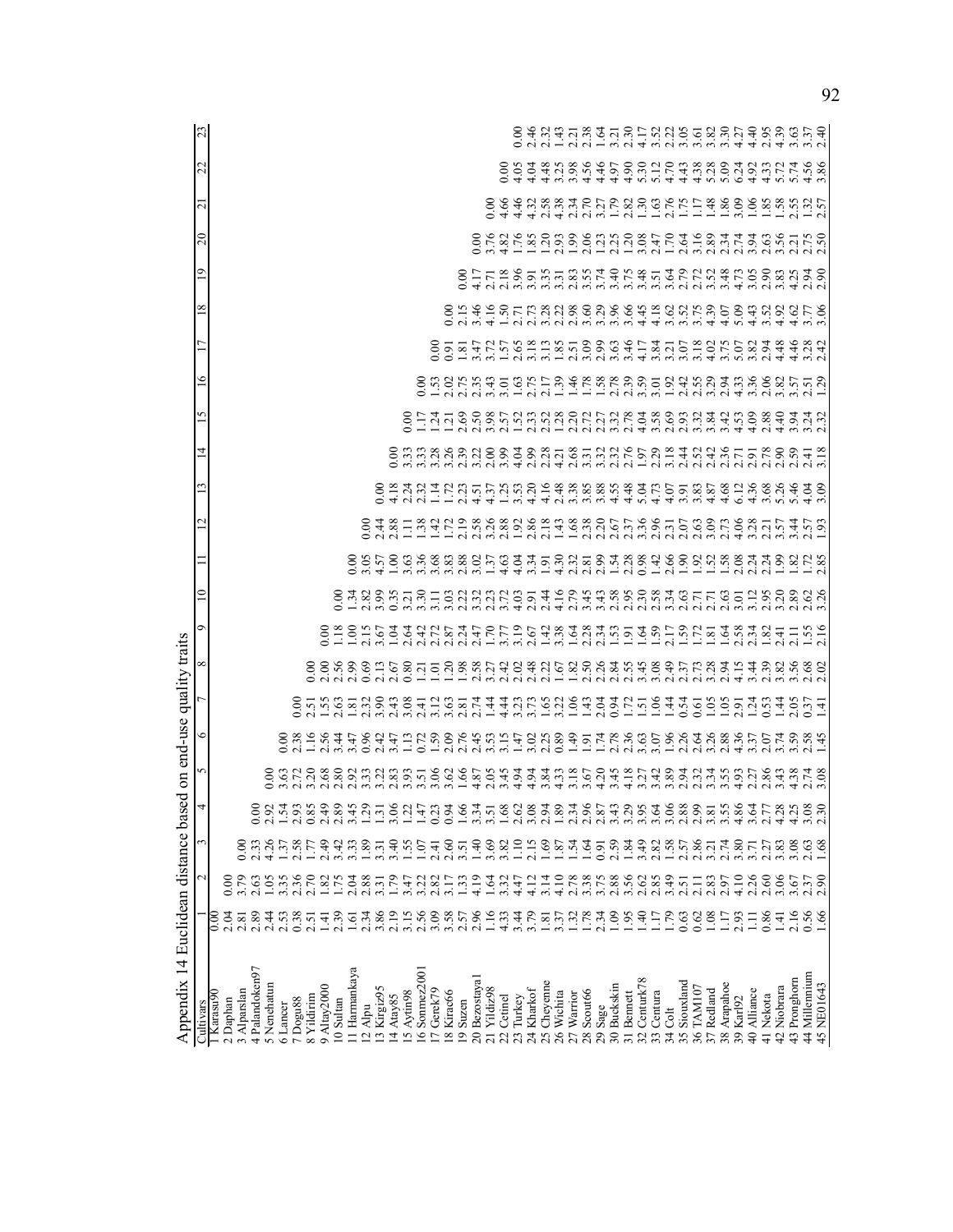|                                            | 45              |            |             |            |            |                   |         |              |           |              |            |         |             |           |                                                   |             |           |             |          |             |                              |                  | 0.00       |
|--------------------------------------------|-----------------|------------|-------------|------------|------------|-------------------|---------|--------------|-----------|--------------|------------|---------|-------------|-----------|---------------------------------------------------|-------------|-----------|-------------|----------|-------------|------------------------------|------------------|------------|
|                                            | $\frac{4}{3}$   |            |             |            |            |                   |         |              |           |              |            |         |             |           |                                                   |             |           |             |          |             |                              | $0.00$<br>1.47   |            |
|                                            | 43              |            |             |            |            |                   |         |              |           |              |            |         |             |           |                                                   |             |           |             |          |             |                              | $\frac{858}{23}$ |            |
|                                            | 42              |            |             |            |            |                   |         |              |           |              |            |         |             |           |                                                   |             |           |             |          |             | 0.00<br>0.01<br>0.12<br>2.78 |                  |            |
|                                            | $\frac{1}{4}$   |            |             |            |            |                   |         |              |           |              |            |         |             |           |                                                   |             |           |             |          |             | 0.8533<br>0.9533<br>0.92     |                  |            |
|                                            | $\frac{4}{3}$   |            |             |            |            |                   |         |              |           |              |            |         |             |           |                                                   |             |           |             |          |             | 0098098<br>0098098           |                  |            |
|                                            | 39              |            |             |            |            |                   |         |              |           |              |            |         |             |           |                                                   |             |           |             |          |             | 0001100023<br>000100003      |                  |            |
|                                            | 38              |            |             |            |            |                   |         |              |           |              |            |         |             |           |                                                   |             |           |             |          |             |                              |                  |            |
|                                            | 37              |            |             |            |            |                   |         |              |           |              |            |         |             |           |                                                   |             |           |             |          |             |                              |                  |            |
|                                            | 36              |            |             |            |            |                   |         |              |           |              |            |         |             |           | 0.074788604508<br>0.1.1.1.000.1.1.000             |             |           |             |          |             |                              |                  |            |
|                                            | 35              |            |             |            |            |                   |         |              |           |              |            |         |             |           |                                                   |             |           |             |          |             |                              |                  |            |
|                                            | 34              |            |             |            |            |                   |         |              |           |              |            |         |             |           |                                                   |             |           |             |          |             |                              |                  |            |
| based on end-use quality traits (continue) | 33              |            |             |            |            |                   |         |              |           |              |            |         |             |           |                                                   |             |           |             |          |             |                              |                  |            |
|                                            | 32              |            |             |            |            |                   |         |              |           |              |            |         |             |           |                                                   |             |           |             |          |             |                              |                  |            |
|                                            | $\overline{31}$ |            |             |            |            |                   |         |              |           |              |            |         |             |           |                                                   |             |           |             |          |             |                              |                  |            |
|                                            | $\overline{30}$ |            |             |            |            |                   |         |              |           |              |            |         |             |           |                                                   |             |           |             |          |             |                              |                  |            |
|                                            | 29              |            |             |            |            |                   |         |              |           |              |            |         |             |           |                                                   |             |           |             |          |             |                              |                  |            |
|                                            | 28              |            |             |            |            |                   |         |              |           |              |            |         |             |           | 0030556509058550305030<br>00305565090505050505000 |             |           |             |          |             |                              |                  |            |
|                                            | 27              |            |             |            |            |                   |         |              |           |              |            |         |             |           |                                                   |             |           |             |          |             |                              |                  |            |
|                                            | 26              |            |             |            |            |                   |         |              |           |              |            |         |             |           |                                                   |             |           |             |          |             |                              |                  |            |
|                                            | 25              |            |             |            |            |                   |         |              |           |              |            |         |             |           |                                                   |             |           |             |          |             |                              |                  |            |
|                                            | $\overline{24}$ |            | $\leq$      | 99         |            | កុ ភ្             |         |              |           |              |            |         |             |           |                                                   |             |           |             |          | 2.48        | $\frac{146}{5}$              | 65               | 89         |
|                                            |                 |            | 2.30        | 38.        |            | $\frac{1}{3}$ .37 |         | 2.62<br>2.40 |           |              |            |         |             |           |                                                   |             |           |             |          |             |                              |                  | $\ddot{4}$ |
| Appendix 14 Euclidean distance             | Cultivars       | 24 Kharkot | 25 Chevenne | 26 Wichita | 27 Warrior | 28 Scout66        | 29 Sage | 30 Buckskin  | 1 Bennett | 32 Centurk78 | 33 Centura | 34 Colt | 5 Siouxland | 36 TAM107 | 37 Redland                                        | 38 Arapahoe | 39 Karl92 | 40 Alliance | 1 Nekota | 42 Niobrara | 43 Pronghorn                 | 44 Millennium    | 45 NE01643 |

|                          | this discontribute work below work where<br>֧֧֧֦֧֦֧֦֧֦֧֧֦֧֧֦֧֧֦֧֧֧֦֧֧֦֧֧֧֧֧֪֪֦֧֧֧֧֧֧֧֧֧֧֧֧֧֧֧֚֚֚֚֚֟֟֟֓֝֟֟֓֝֝֟֓֝֬֝֬֝֬֝֓֓֝֬֝֬֝֬֟֝֬֝֬֟֟֝֬֜֜֜<br>$\overline{\phantom{a}}$ |
|--------------------------|-----------------------------------------------------------------------------------------------------------------------------------------------------------------------|
|                          |                                                                                                                                                                       |
|                          |                                                                                                                                                                       |
|                          |                                                                                                                                                                       |
|                          | <br> <br> <br>i                                                                                                                                                       |
| $\overline{\phantom{a}}$ |                                                                                                                                                                       |
|                          |                                                                                                                                                                       |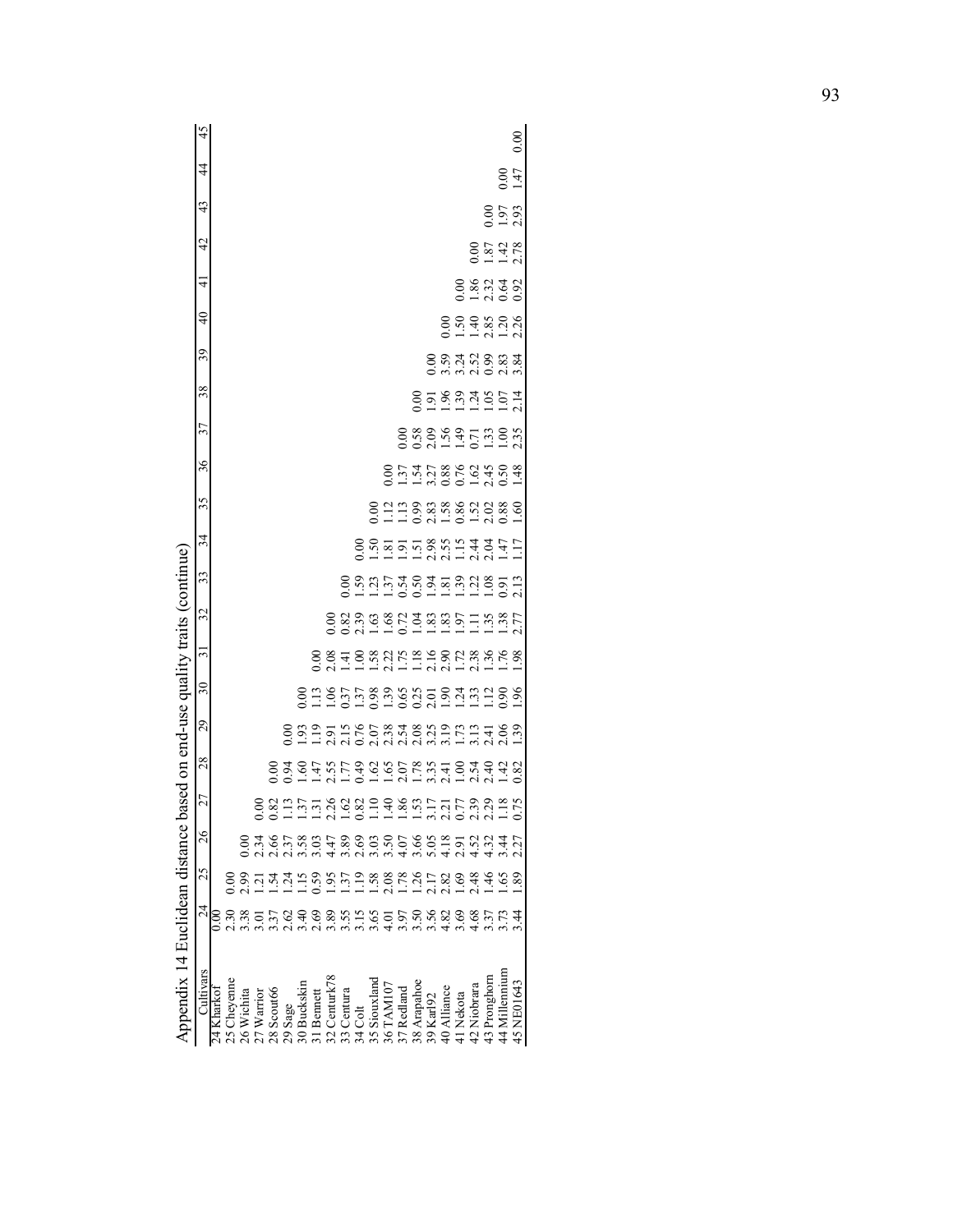| Appendix 15 Euclidean distance bas<br>Cultivars |                |                  |              | 4              | $\overline{5}$ | ٥                          |                                                                                                                                                                                                                                                                                       | on nine agronomic and four end-use quality traits<br>∞ | ᡔ                                 |                                                                                                                                                                                           |                             |                        |                                                                                                                      |                                                         | 5                                         | ∘                                                                                                                                           |                                                                                                                                    | $^{\circ}$ | Ó | $0\overline{c}$                                                                                | $\overline{\mathsf{c}}$ |  |
|-------------------------------------------------|----------------|------------------|--------------|----------------|----------------|----------------------------|---------------------------------------------------------------------------------------------------------------------------------------------------------------------------------------------------------------------------------------------------------------------------------------|--------------------------------------------------------|-----------------------------------|-------------------------------------------------------------------------------------------------------------------------------------------------------------------------------------------|-----------------------------|------------------------|----------------------------------------------------------------------------------------------------------------------|---------------------------------------------------------|-------------------------------------------|---------------------------------------------------------------------------------------------------------------------------------------------|------------------------------------------------------------------------------------------------------------------------------------|------------|---|------------------------------------------------------------------------------------------------|-------------------------|--|
|                                                 |                |                  |              |                |                |                            |                                                                                                                                                                                                                                                                                       |                                                        |                                   |                                                                                                                                                                                           |                             |                        |                                                                                                                      |                                                         |                                           |                                                                                                                                             |                                                                                                                                    |            |   |                                                                                                |                         |  |
| 1 Karasu90                                      | $\frac{8}{10}$ |                  |              |                |                |                            |                                                                                                                                                                                                                                                                                       |                                                        |                                   |                                                                                                                                                                                           |                             |                        |                                                                                                                      |                                                         |                                           |                                                                                                                                             |                                                                                                                                    |            |   |                                                                                                |                         |  |
| 2 Daphan                                        | 4.89           | 0.00             |              |                |                |                            |                                                                                                                                                                                                                                                                                       |                                                        |                                   |                                                                                                                                                                                           |                             |                        |                                                                                                                      |                                                         |                                           |                                                                                                                                             |                                                                                                                                    |            |   |                                                                                                |                         |  |
| 3 Alparslan                                     | 4.66           | 5.89             | 0.00         |                |                |                            |                                                                                                                                                                                                                                                                                       |                                                        |                                   |                                                                                                                                                                                           |                             |                        |                                                                                                                      |                                                         |                                           |                                                                                                                                             |                                                                                                                                    |            |   |                                                                                                |                         |  |
| 4 Palandoken97                                  | 4.30           | 4.48             | 4.52         | 0.00           |                |                            |                                                                                                                                                                                                                                                                                       |                                                        |                                   |                                                                                                                                                                                           |                             |                        |                                                                                                                      |                                                         |                                           |                                                                                                                                             |                                                                                                                                    |            |   |                                                                                                |                         |  |
| 5 Nenehatun                                     | 4.41           | 2.32             | 5.05         | 3.88           |                |                            |                                                                                                                                                                                                                                                                                       |                                                        |                                   |                                                                                                                                                                                           |                             |                        |                                                                                                                      |                                                         |                                           |                                                                                                                                             |                                                                                                                                    |            |   |                                                                                                |                         |  |
| 6 Lancer                                        | 3.23           | 5.63             | 531          |                |                |                            |                                                                                                                                                                                                                                                                                       |                                                        |                                   |                                                                                                                                                                                           |                             |                        |                                                                                                                      |                                                         |                                           |                                                                                                                                             |                                                                                                                                    |            |   |                                                                                                |                         |  |
| 7Dogu88                                         | 2.81           | 4.89             | 3.04         | 4.75           |                | $0.00$<br>4.80             |                                                                                                                                                                                                                                                                                       |                                                        |                                   |                                                                                                                                                                                           |                             |                        |                                                                                                                      |                                                         |                                           |                                                                                                                                             |                                                                                                                                    |            |   |                                                                                                |                         |  |
| 8 Yildirim                                      | 4.45           | 3.44             | 3.91         | 2.88           |                |                            | <u>8</u> នី 3<br>១.ភី ង                                                                                                                                                                                                                                                               | $\infty$                                               |                                   |                                                                                                                                                                                           |                             |                        |                                                                                                                      |                                                         |                                           |                                                                                                                                             |                                                                                                                                    |            |   |                                                                                                |                         |  |
| 9 Altay2000                                     | 6.10           | 3.58             | 5.52         | 4.67           |                | $\frac{11}{6.71}$          |                                                                                                                                                                                                                                                                                       |                                                        |                                   |                                                                                                                                                                                           |                             |                        |                                                                                                                      |                                                         |                                           |                                                                                                                                             |                                                                                                                                    |            |   |                                                                                                |                         |  |
| 10 Sultan                                       | 5.75           | 2.88             | 7.01         | 5.54           |                |                            |                                                                                                                                                                                                                                                                                       | $3.45$<br>4.19                                         |                                   | 0.00                                                                                                                                                                                      |                             |                        |                                                                                                                      |                                                         |                                           |                                                                                                                                             |                                                                                                                                    |            |   |                                                                                                |                         |  |
| 11 Harmankaya                                   | 5.62           | 3.71             | 4.93         | 5.67           |                |                            |                                                                                                                                                                                                                                                                                       |                                                        |                                   |                                                                                                                                                                                           |                             |                        |                                                                                                                      |                                                         |                                           |                                                                                                                                             |                                                                                                                                    |            |   |                                                                                                |                         |  |
| 12 Alpu                                         | 6.07           | 3.91             | 4.73         | 4.10           |                |                            | 4.35                                                                                                                                                                                                                                                                                  |                                                        |                                   | $4.\overline{25}$<br>$4.\overline{85}$                                                                                                                                                    | $0.00$<br>3.87              | 0.00                   |                                                                                                                      |                                                         |                                           |                                                                                                                                             |                                                                                                                                    |            |   |                                                                                                |                         |  |
|                                                 |                |                  |              |                |                | 5.87<br>5.88<br>5.95       |                                                                                                                                                                                                                                                                                       | $4.07$<br>$4.03$<br>$4.03$<br>$4.03$                   |                                   |                                                                                                                                                                                           |                             |                        |                                                                                                                      |                                                         |                                           |                                                                                                                                             |                                                                                                                                    |            |   |                                                                                                |                         |  |
| 13 Kirgiz95                                     | 4.54           | 4.63             | 4.42         | 1.88           |                |                            | 4.67<br>5.80                                                                                                                                                                                                                                                                          |                                                        |                                   |                                                                                                                                                                                           |                             |                        |                                                                                                                      |                                                         |                                           |                                                                                                                                             |                                                                                                                                    |            |   |                                                                                                |                         |  |
| 14 Atay85                                       | 5.52           | 2.65             | 6.65         | 5.30           |                | 5.93                       |                                                                                                                                                                                                                                                                                       |                                                        |                                   | $6.05$<br>0.78                                                                                                                                                                            |                             |                        |                                                                                                                      |                                                         |                                           |                                                                                                                                             |                                                                                                                                    |            |   |                                                                                                |                         |  |
| 15 Aytin98                                      | 4.85           | 4.01             | 4.45         | 3.24           |                |                            | 5.02                                                                                                                                                                                                                                                                                  |                                                        |                                   |                                                                                                                                                                                           |                             |                        |                                                                                                                      |                                                         |                                           |                                                                                                                                             |                                                                                                                                    |            |   |                                                                                                |                         |  |
| 16 Sonmez2001                                   | 6.50           |                  | 5.69         | 4.04           |                |                            |                                                                                                                                                                                                                                                                                       | 2.82<br>3.74                                           |                                   |                                                                                                                                                                                           |                             |                        |                                                                                                                      |                                                         |                                           |                                                                                                                                             |                                                                                                                                    |            |   |                                                                                                |                         |  |
| Gerek79<br>$\overline{C}$                       | 3.65           | $4.21$<br>$4.28$ | 4.30         | 2.72           |                | $4.22$<br>$6.36$<br>$3.16$ | 8387<br>045                                                                                                                                                                                                                                                                           |                                                        |                                   |                                                                                                                                                                                           |                             | 52838                  | 0014696800<br>0014696800<br>001469800                                                                                |                                                         | 0.000 0.000<br>0.000 0.000<br>0.000 0.000 |                                                                                                                                             |                                                                                                                                    |            |   |                                                                                                |                         |  |
| 18 Kirac66                                      | 4.30           | 4.73             | 5.79         | $\ddot{ }$     |                |                            |                                                                                                                                                                                                                                                                                       |                                                        |                                   |                                                                                                                                                                                           |                             |                        |                                                                                                                      |                                                         |                                           |                                                                                                                                             |                                                                                                                                    |            |   |                                                                                                |                         |  |
| 9 Suzen                                         | 4.07           | 2.94             | 6.15         | 3.01           |                | 2.84<br>3.72               | 5.20                                                                                                                                                                                                                                                                                  |                                                        |                                   |                                                                                                                                                                                           |                             | 88                     |                                                                                                                      |                                                         |                                           |                                                                                                                                             |                                                                                                                                    |            |   |                                                                                                |                         |  |
|                                                 |                |                  |              |                |                |                            |                                                                                                                                                                                                                                                                                       |                                                        |                                   |                                                                                                                                                                                           |                             |                        |                                                                                                                      |                                                         |                                           |                                                                                                                                             |                                                                                                                                    |            |   |                                                                                                |                         |  |
| 20 Bezostayal                                   | 5.45           | 6.27             | 3.72         |                |                | $5.57$<br>6.14             |                                                                                                                                                                                                                                                                                       |                                                        | $4.63$<br>3.71                    |                                                                                                                                                                                           |                             |                        |                                                                                                                      |                                                         |                                           |                                                                                                                                             |                                                                                                                                    |            |   |                                                                                                |                         |  |
| 21 Yildiz98                                     | 4.88           | 2.13             |              | $4.16$<br>5.38 |                |                            | $34.58$<br>$4.58$                                                                                                                                                                                                                                                                     |                                                        |                                   |                                                                                                                                                                                           |                             | $-495$                 |                                                                                                                      |                                                         |                                           |                                                                                                                                             |                                                                                                                                    |            |   |                                                                                                | 0.00                    |  |
| 22 Cetinel                                      | 6.61           | 4.01             | 6.88         | 4.41           |                |                            |                                                                                                                                                                                                                                                                                       |                                                        |                                   |                                                                                                                                                                                           |                             |                        |                                                                                                                      |                                                         |                                           |                                                                                                                                             |                                                                                                                                    |            |   |                                                                                                |                         |  |
| 23 Turkey                                       | 3.67           | 6.75             | 4.22         | 4.41           |                |                            | 4.33                                                                                                                                                                                                                                                                                  |                                                        |                                   |                                                                                                                                                                                           |                             | 6.12                   |                                                                                                                      |                                                         |                                           |                                                                                                                                             |                                                                                                                                    |            |   |                                                                                                |                         |  |
| 24 Kharkof                                      | 4.66           |                  | 6.40         | 5.47           |                | 551492                     | 14.58                                                                                                                                                                                                                                                                                 |                                                        |                                   |                                                                                                                                                                                           |                             |                        |                                                                                                                      |                                                         |                                           |                                                                                                                                             |                                                                                                                                    |            |   |                                                                                                |                         |  |
| 25 Cheyenne                                     | 3.08           |                  | 5.83         | 5.41           |                |                            |                                                                                                                                                                                                                                                                                       |                                                        |                                   |                                                                                                                                                                                           |                             |                        |                                                                                                                      |                                                         |                                           |                                                                                                                                             |                                                                                                                                    |            |   |                                                                                                |                         |  |
| 26 Wichita                                      | 4.22           | 7.33<br>6.38     | 3.20         | 3.83           |                | $\frac{11}{4}$             |                                                                                                                                                                                                                                                                                       |                                                        |                                   |                                                                                                                                                                                           |                             |                        |                                                                                                                      |                                                         |                                           |                                                                                                                                             |                                                                                                                                    |            |   |                                                                                                |                         |  |
| 27 Warrior                                      | 2.17           |                  | 4.97         | 4.94           |                |                            |                                                                                                                                                                                                                                                                                       |                                                        |                                   |                                                                                                                                                                                           |                             |                        |                                                                                                                      |                                                         |                                           |                                                                                                                                             |                                                                                                                                    |            |   |                                                                                                |                         |  |
| Scout66<br>$\overline{28}$                      | 3.20           | 5.83<br>5.83     | 3.49         | 4.62           |                |                            | 55533<br>30033                                                                                                                                                                                                                                                                        |                                                        | 538865388558821<br>53888538855882 | ood a u h g b g u g a d y d e y d a g b h g y g g o d u g<br>o d d a j b g b g u d y d d d b b d e g b d d g b d d g g d d g<br>o d a u h g b g u g d d y g b y d a g b h g y g g d d y g |                             | 1366336900360045600131 | 14100141800158014058809880088088<br>Gina Chia Chia Chia Chia Chia Chia Chia<br>La Chia Chia Chia Chia Chia Chia Chia | ORNE TENSER TENSATOSSSENS.<br>OSPORTONIS PERITENTENTOSS |                                           | סטמת מתאסרד פרטיפור האריפיר ראו פרטיפור<br>ספטיפור האריפיר היא היו האריפיר האריפיר היו היו<br>ספטיפור הספטיפור האריפיר היו הראו היו היו היו | סמה המה להסמשמט ל לא הסמיכה מה לא המה לכה לא<br>סלון מרומס משפט לה הסמיכה מה להסמיכה<br>סלון לא סמש שמט ל לא הסמיכות מרומכה לכם שמ |            |   | OUNAUNTURUR COLTUS COLTO SUO I<br>OUNAUNTURUS COLTUS COLTO SONO<br>OUNTURUS CORTUS COLTO SUO I |                         |  |
| Sage<br>$\mathfrak{g}$                          |                |                  | 2.63         | 4.19           |                |                            |                                                                                                                                                                                                                                                                                       |                                                        |                                   |                                                                                                                                                                                           |                             |                        |                                                                                                                      |                                                         |                                           |                                                                                                                                             |                                                                                                                                    |            |   |                                                                                                |                         |  |
|                                                 | 3.57           | 6.11             |              | 5.06           |                |                            |                                                                                                                                                                                                                                                                                       |                                                        |                                   |                                                                                                                                                                                           |                             |                        |                                                                                                                      |                                                         |                                           |                                                                                                                                             |                                                                                                                                    |            |   |                                                                                                |                         |  |
| 30 Buckskin                                     |                |                  | 4.40         |                |                |                            |                                                                                                                                                                                                                                                                                       |                                                        |                                   |                                                                                                                                                                                           |                             |                        |                                                                                                                      |                                                         |                                           |                                                                                                                                             |                                                                                                                                    |            |   |                                                                                                |                         |  |
| 31 Bennett                                      | 3.58           | 6.49             | 2.81         | 5.23           |                |                            |                                                                                                                                                                                                                                                                                       |                                                        |                                   |                                                                                                                                                                                           |                             |                        |                                                                                                                      |                                                         |                                           |                                                                                                                                             |                                                                                                                                    |            |   |                                                                                                |                         |  |
| Centurk78<br>$\overline{32}$                    | 3.31           | 5.97             | 5.16         | 6.54           |                |                            |                                                                                                                                                                                                                                                                                       |                                                        |                                   |                                                                                                                                                                                           |                             |                        |                                                                                                                      |                                                         |                                           |                                                                                                                                             |                                                                                                                                    |            |   |                                                                                                |                         |  |
| 33 Centura                                      | 2.87           | 5.86             | 4.08         |                |                |                            |                                                                                                                                                                                                                                                                                       |                                                        |                                   |                                                                                                                                                                                           |                             |                        |                                                                                                                      |                                                         |                                           |                                                                                                                                             |                                                                                                                                    |            |   |                                                                                                |                         |  |
| Colt<br>$\frac{4}{3}$                           | 3.97           | 6.22             | 3.24         | 6.12           |                |                            |                                                                                                                                                                                                                                                                                       |                                                        |                                   |                                                                                                                                                                                           |                             |                        |                                                                                                                      |                                                         |                                           |                                                                                                                                             |                                                                                                                                    |            |   |                                                                                                |                         |  |
| 35 Siouxland                                    | 2.54           | 4.93             | 3.68         | 4.45           |                |                            |                                                                                                                                                                                                                                                                                       |                                                        |                                   |                                                                                                                                                                                           |                             |                        |                                                                                                                      |                                                         |                                           |                                                                                                                                             |                                                                                                                                    |            |   |                                                                                                |                         |  |
| 36 TAM107                                       | 4.4            |                  | 3.26         | 5.21           |                |                            |                                                                                                                                                                                                                                                                                       |                                                        |                                   |                                                                                                                                                                                           |                             |                        |                                                                                                                      |                                                         |                                           |                                                                                                                                             |                                                                                                                                    |            |   |                                                                                                |                         |  |
| 37 Redland                                      | 3.16           | 5.72             | 4.66         | 6.13           |                |                            | $\begin{array}{c} 422288800 \\ 12228800 \\ 1222880 \\ 1222880 \\ 1222880 \\ 1222880 \\ 1222880 \\ 1222880 \\ 1222880 \\ 1222880 \\ 1222880 \\ 1222880 \\ 1222880 \\ 1222880 \\ 1222880 \\ 1222880 \\ 1222880 \\ 1222880 \\ 1222880 \\ 1222880 \\ 1222880 \\ 1222880 \\ 1222880 \\ 12$ |                                                        | 5.84<br>6.45                      |                                                                                                                                                                                           |                             |                        |                                                                                                                      |                                                         |                                           |                                                                                                                                             |                                                                                                                                    |            |   |                                                                                                |                         |  |
| 38 Arapahoe                                     | 3.59           | 6.10             | 4.27         | 6.16           |                |                            | 2.15                                                                                                                                                                                                                                                                                  |                                                        |                                   |                                                                                                                                                                                           |                             |                        |                                                                                                                      |                                                         |                                           |                                                                                                                                             |                                                                                                                                    |            |   |                                                                                                |                         |  |
| 39 Karl92                                       | 5.23           | 7.35             | 4.59         | 7.28           |                |                            | 3.86                                                                                                                                                                                                                                                                                  |                                                        | $6.52$<br>7.50                    |                                                                                                                                                                                           |                             |                        |                                                                                                                      |                                                         |                                           |                                                                                                                                             |                                                                                                                                    |            |   |                                                                                                |                         |  |
| 40 Alliance                                     | 4.12           |                  | र्थ<br>4.64  | 6.15           |                |                            |                                                                                                                                                                                                                                                                                       |                                                        | 6.49                              |                                                                                                                                                                                           |                             |                        |                                                                                                                      |                                                         |                                           |                                                                                                                                             |                                                                                                                                    |            |   |                                                                                                |                         |  |
| 41 Nekota                                       |                | 5.76             | 3.10         | 5.28           |                |                            |                                                                                                                                                                                                                                                                                       |                                                        |                                   |                                                                                                                                                                                           |                             |                        |                                                                                                                      |                                                         |                                           |                                                                                                                                             |                                                                                                                                    |            |   |                                                                                                |                         |  |
|                                                 | 3.77           |                  |              |                |                |                            |                                                                                                                                                                                                                                                                                       |                                                        | $6.31$<br>$5.84$                  |                                                                                                                                                                                           |                             | 5.72                   |                                                                                                                      |                                                         |                                           |                                                                                                                                             |                                                                                                                                    |            |   |                                                                                                |                         |  |
| 42 Niobrara                                     |                | 5.74             | 4.34         | 5.86           |                |                            | $\frac{66}{100}$                                                                                                                                                                                                                                                                      |                                                        |                                   |                                                                                                                                                                                           |                             |                        |                                                                                                                      |                                                         |                                           |                                                                                                                                             |                                                                                                                                    |            |   |                                                                                                |                         |  |
| 43 Pronghorn                                    | 4.00           | 7.02             | 4.21         | 6.37           |                |                            |                                                                                                                                                                                                                                                                                       | 5.79                                                   | ड़ में 8                          | 7.38<br>6.38<br>7.29                                                                                                                                                                      |                             | 6.93                   |                                                                                                                      | $6, 41$<br>$7, 37$<br>$6, 16$<br>$7, 01$                | 5.388                                     |                                                                                                                                             |                                                                                                                                    |            |   |                                                                                                |                         |  |
| 44 Millennium                                   | 3.40           | 5.66<br>6.29     | 4.43<br>3.75 | 5.91           | $8\%$          | 5.59                       | - 16                                                                                                                                                                                                                                                                                  | 4.58                                                   |                                   |                                                                                                                                                                                           | $\frac{1}{4}$ $\frac{6}{2}$ | $\ddot{\delta}$ k      |                                                                                                                      |                                                         |                                           |                                                                                                                                             |                                                                                                                                    |            |   | 5.71                                                                                           |                         |  |
| NE01643<br>45                                   | 52             |                  |              |                |                |                            |                                                                                                                                                                                                                                                                                       |                                                        |                                   |                                                                                                                                                                                           |                             |                        |                                                                                                                      |                                                         |                                           |                                                                                                                                             |                                                                                                                                    |            |   |                                                                                                |                         |  |